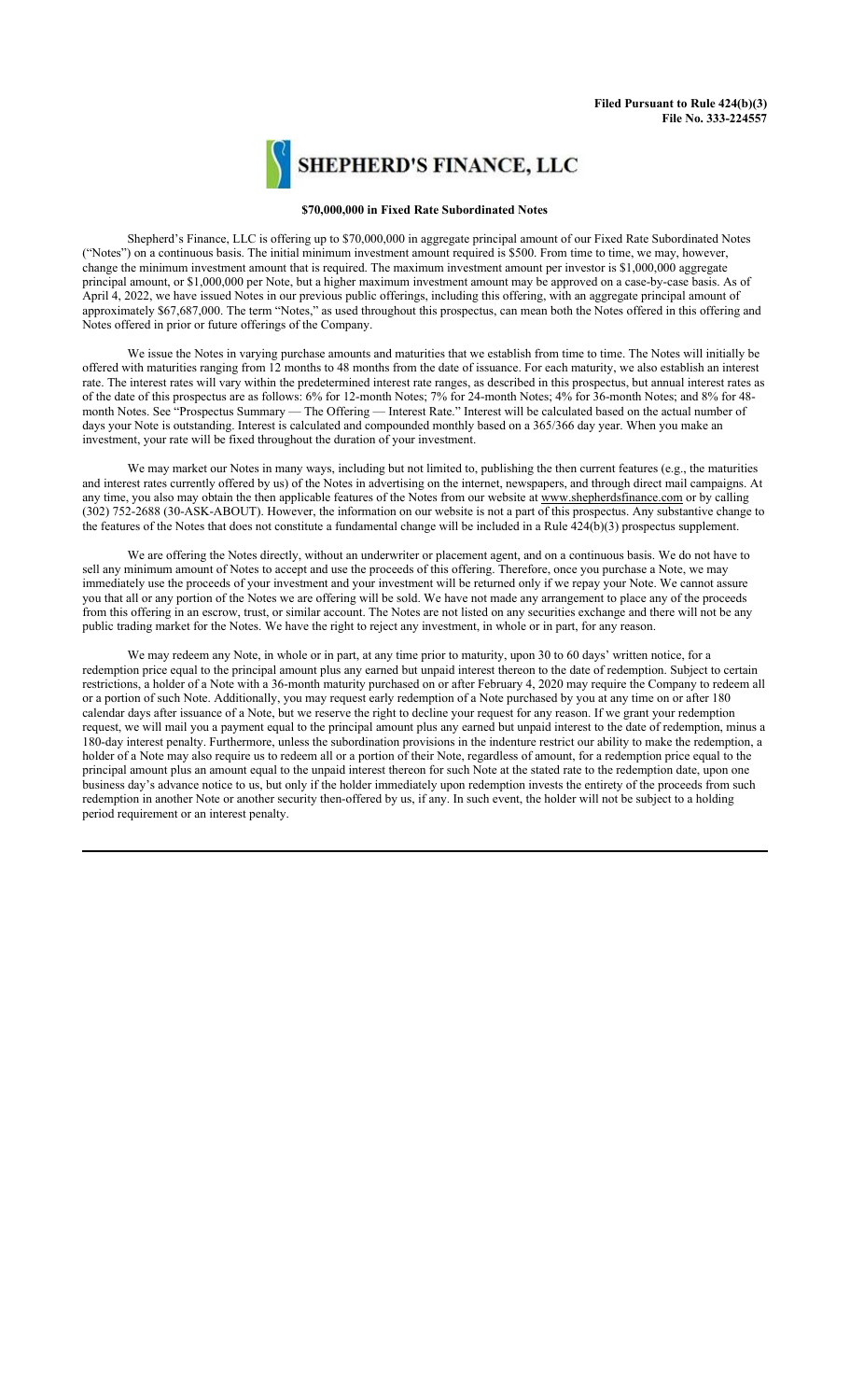The Notes mature between one and four years from the date of issuance. Between 30 to 60 days prior to the maturity date, we will mail to you a letter notifying you of the upcoming maturity date. Upon maturity, principal and any earned but unpaid interest will be paid to you.

You should read this prospectus and any applicable prospectus supplement carefully before you invest in the Notes. The Notes are our general unsecured obligations and are subordinated in right of payment to all of our present and future senior debt. As of December 31, 2021, we had approximately \$42,963,000 in debt outstanding that ranks equal or senior to the Notes, including approximately \$20,636,000 in Notes issued pursuant to this offering and our prior offerings of Notes. We expect to incur additional debt in the future, including, without limitation, the Notes offered pursuant to this prospectus and senior debt.

**The Notes are not certificates of deposit or similar obligations guaranteed by any depository institution and are not insured by the Federal Deposit Insurance Corporation (FDIC) or any governmental or private insurance fund, or any other entity. We do not contribute funds to a separate account such as a sinking fund to repay the Notes upon maturity.**

**We are an "emerging growth company" and "smaller reporting company" under the federal securities laws and are subject to reduced public company reporting requirements. See "Risk Factors" beginning on page 13 for significant factors you should consider before buying the Notes. The most significant risks include the following:**

- Our Notes are not insured or guaranteed by the FDIC or any third party, so repayment of your Note depends upon our equity (which may be limited at times), our experience, the collateral securing our loans, and our ability to manage our business and generate adequate cash flows.
- The Notes are risky speculative investments. Therefore, you should not invest in the Notes unless you are able to afford the loss of your entire investment.
- There will not be any market for the Notes, so you should only purchase them if you do not have any need for your money prior to the maturity of the Note.
- You will not have the benefit of an independent review of the terms of the Notes, the prospectus, or our Company as is customarily performed in underwritten offerings.
- We have the right to pay your investment back to you before the stated maturity of your investment. If we do, you may not be able to reinvest the proceeds at comparable rates and you will stop earning interest on your investment.
- Our business is not industry-diversified. The United States economy experienced a slow recovery after the significant downturn in the homebuilding industry beginning in 2007, which was one of the worst credit and liquidity crises since the 1930s. Deterioration in the homebuilding industry or economic conditions, including as a result of COVID-19, could decrease demand and pricing for new homes and residential home lots. A decline in housing values similar to the national downturn in the real estate market that began in 2007 would have a negative impact on our business. Smaller value declines will also have a negative impact on our business. These factors may decrease the likelihood we will be able to generate enough cash to repay the Notes.
- Currently, we are reliant on a single developer and homebuilder, the Hoskins Group, who is concentrated in the Pittsburgh, Pennsylvania market, for a significant portion of our revenues and a portion of our capital. Our second largest customer is in the Orlando, Florida market and is also a significant portion of our portfolio.
- Most of our assets are commercial construction loans to homebuilders and/or developers which are a higher than average credit risk, and therefore could expose us to higher rates of loan defaults, which could impact our ability to repay amounts owed to you.
- We have entered into loan purchase and sale agreements with third parties to sell them portions of some of our loans. This increases our leverage. While the agreements are intended to increase our profitability, large loan losses and/or idle cash could actually reduce our profitability, which could impair our ability to pay principal and/or interest on the Notes.
- We depend on the availability of significant sources of credit to meet our liquidity needs and our failure to maintain these sources of credit could materially and adversely affect our liquidity in the future.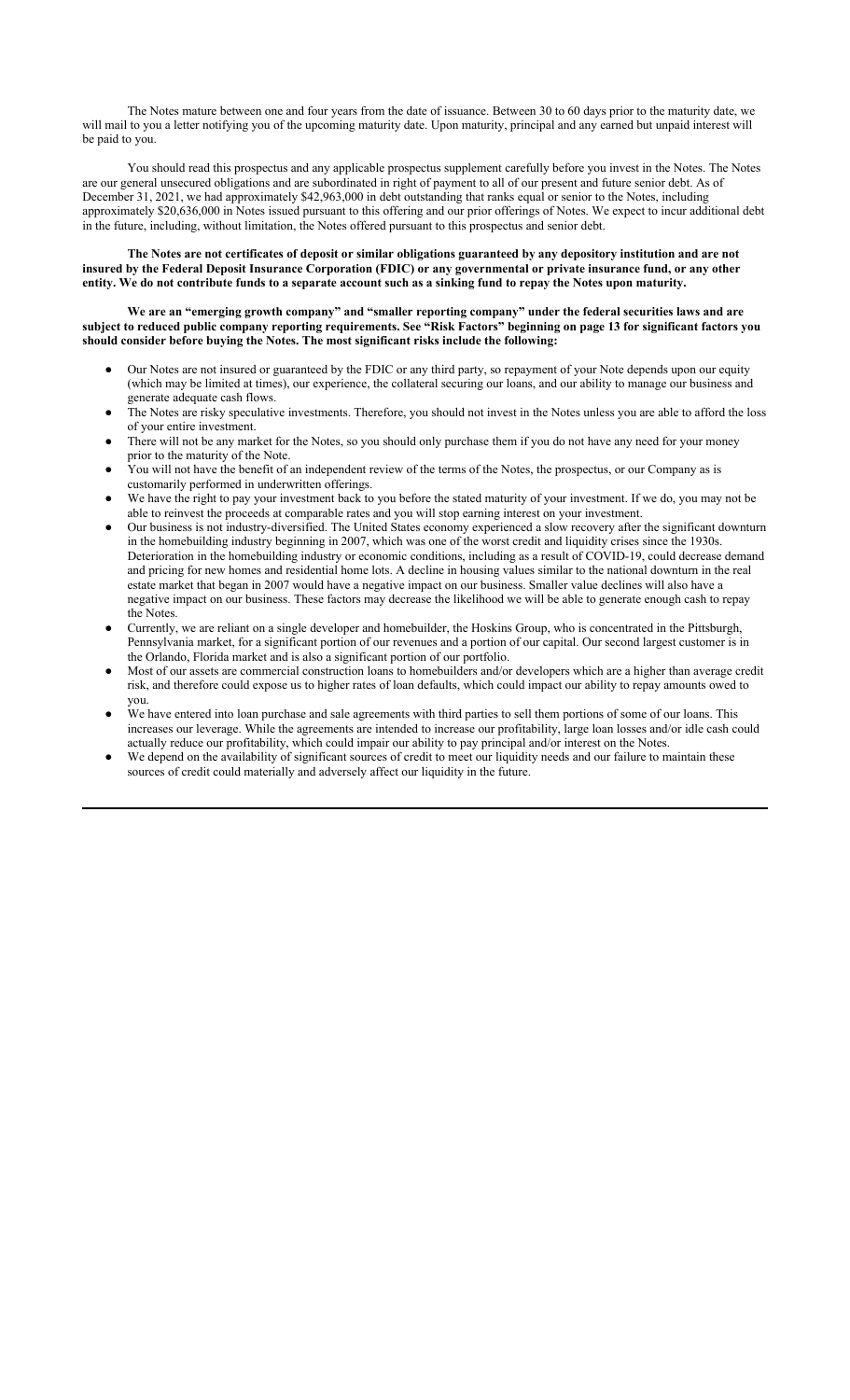- We have unfunded commitments to builders as of December 31, 2021. If every builder borrowed every amount allowed (which would mean all of their homes were complete) and no builders paid us back, we would need to fund that amount. While some of that amount would automatically come from our loan purchase and sale agreements, the rest would have to come from our Notes Program and/or our lines of credit. Therefore, we may not have the ability to fund our commitments to builders.
- We have a significant amount of debt and expect to incur a significant amount of additional debt in the future, including issuance of the Notes, which will subject us to increased risk of loss. Our present and future senior debt may make it difficult to repay the Notes.
- Our operations are not subject to the stringent banking regulatory requirements designed to protect investors, so repayment of your investment is completely dependent upon our successful operation of our business.
- Our Chief Executive Officer (who is also on our board of managers) and Executive Vice President will face conflicts of interest as a result of the secured lines of credit made to us, which could result in actions that are not in the best interests of our Note holders.
- The indenture and terms of our Notes do not restrict our use of leverage. A relatively small loss can cause over leveraged companies to suffer a material adverse change in their financial position. If this happened to us, it may make it difficult to repay the Notes.

**These securities have not been approved or disapproved by the Securities and Exchange Commission or any state securities commission, and neither the Securities and Exchange Commission nor any state securities commission has passed upon the accuracy or adequacy of this prospectus. Any representation to the contrary is a criminal offense.**

|          |                        | <b>Underwriting Discount and</b> | <b>Proceeds to</b>     |
|----------|------------------------|----------------------------------|------------------------|
|          | <b>Price to Public</b> | Commission <sup>(1)</sup>        | Company <sup>(2)</sup> |
| Per Note | 100%                   | None                             | 100%                   |
| Total    | 70,000,000             | None                             | 70,000,000             |

 $<sup>(1)</sup>$  The Notes are not being offered or sold pursuant to any underwriting or similar agreement, and no commissions or other</sup> remuneration will be paid in connection with their sale. The Notes will be sold at face value.

 $(2)$  We will receive all of the net proceeds from the sale of the Notes, which, if we sell all of the Notes covered by this prospectus, we estimate will total approximately \$69,357,000 after expenses.

The date of this prospectus is April 22, 2022.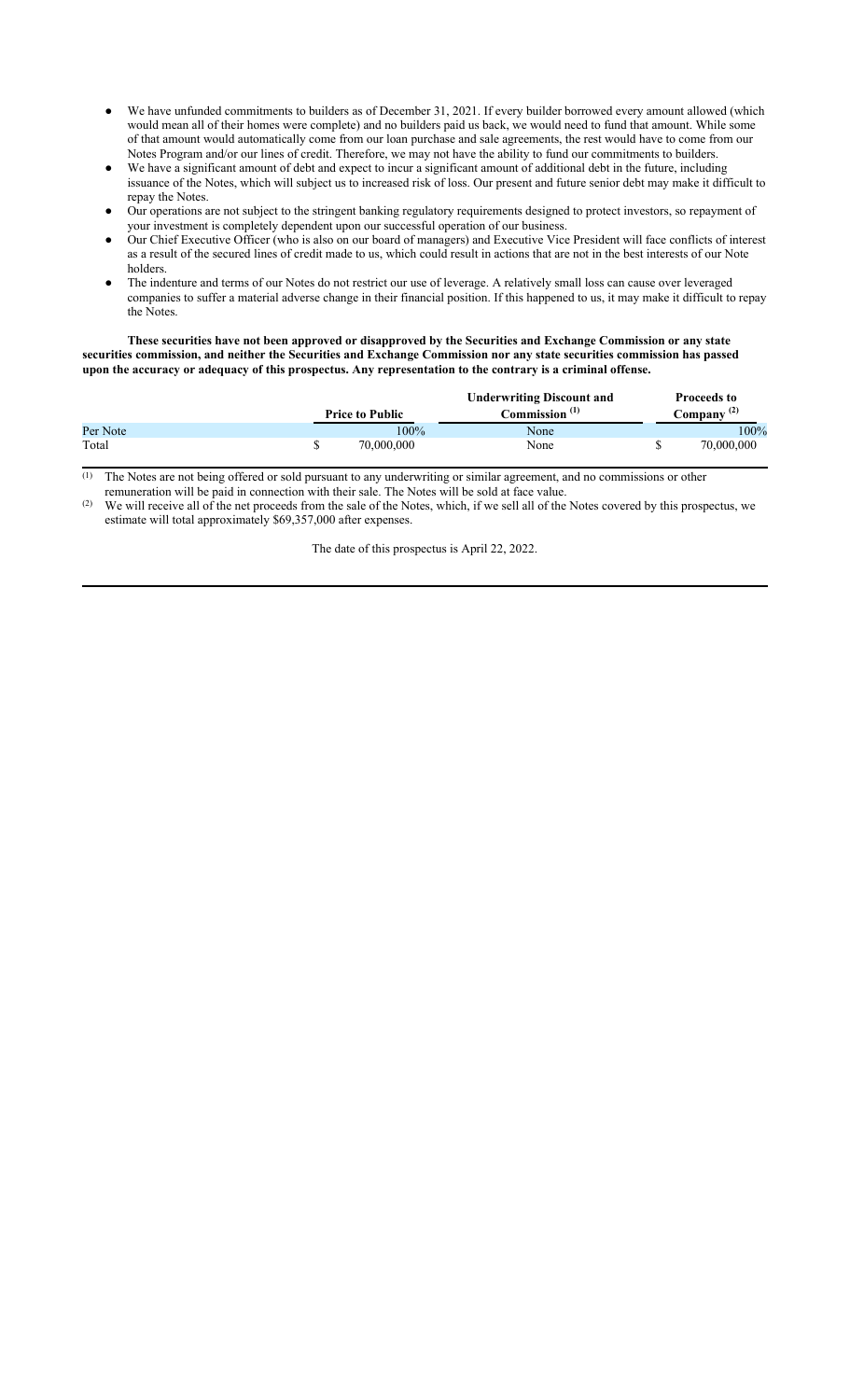#### **SUITABILITY STANDARDS**

An investment in our Notes involves significant risks and is only suitable for persons who have adequate financial means, desire a relatively long-term investment and will not need liquidity from their investment. This investment is not suitable for persons who seek liquidity or guaranteed income.

We have not established general suitability standards for investors in our Notes; however, certain states in which we intend to sell the Notes have established special suitability standards. Notes will be sold only to investors in these states who meet the special suitability standards set forth below:

- **For Alabama Residents** Notes will only be sold to residents of the State of Alabama representing that they have (i) an annual gross income of \$70,000 and a liquid net worth of \$70,000, or (ii) a net worth of \$250,000. Further, investors in the State of Alabama may not invest more than 10% of their liquid net worth in us or our affiliates.
- **For Alaska Residents** Notes will only be sold to residents of the State of Alaska representing that they have (i) a minimum annual gross income of \$70,000 and a minimum net worth of \$70,000, or (ii) a minimum net worth of \$250,000. In each case, net worth is to be calculated exclusive of an individual's principal automobile, principal residence, and home furnishings.
- **For California Residents** Notes will only be sold to residents of the State of California representing that they have (i) a gross income of \$65,000 and net worth of \$250,000, or (ii) a net worth of \$500,000.
- **For Idaho and Kentucky Residents** Notes will only be sold to residents of the States of Idaho and Kentucky representing that they have (i) a liquid net worth of \$85,000 and annual gross income of \$85,000, or (ii) a liquid net worth of \$300,000. Additionally, the investor's total investment in the Notes shall not exceed 10% of his or her liquid net worth. Liquid net worth is that portion of net worth consisting of cash, cash equivalents and readily marketable securities.
- **For Indiana Residents** Notes will only be sold to residents of the State of Indiana representing that they have (i) an annual gross income of \$70,000 and a liquid net worth of \$70,000, or (ii) a net worth of \$250,000. In each case, net worth is to be calculated exclusive of an individual's principal automobile, principal residence, and home furnishings.
- **For Iowa Residents** Notes will only be sold to residents of the State of Iowa representing that they have (i) a liquid net worth of \$85,000 and annual gross income of \$85,000, or (ii) a liquid net worth of \$300,000. Additionally, the investor's total investment in the Notes shall not exceed 10% of his or her liquid net worth. Liquid net worth is that portion of net worth consisting of cash, cash equivalents and readily marketable securities.
- **For Kansas Residents** It is recommended by the Office of the Kansas Securities Commissioner that Kansas investors limit their aggregate investment in the securities of the Issuer and other similar programs to not more than 10% of their liquid net worth. For these purposes, liquid net worth shall be defined as that portion of total net worth (total assets minus liabilities) that is comprised of cash, cash equivalents and readily marketable securities, as determined in conformity with U.S. Generally Accepted Accounting Principles.
- **For Maine Residents** The Maine Office of Securities recommends that an investor's aggregate investment in this offering and similar offerings not exceed 10% of the investor's liquid net worth. For this purpose, "liquid net worth" is defined as that portion of net worth that consists of cash, cash equivalents and readily marketable securities.
- **For Massachusetts and New Mexico Residents** It is required by the Securities Divisions of each of Massachusetts and New Mexico that Massachusetts and New Mexico investors limit their aggregate investment in our Notes and other similar programs to not more than 10% of their liquid net worth. For these purposes, liquid net worth shall be defined as that portion of total net worth (total assets minus liabilities) that is comprised of cash, cash equivalents and readily marketable securities, as determined in conformity with U.S. Generally Accepted Accounting Principles. It is further required by the Securities Divisions of each of Massachusetts and New Mexico that Massachusetts and New Mexico investors have (i) a net income of at least \$200,000 in each of the two most recent years or joint income with a spouse exceeding \$300,000 for those years and a reasonable expectation of the same income level in the current year, or (ii) an individual net worth, or joint net worth with that person's spouse, in excess of \$1,000,000, excluding the value of the person's primary residence.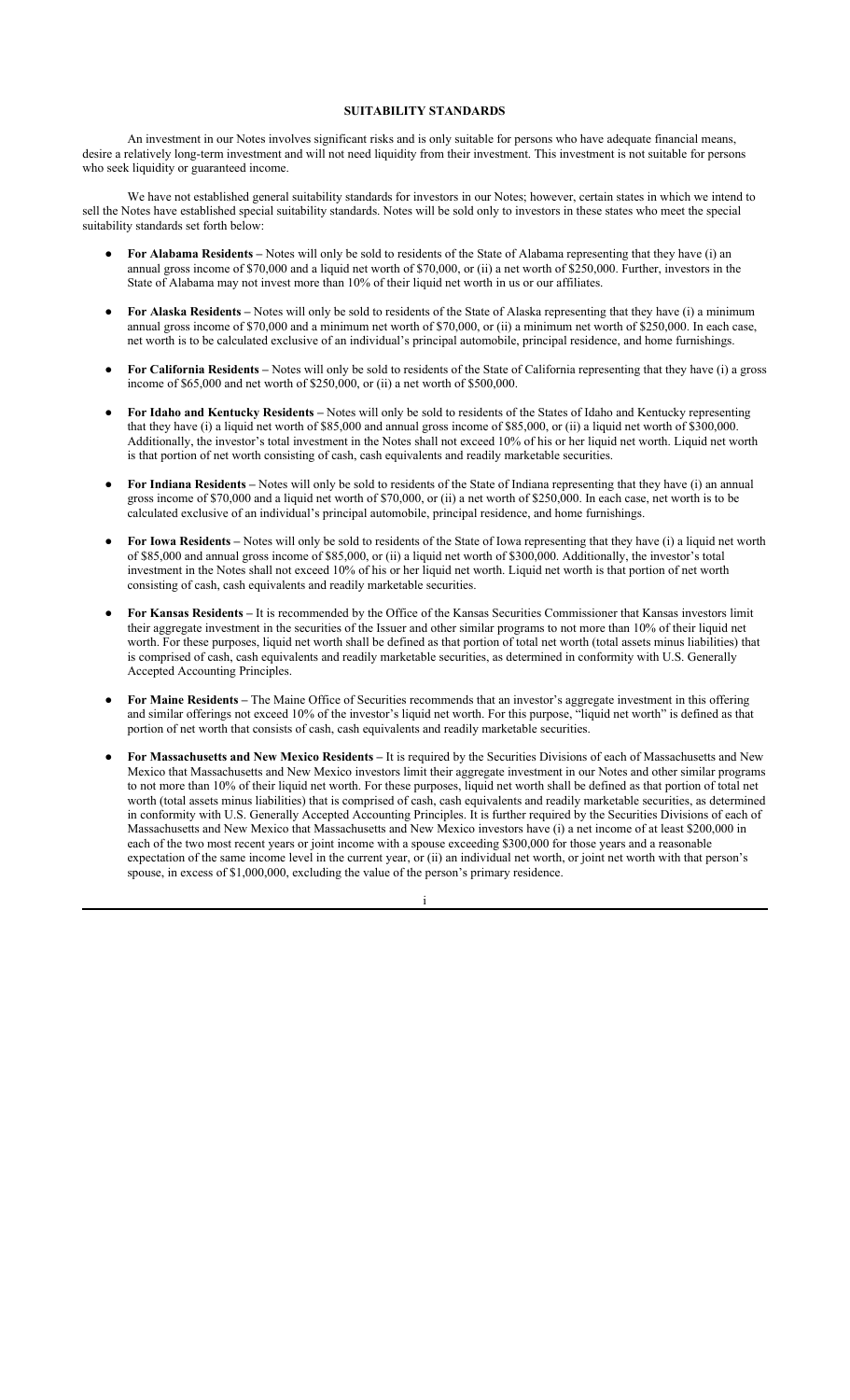- **For Missouri Residents** No more than 10% of any one Missouri investor's liquid net worth shall be invested in the Notes.
- **For North Dakota and Oregon Residents** Notes will only be sold to residents of the States of North Dakota and Oregon representing that they have (i) an annual gross income of \$70,000 and a liquid net worth of \$70,000, or (ii) a net worth of \$250,000. Further, investors in the States of North Dakota or Oregon may not invest more than 10% of their liquid net worth in the offering.
- **For Tennessee Residents** An investment by a Tennessee resident must not exceed ten percent (10%) of their liquid net worth.
- **For Vermont Residents** Accredited investors in Vermont, as defined in 17 C.F.R. § 230.501, may invest freely in this offering. In addition to the suitability standards described above, non-accredited Vermont investors may not purchase an amount in this offering that exceeds 10% of the investor's liquid net worth. For these purposes, "liquid net worth" is defined as an investor's total assets (not including home, home furnishings, or automobiles) minus total liabilities.

ii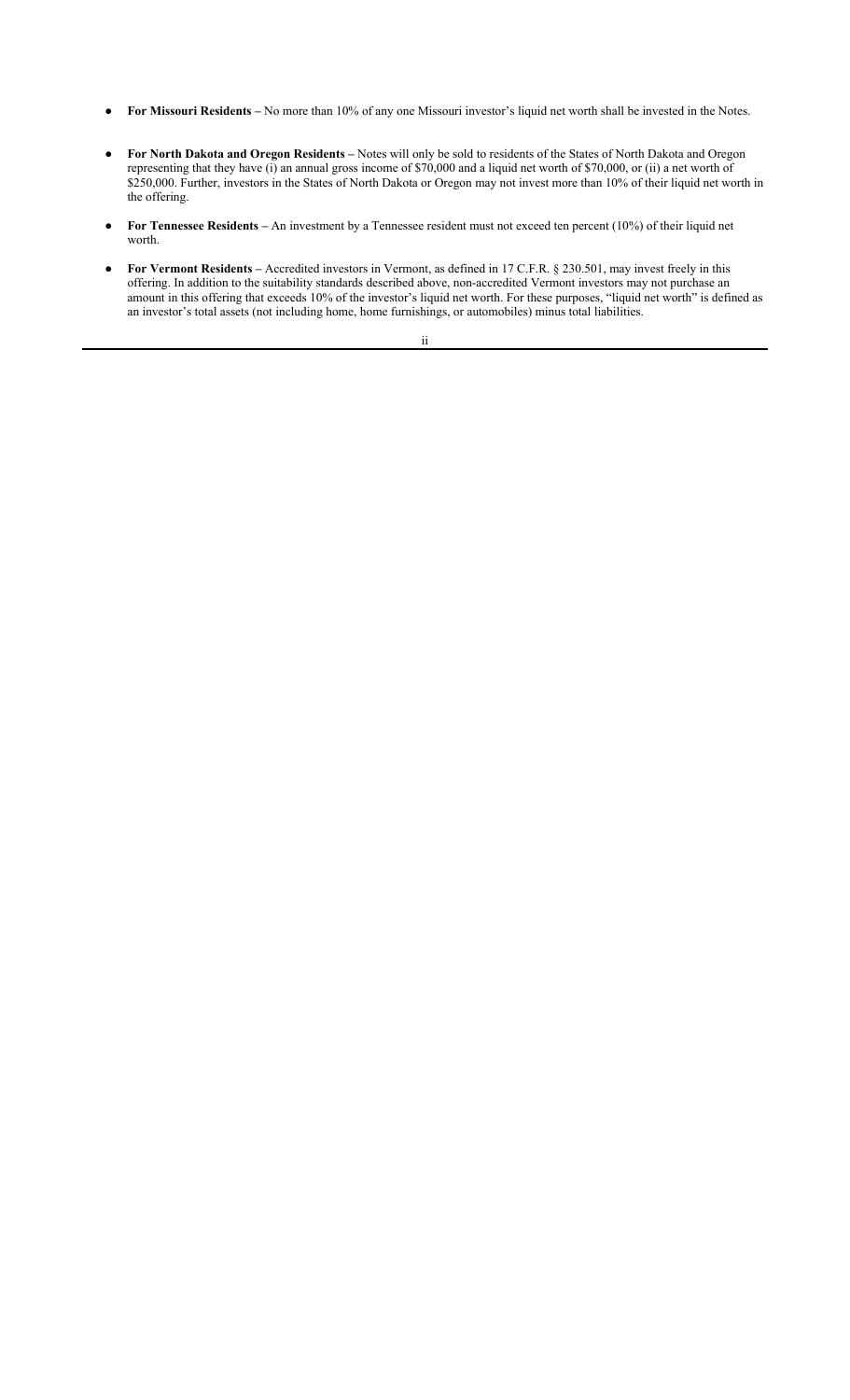## **SHEPHERD'S FINANCE, LLC TABLE OF CONTENTS**

| <b>SUITABILITY STANDARDS</b>                                                          | i            |
|---------------------------------------------------------------------------------------|--------------|
| <b>OUESTIONS AND ANSWERS</b>                                                          | $\mathbf{1}$ |
| PROSPECTUS SUMMARY                                                                    | 8            |
| Our Company and Our Business                                                          | 8            |
| The Offering                                                                          | 9            |
| SUMMARY OF PRINCIPAL RISK FACTORS                                                     | 12           |
| <b>RISK FACTORS</b>                                                                   | 13           |
| <b>Risks Related to Our Offering and Business</b>                                     | 13           |
| <b>Risks Related to Conflicts of Interest</b>                                         | 24           |
| <b>Risks Related to Liquidity</b>                                                     | 25           |
| <b>FORWARD-LOOKING STATEMENTS</b>                                                     | 30           |
| <b>USE OF PROCEEDS</b>                                                                | 31           |
| <b>BUSINESS</b>                                                                       | 32           |
| Overview                                                                              | 32           |
| <b>Investment Objectives and Opportunity</b>                                          | 33           |
| Loan Portfolio                                                                        | 37           |
| <b>Other Investments</b>                                                              | 39           |
| <b>Credit Quality Information</b>                                                     | 39           |
| Debt Summary and Sources of Liquidity                                                 | 40           |
| Competition                                                                           | 45           |
| <b>Human Capital Resources</b>                                                        | 46           |
| <b>Regulatory Matters</b>                                                             | 46           |
| <b>Legal Proceedings</b>                                                              | 47           |
| <b>Reports to Security Holder</b>                                                     | 47           |
| MANAGEMENT'S DISCUSSION AND ANALYSIS OF FINANCIAL CONDITION AND RESULTS OF OPERATIONS | 47           |
| Overview                                                                              | 47           |
| <b>Critical Accounting Estimates</b>                                                  | 49           |
| <b>Consolidated Results of Operations</b>                                             | 52           |
| <b>Consolidated Financial Position</b>                                                | 56           |
| <b>Secured Borrowings</b>                                                             | 63           |
| <b>Unsecured Borrowings</b>                                                           | 67           |
| <b>Priority of Borrowings</b>                                                         | 68           |
| <b>Liquidity and Capital Resources</b>                                                | 69           |
| Inflation, Interest Rates, and Housing Starts                                         | 70           |
| <b>Recent Accounting Pronouncements</b>                                               | 72           |
| <b>Subsequent Events</b>                                                              | 72           |
| MATERIAL FEDERAL INCOME TAX CONSEQUENCES                                              | 72           |
|                                                                                       | 73<br>73     |
| Interest Income on the Notes                                                          |              |
| <b>Treatment of Dispositions of Notes</b>                                             |              |
| Non-U.S. Holders                                                                      | 73           |
| Reporting and Backup Withholding                                                      | 73           |
| Foreign Account Tax Compliance Withholding                                            | 74           |
| CERTAIN EMPLOYEE BENEFIT PLAN CONSIDERATIONS                                          | 74           |
| <b>General Fiduciary Matters</b>                                                      | 74           |
| <b>Prohibited Transaction Issues</b>                                                  | 75           |
| Representation                                                                        | 75           |
| <b>MANAGEMENT</b><br><b>Executive Officers and Board of Managers</b>                  | 75<br>75     |

iii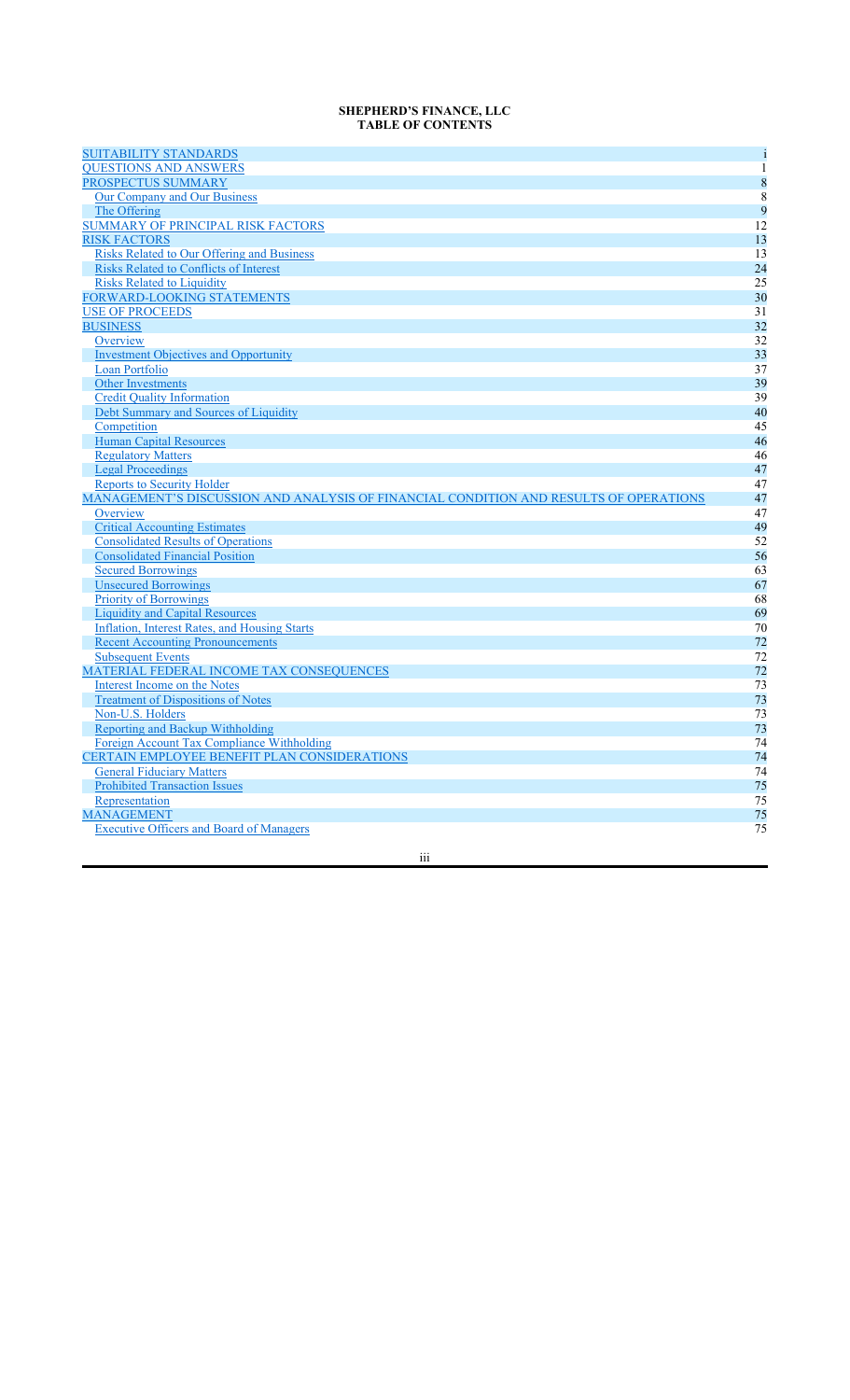| Committees of the Board of Managers                                                       | 77    |
|-------------------------------------------------------------------------------------------|-------|
| Limited Liability and Indemnification of Directors, Officers, Employees, and Other Agents | 78    |
| <b>EXECUTIVE COMPENSATION</b>                                                             | 79    |
| <b>Executive Officer Compensation</b>                                                     | 79    |
| <b>Board of Managers Compensation</b>                                                     | 81    |
| PRINCIPAL SECURITY HOLDERS                                                                | 82    |
| <b>CERTAIN RELATIONSHIPS AND RELATED TRANSACTIONS</b>                                     | 82    |
| <b>Transactions with Affiliates</b>                                                       | 82    |
| <b>Affiliate Transaction Policy</b>                                                       | 85    |
| Board of Managers Independence                                                            | 86    |
| <b>DESCRIPTION OF NOTES</b>                                                               | 86    |
| General                                                                                   | 86    |
| <b>Established Features of the Notes</b>                                                  | 86    |
| Subordination                                                                             | 87    |
| Redemption by Us Prior to Maturity                                                        | 87    |
| Redemption at the Request of the Holder Prior to Maturity                                 | 88    |
| Redemption upon Your Death                                                                | 88    |
| Additional Redemption Options for Notes with a 36-Month Maturity                          | 88    |
| No Restrictions on Additional Debt or Business                                            | 88    |
| Modification of Indenture                                                                 | 89    |
| Place, Method, and Time of Payment                                                        | 89    |
| <b>Events of Default</b>                                                                  | 89    |
| Satisfaction and Discharge of Indenture                                                   | 90    |
| <b>Reports</b>                                                                            | 90    |
| <b>Service Charges</b>                                                                    | 90    |
| Book Entry Record of Your Ownership                                                       | 90    |
| Transfer                                                                                  | 90    |
| <b>Concerning the Trustee</b>                                                             | 90    |
| PLAN OF DISTRIBUTION                                                                      | 91    |
| <b>CHARITABLE MATCH PROGRAM</b>                                                           | 91    |
| <b>LEGAL MATTERS</b>                                                                      | 92    |
| <b>EXPERTS</b>                                                                            | 92    |
| WHERE YOU CAN FIND MORE INFORMATION                                                       | 92    |
| <b>INDEX TO FINANCIAL STATEMENTS</b>                                                      | $F-1$ |

iv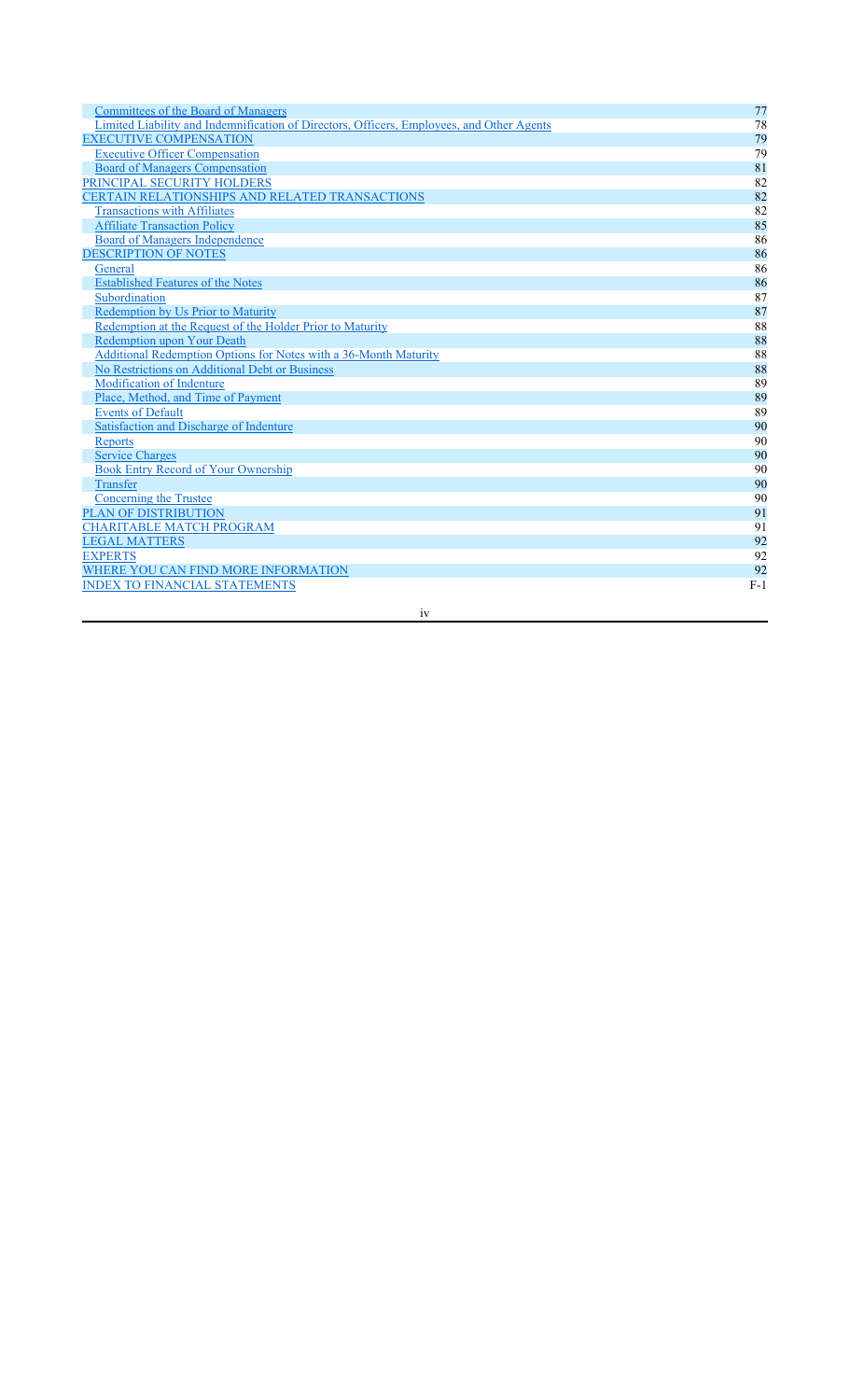**You should rely only upon the information contained in this prospectus. We have not authorized anyone to provide you with information different from that contained in this prospectus. We are offering to sell the Notes only in jurisdictions where offers and sales are permitted.**

## **QUESTIONS AND ANSWERS**

Below we have provided some of the more frequently asked questions and answers relating to the offering of the Notes. Please see the "Prospectus Summary" and the remainder of the prospectus for more information about the offering of the Notes.

#### **Q: Who is Shepherd's Finance, LLC?**

A: Shepherd's Finance, LLC, along with our consolidated subsidiary, ("Shepherd's Finance," "we," "our," "us," or the "Company") is a finance company organized as a limited liability company in the State of Delaware. Our business is focused on commercial lending to participants in the residential construction and development industry. Our Chief Executive Officer ("CEO"), who is also on our board of managers, is Daniel M. Wallach. Mr. Wallach is responsible for overseeing our day-today operations. Our office is located in Jacksonville, Florida. As of December 31, 2021, we have 66 customers in 20 states. As of December 31, 2021, Mr. Wallach and his wife, directly or indirectly, own 80.7% of our outstanding common membership interests, which constitute our voting membership interests. Therefore, Mr. Wallach is able to exercise significant control over our business, including with respect to the composition of our board of managers. A manager may be removed by a vote of holders of 80% of our outstanding voting membership interests.

## **Q: What are your primary business activities?**

A: We extend and service commercial loans to small-to-medium sized homebuilders for the purchase of lots and/or the construction of homes thereon. In some circumstances, the lot is purchased with an older home on the lot which is then either removed or rehabilitated. If the home is rehabilitated, the loan is referred to as a "rehab" loan. As we continue to grow our business, we are focusing some of our efforts on our rehab loan program, which we believe in the long run will face less bank competition and have more stable demand than our new construction program. We also extend and service loans for the purchase of lots and undeveloped land and the development of that land into residential building lots. Most of the loans are for "spec homes" or "spec lots," meaning they are built or developed speculatively (with no specific end-user homeowner in mind). The loans are generally secured, and the collateral is the land, lots, and constructed items thereon, as well as additional collateral, as we deem appropriate. As of December 31, 2021, we had 224 construction loans in 20 states with 66 borrowers and 15 development loans in six states with 12 borrowers. We intend to continue expanding our lending activity and further diversifying our loan portfolio.

## **Q: What is your experience in this type of lending?**

A: Since 2011, we have extended and serviced commercial loans to small-to-medium sized homebuilders for the purchase of lots and/or the construction of homes thereon. We have also extended rehab loans to homebuilders in instances when the lot has an existing home which is either removed or rehabilitated. We also extend and service loans for the purchase of lots and undeveloped land and the development of that land into residential building lots. We have originated approximately \$266,382,000 of loans from December 2011 through December 2021. As of December 31, 2021, we had 224 construction loans in 20 states with 66 borrowers and 15 development loans in six states with 12 borrowers.

Our CEO, Daniel M. Wallach, has been in the housing industry since 1985. For 11 years, he was the Chief Financial Officer of 84 Lumber Company ("84 Lumber"), a multi-billion dollar supplier of building materials to home builders. He also was responsible for 84 Lumber's lending business for 20 years. During those years, he was responsible for the creation and implementation of many secured lending programs to builders, some of which were performed fully by 84 Lumber, and some of which were performed in partnership with banks. In general, both the creation of all loans and the resolution of defaulted loans were Mr. Wallach's responsibility, whether the loans were company loans or loans in partnership with banks. Through these programs, he was responsible for the creation of approximately \$2,000,000,000 in loans which generated interest spread of \$50,000,000 after deducting for loan losses. Through the years, Mr. Wallach managed the development of systems for reducing and managing the risks and losses on defaulted loans. Mr. Wallach also was responsible for 84 Lumber's unsecured debt to builders, which reached over \$300,000,000 at its peak. He also gained experience in securing defaulted unsecured debt.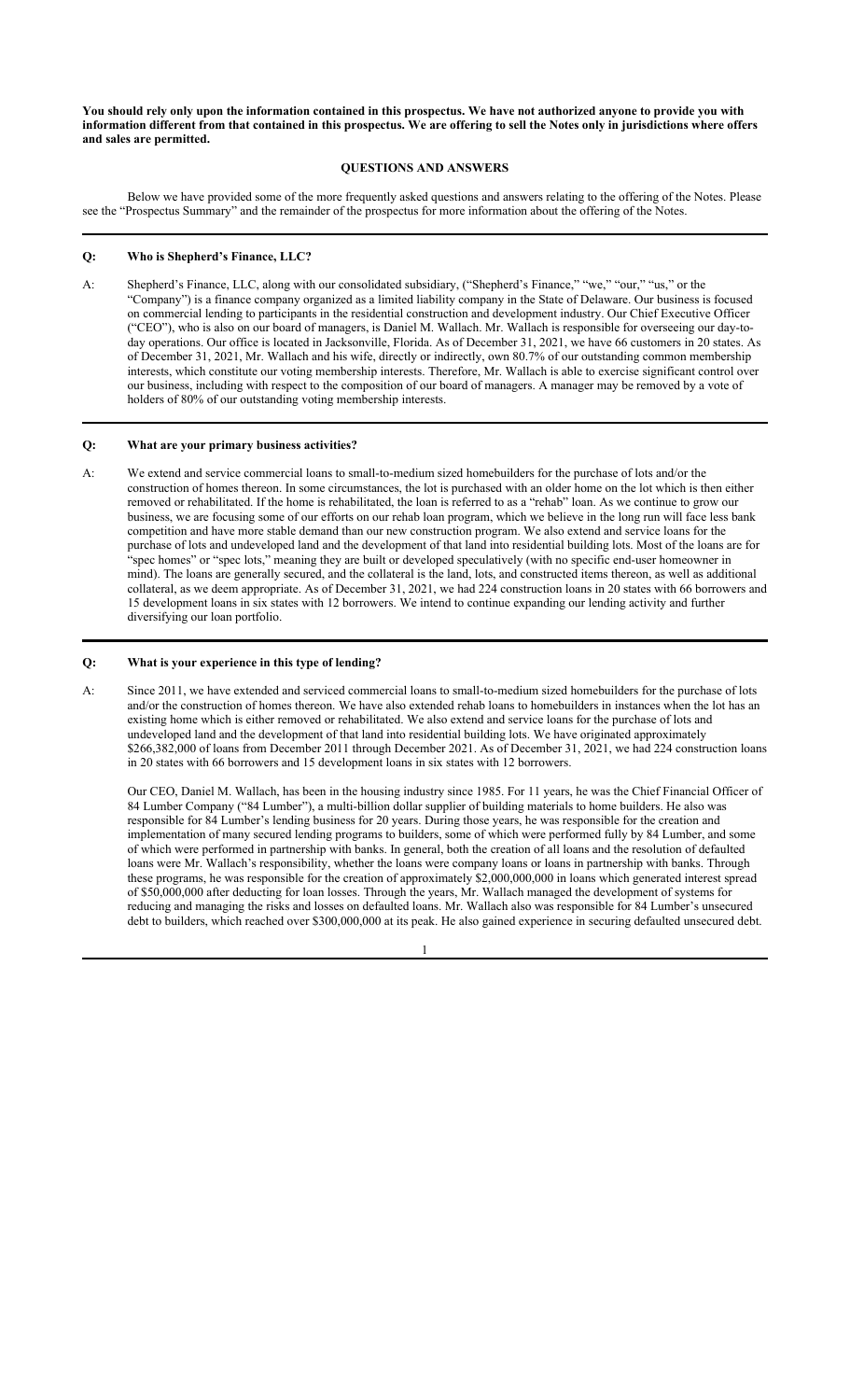## **Q: Why will your potential customers want to borrow from you?**

A: While the number of housing starts dropped to historically low levels in 2007, they have been recovering since and there were approximately 1,130,000 new single family homes with construction started in the United States in 2021. See "Management's Discussion and Analysis of Financial Condition and Results of Operations — Inflation, Interest Rates, and Housing Starts." Many small-to-medium sized home builders can build homes for customers who have their own financing, but are unable to obtain or supply any or enough of their own financing to build speculative or model homes. The ability to have available either a speculative home or a model home can greatly increase the total number of homes a builder can sell per year, so despite the high cost of providing financing to builders today, we believe that there is a significant demand. Banks, which historically have been the most popular provider of financing for builders, are mostly not in that business today, or are in the business at a reduced level. We believe that this void in supply gives us the opportunity to profit in this niche business of providing financing to small-to-medium sized home builders. In addition, we believe that this is a good time to extend commercial loans to builders in the residential real estate market because many of our competitors have sustained losses due to the impact of the COVID-19 pandemic and, therefore, are currently reluctant to lend in this space.

## **Q: What is the role of the Board of Managers?**

A: While our CEO and other executive officers are responsible for our day-to-day operations, our board of managers is responsible for governance over our business. Our board of managers is comprised of Daniel M. Wallach, who is also our CEO, and three independent managers, Eric A. Rauscher, Kenneth R. Summers, and Gregory L. Sheldon.

#### **Q: What kind of offering is this and how many Notes are outstanding?**

A: We are offering up to \$70,000,000 in Notes. As of December 31, 2021, we have approximately \$20,636,000 of Notes outstanding, including Notes issued pursuant to our prior offerings. We previously engaged in two public offering of Notes, the most recent of which terminated on March 22, 2019. Notes issued in our prior offerings rank equally to the Notes offered in this offering.

## **Q: How are the Notes sold?**

A: The Notes are offered directly by us without an underwriter or placement agent. We may market the Notes by advertisements on the internet, advertisements in local and/or national newspapers, roadway sign advertisements, or through direct mail campaigns and other miscellaneous media in states in which we have properly registered the offering or qualified for an exemption from registration.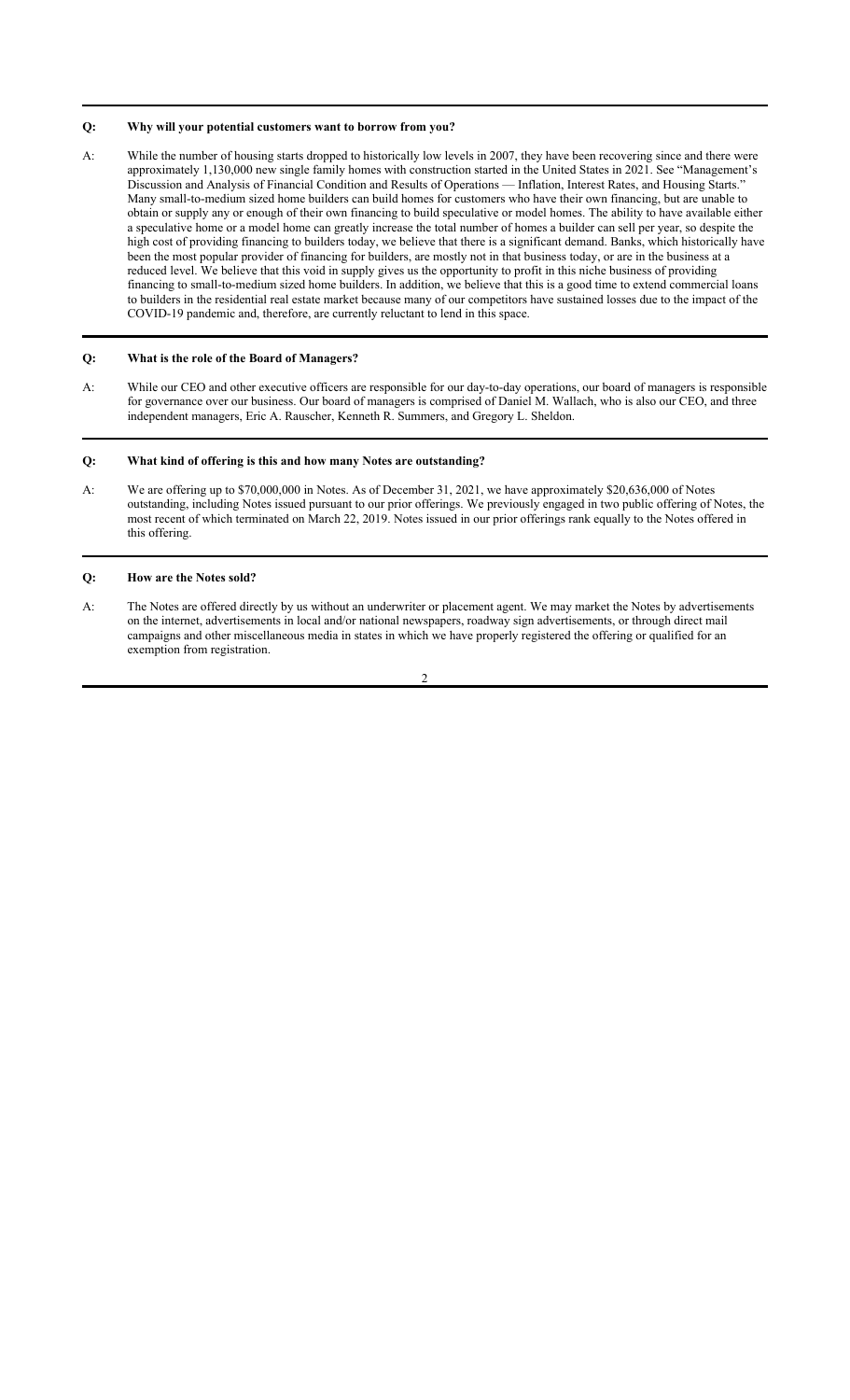## **Q: What are the proposed terms of the Notes you are offering?**

A: The Notes will initially be offered with maturities ranging from 12 months to 48 months from the date of issuance. The interest rates will vary within the predetermined interest rate ranges, as described in this prospectus, but annual interest rates as of the date of this prospectus are as follows: 6% for 12-month Notes; 7% for 24-month Notes; 4% for 36-month Notes; and 8% for 48-month Notes. Interest will be calculated based on the actual number of days your Note is outstanding. Interest is calculated and compounded monthly based on a 365/366 day year. When you make an investment, your rate will be fixed throughout the duration of your investment.

## **Q: How is the interest rate determined?**

A: From time to time, we will establish the interest rate(s) we are offering for various maturities. By referring to the features (e.g., the maturities and interest rates) which are in effect at the time, you will see the interest rate(s) and maturities we are currently offering. The interest rate offered on the Notes depends on which maturity you select and is subject to a range, as follows:

| <b>Note Maturity</b> | <b>Minimum Rate</b> | Ceiling |
|----------------------|---------------------|---------|
| 12-Month             | 5%                  | 10%     |
| 24-Month             | 6%                  | 10%     |
| 36-Month             | 3%                  | 6%      |
| 48-Month             | 8%                  | 12%     |

The interest rate on a Note purchased by you is fixed and will not change over the term of the Note.

## **Q: What will you do with the proceeds raised from this offering?**

- A: If all of the Notes offered by this prospectus are sold, we expect to receive approximately \$69,357,000 in net proceeds (after deducting all costs and expenses associated with this offering). We intend to use substantially all of the net proceeds from this offering as follows and in the following order of priority:
	- to make payments on other borrowings, including loans from affiliates;
	- to pay Notes on their scheduled due date and Notes that we are required to redeem early;
	- to make interest payments on the Notes; and
	- to the extent we have remaining net proceeds and adequate cash on hand, to fund any one or more of the following activities:
		- to extend commercial construction loans to homebuilders to build single or multi-family homes, develop lots, or rehabilitate an older home on an existing lot;
		- to make distributions to equity owners, including distributions on our preferred equity;
		- for working capital and other corporate purposes, provided, however, no more than 20% of the proceeds will be used for such purposes;
		- to purchase defaulted secured debt from financial institutions at a discount;

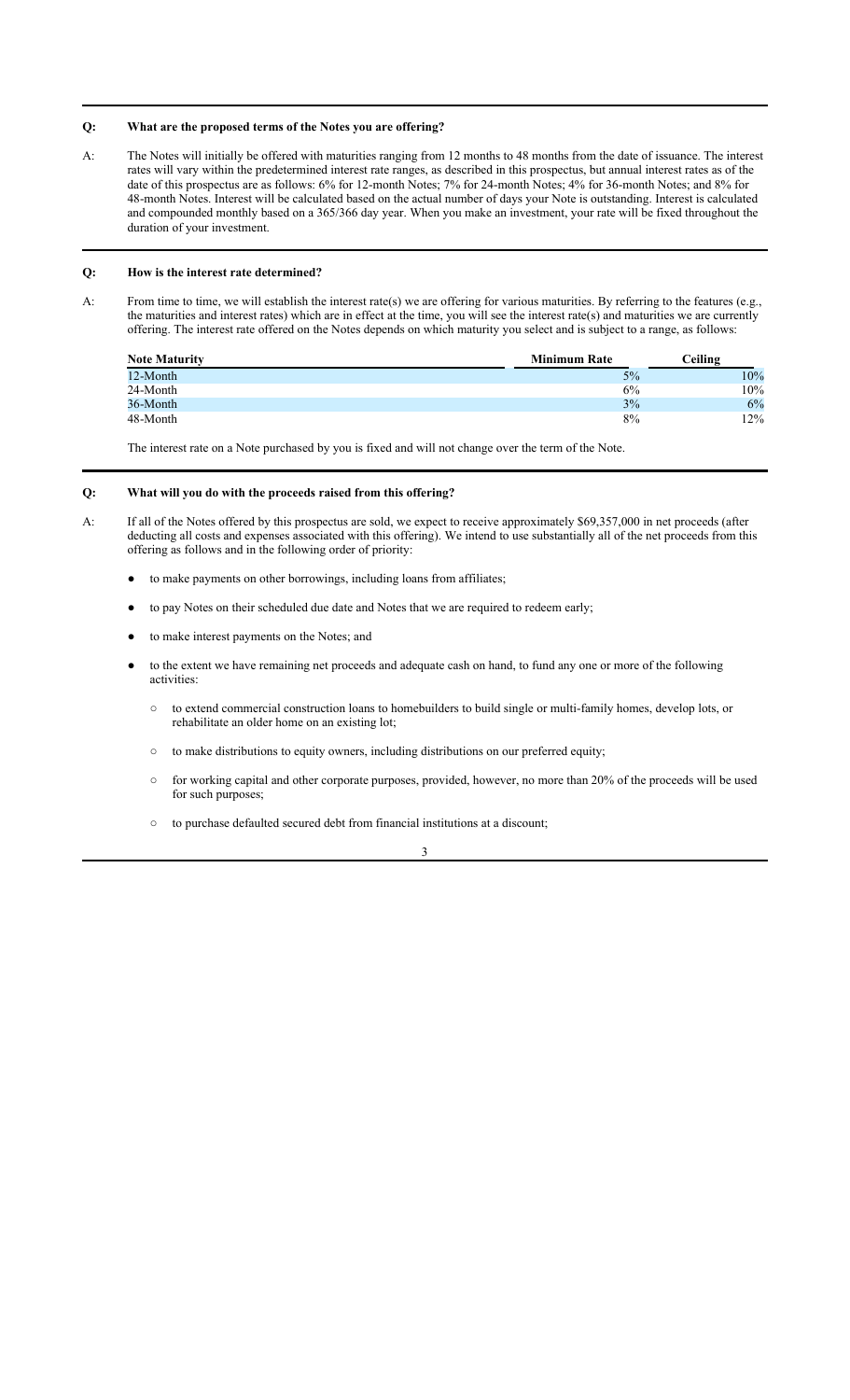- to purchase defaulted unsecured debt from suppliers to homebuilders at a discount and then secure it with real estate or other collateral;
- to purchase real estate, in which we will operate our business (one such purchase occurred in February 2017); and
- to redeem Notes which we have decided to redeem prior to maturity.

## **Q: What is a Note?**

A: A Note is our promise to pay you a specified rate of interest for a specific period of time and to repay your principal investment upon maturity. The Notes are our general unsecured obligations and are subordinate in right of payment to all present and future senior debt. "Subordinated" means that if we are unable to pay our debts as they come due, all of the senior debt would be paid in full first. After the senior debt is paid in full, any remaining money would be used to repay the Notes and other subordinated debt that are equal to the Notes in priority. As of December 31, 2021, we had \$22,327,000 in senior debt and approximately \$25,776,000 in subordinated debt. We expect to incur debt in the future, including, but not limited to, more senior debt and the Notes offered pursuant to this offering.

## **Q: What is an indenture?**

A: As required by United States federal law, the Notes are governed by a document called an "indenture." An indenture is a contract between us and a trustee. The main role of the trustee is to enforce your rights against us if we are in default of our obligations under the Notes. Defaults are described in this prospectus under "Description of Notes — Events of Default." There are some limitations on the extent to which the trustee acts on your behalf. These limitations are described in this prospectus under "Description of Notes — Events of Default."

The Notes are issued under an indenture dated March 22, 2019 and amended as of February 4, 2020 and July 27, 2021, between us and U.S. Bank Trust Company, National Association, as trustee. The indenture does not limit the principal amount of debt securities that we may issue under it. The indenture is governed by Delaware law and is qualified under the Trust Indenture Act of 1939.

## **Q: Is my investment in the Notes insured or guaranteed?**

- A: No, the Notes are:
	- **NOT certificates of deposit with an insured financial institution;**
	- **NOT guaranteed by any depository institution; and**
	- **NOT insured by the FDIC or any governmental or private insurance fund, or any other person or entity.**

The Notes are backed only by the faith and credit of our Company and our operations. You are dependent upon our ability to effectively manage our business to generate sufficient cash flow, including cash flow from our commercial lending activities, for the repayment of principal at maturity and the ongoing payment of interest on the Notes.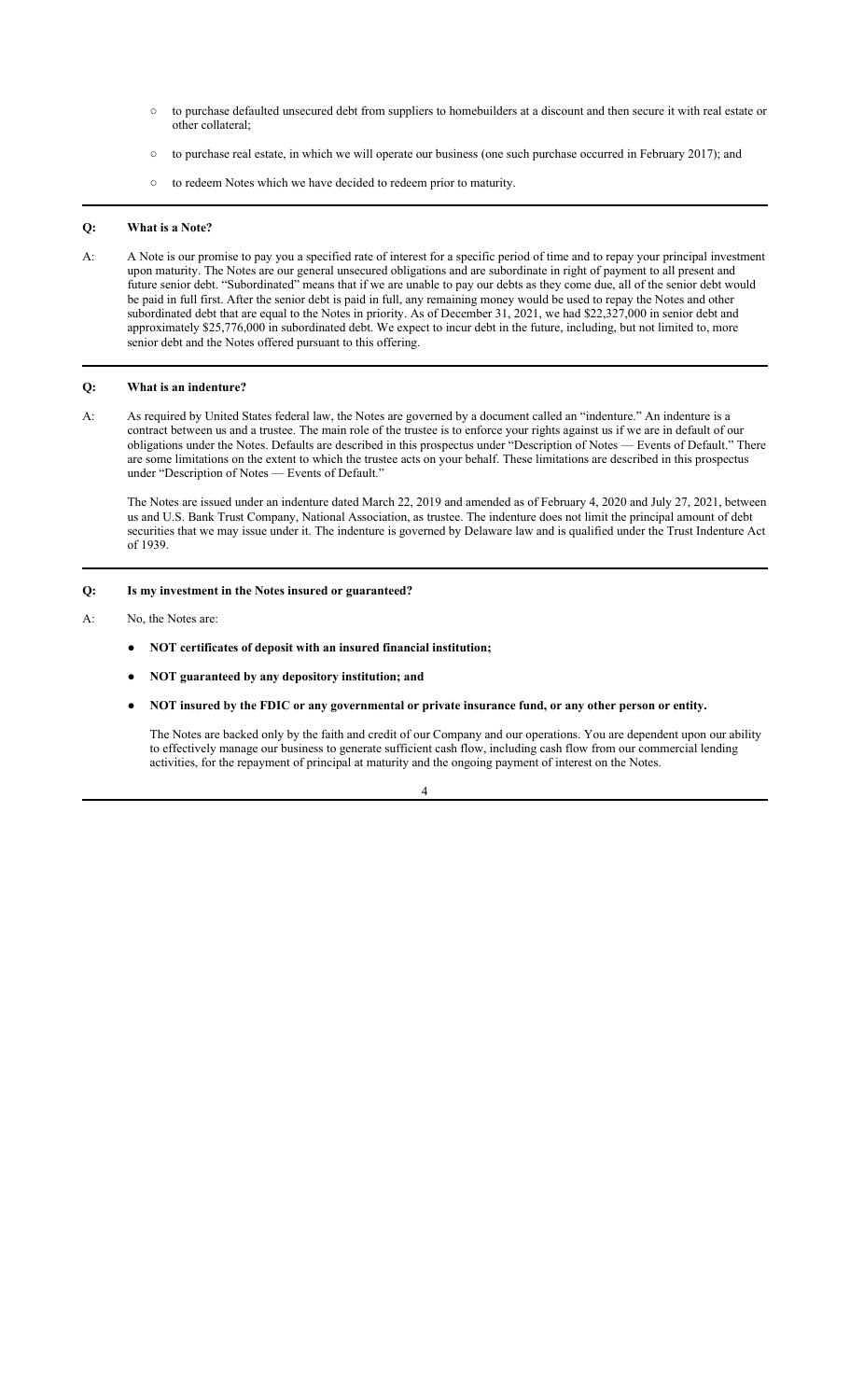#### **Q: How is interest calculated and paid to me?**

A: Interest will be calculated based on the actual number of days your Note is outstanding. Interest is calculated and compounded monthly based on a 365-day year (366-day in case of a leap year). Interest will be earned daily, and we will pay interest to you monthly or at maturity as you request. If you choose to be paid interest at maturity rather than monthly, the interest will be compounded monthly. If any day on which a payment is due with respect to a Note is not a business day, then you will not be entitled to payment of the amount due until the following business day, and no additional interest will be due as a result of such delay. If you elect to be paid interest monthly, interest on your Note will be paid on the first business day of every month. Your first interest payment date will be the month following the month in which the Note is issued, except that if a new Note is issued within the last 10 days preceding an interest payment date, the first interest payment will be made on the next succeeding interest payment date (i.e., approximately 35–40 days after issuance). No payments under \$50 will be made, with any interest payment being accrued to your benefit and earning interest on a monthly compounding basis until the payment due to you is at least \$50 on an interest payment date.

## **Q: If I elect to have interest on the Note paid in one lump sum at maturity, can I change my election later?**

A: Yes, we will allow you to change your election so that you receive monthly payments of earned and unpaid interest instead. You should contact us at (302) 752-2688 (30-ASK-ABOUT) or use our website, www.shepherdsfinance.com, to learn the steps you should take to change your election.

#### **Q: When do the Notes mature?**

A: The Notes will generally mature based on the maturity date you select at the time of purchase, unless the Company chooses to redeem your Note prior to its stated maturity or, in certain circumstances, you require us to redeem your Note prior to its stated maturity.

#### **Q: May I redeem a Note prior to maturity?**

A: Beginning 180 calendar days after the issuance date, you may request, in writing, that we redeem the Note. Your request, however, is subject to our consent and we may decline your request at our choosing. If we agree to your redemption request, a 180-day interest penalty will be imposed. This means that you will not receive the last 180 days' worth of interest and, if the accrued and unpaid interest is not sufficient to cover the amount of the penalty, then any remaining amount of the penalty shall be deducted from the principal amount of the Note (i.e., we will subtract the remaining interest penalty from your original investment).

Holders of a Note with a 36-month maturity purchased on or after February 4, 2020 may require us to redeem all or a portion of such Note for a redemption price equal to the principal amount plus an amount equal to the unpaid interest thereon for such Note at the stated rate to the redemption date, subject to certain restrictions primarily related to how much advance notice is provided to us. Furthermore, unless the subordination provisions in the indenture restrict our ability to make the redemption, a holder of a Note may also require us to redeem all or a portion of their Note, regardless of amount and without any interest penalty, for a redemption price equal to the principal amount plus an amount equal to the unpaid interest thereon for such Note at the stated rate to the redemption date, upon one business day's advance notice to us, but only if the holder immediately upon redemption invests the entirety of the proceeds from such redemption in another Note or another security then-offered by us, if any. The restriction requiring you to wait until 180 days have passed from the issuance of your Note to request a redemption does not apply to the redemptions described in this paragraph. See the "Description of Notes — Additional Redemption Options for Notes" section of this prospectus for additional information.

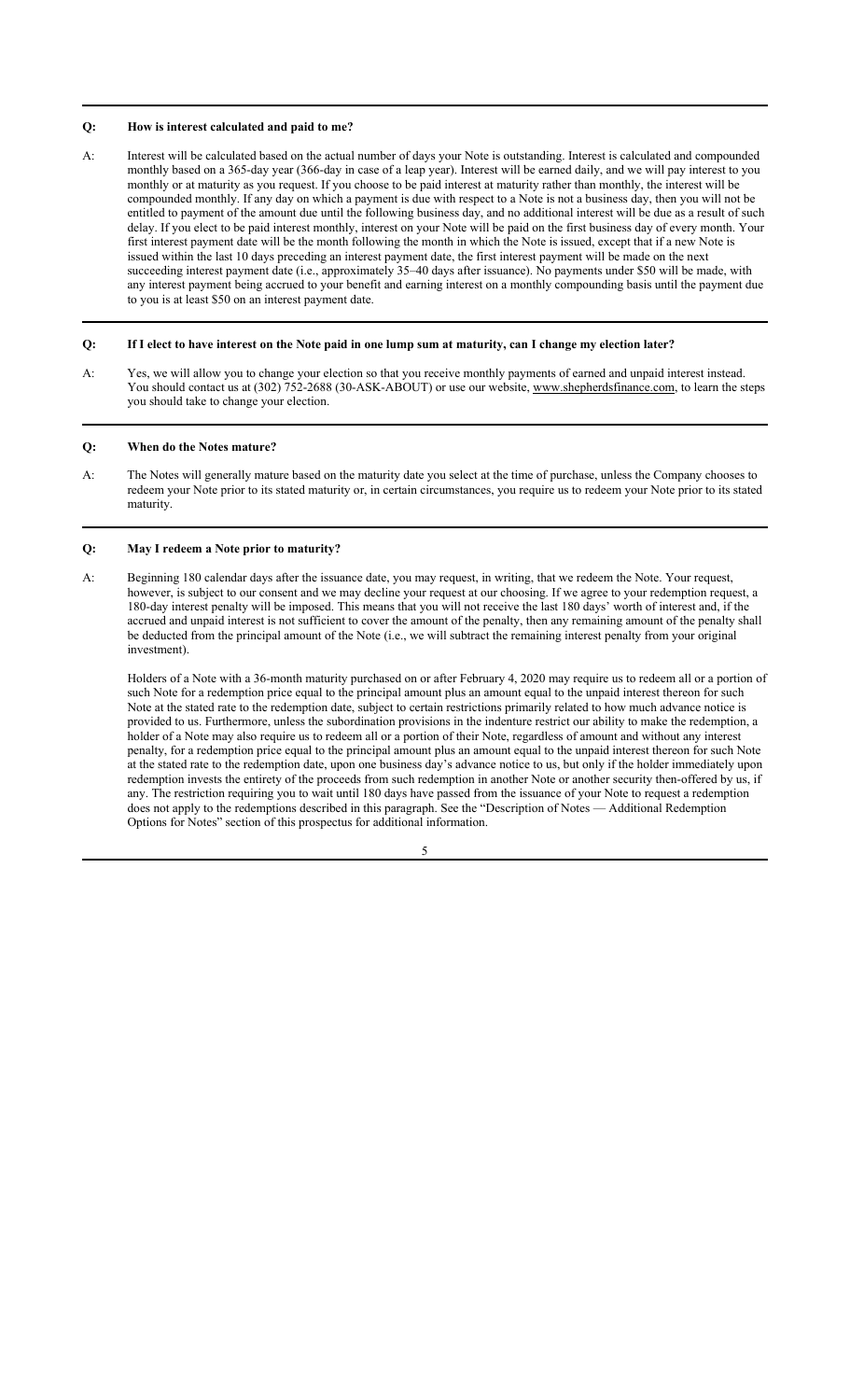## **Q: What happens if I die prior to the maturity date?**

A. At the written request of the executor or administrator of your estate (or if your Note is held jointly with another investor, the joint owner of your Note), we will redeem any Note at any time after death. The redemption price will be equal to the principal amount plus earned but unpaid interest payable on the Note, without any interest penalty. We will seek to honor any such request as soon as reasonably possible based on our cash position at the time and our then current cash needs, but generally within two weeks of the request. It is possible that the subordination provisions in the indenture may restrict our ability to honor your request.

## **Q: Can you force me to redeem my Note?**

A: Yes. At any time we may call all or a portion of your Note for redemption. We will give you 30 to 60 days' notice of the mandatory redemption and repay your Note for a price equal to the principal amount plus earned but unpaid interest to the day we repay your Note.

#### **Q: Are there any JOBS Act considerations?**

A. We are an "emerging growth company," as defined in the Jumpstart Our Business Startups Act, or the JOBS Act, and are eligible to take advantage of certain exemptions from, or reduced disclosure obligations relating to, various reporting requirements that are normally applicable to public companies. Such exemptions include, among other things, not being required to comply with the auditor attestation requirements of Section 404 of the Sarbanes-Oxley Act, reduced disclosure obligations relating to executive compensation in proxy statements and periodic reports, and exemptions from the requirement to hold a non-binding advisory vote on executive compensation and obtain shareholder approval of any golden parachute payments not previously approved.

Additionally, under Section 107 of the JOBS Act, an "emerging growth company" may take advantage of the extended transition period provided in Section  $7(a)(2)(B)$  of the Securities Act of 1933 for complying with new or revised accounting standards. This means an "emerging growth company" can delay adopting certain accounting standards until such standards are otherwise applicable to private companies. However, we have elected to "opt out" of such extended transition period, and will therefore comply with new or revised accounting standards on the applicable dates on which the adoption of such standards are required for non-emerging growth companies. Section 107 of the JOBS Act provides that our decision to opt out of such extended transition period for compliance with new or revised accounting standards is irrevocable.

We will remain an "emerging growth company" until the earliest of (i) the last day of the first fiscal year in which we have total annual gross revenues of \$1.07 billion or more, (ii) the last day of the fiscal year following the fifth anniversary of the date of the first sale of our common equity securities pursuant to an effective registration statement, (iii) the date on which we become a "large accelerated filer" as defined in Rule 12b-2 under the Exchange Act (which would occur if the market value of our common equity held by non-affiliates exceeds \$700 million, measured as of the last business day of our most recently completed second fiscal quarter), or (iv) the date on which we have, during the preceding three year period, issued more than \$1 billion in non-convertible debt.

## **Q: What are some of the significant risks of my investment in the Notes?**

A: You should carefully read and consider all risk factors beginning on page 13 of this prospectus prior to investing. A summary of the principal risk factors we face is also contained in the "Summary of Principal Risk Factors" section of this prospectus.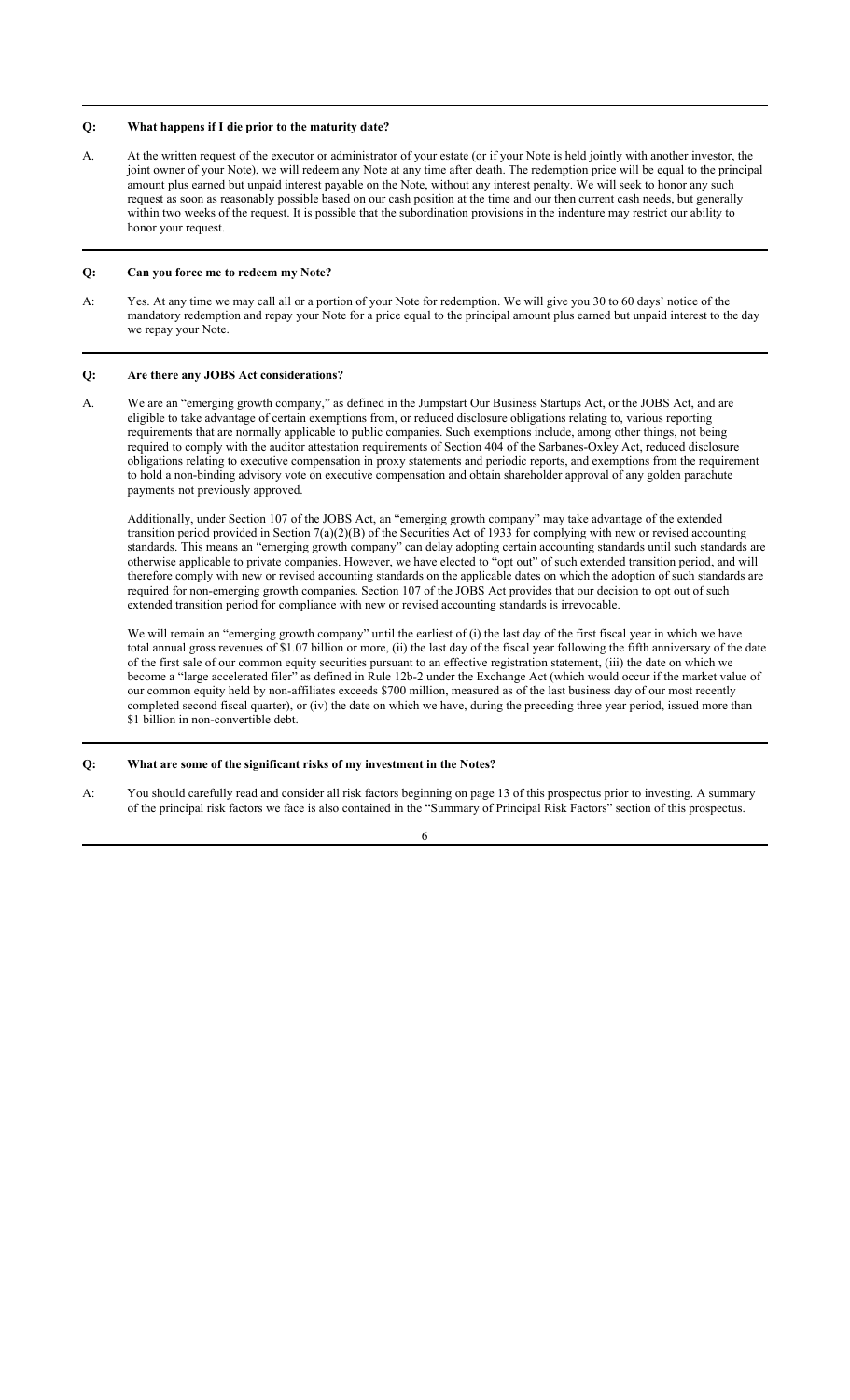## **Q: How do I purchase a Note?**

A. You may purchase a Note from us by visiting our website at www.shepherdsfinance.com and following the instructions under the heading "Investors" and then "Our Investment Process" or by calling (302) 752-2688 (30-ASK-ABOUT) to request a copy of the prospectus along with an investment application. Upon receipt of your application and investment check and the acceptance and posting of your investment, we will send you a confirmation, which describes, among other things, the term, interest rate, and principal amount of your Note.

We reserve the right to reject any investment. Among other reasons, we may reject an investment if the information in your investment application is incorrect or incomplete, or if the interest rate or maturity you have selected has not been offered by us in the past seven calendar days for your desired investment amount at the time we receive your investment documents.

## **Q: Whom may I contact for more information?**

A: You can obtain additional copies of this prospectus and review the established features of the Notes at www.shepherdsfinance.com or by calling (302) 752-2688 (30-ASK-ABOUT). However, the information contained on our website is not part of this prospectus. If you have questions about the suitability of an investment in the Notes for you, you should contact your own investment, tax, and other financial advisors.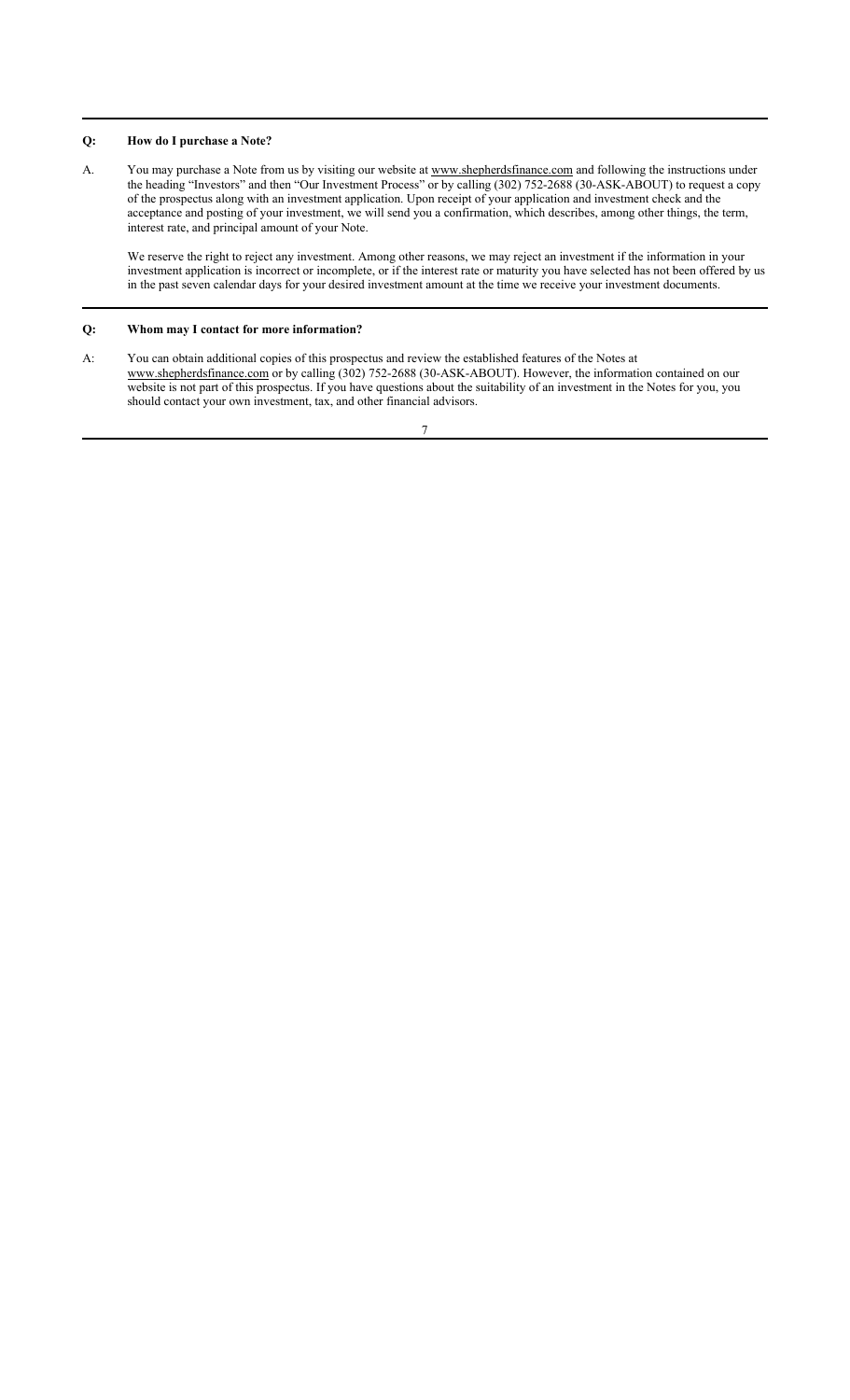## **PROSPECTUS SUMMARY**

This summary highlights selected information, most of which was not otherwise addressed in the "Questions and Answers" section of this prospectus. For more information about us, you should carefully read the entire prospectus, including the section entitled "Risk Factors," the consolidated financial statements and other consolidated financial data, any related prospectus supplement, and the documents we have referred you to in the "Where You Can Find More Information" section. There will be no trading market for the Notes, so you will not be able to use the money you invest until the maturity or other repayment of the Note. Your right to be repaid prior to maturity is at our sole discretion, except upon your death and except for holders of certain 36-month Notes.

## **Our Company and Our Business**

Our business is focused on commercial lending to participants in the residential construction and development industry. We believe this market is underserved because of the lack of traditional lenders currently participating in the market. We are located in Jacksonville, Florida. We are organized as a Delaware limited liability company and our operations are governed pursuant to our limited liability company agreement.

The commercial loans we extend are secured by mortgages on the underlying real estate. We extend and service commercial loans to small-to-medium sized homebuilders for the purchase of lots and/or the construction of homes thereon. In some circumstances, the lot is purchased with an older home on the lot which is then either removed or rehabilitated. If the home is rehabilitated, the loan is referred to as a "rehab" loan. As we continue to grow our business, we are focusing some of our efforts on our rehab loan program, which we believe in the long run will face less bank competition and have more stable demand than our new construction program. We also extend and service loans for the purchase of lots and undeveloped land and the development of that land into residential building lots. In addition, we may, depending on our cash position and the opportunities available to us, do none, any or all of the following: purchase defaulted unsecured debt from suppliers to homebuilders at a discount (and then secure that debt with real estate or other collateral), purchase defaulted secured debt from financial institutions at a discount, purchase real estate in which we will operate our business (one such purchase occurred in February 2017), and conduct other business related to or in coordination with extending loans to homebuilders and developers. Our investment policies may be amended or changed at any time by our board of managers.

We had \$46,943,000 and \$46,405,000 in loan assets as of December 31, 2021 and December 31, 2020, respectively. As of December 31, 2021, we had 224 construction loans in 20 states with 66 borrowers and 15 development loans in six states with 12 borrowers. As of December 31, 2021, four of the development loans are with a borrower in Pittsburgh, Pennsylvania. We have various sources of capital, detailed below:

| (All dollar [\$] amounts shown in table in thousands.)    | December 31, 2021 |        | December 31, 2020 |        |
|-----------------------------------------------------------|-------------------|--------|-------------------|--------|
| Capital Source                                            |                   |        |                   |        |
| Purchase and sale agreements and other secured borrowings | \$                | 19.165 | S                 | 22,968 |
| Secured line of credit from affiliates                    |                   | 859    |                   |        |
| Unsecured line of credit (senior)                         |                   | 1,250  |                   | 500    |
| EIDL advance                                              |                   |        |                   | 10     |
| Unsecured Notes through our Notes Program, gross          |                   | 20,636 |                   | 21,482 |
| Other unsecured debt                                      |                   | 6.193  |                   | 5,411  |
| Preferred equity, Series C units                          |                   | 5,014  |                   | 3,582  |
| Preferred equity, Series B units                          |                   | 1,720  |                   | 1,630  |
| Common equity                                             |                   | (130)  |                   | 47     |
|                                                           |                   |        |                   |        |
| Total                                                     |                   | 54,707 |                   | 55,630 |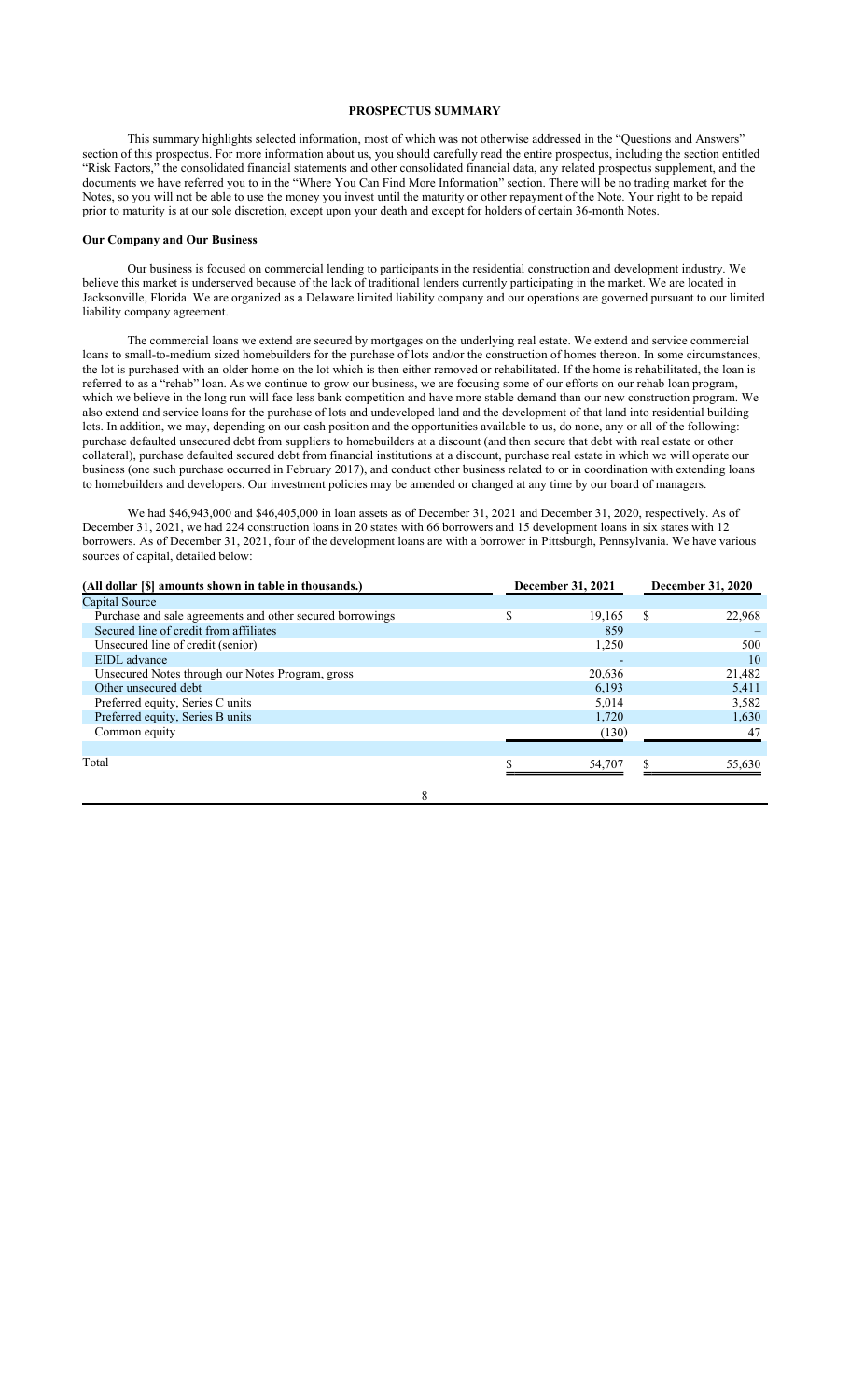#### *Economic and Industry Dynamics*

We found a niche in the home construction financing industry, to become the lender of choice or secondary lender to residential homebuilders during the absence of sufficient lending at the homebuilder's local financial institution or community bank. Our customers increase their sales and profits by borrowing from us and, in return we generate positive returns on secured loans we make to them.

#### *Risk and Mitigation*

We believe that while creating speculative construction loans is a high-risk venture, the reduction in competition, the differences in our lending versus typical small bank lending, and our loss mitigation techniques will all help this to continue to be a profitable business.

We engage in various activities to try to mitigate the risks inherent in this type of lending by:

- Keeping the loan-to-value ratio, or LTV, between 60% and 75% on a portfolio basis, however, individual loans may, from time to time, have a greater LTV;
- Generally using deposits from the builder on home construction loans to ensure the completion of the home. Lending losses on defaulted loans are usually a higher percentage when the home is not built, or is only partially built;
- Having a higher yield than other forms of secured real estate lending;
- Using interest escrows from our loans;
- Paying major subcontractors and suppliers directly, which reduces the frequency of liens on the property (liens generally hurt the net realized value of loss mitigation techniques);
- Aggressively working with builders who are in default on their loan before and during foreclosure. This technique generally yields a reduced realized loss; and
- Market grading. We review all lending markets, analyzing their historic housing start cycles. Then, the current position of housing starts is examined in each market. Markets are classified into volatile, average, or stable, and then graded based on that classification and our opinion of where the market is in its housing cycle. This grading is then used to determine the builder deposit amount, the LTV, and the yield.

#### **The Offering**

| <b>Securities Offered</b>                       | We are offering up to \$70,000,000 in aggregate principal amount of our Notes in this public<br>offering (the "Notes Program"). The Notes are governed by an indenture between us and U.S.<br>Bank Trust Company, National Association, as trustee. The Notes do not have the benefit of a<br>sinking fund and will not be guaranteed by the FDIC or any governmental or private insurance<br>fund, or any other person or entity. |
|-------------------------------------------------|------------------------------------------------------------------------------------------------------------------------------------------------------------------------------------------------------------------------------------------------------------------------------------------------------------------------------------------------------------------------------------------------------------------------------------|
| <b>Minimum Investment (in whole</b><br>dollars) | A minimum investment of \$500 is required.                                                                                                                                                                                                                                                                                                                                                                                         |
| <b>Maximum Investment (in whole</b><br>dollars) | The maximum investment is $$1,000,000$ per Note, or $$1,000,000$ in the aggregate per investor,<br>but a higher maximum investment amount may be approved by us on a case-by-case basis.                                                                                                                                                                                                                                           |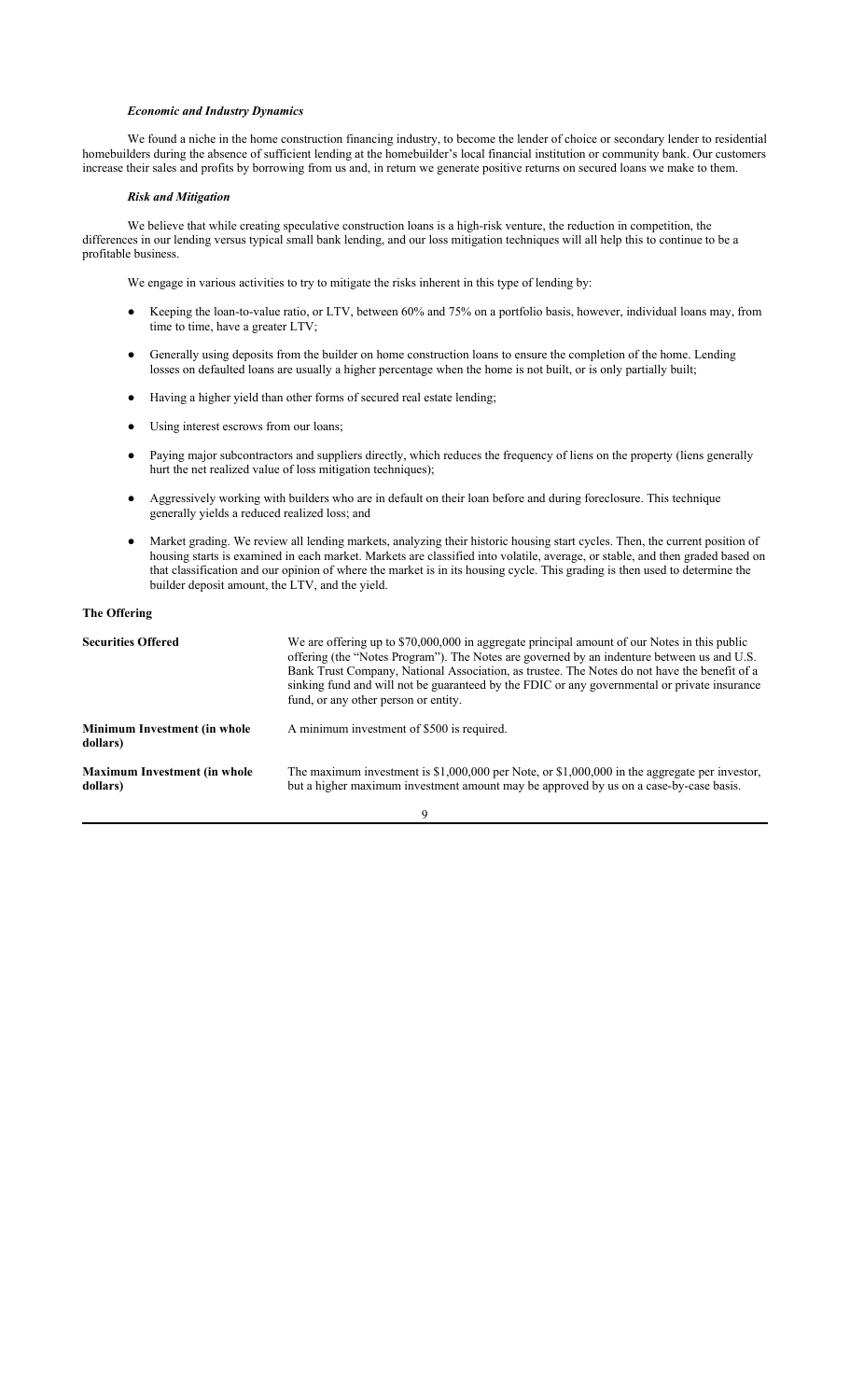**Interest Rate** Various rates will be offered by us from time to time, which will be impacted by the maturity selected by you (see "Maturity," below), and will be subject to a range, as follows:

| <b>Note Maturity</b> | <b>Minimum Rate</b> | Ceiling |
|----------------------|---------------------|---------|
| 12-Month             | 5%                  | $10\%$  |
| 24-Month             | 6%                  | 10%     |
| 36-Month             | 3%                  | 6%      |
| 48-Month             | 8%                  | 12%     |

The Notes will initially be offered with maturities ranging from 12 months to 48 months from the date of issuance. The interest rates will vary within the predetermined interest rate ranges, but annual interest rates as of the date of this prospectus are as follows: 6% for 12-month Notes; 7% for 24-month Notes; 4% for 36-month Notes; and 8% for 48-month Notes. Interest will be calculated based on the actual number of days your Note is outstanding. Interest is calculated and compounded monthly based on a 365/366 day year. When you make an investment your interest rate will be fixed throughout the duration of your investment.

**Payment of Interest** Interest will be calculated based on the actual number of days your Note is outstanding. Interest is calculated and compounded monthly based on a 365/366 day year. Interest will be earned daily, and we will pay interest to you monthly or at maturity as you request. If you choose to be paid interest at maturity rather than monthly, the interest will be compounded monthly. If any day on which a payment is due with respect to a Note is not a business day, then you will not be entitled to payment of the amount due until the following business day, and no additional interest will be due as a result of such delay. If you elect to be paid interest monthly, interest on your Note will be paid on the first business day of every month. Your first interest payment date will be the month following the month in which the Note is issued, except that if a new Note is issued within the last 10 days preceding an interest payment date, the first interest payment will be made on the next succeeding interest payment date (i.e., approximately 35–40 days after issuance). No payments under \$50 will be made, with any interest payment being accrued to your benefit and earning interest on a monthly compounding basis until the payment due to you is at least \$50 on an interest payment date.

**Maturity** Ranging from 12 months to 48 months from the date of issuance.

**Redemption by You** Subject to our agreement in our sole discretion, you may request that we redeem a Note purchased by you at any time beginning 180 calendar days after the issuance date, with a 180 day interest penalty. This means that you will not receive the last 180 days' worth of interest and, if the accrued and unpaid interest is not sufficient to cover the amount of the penalty, then any remaining amount of the interest penalty shall be deducted from the principal amount of the Note (i.e., we will subtract the remaining interest penalty from your original investment).

> Holders of a Note with a 36-month maturity purchased on or after February 4, 2020 may require us to redeem all or a portion of such Note for a redemption price equal to the principal amount plus an amount equal to the unpaid interest thereon for such Note at the stated rate to the redemption date, subject to certain restrictions primarily related to how much advance notice is provided to us. Furthermore, unless the subordination provisions in the indenture restrict our ability to make the redemption, a holder of a Note may also require us to redeem all or a portion of their Note, regardless of amount and without any interest penalty, for a redemption price equal to the principal amount plus an amount equal to the unpaid interest thereon for such Note at the stated rate to the redemption date, upon one business day's advance notice to us, but only if the holder immediately upon redemption invests the entirety of the proceeds from such redemption in another Note or another security then-offered by us, if any. The restriction requiring you to wait until 180 days have passed from the issuance of your Note to request a redemption does not apply to the redemptions described in this paragraph. See the "Description of Notes — Additional Redemption Options for Notes" section of this prospectus for additional information.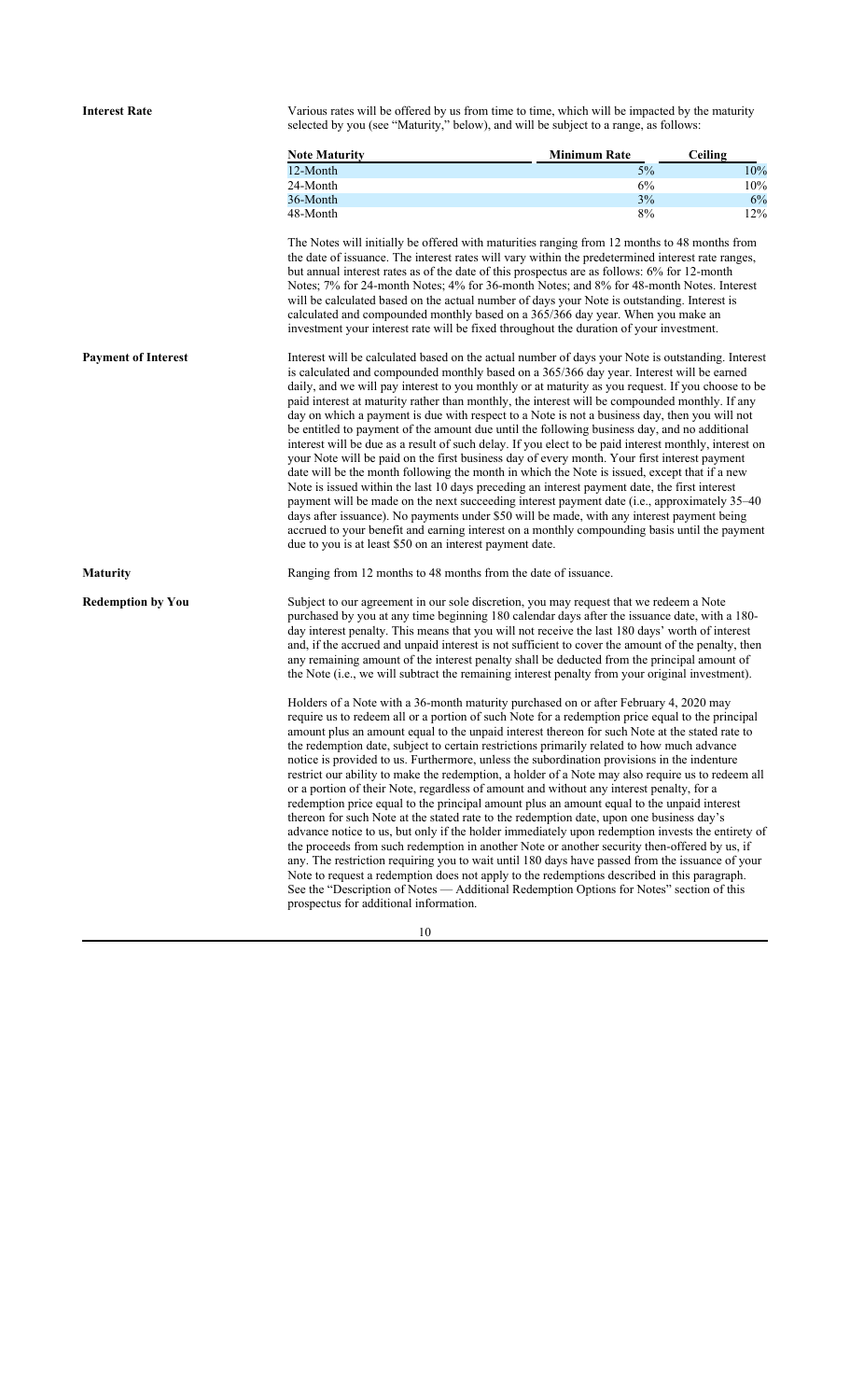| <b>Redemption in the Event of Death</b> | Unless the subordination provisions in the indenture restrict our ability to make the redemption,<br>at the written request of the executor or administrator of your estate (or if your Note is jointly<br>held with another investor, at the written request of your joint investor), we will redeem the<br>Note at any time after death for a redemption price equal to the principal amount plus earned<br>but unpaid interest payable on the Note, without any interest penalty. We will seek to honor<br>any such redemption request as soon as reasonably possible, based on our then current cash<br>position and needs, but generally within two weeks of the request.                                                                                                                                                   |
|-----------------------------------------|----------------------------------------------------------------------------------------------------------------------------------------------------------------------------------------------------------------------------------------------------------------------------------------------------------------------------------------------------------------------------------------------------------------------------------------------------------------------------------------------------------------------------------------------------------------------------------------------------------------------------------------------------------------------------------------------------------------------------------------------------------------------------------------------------------------------------------|
| <b>Redemption by Us</b>                 | At any time we may call your Note for redemption upon 30 to 60 days' notice. The redemption<br>price will be equal to the principal amount plus accrued and unpaid interest to the date of the<br>redemption.                                                                                                                                                                                                                                                                                                                                                                                                                                                                                                                                                                                                                    |
| Subordination                           | The Notes are subordinated, in all rights to payment and in all other respects, to all of our<br>senior debt. Senior debt includes, without limitation, all of our bank debt, our secured lines of<br>credit from affiliates, our unsecured line of credit, senior subordinated debt, and any debt we<br>obtain in the future. This means that if we are unable to pay our debts when due, all of the<br>senior debt would be paid first, before any payment would be made on the Notes.                                                                                                                                                                                                                                                                                                                                         |
| <b>Events of Default</b>                | Under the indenture, an event of default is generally defined as (1) a default in the payment of<br>principal or interest on the Notes that is not cured for 30 days, (2) bankruptcy or insolvency, or<br>(3) our failure to comply with provisions of the Notes or the indenture if such failure is not<br>cured or waived within 60 days after the receipt of a specific notice.                                                                                                                                                                                                                                                                                                                                                                                                                                               |
| <b>Transfer Restrictions</b>            | Transfer of a Note is effective only upon the receipt of valid transfer instructions from the Note<br>holder of record.                                                                                                                                                                                                                                                                                                                                                                                                                                                                                                                                                                                                                                                                                                          |
| <b>Trustee</b>                          | U.S. Bank Trust Company, National Association                                                                                                                                                                                                                                                                                                                                                                                                                                                                                                                                                                                                                                                                                                                                                                                    |
| <b>Plan of Distribution</b>             | This offering is being conducted directly by us, without any underwriter or placement agent.                                                                                                                                                                                                                                                                                                                                                                                                                                                                                                                                                                                                                                                                                                                                     |
| <b>Charitable Match Program</b>         | We offer a charitable match program for interest payments that you elect to give to a qualifying<br>charity. If you choose to participate in the program and donate all or a portion of your interest<br>payments to charity, when we calculate your interest we will deduct the percentage of interest<br>you selected and keep track of that amount separate from your information. After interest is<br>calculated for all Note holders at the beginning of December of each year, all of the money for<br>each charity will be totaled up and sent in one check to each charity. Each check will have the<br>name and address of each contributor, and the amount each contributed. Our matching portion<br>will be included in the total check. We will match your interest payment donation up to 10% of<br>your interest. |
| <b>Risk Factors</b>                     | See "Risk Factors" beginning on page 13 and other information included in this prospectus and<br>any prospectus supplement for a discussion of factors you should carefully consider before<br>investing in the Notes.                                                                                                                                                                                                                                                                                                                                                                                                                                                                                                                                                                                                           |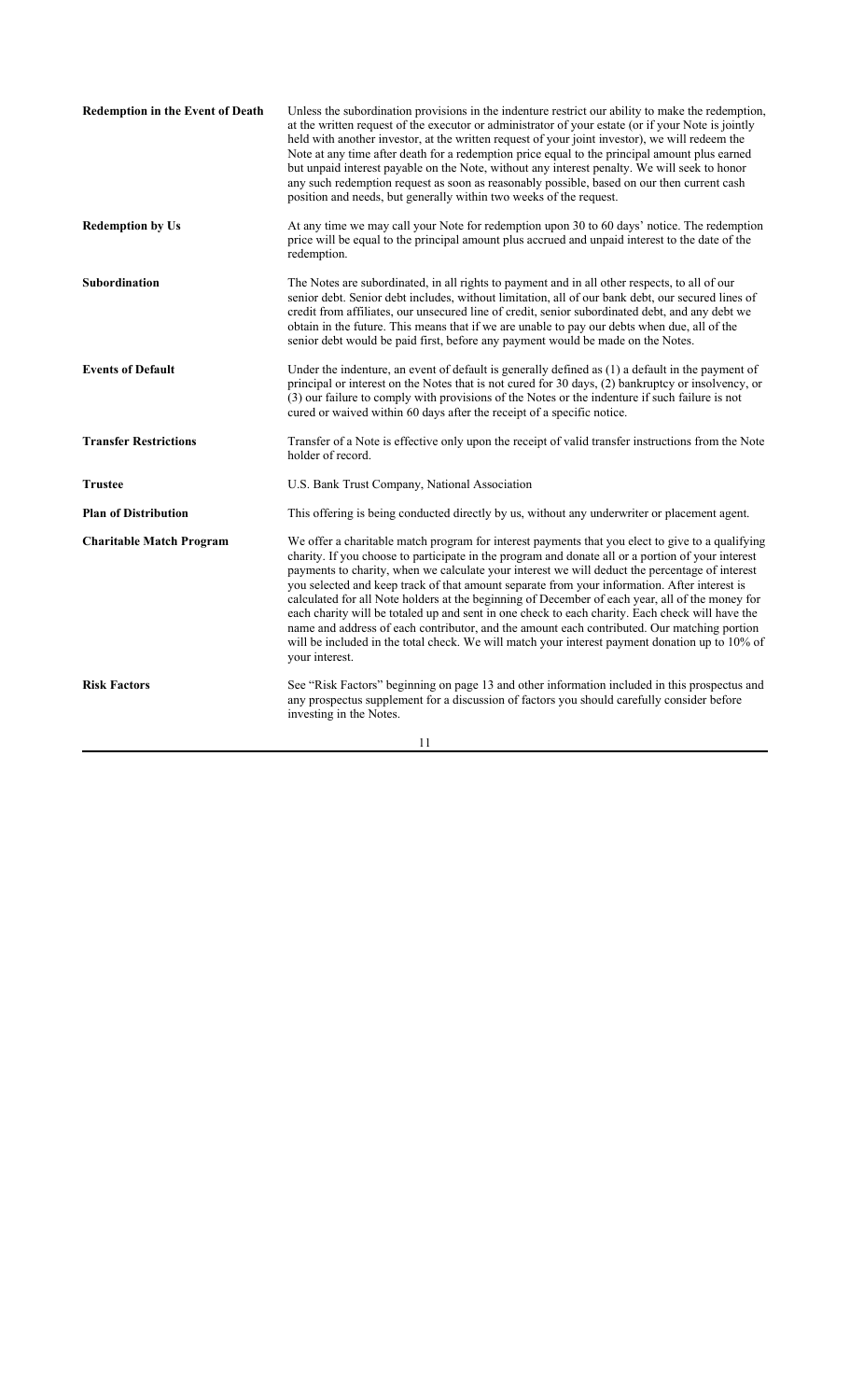## **SUMMARY OF PRINCIPAL RISK FACTORS**

Below is a summary of the principal risk factors we face. Please read it carefully and refer to the more detailed descriptions of the risk factors in the "Risk Factors" section of this prospectus.

- Our Notes are not insured or guaranteed by the FDIC or any third party, so repayment of your Note depends upon our equity (which may be limited at times), our experience, the collateral securing our loans, and our ability to manage our business and generate adequate cash flows.
- The Notes are risky speculative investments. Therefore, you should not invest in the Notes unless you are able to afford the loss of your entire investment.
- There will not be any market for the Notes, so you should only purchase them if you do not have any need for your money prior to the maturity of the Note.
- You will not have the benefit of an independent review of the terms of the Notes, the prospectus, or our Company as is customarily performed in underwritten offerings.
- We have the right to pay your investment back to you before the stated maturity of your investment. If we do, you may not be able to reinvest the proceeds at comparable rates and you will stop earning interest on your investment.
- Our business is not industry-diversified. The United States economy experienced a slow recovery after the significant downturn in the homebuilding industry beginning in 2007, which was one of the worst credit and liquidity crises since the 1930s. Deterioration in the homebuilding industry or economic conditions, including as a result of COVID-19, could decrease demand and pricing for new homes and residential home lots. A decline in housing values similar to the national downturn in the real estate market that began in 2007 would have a negative impact on our business. Smaller value declines will also have a negative impact on our business. These factors may decrease the likelihood we will be able to generate enough cash to repay the Notes.
- Currently, we are reliant on a single developer and homebuilder, the Hoskins Group, who is concentrated in the Pittsburgh, Pennsylvania market, for a significant portion of our revenues and a portion of our capital. Our second largest customer is in the Orlando, Florida market and is also a significant portion of our portfolio.
- Most of our assets are commercial construction loans to homebuilders and/or developers which are a higher than average credit risk, and therefore could expose us to higher rates of loan defaults, which could impact our ability to repay amounts owed to you.
- If we lose or are unable to hire or retain key personnel, we may be delayed or unable to implement our business plan, which would adversely affect our ability to repay the Notes.
- We have entered into loan purchase and sale agreements with third parties to sell them portions of some of our loans. This increases our leverage. While the agreements are intended to increase our profitability, large loan losses and/or idle cash could actually reduce our profitability, which could impair our ability to pay principal and/or interest on the Notes.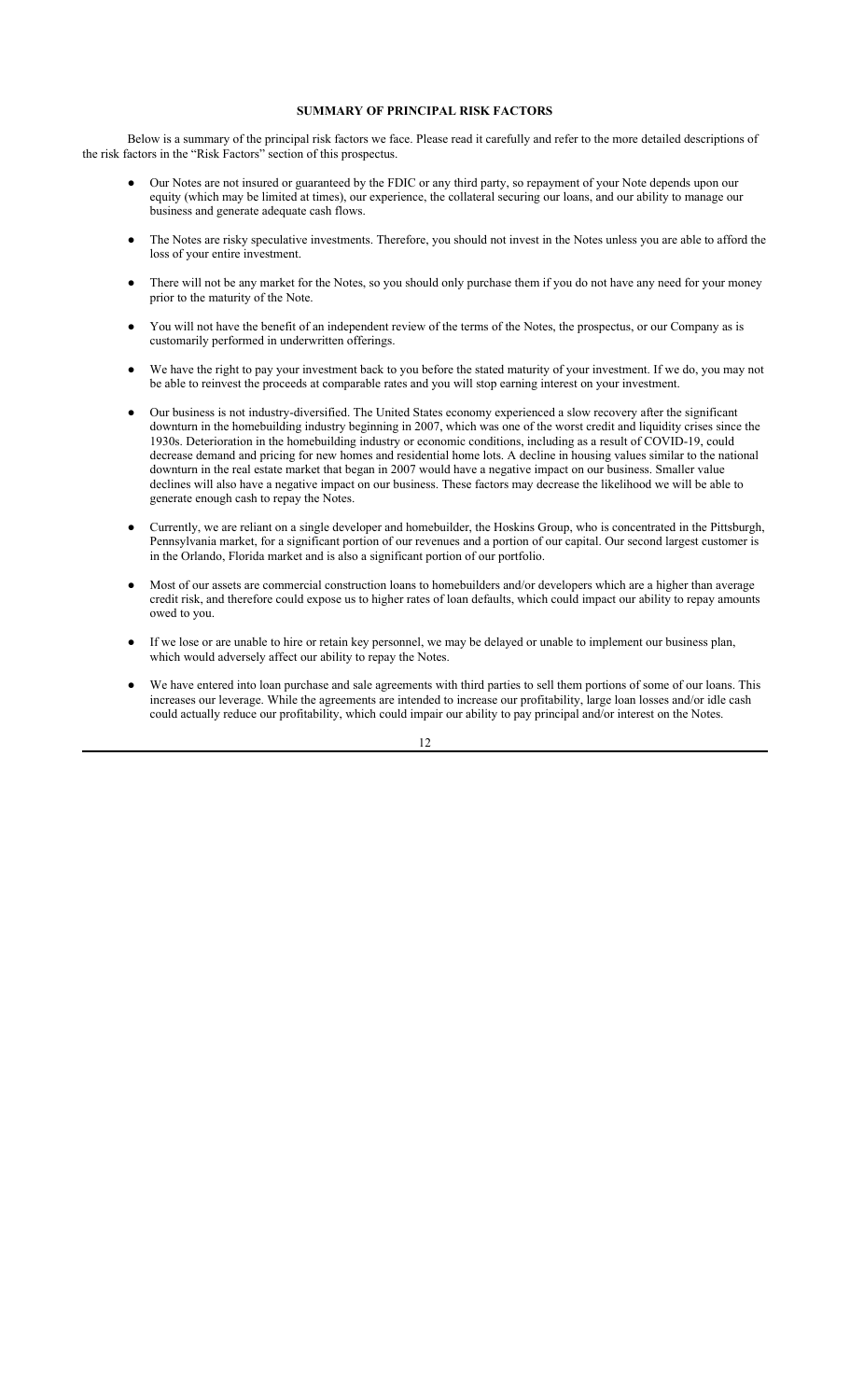- Management has broad discretion over the use of proceeds from this offering, and it is possible that the funds will not be used effectively to generate enough cash for payment of principal and interest on the Notes.
- If a large number of our current and prospective borrowers are unable to repay their loans within a normal average number of months, we will experience a significant reduction in our income and liquidity, and may not be able to repay the Notes as they become due. Due to the impact from COVID-19, some of our borrowers have been unable to repay their loans within a normal average number of months and it is possible that additional borrowers may also be unable to repay their loans within a normal average number of months.
- We depend on the availability of significant sources of credit to meet our liquidity needs and our failure to maintain these sources of credit could materially and adversely affect our liquidity in the future.
- We have unfunded commitments to builders as of December 31, 2021. If every builder borrowed every amount allowed (which would mean all of their homes were complete) and no builders paid us back, we would need to fund that amount. While some of that amount would automatically come from our loan purchase and sale agreements, the rest would have to come from our Notes Program and/or our lines of credit. Therefore, we may not have the ability to fund our commitments to builders.
- We have a significant amount of debt and expect to incur a significant amount of additional debt in the future, including issuance of the Notes, which will subject us to increased risk of loss. Our present and future senior debt may make it difficult to repay the Notes.
- Payment on the Notes is subordinate to the payment of our outstanding present and future senior debt, if any. Since there is no limit to the amount of senior debt we may incur, our present and future senior debt may make it difficult to repay the Notes.
- Our operations are not subject to the stringent banking regulatory requirements designed to protect investors, so repayment of your investment is completely dependent upon our successful operation of our business.
- Our Chief Executive Officer (who is also on our board of managers) and Executive Vice President will face conflicts of interest as a result of the secured lines of credit made to us, which could result in actions that are not in the best interests of our Note holders.
- The indenture and terms of our Notes do not restrict our use of leverage. A relatively small loss can cause over leveraged companies to suffer a material adverse change in their financial position. If this happened to us, it may make it difficult to repay the Notes.

## **RISK FACTORS**

Our operations and your investment in the Notes are subject to a number of risks. You should carefully read and consider these risks, together with all other information in this prospectus, before you decide to buy the Notes. If any of these risks occur in the future, our business, consolidated financial condition, operating results, and cash flows and our ability to repay the Notes could be materially adversely affected.

#### **Risks Related to Our Offering and Business**

*Our Notes are not insured or guaranteed by the FDIC or any third party, so repayment of your Note depends upon our equity (which may be limited at times), our experience, the collateral securing our loans, and our ability to manage our business and generate adequate cash flows.*

Our Notes are not certificates of deposit or similar obligations or guaranteed by any depository institution and are not insured by the FDIC or any governmental or private insurance fund, or any other entity. Therefore, you are dependent upon our ability to manage our business and generate adequate cash flows. If we are unable to generate sufficient cash flow to repay our debts, you could lose your entire investment.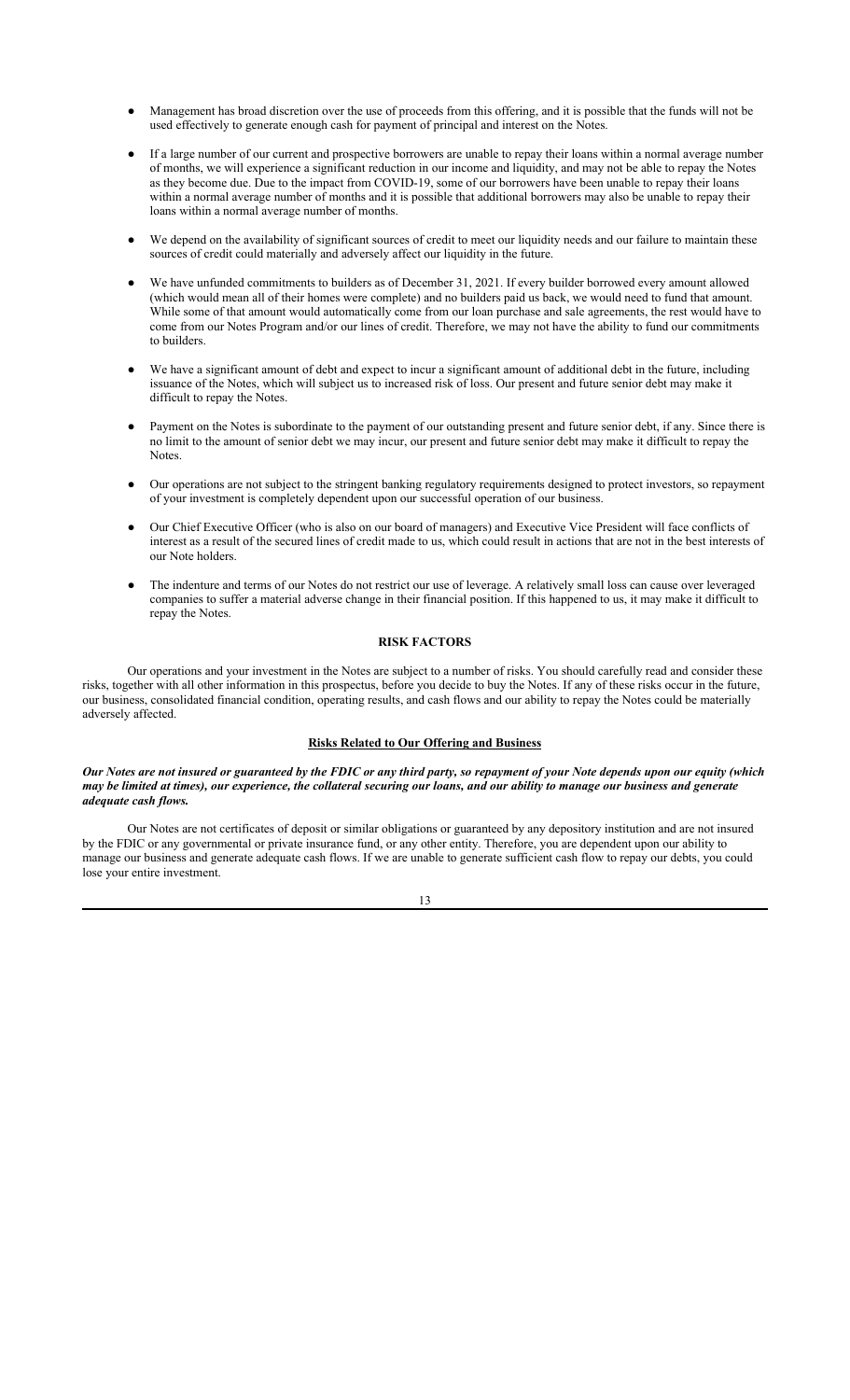## *The Notes are risky speculative investments. Therefore, you should not invest in the Notes unless you are able to afford the loss of your entire investment.*

The Notes may not be a suitable investment for you, and we advise you to consult with your investment, tax, and other professional financial advisors prior to deciding whether to invest in the Notes. The characteristics of the Notes, including the maturity and interest rate, may not satisfy your investment objectives. The Notes may not be a suitable investment for you based on your ability to withstand a loss of interest or principal or other aspects of your financial situation, including your income, net worth, financial needs, investment risk profile, return objectives, investment experience, and other factors. Before deciding whether to purchase Notes, you should consider your investment allocation with respect to the amount of your contemplated investment in the Notes in relation to your other investments and the diversity of those holdings. **If you cannot afford to lose all of your investment, you should not invest in these Notes.**

## *There will not be any market for the Notes, so you should only purchase them if you do not have any need for your money prior to the maturity of the Note.*

The Notes are not listed on a national securities exchange or authorized for quotation on the Nasdaq stock market, or any securities exchange. The Notes do not have a CUSIP identification number. There is no trading market for the Notes. It is unlikely that the Notes will be able to be used as collateral for a loan. Except as described elsewhere in this prospectus, you have no right to require redemption of the Notes. You should only purchase these Notes if you do not have the need for your money prior to the maturity of the Note.

## *You will not have the benefit of an independent review of the terms of the Notes, the prospectus, or our Company as is customarily performed in underwritten offerings.*

The Notes are being offered by our Chief Executive Officer without an underwriter or placement agent. Therefore, you will not have the benefit of an independent review of the terms of the Notes, the prospectus, or our Company. Accordingly, you should consult your investment, tax, and other professional financial advisors prior to deciding whether to invest in the Notes.

## *Our business is not industry-diversified. The United States economy experienced a slow recovery after the significant downturn in the homebuilding industry beginning in 2007, which was one of the worst credit and liquidity crises since the 1930s. Deterioration in the homebuilding industry or economic conditions, including as a result of COVID-19, could decrease demand and pricing for new homes and residential home lots. A decline in housing values similar to the national downturn in the real estate market that began in 2007 would have a negative impact on our business. Smaller value declines will also have a negative impact on our business. These factors may decrease the likelihood we will be able to generate enough cash to repay the Notes.*

Developers and homebuilders to whom we may make loans use the proceeds of our loans to develop raw land into residential home lots and construct homes. The developers obtain the money to repay our development loans by selling the residential home lots to homebuilders or individuals who will build single-family residences on the lots, or by obtaining replacement financing from other lenders. A developer's ability to repay our loans is based primarily on the amount of money generated by the developer's sale of its inventory of single-family residential lots. Homebuilders obtain the money to repay our loans by selling the homes they construct or by obtaining replacement financing from other lenders, and thus, the homebuilders' ability to repay our loans is based primarily on the amount of money generated by the sale of such homes.

The homebuilding industry is cyclical and is significantly affected by changes in industry conditions, as well as in general and local economic conditions, such as:

• employment level and job growth;

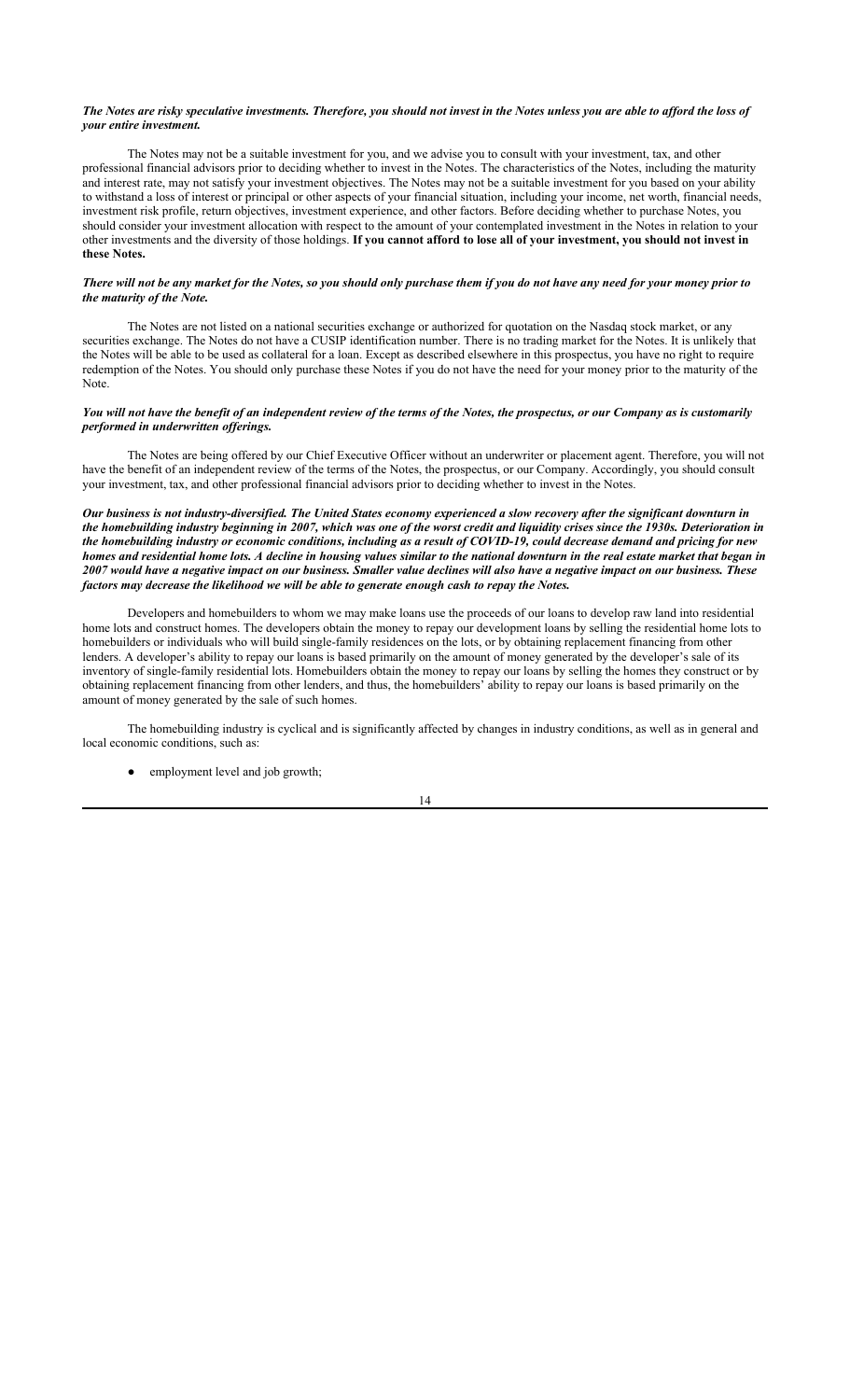- demographic trends, including population increases and decreases and household formation;
- availability of financing for homebuyers;
- interest rates;
- affordability of homes;
- consumer confidence:
- levels of new and existing homes for sale, including foreclosed homes and homes held by investors and speculators; and
- housing demand generally.

These conditions may occur on a national scale or may affect some of the regions or markets in which we operate more than others.

We generally lend a percentage of the values of the homes and lots. These values are determined shortly prior to the lending. If the values of homes and lots in markets in which we lend drop fast enough to cause the builders losses that are greater than their equity in the property, we will be forced to liquidate the loan in a fashion which will cause us to lose money. If these losses when combined and added to our other expenses are greater than our revenue from interest charged to our customers, we will lose money overall, which will hurt our ability to pay interest and principal on the Notes. Values are typically affected by demand for homes, which can change due to many factors, including but not limited to, demographics, interest rates, the overall economy, which can be impacted by outbreaks of communicable illnesses, including the ongoing COVID-19 pandemic, cost of building materials and labor, availability of financing for end-users, inventory of homes available and governmental action or inaction. If there is a tightening of the credit markets, it would be more difficult for potential homeowners to obtain financing to purchase homes. If housing prices decline or sales in the housing market decline, our customers may have a hard time selling their homes at a profit. This could cause the amount of defaulted loans that we will own to increase. An increase in defaulted loans would reduce our revenue and could lead to losses on our loans. A decline in housing prices will further increase our losses on defaulted loans. If the amount of defaulted loans or the loss per defaulted loan is large enough, we will operate at a loss, which will decrease our equity. This could cause us to become insolvent, and we will not be able to pay back your principal and interest on the Notes.

#### *We face risks related to an epidemic, pandemic or other health crisis, such as the novel coronavirus (COVID-19 pandemic), which could have a material adverse effect on our business, financial condition, liquidity, results of operations, and prospects.*

We face risks related to an epidemic, pandemic, or other health crisis. COVID-19 has spread globally and the pandemic has caused significant disruptions to the economy. We have been impacted and continue to face risks related to COVID-19, which has caused disruptions to the economy and in all of the markets in which we lend. Our operating results depend significantly on the homebuilding industry. The pandemic may cause decreases in demand for the sales of homes in those areas and others in the future, which could negatively affect our homebuilding customers and their ability to repay our loans. In such event, our business, financial condition, liquidity, results of operations, and prospects could be adversely impacted, including our ability to repay our Notes. The ultimate extent of the impact of the COVID-19 pandemic on our business, financial condition, liquidity, results of operations, and prospects will depend on future developments, which are highly uncertain and cannot be predicted, including the effectiveness of vaccines against COVID-19 and its variants, public adoption rates of vaccines, and the uncertainty of new variants of the virus, among others. As we emerge from the pandemic, housing trends may shift in a negative direction in some or all of our markets.

As a result of the potential impact of COVID-19, we suspended originations of new loans as of March 20, 2020 in order to maintain our liquidity and based on our expectation that home values would likely decrease in the near future. We initially told all of our borrowers that we would fund all loans where the underlying home was already under construction, and advised them to build as quickly as possible to bring the homes on the market as soon as possible. For loans where the borrower had not yet begun construction of the underlying home, we initially told them that we would not fund construction and they should therefore not start construction.

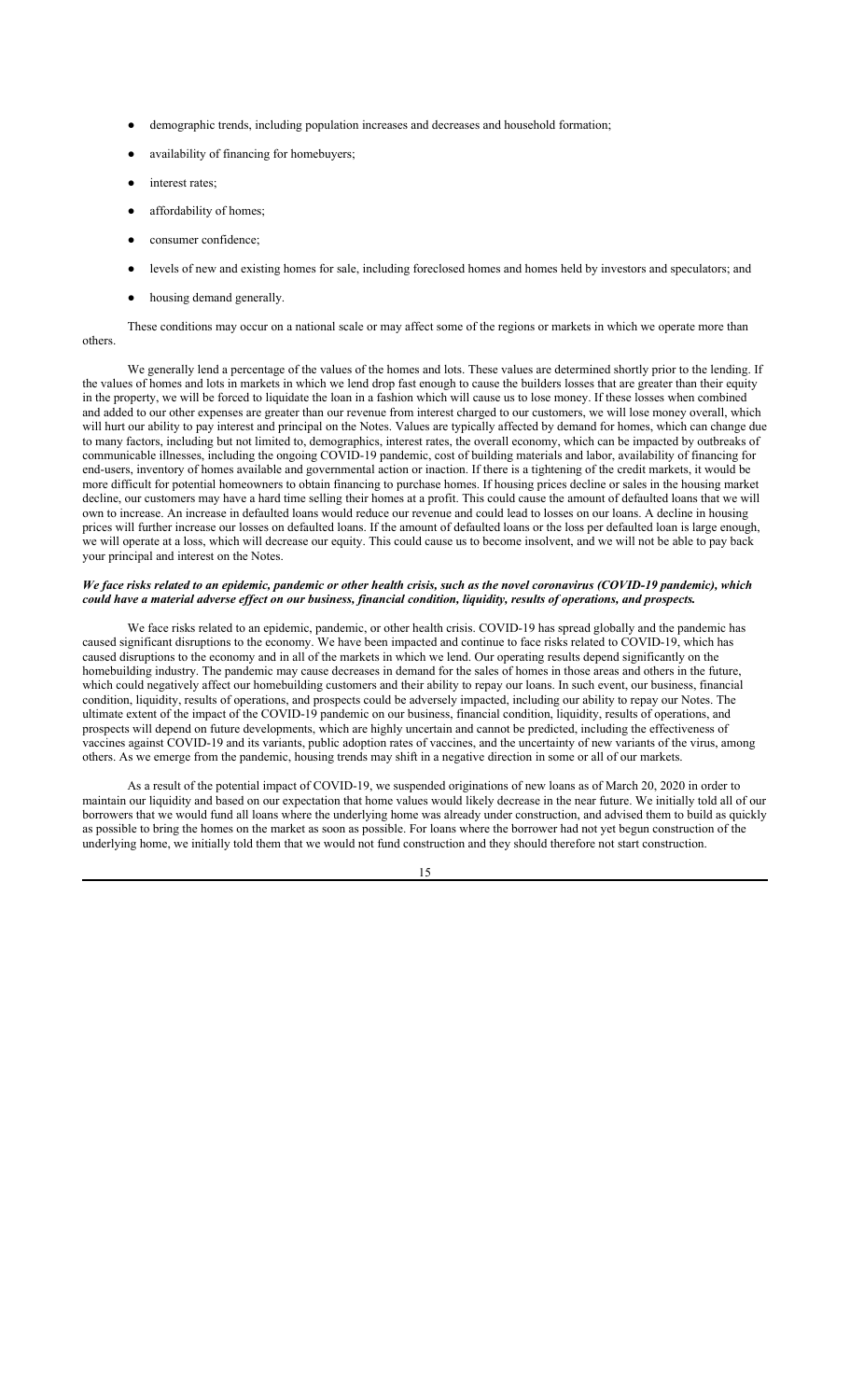On May 7, 2020, we made the decision to reopen lending under normal, pre-COVID-19 terms for a limited group of certain of its customers. In addition, the decision was made to allow rehab loans to builders at terms that are less conservative than those established in April 2020 but more conservative than terms prior to the arrival of COVID-19. At that point, we were offering normal terms to approximately 40% of our customers, and restricted terms to approximately 60% of its customers. In the second half of 2020, we slowly increased the percentage of customers with normal terms to near 100% by the end of the year. The initial negative impact of COVID-19 can be seen in our financial statements, predominantly in 2020.

Due to the continued cases of the COVID-19 pandemic, there are still economic uncertainties that could negatively impact net income (loss). Other financial impacts could occur though such potential impact is unknown at this time.

## *The homebuilding industry could experience adverse conditions, and the industry's implementation of strategies in response to such conditions may not be successful.*

The United States homebuilding industry experienced a significant downturn beginning in 2007. During the course of the downturn, many homebuilders focused on generating positive operating cash flow, resizing and reshaping their product for a more priceconscious consumer and adjusting finished new home inventories to meet demand, and did so in many cases by significantly reducing the new home prices and increasing the level of sales incentives. Notwithstanding these strategies, homebuilders continued to experience an elevated rate of sales contract cancelations, as many of the factors that affect new sales and cancelation rates are beyond the control of the homebuilding industry. Although the homebuilding industry has experienced positive gains over the last decade, there can be no assurance that these gains will continue, and these gains may be impacted if negative economic conditions occur as a result of COVID-19, or if there is a negative impact on the homebuilding industry's expectations for future home sales. The homebuilding industry could suffer similar, or worse, adverse conditions in the future. Decreases in new home sales would increase the likelihood of defaults on our loans and, consequently, reduce our ability to repay your investment in the Notes.

## *We have \$46,943,000 of loan assets as of December 31, 2021. A 35% reduction in total collateral value would reduce our earnings and net worth by \$2,828,000. Larger reductions would result in lower earnings and lower net worth.*

As of December 31, 2021, we had \$46,943,000 of loan assets on our books. These assets are recorded on our balance sheet at the lower of the loan amount or the value of the collateral after deduction for expected selling expenses. A reduction in the value of the underlying collateral could result in significant losses. A 35% reduction, for instance, would result in a \$2,828,000 loss. Accordingly, our business is subject to risk of a loss of a portion of our Note holders' investments if such a reduction were to occur.

## *We have \$7,657,000 of development loan assets as of December 31, 2021, which unlike our construction loans, are long term loans. This longer duration as well as the nature of collateral (raw ground and lots) creates more risk for that portion of our portfolio.*

Development loans are riskier than construction loans for two reasons: the duration of the loan and the nature of the collateral. The duration (being three to five years as compared to generally less than one year on construction loans) allows for a greater period of time over which the collateral value could decrease. Also, the collateral value of development loans is more likely to change in greater percentages than that of built homes. For example, during a 70% reduction in housing starts, newly completed homes still have value, but lots may be worthless. This added risk to this portion of our portfolio adds risk to our investors as our net worth would be significantly impacted by losses.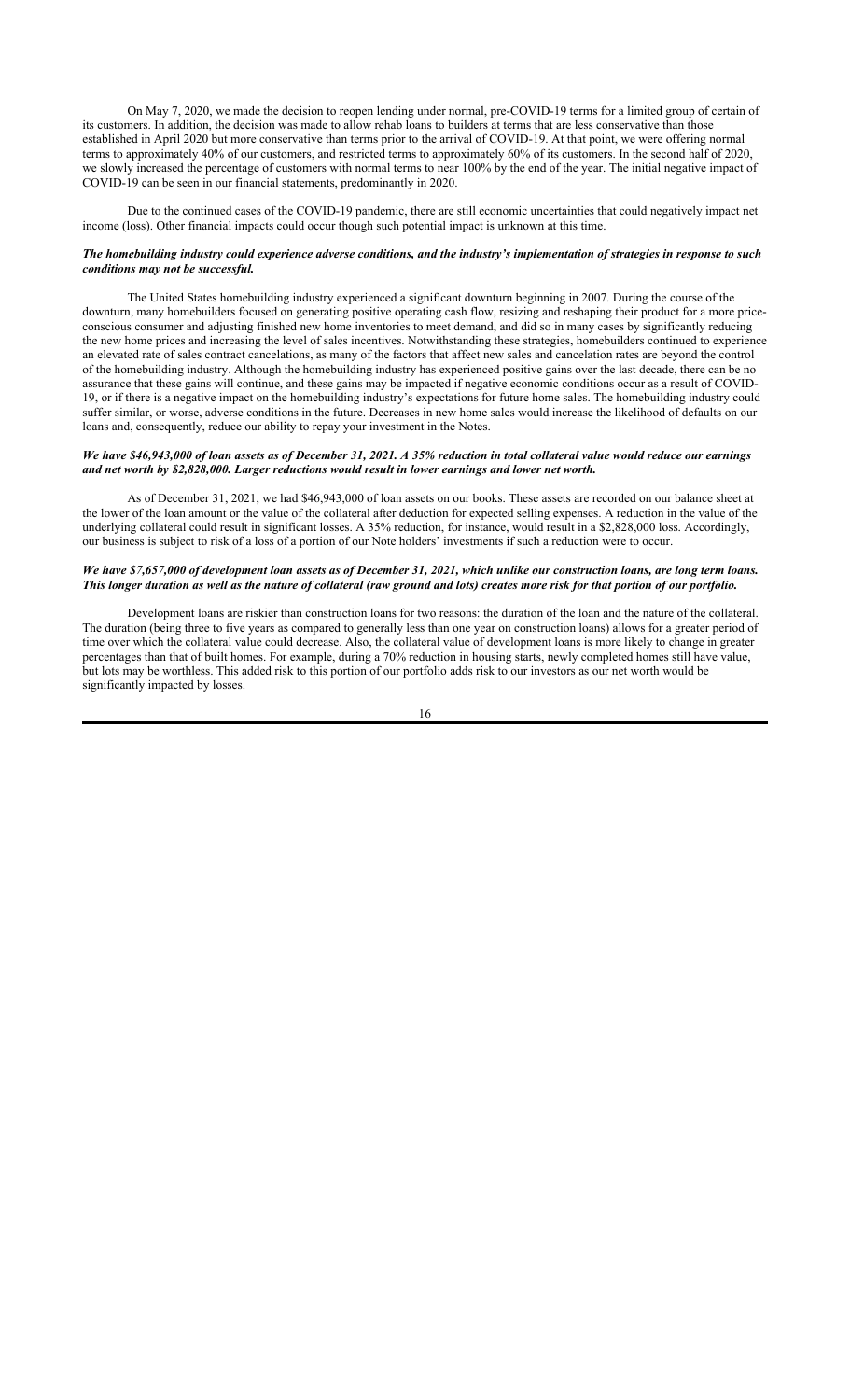## *Currently, we are reliant on a single developer and homebuilder, the Hoskins Group, who is concentrated in the Pittsburgh, Pennsylvania market, for a significant portion of our revenues and a portion of our capital. Our second largest customer is in the Orlando, Florida market and is also a significant portion of our portfolio.*

As of December 31, 2021, 26% of our outstanding loan commitments consisted of loans made to Benjamin Marcus Homes, LLC and Investor's Mark Acquisitions, LLC, both of which are owned by Mark Hoskins (collectively all three parties are referred to herein as the "Hoskins Group"). We refer to the loans to the Hoskins Group as the "Pennsylvania Loans." The Hoskins Group is concentrated in the Pittsburgh, Pennsylvania market. The Hoskins Group also has a preferred equity interest in us, and in January 2021 we invested approximately \$500,000 in Series A Preferred Units in Benjamin Marcus Homes, LLC. Therefore, currently, we are reliant upon a single developer and homebuilder who is concentrated in a single city, for a significant portion of our revenues and a portion of our capital. Any event of bankruptcy, insolvency, or general downturn in the business of this developer and homebuilder or in the Pittsburgh housing market generally will have a substantial adverse financial impact on our business and our ability to pay back your investments in the Notes in the long term. Adverse conditions affecting the local housing market could include, but are not limited to, declines in new housing starts, declines in new home prices, declines in new home sales, increases in the supply of available building lots or built homes available for sale, increases in unemployment, and unfavorable demographic changes. One of our independent managers, Gregory L. Sheldon, also serves an advisor to the Hoskins Group and, consequently, Mr. Sheldon may face conflicts of interest in the advice that he provides to us and the Hoskins Group, including if any such adverse condition were to materialize.

Also, as of December 31, 2021, 7% of our outstanding loan commitments consisted of loans made to a customer in Orlando, Florida.

## *We have foreclosed assets as of December 31, 2021, which unlike our loans, are recorded on our balance sheet at the value of the collateral, net of estimated selling expenses.*

A reduction in the value of the underlying collateral of our foreclosed assets could result in significant losses. For example, a 35% reduction in the value of the underlying collateral (net of estimated selling expenses) would result in a \$953,000 loss. Our business is subject to increased risk of not being able to repay timely your investment in the Notes if such a reduction were to occur.

## *Increases in interest rates, reductions in mortgage availability, or increases in other costs of home ownership could prevent potential customers from buying new homes and adversely affect our business and financial results.*

Most new home purchasers finance their home purchases through lenders providing mortgage financing. Immediately prior to 2007, interest rates were at historically low levels and a variety of mortgage products were available. As a result, home ownership became more accessible. The mortgage products available included features that allowed buyers to obtain financing for a significant portion or all of the purchase price of the home, had very limited underwriting requirements or provided for lower initial monthly payments. Accordingly, more people were qualified for mortgage financing.

Since 2007, the mortgage lending industry has experienced significant instability, beginning with increased defaults on subprime loans and other nonconforming loans and compounded by expectations of increasing interest payment requirements and further defaults. This, in turn, resulted in a decline in the market value of many mortgage loans and related securities. Lenders, regulators and others questioned the adequacy of lending standards and other credit requirements for several loan products and programs offered in those years. Credit requirements tightened, and investor demand for mortgage loans and mortgage-backed securities declined. In general, fewer loan products, tighter loan qualifications, and a reduced willingness of lenders to make loans make it more difficult for many buyers to finance the purchase of homes. These factors served to reduce the pool of qualified homebuyers and made it more difficult to sell to first-time and move-up buyers.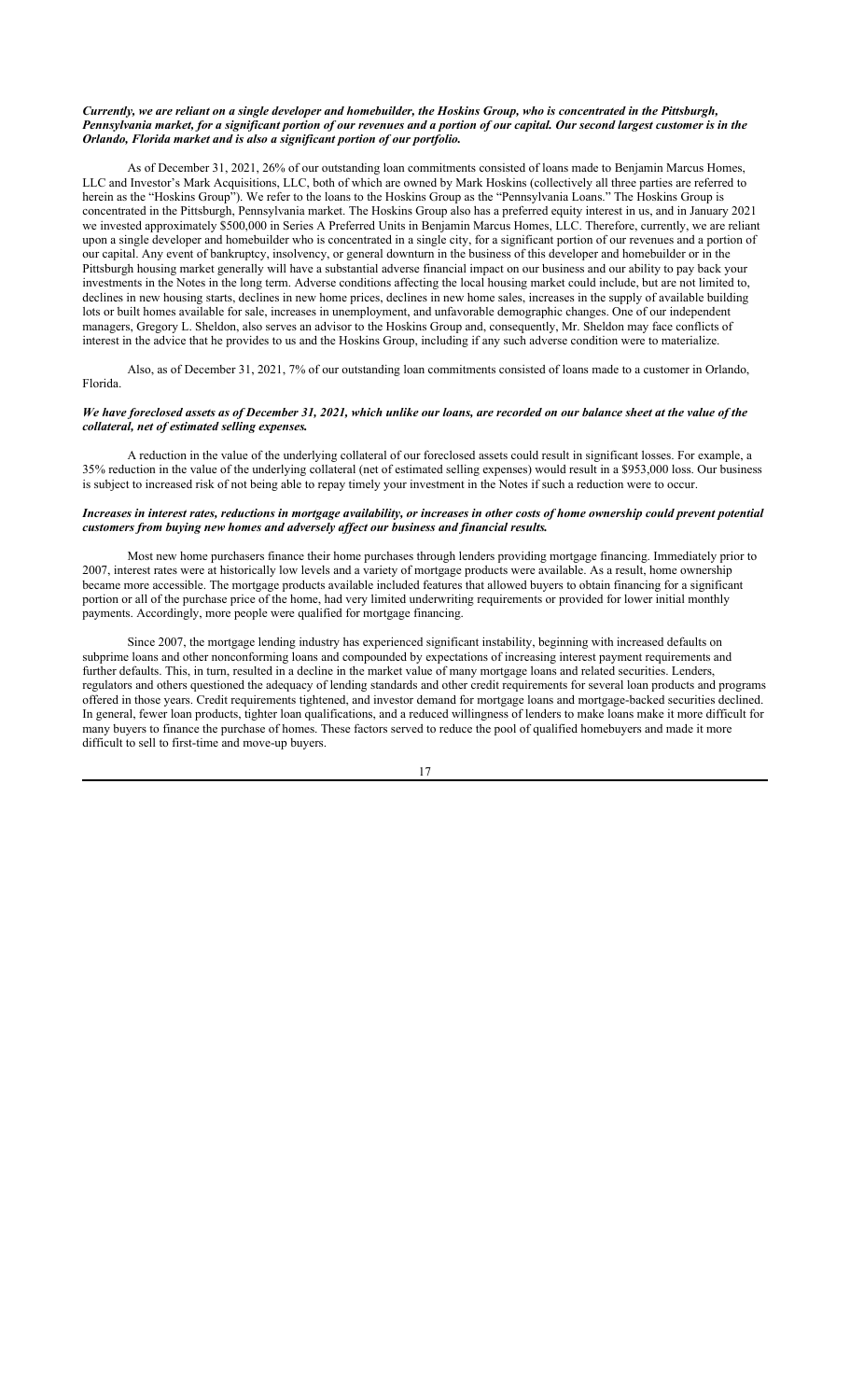Mortgage rates may rise significantly over the next several years. The benefit of recent trends loosening credit to potential end users of homes may be outweighed by the rise of interest rates for those borrowers, which might lower demand for new homes. In response to the COVID-19 pandemic, the Federal Open Market Committee cut short-term interest rates to a record low range of 0% to 0.25%. The Federal Reserve has indicated it expects rates to increase five times through 2022. If short-term interest rates continue to remain at their historically low levels for a prolonged period and assuming longer-term interest rates fall further, we could experience a reduced interest spread as our interest-earning assets would continue to reprice downward while our interest-bearing liability rates could fail to decline in tandem, which would have an adverse effect on our net interest income.

A reduction in the demand for new homes may reduce the amount and price of the residential home lots sold by the developers and homebuilders to which we loan money and/or increase the amount of time such developers and homebuilders must hold the home lots in inventory. These factors increase the likelihood of defaults on our loans, which would adversely affect our business and consolidated financial results.

## *Most of our assets are commercial construction loans to homebuilders and/or developers which are a higher-than-average credit risk, and therefore could expose us to higher rates of loan defaults, which could impact our ability to repay amounts owed to you***.**

Our primary business is extending commercial construction loans to homebuilders, along with some loans for land development. These loans are considered higher risk because the ability to repay depends on the homebuilder's ability to sell a newly built home. These homes typically are not sold by the homebuilder prior to commencement of construction. Therefore, we may have a higher risk of loan default among our customers than other commercial lending companies. If we suffer increased loan defaults in any given period, our operations could be materially adversely affected, and we may have difficulty making our principal and interest payments on the Notes.

## *Our underwriting standards and procedures are more lenient than conventional lenders.*

We invest in loans with borrowers who will not be required to meet the credit standards of conventional mortgage lenders, which is riskier than investing in loans made to borrowers who are required to meet those higher credit standards. Because we generally approve loans more quickly than some other lenders or providers of capital, there may be a risk that the due diligence we perform as part of our underwriting procedures will not reveal the need for additional precautions. If so, the interest rate that we charge and the collateral that we require may not adequately protect us or generate adequate returns for the risk undertaken.

## *If we lose or are unable to hire or retain key personnel, we may be delayed or unable to implement our business plan, which would adversely affect our ability to repay the Notes.*

We do not have an employment agreement with any of our employees and cannot guarantee that they will remain affiliated with us. Although we have purchased key person life insurance on our Chief Executive Officer, we do not have key person insurance on any of our other employees. If any of our key employees were to cease their affiliation with us, our consolidated operating results could suffer. We believe that our future success depends, in part, upon our ability to hire and retain additional personnel. We cannot assure you that we will be successful in attracting and retaining such personnel, which could hinder our ability to implement our business plan.

## *Employee misconduct could harm us by subjecting us to monetary loss, significant legal liability, regulatory scrutiny, and reputational harm.*

Our reputation is critical to maintaining and developing relationships with our existing and potential customers and third parties with whom we do business. There is a risk that our employees could engage in misconduct that adversely affects our business. For example, if an employee were to engage - or be accused of engaging - in illegal or suspicious activities including fraud or theft, we could suffer direct losses from the activity, and in addition we could be subject to regulatory sanctions and suffer serious harm to our reputation, financial condition, customer relationships, and ability to attract future customers or employees. Employee misconduct could prompt regulators to allege or to determine based upon such misconduct that we have not established adequate supervisory systems and procedures to inform employees of applicable rules or to detect and deter violations of such rules. It is not always possible to deter employee misconduct, and the precautions we take to detect and prevent misconduct may not be effective in all cases. Misconduct by our employees, or even unsubstantiated allegations of misconduct, could result in a material adverse effect on our reputation and our business.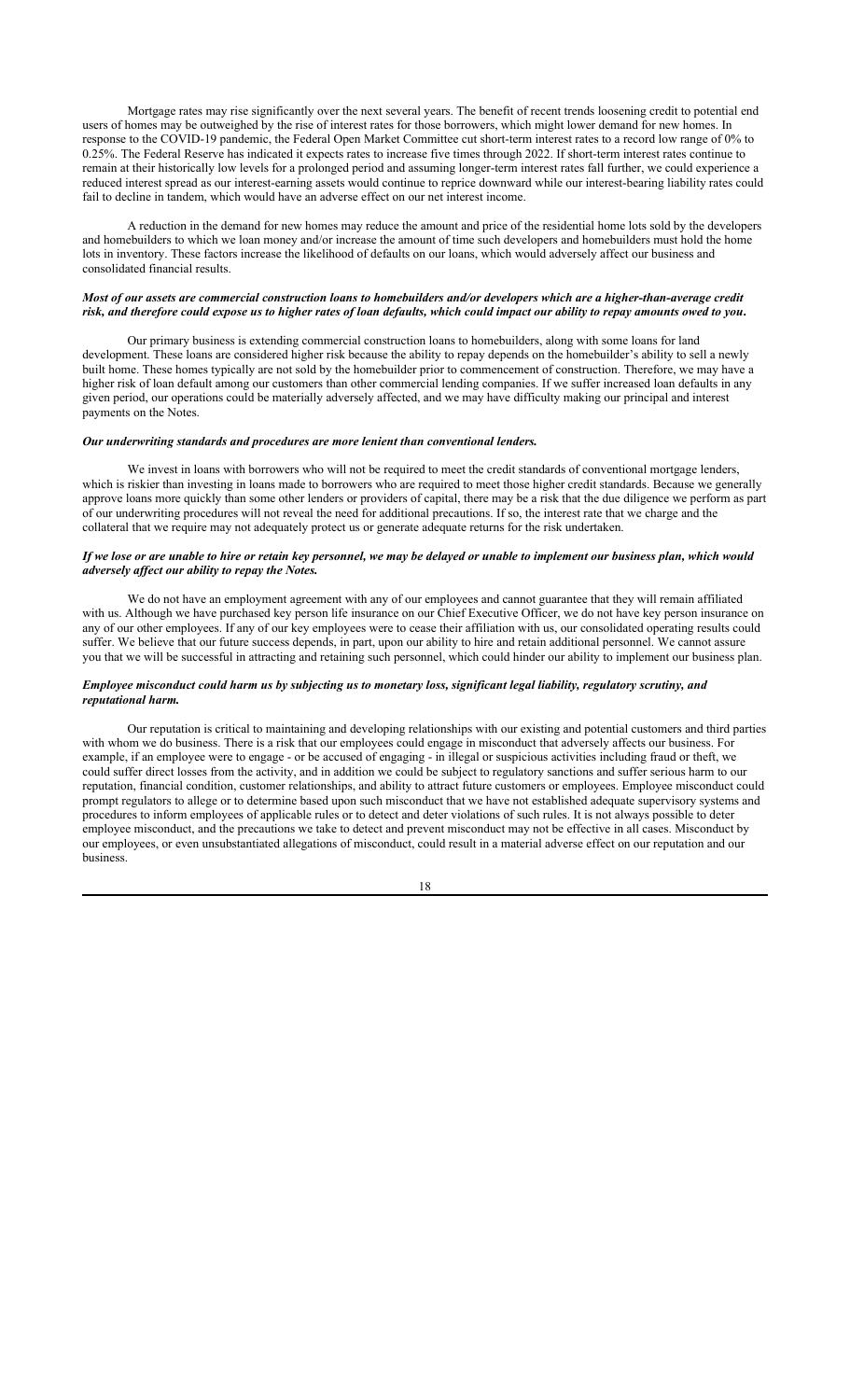## *A failure in, or breach of, our operational or security systems or infrastructure, or those of our third-party vendors, including as a result of cyber-attacks, could disrupt our business, result in the disclosure or misuse of confidential or proprietary information, damage our reputation, increase our costs, and cause losses.*

We rely heavily on communications and information systems to conduct our business. Information security risks for our business have generally increased in recent years in part because of the proliferation of new technologies; the use of the Internet and telecommunications technologies to process, transmit, and store electronic information, including the management and support of a variety of business processes, including financial transactions and records, personally identifiable information, and customer and investor data; and the increased sophistication and activities of organized crime, hackers, terrorists, activists, and other external parties. As customer, public, and regulatory expectations regarding operational and information security have increased, our operating systems and infrastructure must continue to be safeguarded and monitored for potential failures, disruptions, and breakdowns. Certain of our software and technology systems have been developed internally and may be vulnerable to unauthorized access or disclosure. Our business, financial, accounting, and data processing systems, or other operating systems and facilities, may stop operating properly or become disabled or damaged as a result of a number of factors, including events that are wholly or partially beyond our control. For example, there could be electrical or telecommunication outages; natural disasters such as earthquakes, tornadoes, and hurricanes; disease pandemics; events arising from local or larger scale political or social matters, including terrorist acts; and, as described below, cyber-attacks.

Our business relies on its digital technologies, computer and email systems, software, and networks to conduct its operations. Although we have information security procedures and controls in place, our technologies, systems, and networks and, because the nature of our business involves the receipt and retention of personal information about our customers, our customers' personal accounts may become the target of cyber-attacks or information security breaches that could result in the unauthorized release, gathering, monitoring, misuse, loss, or destruction of our customers', or other third parties' confidential information. Third parties with whom we do business or who facilitate our business activities, including intermediaries or vendors that provide service or security solutions for our operations, and other third parties, could also be sources of operational and information security risk to us, including from breakdowns or failures of their own systems or capacity constraints. In addition, hardware, software, or applications we develop or procure from third parties may contain defects in design or manufacture or other problems that could unexpectedly compromise information security.

While we have disaster recovery and other policies and procedures designed to prevent or limit the effect of the failure, interruption, or security breach of our information systems, there can be no assurance that any such failures, interruptions, or security breaches will not occur or, if they do occur, that they will be adequately addressed. Our risk and exposure to these matters remain heightened because of the evolving nature of these threats. As a result, cyber security and the continued development and enhancement of our controls, processes, and practices designed to protect our systems, computers, software, data, and networks from attack, damage, or unauthorized access remain a focus for us. As threats continue to evolve, we may be required to expend additional resources to continue to modify or enhance our protective measures or to investigate and remediate information security vulnerabilities. Disruptions or failures in the physical infrastructure or operating systems that support our business and customers, or cyber-attacks or security breaches of the networks or systems, could result in regulatory fines, penalties or intervention, reputation damage, reimbursement or other compensation costs, and/or additional compliance costs, any of which could have a material effect on our results of operations or financial condition. Furthermore, if such attacks are not detected immediately, their effect could be compounded.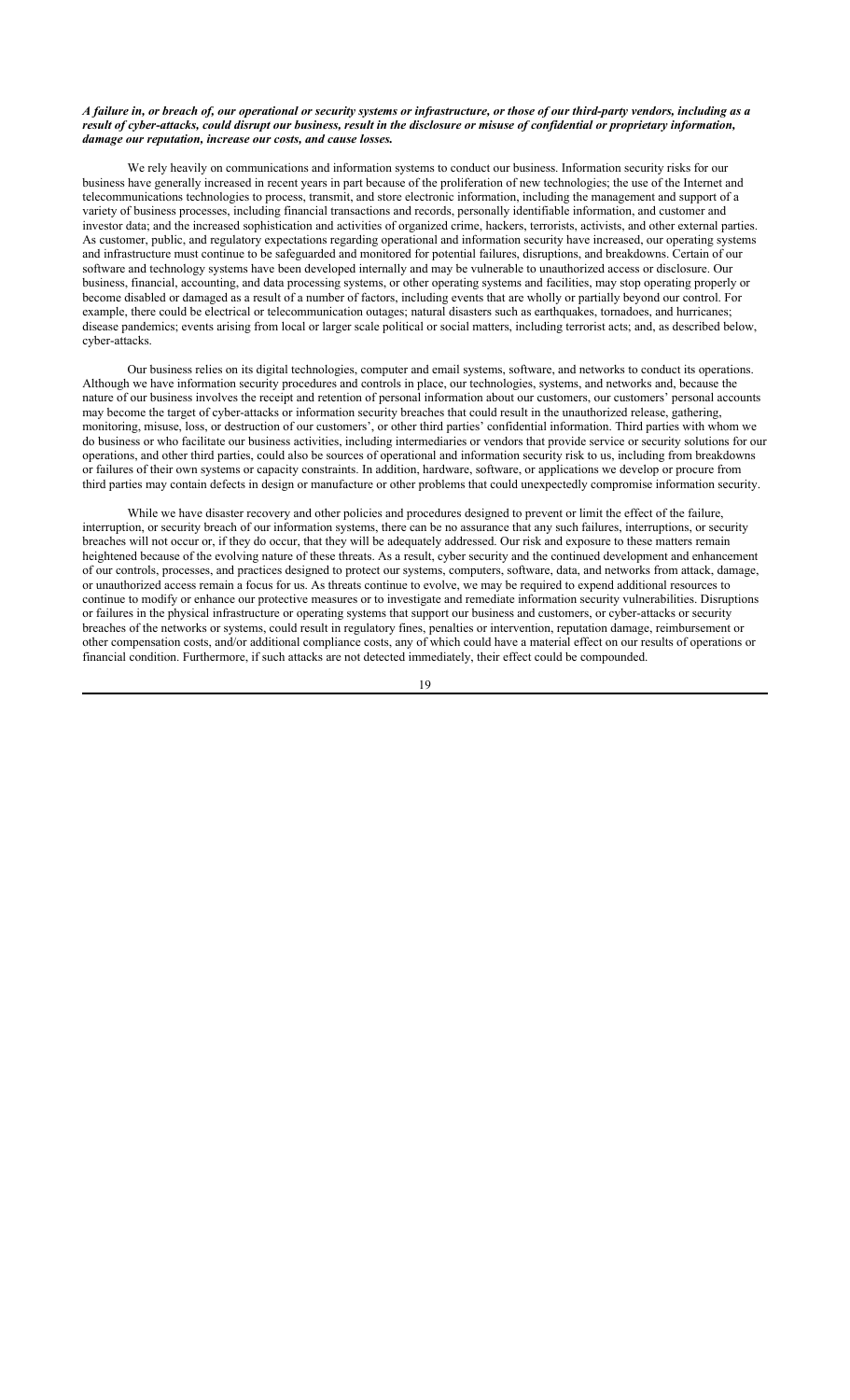#### *We are susceptible to customer fraud, which could cause us to suffer losses on our loan portfolio.*

Because most of our customers do not publicly report their financial condition and therefore typically are not required to be audited on a regular basis, we are susceptible to a customer's fraud, which could cause us to suffer losses on our loan portfolio. The failure of a customer to accurately report its financial position, compliance with loan covenants, or eligibility for additional borrowings could result in our providing loans that do not meet our underwriting criteria, defaults in loan payments, and the loss of some or all of the principal of a particular loan or loans. Customer fraud can come in other forms, including but not limited to fraudulent invoices for work done, appraisal fraud, and fraud related to inspections done by third parties.

## *We have entered into loan purchase and sale agreements with third parties to sell them portions of some of our loans. This increases our leverage. While the agreements are intended to increase our profitability, large loan losses and/or idle cash could actually reduce our profitability, which could impair our ability to pay principal and/or interest on the Notes.*

The loan purchase and sale agreements we entered into have allowed us to increase our loan assets and debt. If loans that we create have significant losses, the benefit of larger balances can be outweighed by the additional loan losses. Also, while these transactions are booked as secured financing, they are not lines of credit. Accordingly, we will have increased our loan balances without increasing our lines of credit, which can cause a decrease in liquidity. One solution to this liquidity problem is having idle cash for liquidity, which then could reduce our profitability. If either of these problems is persistent and/or significant, our ability to pay interest and principal on our Notes may be impaired.

## *Management has broad discretion over the use of proceeds from this offering, and it is possible that the funds will not be used effectively to generate enough cash for payment of principal and interest on the Notes.*

We expect to use the proceeds from this offering for purposes detailed in the "Questions and Answers" and "Use of Proceeds" sections. Because no specific allocation of the proceeds is required in the indenture, our management will have broad discretion in determining how the proceeds of the offering will be used.

## *Additional competition may decrease our profitability, which would adversely affect our ability to repay the Notes.*

We may experience increased competition for business from other companies and financial institutions that are willing to extend the same types of loans that we extend at lower interest rates and/or fees. These competitors also may have substantially greater resources, lower cost of funds, and a better-established market presence. If these companies increase their marketing efforts to our market niche of borrowers, or if additional competitors enter our markets, we may be forced to reduce our interest rates and fees in order to maintain or expand our market share. Any reduction in our interest rates, interest income, or fees could have an adverse impact on our profitability and our ability to repay the Notes.

## *Our real estate loans are illiquid, which could restrict our ability to respond rapidly to changes in economic conditions.*

The real estate loans we currently hold and intend to extend are illiquid. As a result, our ability to sell under-performing loans in our portfolio or respond to changes in economic, financial, investment, and other conditions may be very limited. We cannot predict whether we will be able to sell any real estate loan for the price or on the terms set by us, or whether any price or other terms offered by a prospective purchaser would be acceptable to us. We also cannot predict the length of time needed to find a willing purchaser and to close the sale of a loan. The relative illiquidity of our loan assets may impair our ability to generate sufficient cash to make required interest and principal payments on the Notes.

## *Our systems and procedures might be inadequate to handle our potential growth. Failure to successfully improve our systems and procedures would adversely affect our ability to repay the Notes.*

We may experience growth that could place a significant strain upon our operational systems and procedures. Initially, all of our computer systems used electronic spreadsheets and we utilized other methods that a small company would use. Over time, we added a loan document system which many banks use to produce closing documents for loans. In 2018, we replaced our previous electronic spreadsheet system for Notes investors with a proprietary system. In addition, in 2019, we replaced our loan asset tracking system with a new proprietary system. In 2021 we replaced our loan production systems with a new proprietary system. If any of these systems fail, it could have a material adverse effect on our business, financial condition, results of operations, and, ultimately, our ability to repay principal and interest on the Notes.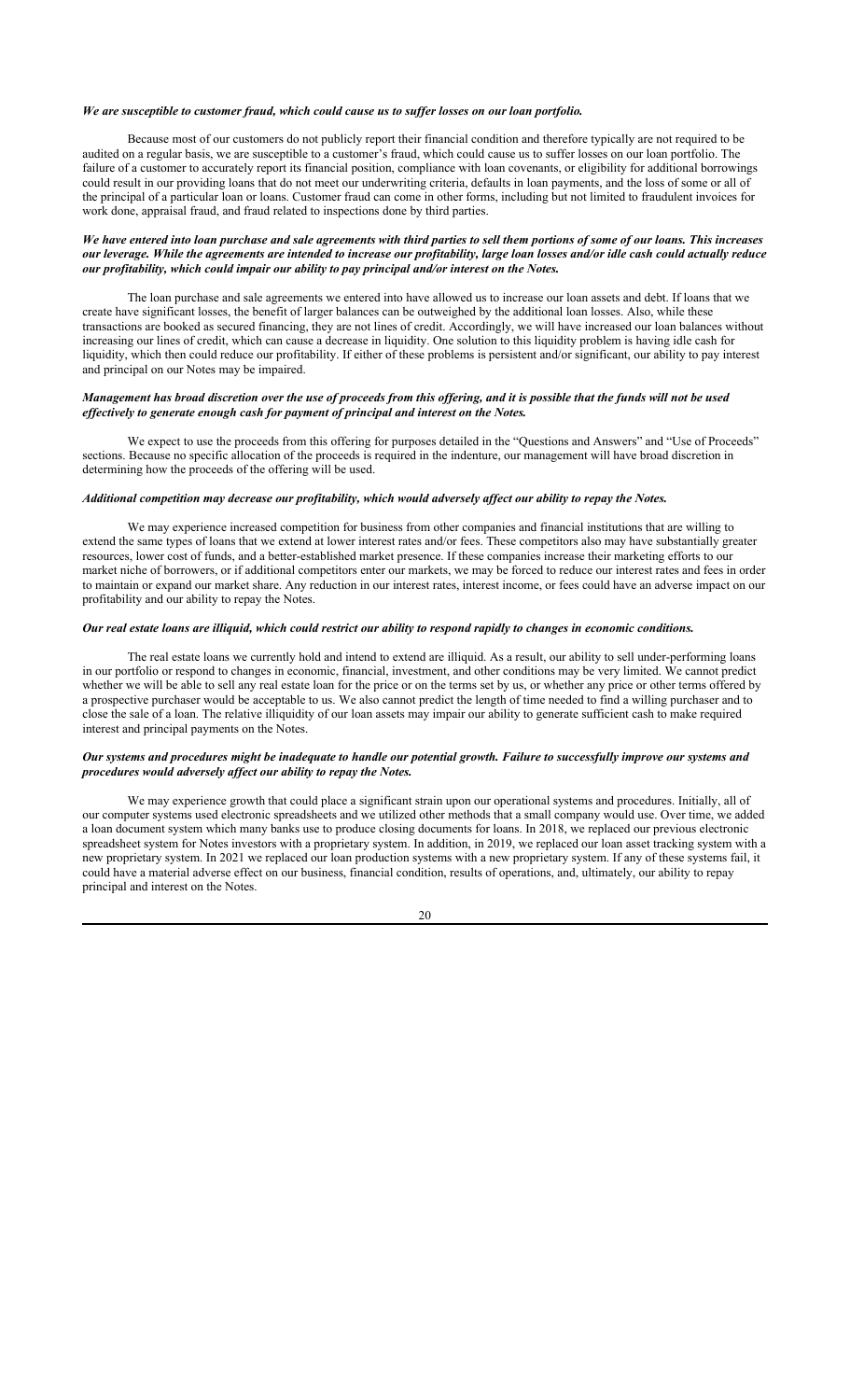## *If we do not meet the requirements to maintain effective internal controls over financial reporting, our ability to raise new capital will be harmed.*

If we do not maintain effective internal controls over our financial reporting in accordance with Section 404 of the Sarbanes-Oxley Act of 2002, then it could result in delaying future SEC filings or future offerings. If future SEC filings or future offerings are delayed, it could have an extreme negative impact on our cash flow causing us to default on our obligations, including on the Notes.

## *We are required to devote resources to comply with various provisions of the Sarbanes-Oxley Act, including Section 404 relating to internal controls testing, and this may reduce the resources we have available to focus on our core business.*

Pursuant to Section 404 of the Sarbanes-Oxley Act and the related rules adopted by the SEC and the Public Company Accounting Oversight Board, or PCAOB, our management is required to report on the effectiveness of our internal controls over financial reporting. We may encounter problems or delays in completing any changes necessary to our internal controls over financial reporting. Among other things, we may not be able to conclude on an ongoing basis that we have effective internal controls over financial reporting in accordance with Section 404. Any failure to comply with the various requirements of the Sarbanes-Oxley Act may require significant management time and expenses and divert attention or resources away from our core business. In addition, we may encounter problems or delays in completing the implementation of any requested improvements provided by our independent registered public accounting firm.

## *We are subject to risk of significant losses on our loans because we do not require our borrowers to insure the title of their collateral for our loans.*

It is customary for lenders extending loans secured by real estate to require the borrower to provide title insurance with minimum coverage amounts set by the lender. We do not require most of our homebuilders to provide title insurance on their collateral for our loans to them. This represents an additional risk to us as the lender. The homebuilder may have a title problem which normally would be covered by insurance, but may result in a loss on the loan because insurance proceeds are not available.

## *The collateral securing our real estate loans may not be sufficient to pay back the principal amount in the event of a default by the borrowers.*

In the event of default, our real estate loan investments are generally dependent entirely on the loan collateral to recover our investment. Our loan collateral consists primarily of a mortgage on the underlying property. In the event of a default, we may not be able to recover the premises promptly and the proceeds we receive upon sale of the property may be adversely affected by risks generally related to interests in real property, including changes in general or local economic conditions and/or specific industry segments, declines in real estate values, increases in interest rates, real estate tax rates and other operating expenses including energy costs, changes in governmental rules, regulations and fiscal policies (including environmental legislation), acts of God, and other factors which are beyond our or our borrowers' control. Current market conditions may reduce the proceeds we are able to receive in the event of a foreclosure on our collateral. Our remedies with respect to the loan collateral may not provide us with a recovery adequate to recover our investment.

## *If a large number of our current and prospective borrowers are unable to repay their loans within a normal average number of months, we will experience a significant reduction in our income and liquidity, and may not be able to repay the Notes as they become due.*

Construction loans that we extend are expected to be repaid in a normal average number of months, typically nine months, depending on the size of the loan. Development loans are expected to last for many years. We have interest paid on a monthly basis, but also charge a fee which will be earned over the life of the loan. If these loans are repaid over a longer period of time, the amount of income that we receive on these loans expressed as a percentage of the outstanding loan amount will be reduced, and fewer loans with new fees will be able to be made, since the cash will not be available. This will reduce our income as a percentage of the Notes, and if this percentage is significantly reduced it could impair our ability to pay principal and interest on the Notes.

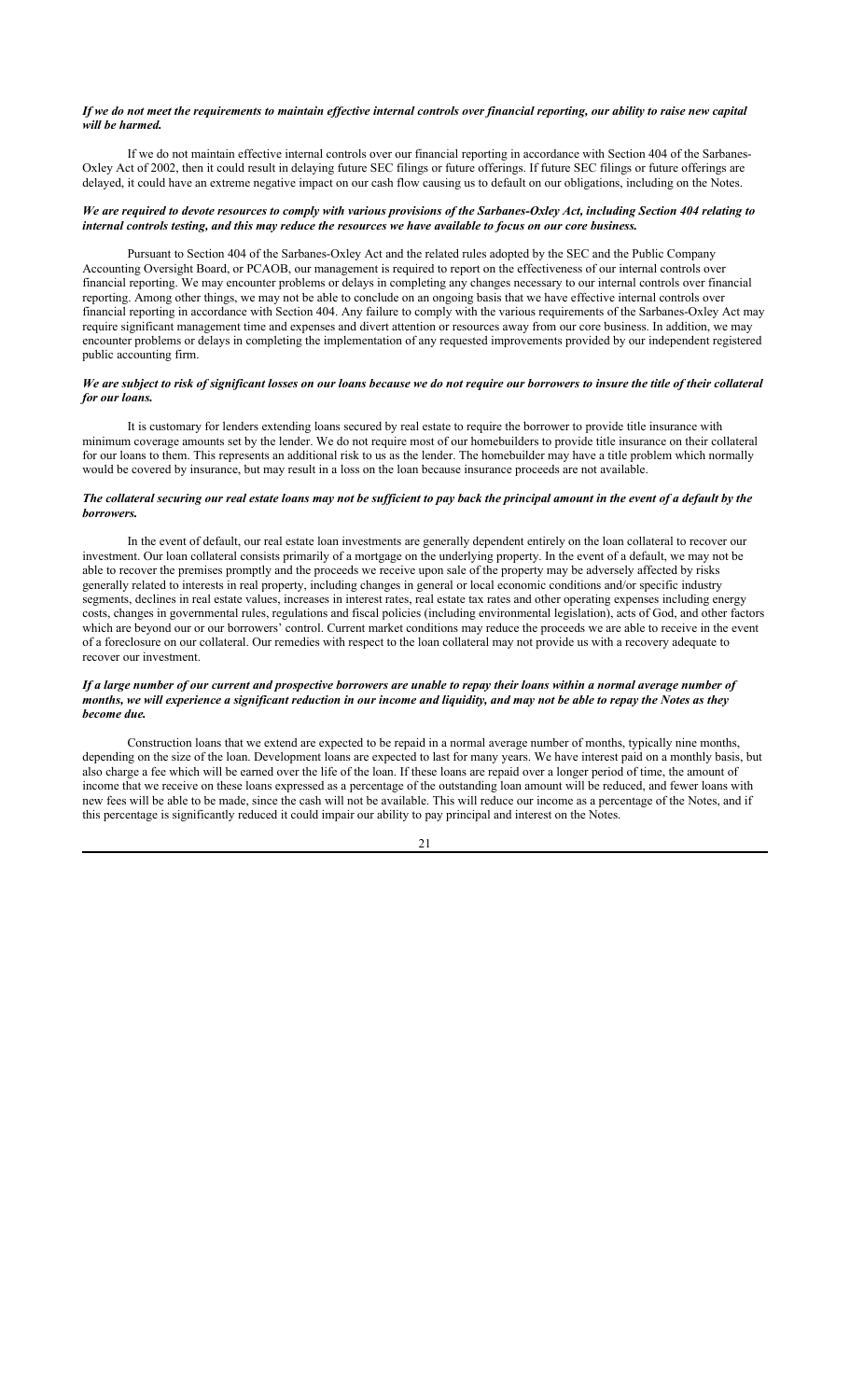#### *Our cost of funds is substantially higher than that of banks.*

Because we do not offer FDIC insurance, and because we want to grow our Notes Program faster than most banks want to grow their CD base, our Notes offer significantly higher rates than bank CDs. Our cost of funds is higher than banks' cost of funds due to, among other factors, the higher rate that we pay on our Notes and other sources of financing. This may make it more difficult for us to compete against banks when they rejoin our niche lending market in large numbers. This could result in losses which could impair or eliminate our ability to pay interest and principal on our outstanding Notes.

#### *We are subject to the general market risks associated with real estate construction and development.*

Our financial performance depends on the successful construction and/or development and sale of the homes and real estate parcels that serve as security for the loans we make to homebuilders and developers. As a result, we are subject to the general market risks of real estate construction and development, including weather conditions, the price and availability of materials used in construction of homes and development of lots, environmental liabilities and zoning laws, and numerous other factors that may materially and adversely affect the success of the projects.

#### *Our operations are not subject to the stringent banking regulatory requirements designed to protect investors, so repayment of your investment is completely dependent upon our successful operation of our business.*

Our operations are not subject to the stringent regulatory requirements imposed upon the operations of commercial banks, savings banks, and thrift institutions, and are not subject to periodic compliance examinations by federal or state banking regulators. For example, we will not be well diversified in our product risk, and we cannot benefit from government programs designed to protect regulated financial institutions. Therefore, an investment in our Notes does not have the regulatory protections that the holder of a demand account or a certificate of deposit at a bank does. The return on any Notes purchased by you is completely dependent upon our successful operations of our business. To the extent that we do not successfully operate our business, our ability to pay interest and principal on your Notes will be impaired.

## *We have the right to pay your investment back to you before the stated maturity of your investment. If we do, you may not be able to reinvest the proceeds at comparable rates and you will stop earning interest on your investment.*

At any time, we may redeem all or a portion of the outstanding Notes purchased by you prior to their maturity. In the event we redeem any part or all of your Notes early, you would have the risk of reinvesting the proceeds at the then-current market rates, which may be higher or lower.

## *We are an "emerging growth company" under the federal securities laws and are subject to reduced public company reporting requirements.*

We are an "emerging growth company," as defined in the Jumpstart Our Business Startups Act, or the JOBS Act, and are eligible to take advantage of certain exemptions from, or reduced disclosure obligations relating to, various reporting requirements that are normally applicable to public companies.

We will remain an "emerging growth company" until the earliest of (1) the last day of the first fiscal year in which we have total annual gross revenues of \$1.07 billion or more, (2) the last day of the fiscal year following the fifth anniversary of the date of the first sale of our common equity securities pursuant to an effective registration statement, (3) the date on which we become a "large accelerated filer" as defined in Rule 12b-2 under the Exchange Act (which would occur if the market value of our common equity held by non-affiliates exceeds \$700 million, measured as of the last business day of our most recently completed second fiscal quarter, and we have been publicly reporting for at least 12 months), or (4) the date on which we have issued more than \$1 billion in non-convertible debt during the preceding three-year period. Under the JOBS Act, emerging growth companies are not required to (1) provide an auditor's attestation report on management's assessment of the effectiveness of internal control over financial reporting, pursuant to Section 404 of the Sarbanes-Oxley Act, (2) comply with new requirements adopted by the PCAOB which require mandatory audit firm rotation or a supplement to the auditor's report in which the auditor must provide additional information about the audit and the issuer's financial statements, (3) comply with new audit rules adopted by the PCAOB after April 5, 2012 (unless the SEC determines otherwise), (4) provide certain disclosures relating to executive compensation generally required for larger public companies, or (5) hold shareholder advisory votes on executive compensation.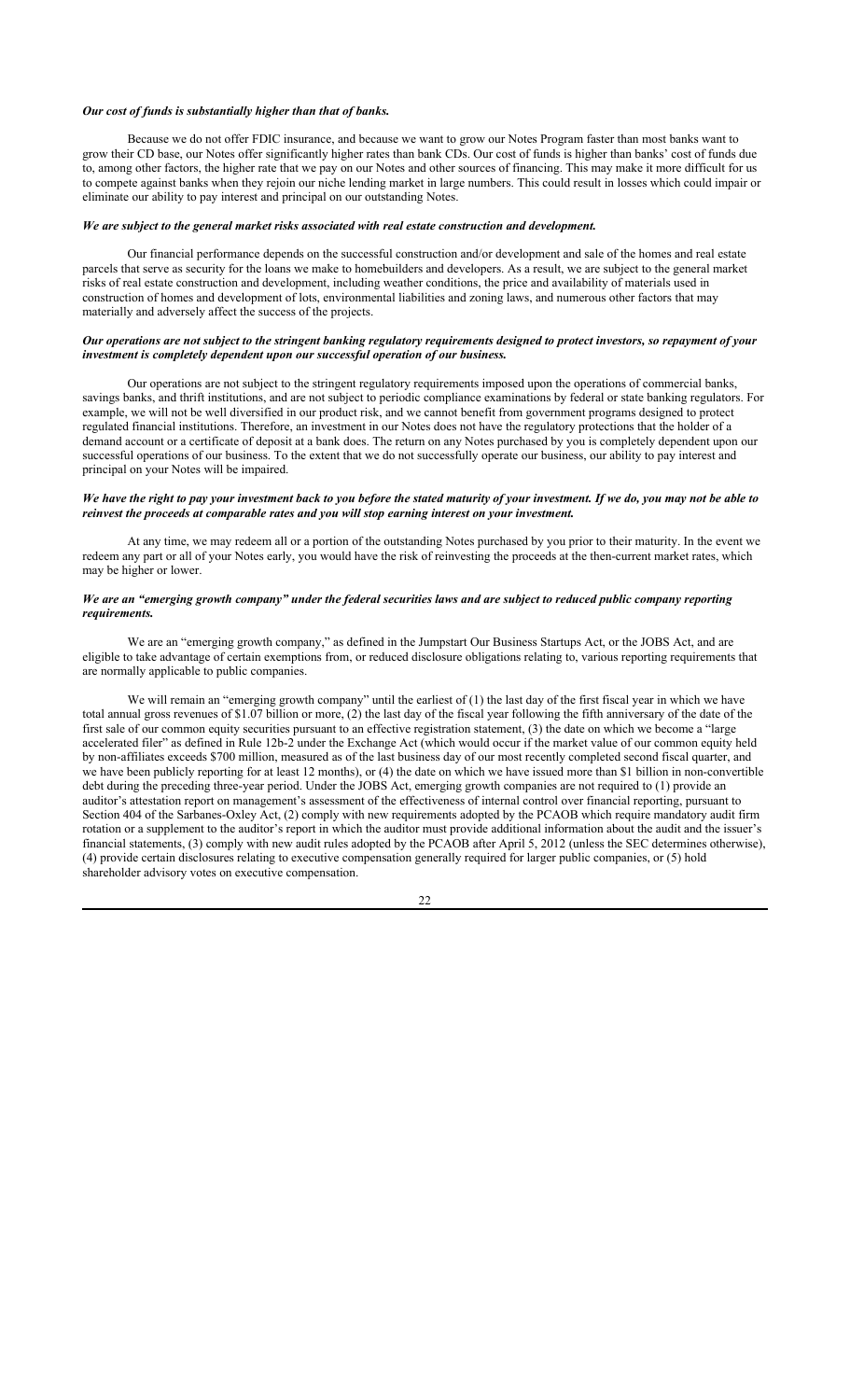Additionally, the JOBS Act provides that an "emerging growth company" may take advantage of an extended transition period for complying with new or revised accounting standards that have different effective dates for public and private companies. This means an "emerging growth company" can delay adopting certain accounting standards until such standards are otherwise applicable to private companies. However, we have elected to "opt out" of such extended transition period, and will therefore comply with new or revised accounting standards on the applicable dates on which the adoption of such standards is required for non-emerging growth companies. Section 107 of the JOBS Act provides that our decision to opt out of such extended transition period for compliance with new or revised accounting standards is irrevocable.

#### *We are exposed to risk of environmental liabilities with respect to properties of which we take title. Any resulting environmental remediation expense may reduce our ability to repay the Notes.*

In the course of our business, we foreclose and take title to real estate that could be subject to environmental liabilities. We may be held liable to a governmental entity or to third parties for property damage, personal injury, investigation and clean-up costs incurred by these parties in connection with environmental contamination, or may be required to investigate or clean up hazardous or toxic substances or chemical release at any property. The costs associated with investigation or remediation activities could be substantial. In addition, as the owner or former owner of a contaminated site, we may be subject to common law claims by third parties based on damages and costs resulting from environmental contamination emanating from the property. If we ever become subject to significant environmental liabilities, our business, financial condition, liquidity, and results of operations could be materially and adversely affected.

## *Persons investing the assets of employee benefit plans, qualified retirement plans, IRAs, and other tax-favored benefit accounts should consider the Employee Retirement Income Security Act of 1974, as amended ("ERISA") and related risks of investing in the Notes.*

ERISA Section 406 and Section 4975 of the Internal Revenue Code of 1986, as amended (the "Code"), prohibit certain transactions that involve (i) a pension, 401(k), or other qualified retirement plan or employee benefit plan subject to ERISA ("plan"), or a tax-favored benefit account such as an individual retirement account or annuity, Archer MSA, health savings account, or Coverdell education savings account ("account"), and (ii) any person who is a "party-in-interest" or "disqualified person" with respect to such a plan or account. Consequently, the fiduciary of a plan or owner of an account contemplating an investment in the Notes should consider whether we, any other person associated with the issuance of the Notes, or any of our or their affiliates, is or might become a "party-ininterest" or "disqualified person" with respect to the plan or account and, if so, whether an exemption from such prohibited transaction rules is applicable.

In addition, if you are investing the assets of an individual retirement account or annuity ("IRA") or a qualified or nonqualified pension or retirement plan, you should satisfy yourself that your investment (i) is consistent with your fiduciary obligations under ERISA and other applicable law, (ii) is made in accordance with the documents and instruments governing your plan or IRA, including your plan's investment policy, and (iii) satisfies any prudence and diversification requirements that may apply under ERISA or other applicable law. You should also determine that your investment will not impair the liquidity of the plan's trust or the IRA and will not produce UBTI for the plan's trust or the IRA; or, if it does produce UBTI, that the purchase and holding of the Notes is still consistent with your fiduciary obligations. You should also satisfy yourself that you will be able to value the assets of the plan annually or as otherwise required by ERISA or other applicable law.

For further discussion of issues and risks associated with an investment in the Notes by plans, IRAs and other accounts, see the "Certain Employee Benefit Plan Considerations" section of this prospectus.

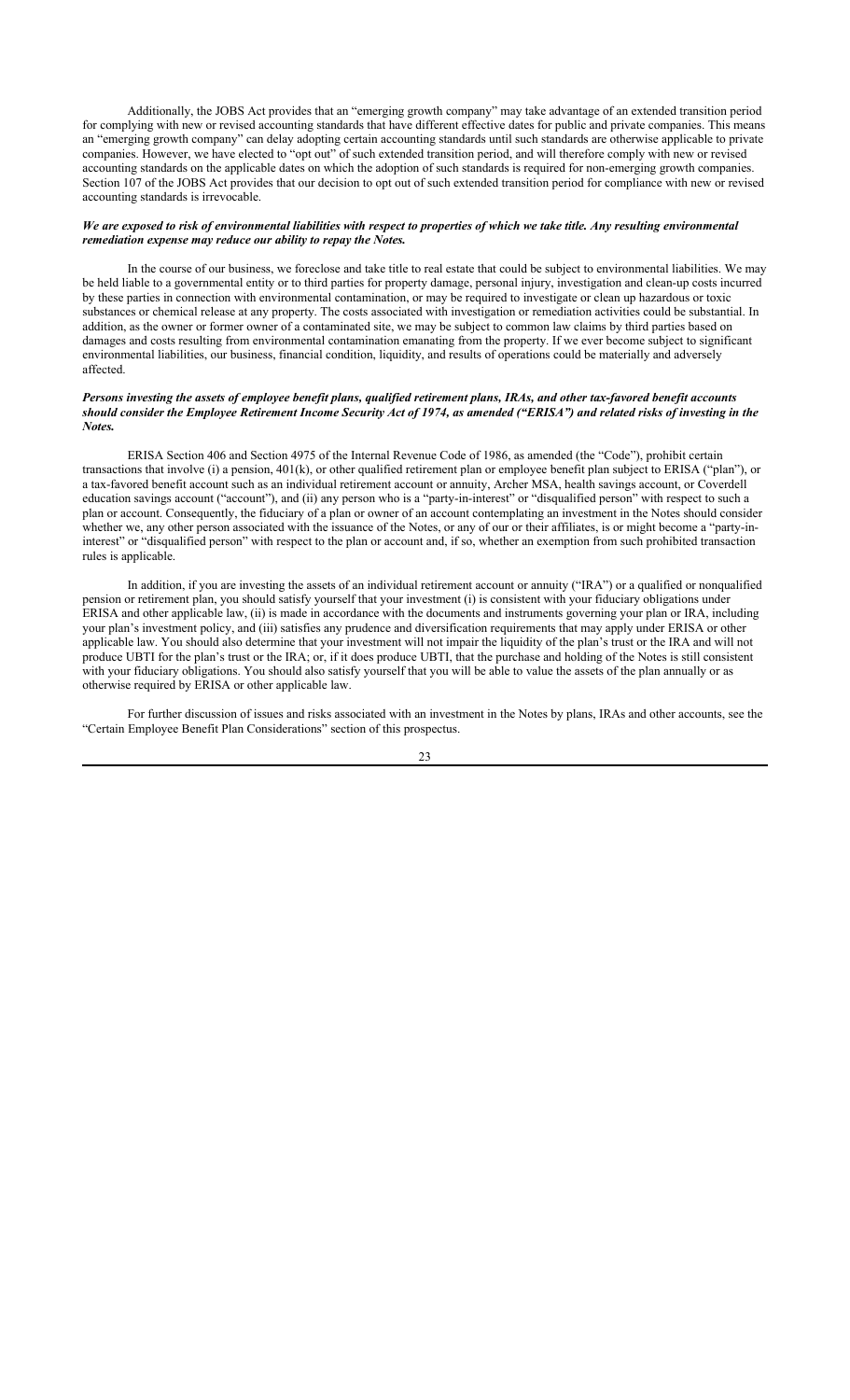## **Risks Related to Conflicts of Interest**

## *Our CEO (who is also on our board of managers) and Executive Vice President will face conflicts of interest as a result of the secured lines of credit made to us, which could result in actions that are not in your best interests.*

We have two lines of credit from Daniel M. Wallach (our CEO and chairman of the board of managers) and his affiliates, and one line of credit from William Myrick (our Executive Vice President). The first line of credit has a maximum principal borrowing amount of \$1,250,000 and is payable to Mr. Wallach and his wife, Joyce S. Wallach, as tenants by the entirety (the "Wallach LOC"). The second line of credit has a maximum principal borrowing amount of \$250,000 and is payable to the 2007 Daniel M. Wallach Legacy Trust (the "Wallach Trust LOC," and together with the Wallach LOC, the "Wallach Affiliate LOCs"). The third line of credit has a maximum principal borrowing amount of \$1,000,000 and is payable to Mr. Myrick (the "Myrick LOC"). As of December 31, 2021, there was no amount outstanding pursuant to the Wallach Trust LOC, with availability on that line of credit of \$250,000, there was no amount outstanding pursuant to the Wallach LOC, with remaining availability on that line of credit of \$1,250,000. As of December 31, 2021, the amount outstanding pursuant to the Myrick LOC was \$859,000 with availability on that line of credit of \$141,000. The interest rates on the Wallach Affiliate LOCs and the Myrick LOC generally equal the prime rate plus 3% and were 6.25% as of December 31, 2021. The Wallach Affiliate LOCs and the Myrick LOC are collateralized by a lien against all of our assets. The Notes are subordinated in right of payment to all secured debt, including these Wallach Affiliate LOCs and the Myrick LOC. Pursuant to the promissory note for each Wallach Affiliate LOCs and the Myrick LOC, the lenders have the option of funding any amount up to the face amount of the note, in the lender's sole and absolute discretion. Therefore, Mr. Wallach and Mr. Myrick will face conflicts of interest in deciding whether and when to exercise any rights pursuant to the Wallach Affiliate LOCs and Myrick LOC, respectively. If Mr. Wallach or Mr. Myrick exercise their rights to collect on their collateral upon a default by us, we could lose some or all of our assets, which could have a negative effect on our ability to repay the Notes.

## *As a result of his large equity ownership in the Company, our CEO will face a conflict of interest in deciding the number of distributions to equity owners, which could result in actions that are not in the best interests of Note holders.*

As of December 31, 2021, our CEO (who is also on the board of managers) beneficially owned 80.7% of the common equity of the Company. He and his wife also own 36.0% the Series C cumulative preferred units outstanding as of December 31, 2021. Since the Company is taxed as a partnership for federal income tax purposes, all profits and losses flow through to the equity owners. Therefore, Mr. Wallach and his affiliated equity owners of the Company will be motivated to distribute profits to the equity owners on an annual basis, rather than retain earnings in the Company for Company purposes. There is currently no limit in the indenture or otherwise on the amount of funds that may be distributed by the Company to its equity owners. If substantial funds are distributed to the equity owners, the liquidity and capital resources of the Company will be reduced and our ability to repay the Notes may be negatively impacted.

## *Some of our employees and managers may face conflicts of interest as a result of their and their relatives' investment in the Notes, which could result in actions that are not in your best interests.*

Employees, managers, members, and relatives of managers and members have invested in the Notes, in the aggregate amount of \$3,989,000 as of December 31, 2021. While investment in the Notes by our affiliates may align their interests with those of other Note holders, it could also create conflicts of interest by influencing those employees' or managers' actions during times of financial difficulties. For example, the fact that certain of our managers hold Notes, and the value of Notes they hold, could influence their decision to redeem Notes at a time or times when it would be prudent to use our cash resources to build capital, pay down other outstanding obligations, or grow our business. There may be other situations not presently foreseeable in which the ownership of Notes by related persons may create conflicts of interest. These conflicts of interest could result in action or inaction by management that is adverse to other holders of the Notes. See "Certain Relationships and Related Transactions — Transactions with Affiliates — Investments Pursuant to Public Notes Offerings."

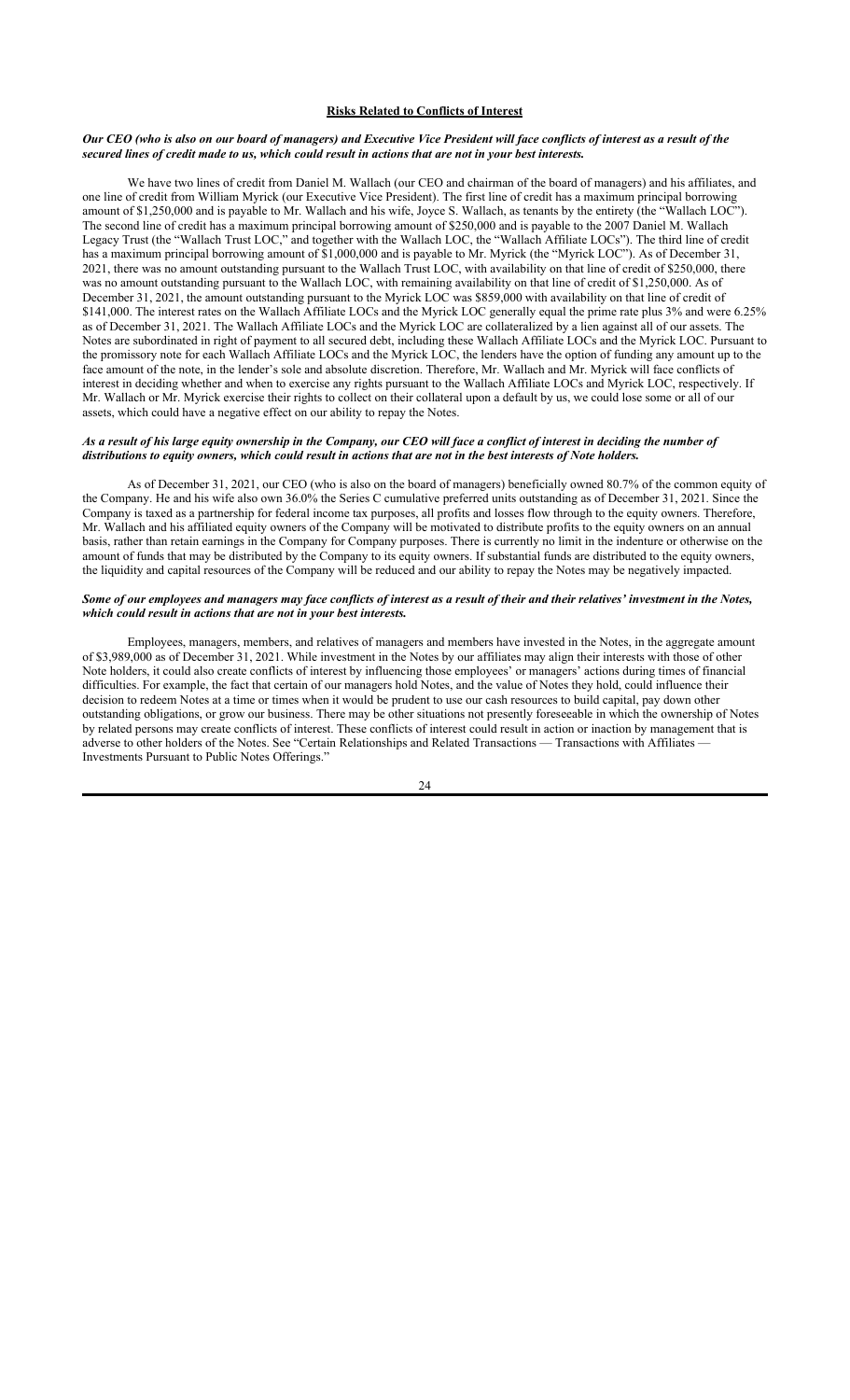## *We have three lines of credit from affiliates which allow us to incur a significant amount of secured debt. These lines are collateralized by a lien against all of our assets. Our purchase and sale agreements function as secured debt as well. We expect to*  incur a significant amount of additional debt in the future, including issuance of the Notes, which will subject us to increased risk of *loss.*

As of December 31, 2021, we had \$859,000 of secured debt outstanding on our senior debt lines of credit from affiliates of \$2,500,000 and the capacity to sell portions of many loans under the terms of our loan purchase and sale agreements. The affiliate loans are collateralized by a lien against all of our assets. The loan purchase and sale agreements and other secured debt are with third-parties and are collateralized by loans. In addition, we expect to incur a significant amount of additional debt in the future, including issuance of the Notes, borrowing under credit facilities and other arrangements. The Notes will be subordinated in right of payment to all secured debt, including the affiliate loans. Therefore, in the event of a default on the secured debt, affiliates of our Company, including Mr. Wallach, have the right to receive payment ahead of Note holders, as do other secured debt holders, such as the loan purchasers under the purchase and sale agreements. Accordingly, our business is subject to increased risk of a total loss of our Note holders' investments if we are unable to repay all of our secured debt.

#### **Risks Related to Liquidity**

### *We depend on the availability of significant sources of credit to meet our liquidity needs and our failure to maintain these sources of credit could materially and adversely affect our liquidity in the future.*

We plan to maintain our loan purchase and sale agreements and our lines of credit from affiliates so that we may draw funds when necessary to meet our obligation to redeem maturing Notes, pay interest on the Notes, meet our commitments to lend money to our customers, and for other general corporate purposes. Certain features of the loan purchase and sale agreements with third parties have added liquidity and flexibility, which have lessened the need for the lines of credit from affiliates. If we fail to maintain liquidity through our loan purchase and sale agreements and lines of credit for any reason, including a potential negative impact to the credit markets as a result of an outbreak of a communicable illness such as COVID-19, we will be more dependent on the proceeds from the Notes for our continued liquidity. If the sale of the Notes is significantly reduced or delayed for any reason and we fail to obtain or renew a line of credit, or we default on any of our lines of credit, then our ability to meet our obligations, including our Note obligations, could be materially adversely affected, and we may not have enough cash to pay back your investment.

In addition, the borrowing capacity on two of our lines of credit is based on the amount outstanding on the underlying collateral loans. If we are unable to find suitable investment opportunities, we may not be able to replace the underlying collateral loans with new loans and, in such a situation, the borrowing capacity on those lines of credit would be reduced. Also, the failure to maintain an active line of credit (and therefore using cash for liquidity instead of a borrowing line) will reduce our earnings, because we will be paying interest on the Notes, while we are holding cash instead of reducing our borrowings.

## *We have unfunded commitments to builders as of December 31, 2021. If every builder borrowed every amount allowed (which would mean all of their homes were complete) and no builders paid us back, we would need to fund that amount. While some of that amount would automatically come from our loan purchase and sale agreements, the rest would have to come from our Notes Program and/or our lines of credit. Therefore, we may not have the ability to fund our commitments to builders.*

As of December 31, 2021, we have \$22,902,000 of unfunded commitments to builders. If every builder borrowed every amount allowed and no builders repaid us then we would need to fund that amount. Lines of credit, loan purchase and sale agreements, payoffs from builders, and immediate investments in our Notes may not be enough to fund our commitments to builders as they become payable. If we default on these obligations, then we may face any one or more of the following: a higher default rate, lawsuits brought by customers, an eventual lack of business from borrowers, missed principal and interest payments to Note holders and holders of other debt, and a lack of desire for investors to invest in our Notes Program. Therefore, we could default on our repayment obligations to our Note holders.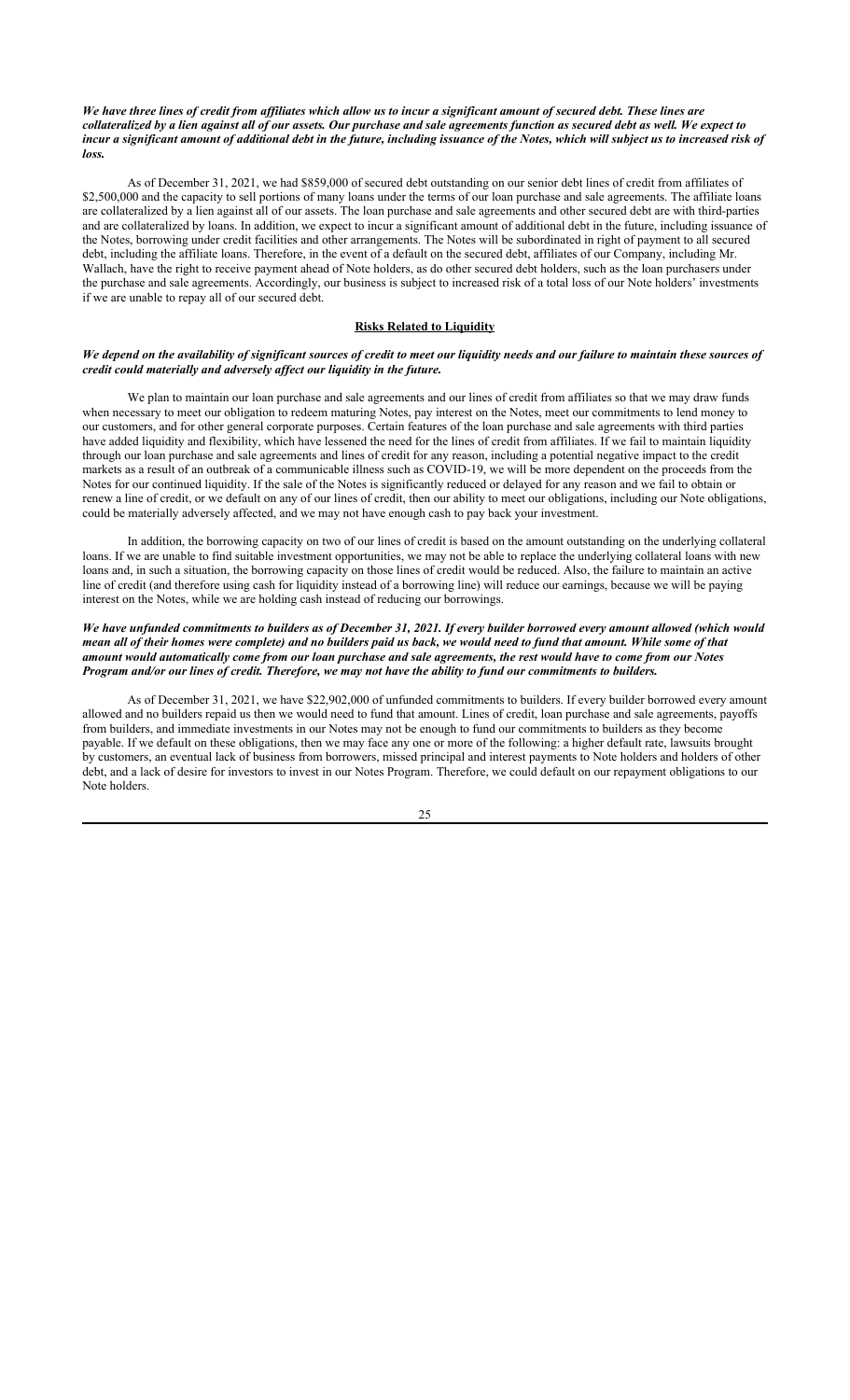## *We have two secured lines of credit which expire in 2022, and the unsecured portion of a line of credit which also expires in 2022. Failure of those lines to renew could strain our ability to pay other obligations.*

We have a \$1,325,000 line of credit (the "Shuman LOC"). As of December 31, 2021, the amount outstanding under the Shuman LOC was \$125,000 which is due in July 2022. We do not know whether the Shuman LOC will be renewed. We also have a \$7,000,000 line of credit (the "Swanson LOC"), a portion of which is unsecured (the "Unsecured Swanson LOC"). The balances on the Swanson LOC that were secured and unsecured as of December 31, 2021 were \$6,841,000 and \$159,000 respectively. Both the secured and unsecured portions of the Swanson LOC are due in July 2022. We do not know whether the Swanson LOC will be renewed. If we are unable to renegotiate or extend these lines of credit, then we may default on one or both of those lines of credit. Therefore, we could default on repayment obligations to some of our debt holders, including our Note holders.

## *We have a significant amount of debt and expect to incur a significant amount of additional debt in the future, including issuance of the Notes, which will subject us to increased risk of loss. Our present and future senior debt may make it difficult to repay the Notes.*

We have a significant amount of debt and expect to incur a significant amount of additional debt in the future. As of December 31, 2021, we have approximately \$47,729,000 of debt, net of deferred financing costs. Our primary sources of debt include our lines of credit, loan purchase and sale agreements, and the Notes. As of December 31, 2021, we have a total outstanding balance of \$9,876,000 on our lines of credit and approximately \$8,469,000 on our loan purchase and sale agreements. We also have the capacity to sell portions of many loans under the terms of our loan purchase and sale agreements. The loan purchase and sale agreements and other secured debt are with third parties and all but one of the lines of credit are collateralized by loans that we have issued to builders. The Notes are subordinate and junior in priority to any and all of our senior debt and senior subordinated debt, and equal to any and all nonsenior debt, including other Notes. There are no restrictions in the indenture regarding the amount of senior debt or other indebtedness that we may incur. As of December 31, 2021, we had approximately \$7,074,000 in Notes coming due by December 2022, and we cannot be certain whether we will be able to fund those Notes upon maturity. Upon the maturity of our senior debt, by lapse of time, acceleration or otherwise, the holders of our senior debt have first right to receive payment, in full, prior to any payments being made to a Note holder or to other non-senior debt. Therefore, upon such maturity of our senior debt Note holders would only be repaid in full if the senior debt is satisfied first and, following satisfaction of the senior debt, if there is an amount sufficient to fully satisfy all amounts owed under the Notes and any other non-senior debt.

In addition, we expect to incur a significant amount of additional debt in the future, including issuance of the Notes, borrowing under credit facilities, and other arrangements. The Notes will be subordinated in right of payment to all secured debt, including the Wallach Affiliate LOCs, Myrick LOC, loan purchase and sale agreements, the senior subordinated note discussed in the prior paragraph, and the line of credit discussed in the prior paragraph. Therefore, in the event of a default on the secured debt, affiliates of our Company, including Mr. Wallach, have the right to receive payment ahead of Note holders, as do other secured debt holders, such as the loan purchasers under the loan purchase and sale agreements. Accordingly, our business is subject to increased risk of a total loss of your investment if we are unable to repay all of our secured debt.

### *If the proceeds from the issuance of the Notes exceed the cash flow needed to fund the desirable business opportunities that are identified, we may not be able to invest all of the funds in a manner that generates sufficient income to pay the interest and principal on the Notes.*

Our ability to pay interest on our debt, including the Notes, pay our expenses, and cover loan losses is dependent upon interest and fee income we receive from loans extended to our customers. If we are not able to lend to a sufficient number of customers at high enough interest rates, we may not have enough interest and fee income to meet our obligations, which could impair our ability to pay interest and principal to you. If money brought in from new Notes and from repayments of loans from our customers exceeds our shortterm obligations such as expenses, Notes interest and redemptions, and line of credit principal and interest, then it is likely to be held as cash, which will have a lower return than the interest rate we are paying on the Notes. This will lower earnings and may cause losses which could impair our ability to repay the principal and interest on the Notes.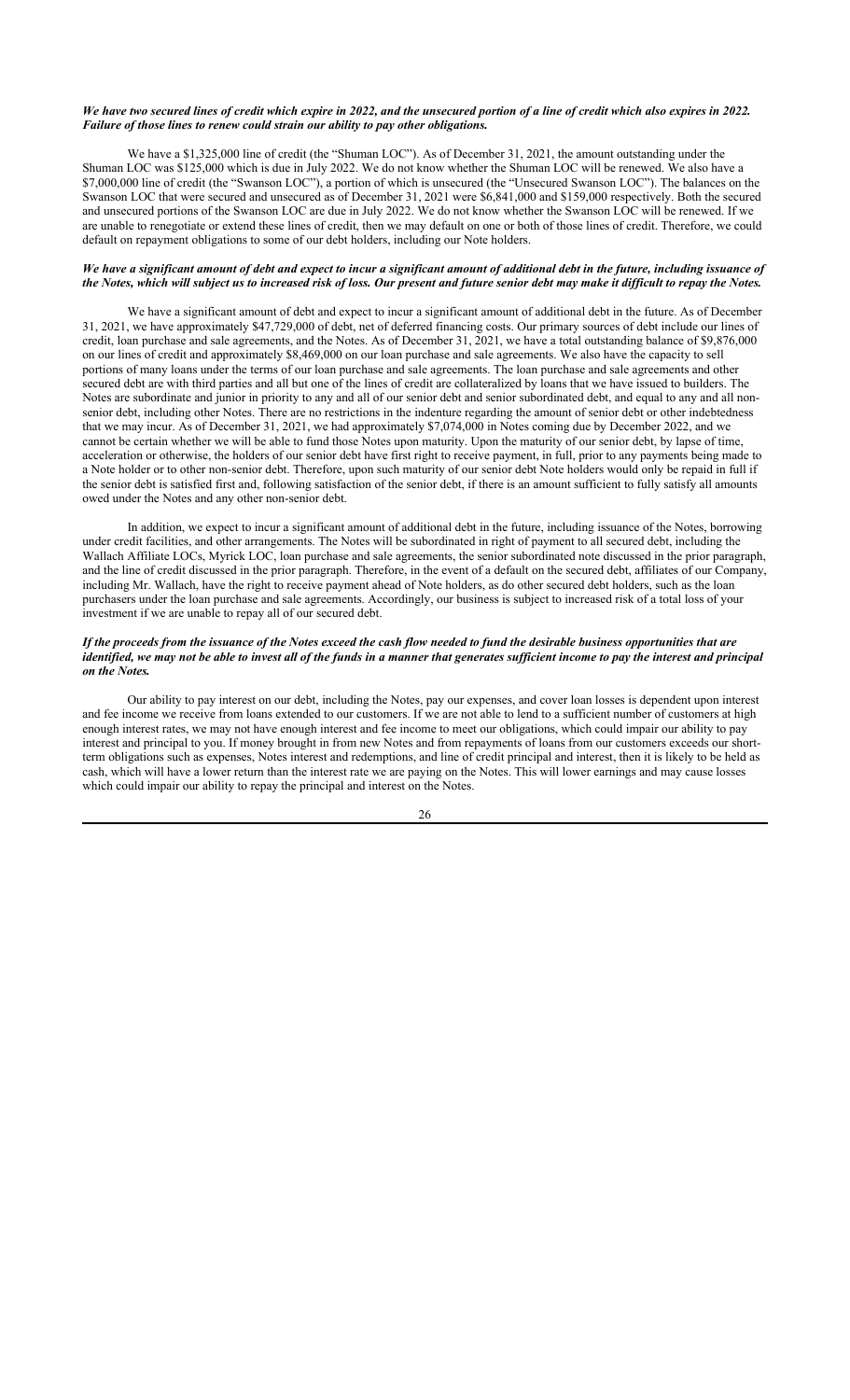## *Increases in interest rates would increase the amount of debt payments under the Wallach Affiliate LOCs and the Myrick LOC which could impair our ability to repay the principal and interest on the Notes.*

The interest rate under the Wallach Affiliate LOCs and Myrick LOC is generally equal to the prime rate plus three percent. Increases in interest rates will increase the applicable prime rate and therefore, the interest rate under the Wallach Affiliate LOCs and the Myrick LOC will increase. An increase in the interest rate would increase the amount of debt payments under the Wallach Affiliate LOCs and Myrick LOC which would reduce our cash flows and could impair our ability to repay the principal and interest on the Notes.

## *We incurred indebtedness secured by our office property, which may result in foreclosure.*

The debt incurred by us in connection with our office property is secured by a mortgage. If we default on our secured indebtedness, the lender may foreclose and the entire investment in the office property could be lost, which could adversely affect our ability to repay the principal and interest on the Notes.

## *The indenture does not contain the type of covenants restricting our actions, such as restrictions on creating senior debt, paying distributions to our owners, merging, recapitalizing, and/or entering into highly leveraged transactions. The indenture does not contain provisions requiring early payment of Notes in the event we suffer a material adverse change in our business or fail to meet certain financial standards. Therefore, the indenture provides very little protection of your investment.*

The Notes do not have the benefit of extensive covenants. The covenants in the indenture are not designed to protect your investment if there is a material adverse change in our consolidated financial condition, results of operations, or cash flows. For example, the indenture does not contain any restrictions on our ability to create or incur senior debt or other debt to pay distributions to our equity holders, including our Chief Executive Officer and our Executive Vice President. It also does not contain any financial covenants (such as a fixed charge coverage or a minimum amount of equity) to help ensure our ability to pay interest and principal on the Notes. The indenture does not contain provisions that permit Note holders to require that we redeem the Notes if there is a takeover, recapitalization or similar restructuring. In addition, the indenture does not contain covenants specifically designed to protect you if we engage in a highly leveraged transaction. Therefore, the indenture provides very little protection of your investment.

## *Payment on the Notes is subordinate to the payment of our outstanding present and future senior debt, if any. Since there is no limit to the amount of senior debt we may incur, our present and future senior debt may make it difficult to repay the Notes.*

Our loan purchase and sale agreements and secured lines of credit with third-parties also function as senior debt. The balance on those loan purchase and sale agreements and other secured debt, net of deferred financing costs was \$20,016,000 on December 31, 2021, and is expected to grow in the future. In addition, we have \$1,250,000 in senior unsecured lines of credit which were fully drawn as of December 31, 2021. We also have senior subordinated notes which are senior to the Notes of \$1,054,000 as of December 31, 2021. The Notes are subordinate and junior in priority to any and all of our senior debt and senior subordinated debt, and equal to any and all non-senior debt, including other Notes. The Notes are senior to junior subordinated notes. There are no restrictions in the indenture regarding the amount of senior debt or other indebtedness that we may incur. Upon the maturity of our senior debt, by lapse of time, acceleration or otherwise, the holders of our senior debt have first right to receive payment, in full, prior to any payments being made to a Note holder or to other non-senior debt. Therefore, upon such maturity of our senior debt Note holders would only be repaid in full if the senior debt is satisfied first and, following satisfaction of the senior debt, if there is an amount sufficient to fully satisfy all amounts owed under the Notes and any other non-senior debt.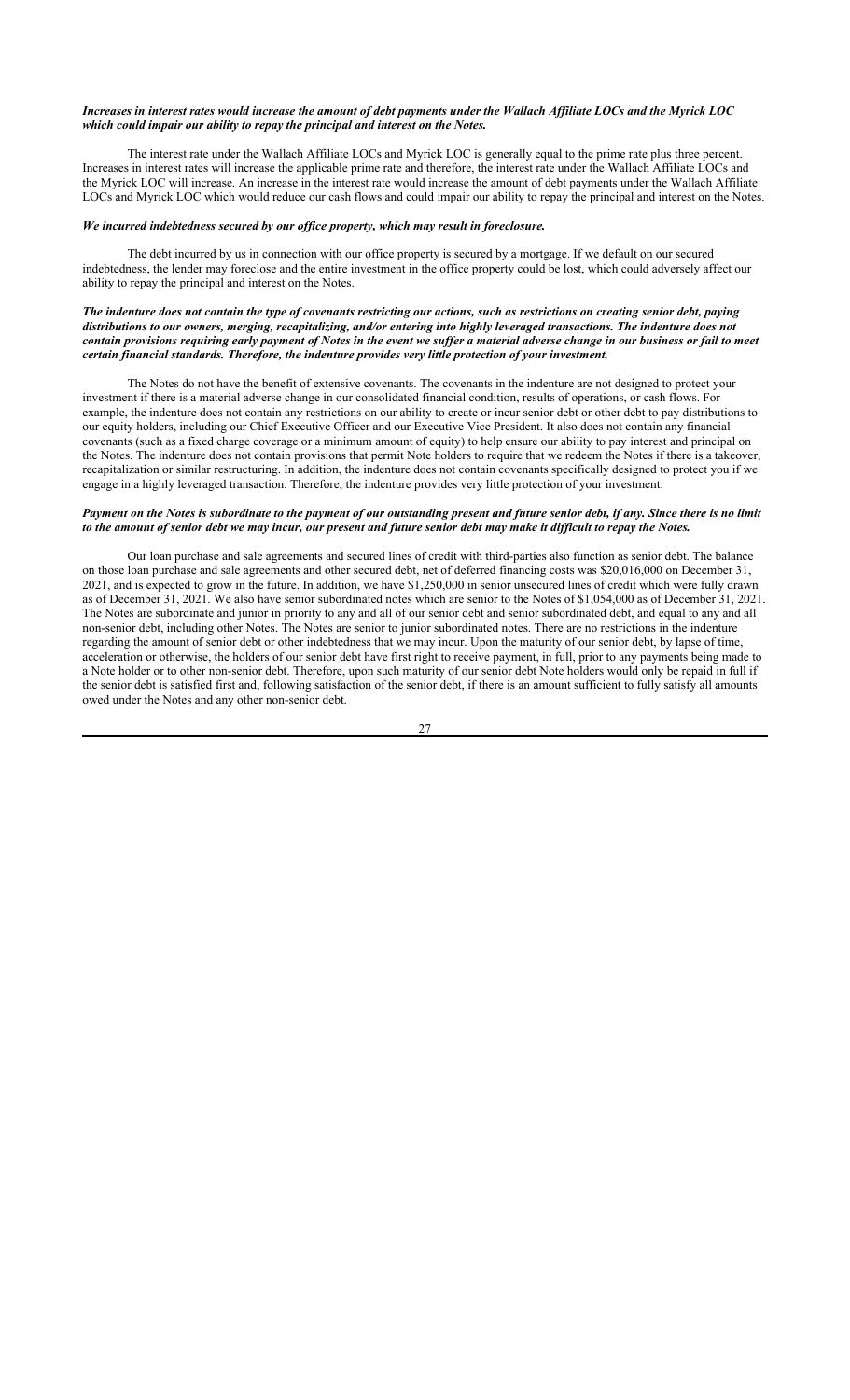#### *Additional competition for investment dollars may decrease our liquidity, which would adversely affect our ability to repay the Notes.*

We could experience increased competition for investment dollars from other companies and financial institutions that are willing to offer higher interest rates. We may be forced to increase our interest rates in order to maintain or increase the issuance of Notes. Any increase in our interest rates could have an adverse impact on our liquidity and our ability to meet a debt covenant under any future lines of credit obtained and/or to repay the Notes.

## *If we are unable to meet our Note maturity and redemption obligations, and we are unable to obtain additional financing or other sources of capital, we may be forced to sell off our operating assets or we might be forced to cease our operations, and you could lose some or all of your investment.*

Our Notes have maturities ranging from one year to four years. In addition, holders of our Notes may request redemption upon death and we would be obligated to fulfill such redemption request. Holders of a 36-month Note issued on or after February 4, 2020 may request redemption at any time and, subject to certain limitations, we would be obligated to fulfill such redemption request. We intend to pay our Note maturity and redemption obligations using our normal cash sources, such as collections on our loans to customers, as well as proceeds from the Notes Program. We may experience periods in which our Note maturity and redemption obligations are high. Since our loans are generally repaid when our borrower sells a real estate asset, our operations and other sources of funds may not provide sufficient available cash flow to meet our continued Note maturity and redemption obligations. While we have secured lines of credit from affiliates of up to \$2,500,000 with \$859,000 borrowed as of December 31, 2021, our affiliates are not obligated to fund our borrowing requests. For all of these reasons we may be substantially reliant upon the net offering proceeds we receive from the Notes Program to pay these obligations. If we are unable to repay or redeem the principal amount of the Notes when due, and we are unable to obtain additional financing or other sources of capital, we may be forced to sell off our operating assets or we might be forced to cease our operations, and you could lose some or all of your investment.

## *There is no "early warning" on the Notes if we perform poorly. Only interest and principal payment defaults on the Notes can trigger a default on the Notes prior to a bankruptcy.*

There are a limited number of performance covenants to be maintained under the Notes and/or the indenture. Therefore, no "early warning" of a possible default by us exists. Under the indenture, only (i) the non-payment of interest and/or principal on the Notes by us when payments are due, (ii) our bankruptcy or insolvency, or (iii) a failure to comply with provisions of the Notes or the indenture (if such failure is not cured or waived within 60 days after receipt of a specific notice) could cause a default to occur.

## *You will not have the opportunity to evaluate our investments before they are made.*

We intend to use the net offering proceeds in accordance with the "Use of Proceeds" section of our prospectus, including investment in secured real estate loans for the acquisition and development of parcels of real property as single-family residential lots and/or the construction of single-family homes. Since we have not identified any investments that we will make with the net proceeds of this offering, we are generally unable to provide you with information to evaluate the potential investments we may make with the net offering proceeds before purchasing the Notes. You must rely on our management to evaluate our investment opportunities, and we are subject to the risk that our management may not be able to achieve our objectives, may make unwise decisions, or may make decisions that are not in our best interest.

## *A portion of our collateral securing the Pennsylvania Loans is preferred equity in our Company. In the event of a foreclosure on the properties securing the Pennsylvania Loans, a portion of our collateral is preferred equity in our Company, it would be difficult to sell the preferred equity in order to reduce the loan balance.*

Some of the collateral securing the Pennsylvania Loans is preferred equity in our Company, which has a book value of \$1,720,000 as of December 31, 2021. If the borrower defaults on any of the Pennsylvania Loans and we are forced to use collateral to repay any of the Pennsylvania Loans, we will need to sell this preferred interest in us to a third party. There is no liquid market for this instrument, so we can give no assurance as to our ability to generate any amount of proceeds from that collateral.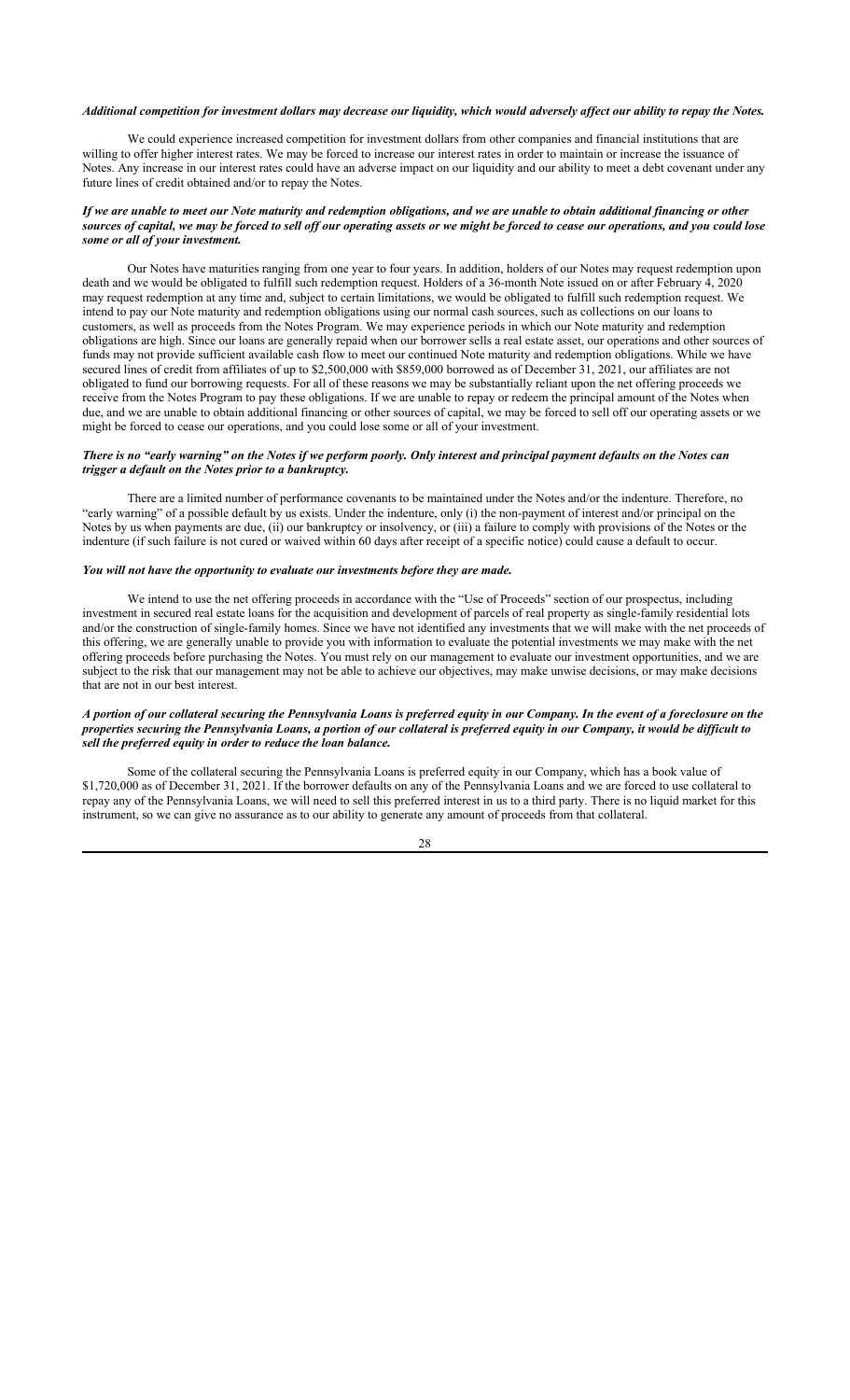#### *Because we require a substantial amount of cash to service our debt, we may not be able to pay our obligations under the Notes.*

To service our total indebtedness, we require a significant amount of cash. Our ability to generate cash depends on many factors, including our successful financial and operating performance. We cannot assure you that our business plans will succeed or that we will achieve our anticipated financial results, which may prevent us from being able to pay our obligations under the Notes.

## *The indenture and terms of our Notes do not restrict our use of leverage. A relatively small loss can cause over leveraged companies to suffer a material adverse change in their financial position. If this happened to us, it may make it difficult to repay the Notes.*

Financial institutions which are federally insured typically have 8-12% of their total assets in equity. A reduction in their loan assets due to losses of 2% reduces their equity by roughly 20%. We had 14% and 11% of our loan assets in equity as of December 31, 2021 and 2020, respectively. If we allow our assets to increase without increasing our equity, we could have a much lower equity as a percentage of assets than we have today, which would increase our risk of nonpayment on the Notes. Note holders have no structural mechanism to protect them from this action, and rely solely on us to keep equity at a satisfactory ratio.

## *We expect to be substantially reliant upon the net offering proceeds we receive from the sale of our Notes to meet principal and interest obligations on previously issued Notes.*

We intend to use the net offering proceeds from the sale of Notes to, among other things, make payments on other borrowings, fund redemption obligations, make interest payments on the Notes, and to run our business to the extent that other sources of liquidity from our operations (e.g., repayment of loans we have previously extended to our customers) and our credit lines are inadequate. However, these other sources of liquidity are subject to risks. Our operations alone may not produce a sufficient return on investment to repay interest and principal on our outstanding Notes. We may not be able to obtain an additional line of credit when needed or retain one or more of our existing lines of credit. We may not be able to attract new investors, have sufficient loan repayments, or have sufficient borrowing capacity when we need additional funds to repay principal and interest on our outstanding Notes or redeem our outstanding Notes. If any of these things occur, our liquidity and capital needs may be severely affected, and we may be forced to sell off our loan receivables and other operating assets, or we may be forced to cease our operations.

## *If we default in our Note payment obligations, the indenture agreements provide that the trustee could accelerate all payments due under the Notes, which would further negatively affect our consolidated financial position and cash flows.*

Our obligations with respect to the Notes are governed by the terms of indenture agreements with U.S. Bank Trust Company, National Association as trustee. Under the indentures, in addition to other possible events of default, if we fail to make a payment of principal or interest under any Note and this failure is not cured within 30 days, then we will be deemed in default. Upon such a default, the trustee or holders of 25% in principal of the outstanding Notes could declare all principal and accrued interest immediately due and payable. If our total assets do not cover these payment obligations, then we would most likely be unable to make all payments under the Notes when due, and we might be forced to cease our operations.

## *There is no sinking fund to ensure repayment of the Notes at maturity, so you are totally reliant upon our ability to generate adequate cash flows.*

We do not contribute funds to a separate account, commonly known as a sinking fund, to repay the Notes upon maturity. Because funds are not set aside periodically for the repayment of the Notes over their respective terms, you must rely on our consolidated cash flows from operations, investing and financing activities and other sources of financing for repayment, such as funds from sale of the Notes, loan repayments, and other borrowings. To the extent cash flows from operations and other sources are not sufficient to repay the Notes, you may lose all or part of their investment.

## *If we have a large number of repayments on the Notes, whether because of maturity or redemption, we may be unable to make such repayments.*

We are obligated to redeem a Note without any interest penalty (i) upon the death of an investor, if requested by the executor or administrator of the investor's estate (or if the Note is held jointly, by the surviving joint investor), and (ii) subject to certain limitations, upon request by an investor holding a 36-month Note issued on or after February 4, 2020. Such redemption requests are not subject to our consent but are subject to restrictions in the indenture. We may be faced with a large number of such redemption requests at one time. We are also required to repay all of the Notes upon their maturity. If the amounts of those repayments are too high, and we cannot offset them with loan repayments, secure new financing, or issue additional Notes, we may not have the liquidity to repay the investments.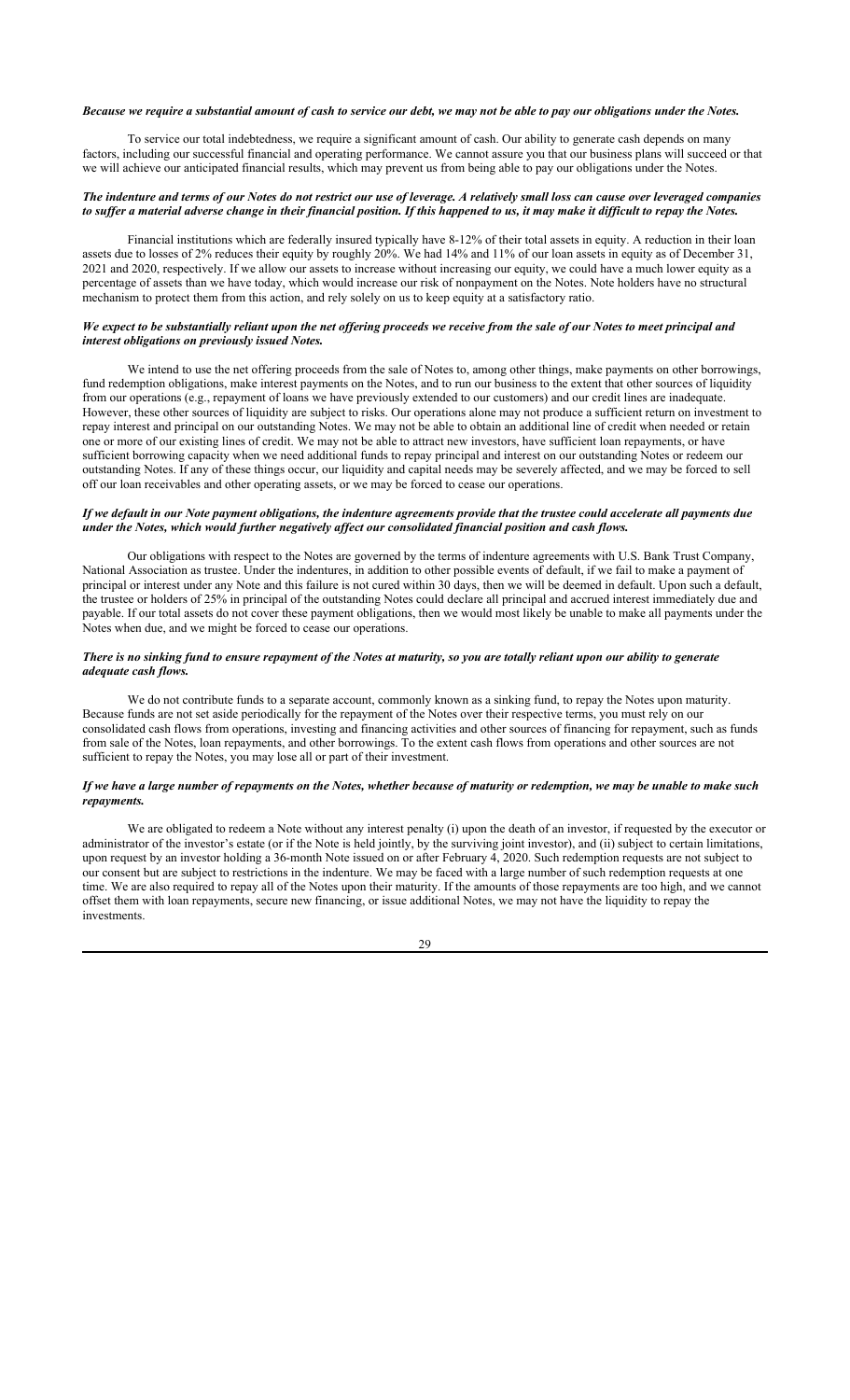## **FORWARD-LOOKING STATEMENTS**

This prospectus contains forward-looking statements within the meaning of the federal securities laws. Words such as "may," "will," "expect," "anticipate," "believe," "estimate," "continue," "predict," or other similar words identify forward-looking statements. Forward-looking statements appear in a number of places in this prospectus, including without limitation, "Use of Proceeds," "Management's Discussion and Analysis of Financial Condition and Results of Operations" and "Business," and include statements regarding our intent, belief or current expectation about, among other things, trends affecting the markets in which we operate, our business, financial condition and growth strategies. Although we believe that the expectations reflected in these forward-looking statements are based on reasonable assumptions, forward-looking statements are not guarantees of future performance and involve risks and uncertainties. Important factors that could cause our actual results to differ materially from the expectations reflected in these forward-looking statements include those set forth below, as well as general economic, business and market conditions (including without limitation changes in the political and economic climate, economic conditions and fiscal imbalances in the United States, and other major developments, including wars, natural disasters, epidemics and pandemics, including the outbreak of novel coronavirus (COVID-19), military actions, and terrorist attacks), changes in federal and local laws and regulations, and increased competitive pressures. In addition, actual results may differ materially from those predicted in the forward-looking statements as a result of various factors, including but not limited to those set forth in the "Risk Factors" section of this prospectus.

If any of the events described in "Risk Factors" occur, they could have an adverse effect on our business, financial condition, and results of operations. When considering forward-looking statements, you should keep these risk factors, as well as the other cautionary statements in this prospectus in mind. You should not place undue reliance on any forward-looking statement. We are not obligated to update forward-looking statements.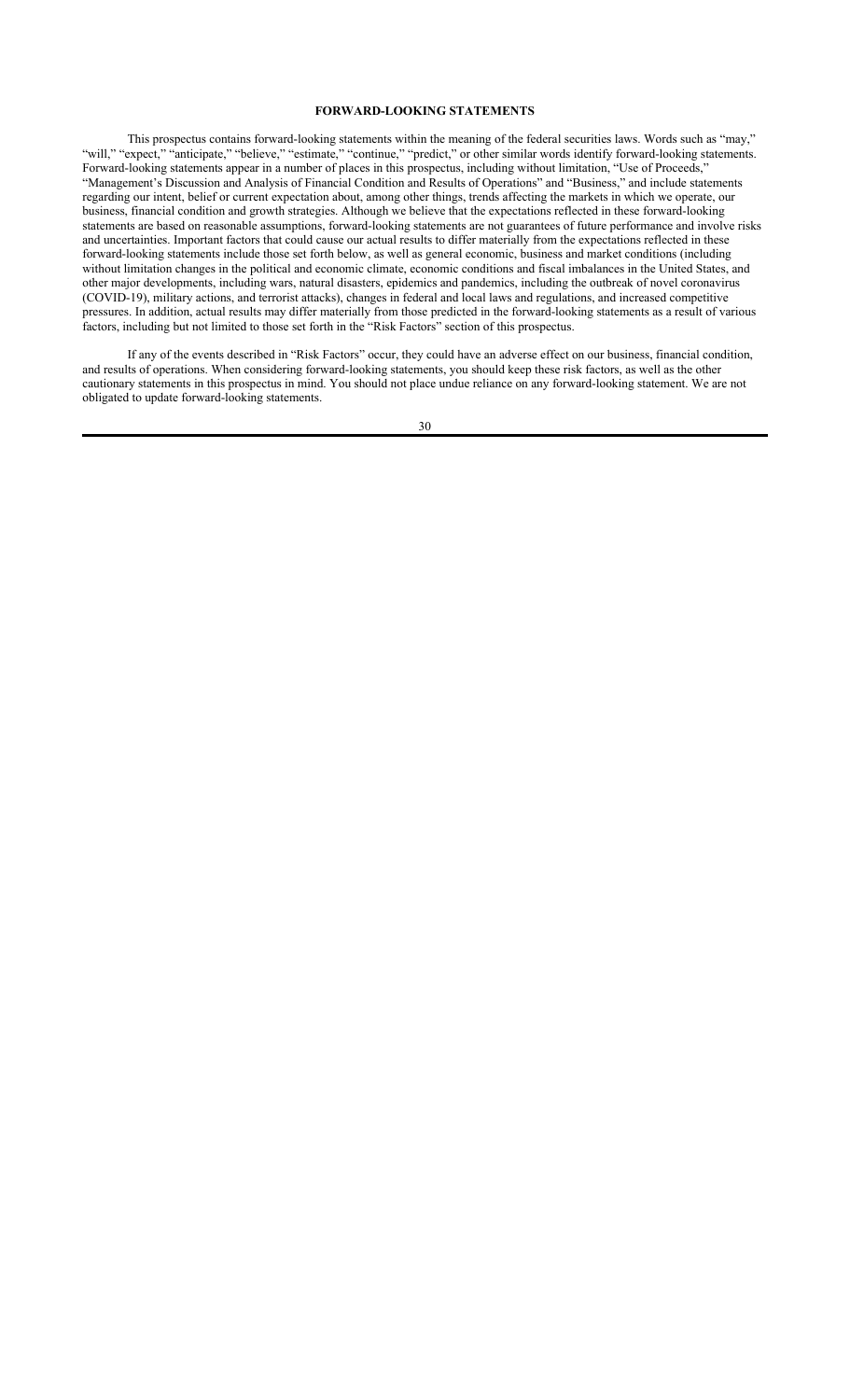### **USE OF PROCEEDS**

### **(All dollar [\$] amounts shown in thousands.)**

The net proceeds we receive from this offering will be equal to the amount of the Notes we sell, less our offering expenses. If we sell the maximum offering amount of the Notes, which is \$70,000, we estimate that we will incur approximately \$643 in initial expenses and our net proceeds will be approximately \$69,357.

We receive cash proceeds in varying amounts from time to time as the Notes are sold. A number of factors prevent us from precisely calculating the allocation of proceeds. The amount and timing from inflows depend on the sale of Notes, our customer loan repayments, and our borrowing capacity. Further, the Notes have varying maturities and dates of issuance, which make it impossible to predict with any accuracy how much of the proceeds will be used to redeem the Notes in any given year. We also cannot predict how many Notes will be sold or the amount of interest expense that will be incurred. For these reasons, we cannot provide any specific allocation of proceeds we will use for any particular purpose. However, we intend to use substantially all of the net offering proceeds as follows, in the following order of priority:

- to make payments on other borrowings, including loans from affiliates;
- to pay Notes on their scheduled due date and Notes that we are required to redeem early;
- to make interest payments on the Notes; and
- to the extent we have remaining net proceeds and adequate cash on hand, to fund any one or more of the following activities:
	- to extend commercial construction loans to homebuilders to build single or multi-family homes, develop lots, or rehabilitate an older home on an existing lot;
	- to make distributions to equity owners, including distributions on our preferred equity;
	- for working capital and other corporate purposes, provided, however, no more than 20% of the proceeds will be used for such purposes;
	- to purchase defaulted secured debt from financial institutions at a discount;
	- to purchase defaulted unsecured debt from suppliers to homebuilders at a discount and then secure it with real estate or other collateral;
	- to purchase real estate, which we will operate our business in (one such purchase occurred in February 2017); and
	- to redeem Notes which we have decided to redeem prior to maturity.

There is no minimum number or amount of the Notes that we must sell to receive and use the proceeds from the sale of the Notes, and we cannot assure you that all or any portion of the Notes will be sold. In the event that we do not raise sufficient proceeds from our offerings of Notes, we could curtail the amount of funds we loan to our customers, or we could wrap up operations and pay back our debt, including the Notes. This might result in the Notes being paid back early. Please see "Risk Factors — Risks Related to Liquidity — We expect to be substantially reliant upon the net offering proceeds we receive from the sale of our Notes to meet principal and interest obligations on previously issued Notes," "Risk Factors — Risks Related to Liquidity — There is no sinking fund to ensure repayment of the Notes at maturity, so you are totally reliant upon our ability to generate adequate cash flows," and "Management's Discussion and Analysis of Financial Condition and Results of Operations — Liquidity and Capital Resources."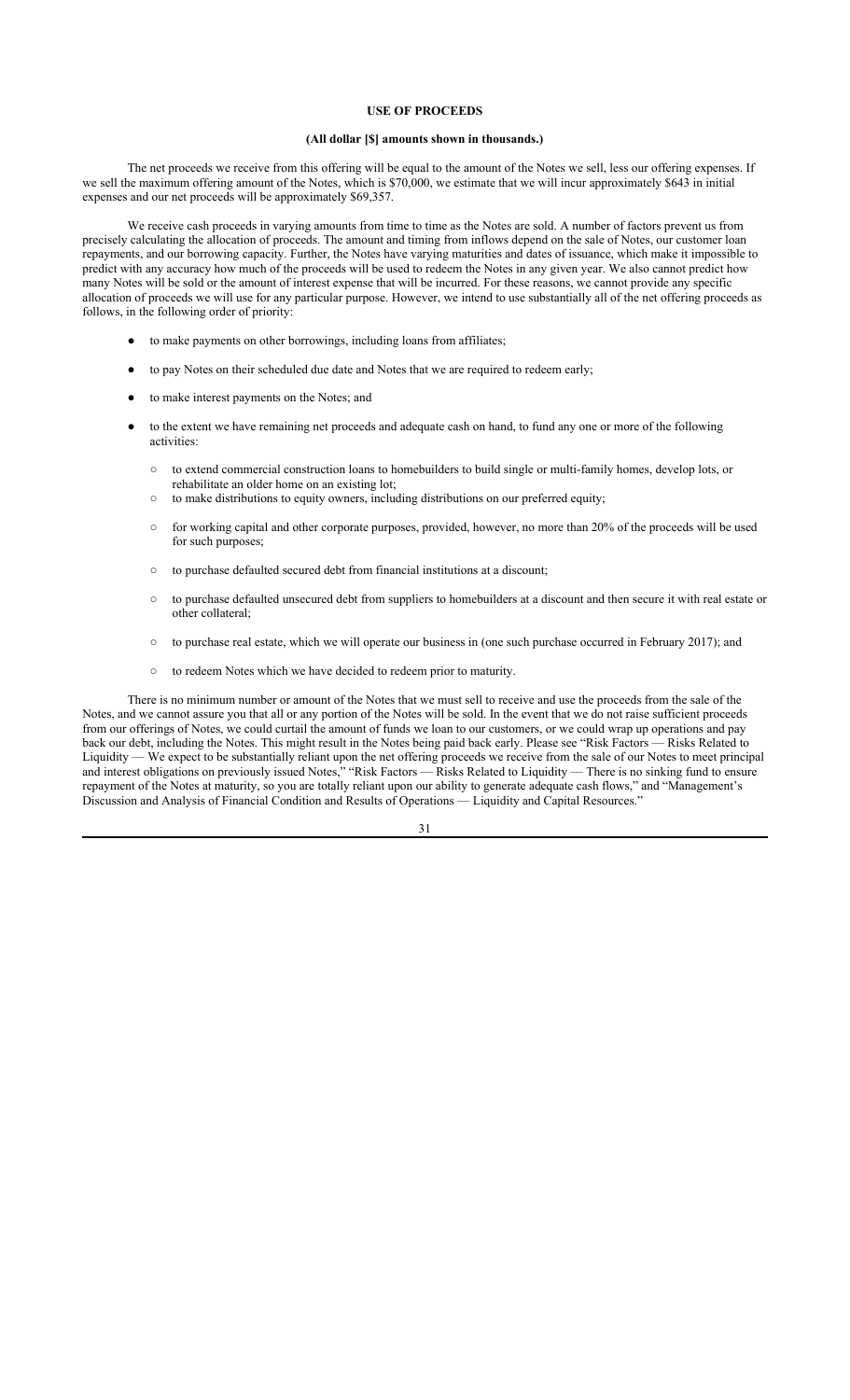#### **BUSINESS**

### **Overview**

Our business is focused on commercial lending to participants in the residential construction and development industry. We believe this market is underserved because of the lack of traditional lenders currently participating in the market. We are located in Jacksonville, Florida. We are a Delaware limited liability company and were originally organized in 2007. Our operations are governed pursuant to our limited liability company agreement.

We began commercial lending to residential homebuilders in late 2011. Our current loan portfolio is described more fully in this section under the sub heading "Commercial Construction and Development Loans." Our board of managers is comprised of Daniel M. Wallach and three independent managers — Eric A. Rauscher, Kenneth R. Summers, and Gregory L. Sheldon. Our officers are responsible for our day-to-day operations, while the board of managers is responsible for overseeing our business.

The commercial loans we extend are secured by mortgages on the underlying real estate. We extend and service commercial loans to small-to-medium sized homebuilders for the purchase of lots and/or the construction of homes thereon. In some circumstances, the lot is purchased with an older home on the lot which is then either removed or rehabilitated. If the home is rehabilitated, the loan is referred to as a "rehab" loan. We also extend and service loans for the purchase of lots and undeveloped land and the development of that land into residential building lots. In addition, we may, depending on our cash position and the opportunities available to us, do none, any or all of the following: purchase defaulted secured debt from financial institutions at a discount, purchase defaulted unsecured debt from suppliers to homebuilders at a discount (and then secure that debt with real estate or other collateral), and purchase real estate in which we will operate our business (one such purchase occurred in February 2017).

Our Chief Executive Officer ("CEO"), Mr. Wallach, has been in the housing industry since 1985. He was the CFO of a multibillion dollar supplier of building materials to home builders for 12 years. He also was responsible for that company's lending business for 20 years. During those years, he was responsible for the creation and implementation of many secured lending programs to builders. Some of these were performed fully by that company, and some were performed in partnership with banks. In general, the creation of all loans, and the resolution of defaulted loans, was his responsibility, whether the loans were company loans or loans in partnership with banks. Through these programs, he was responsible for the creation of approximately \$2,000,000,000 in loans which generated interest spread of \$50,000,000, after deducting for loan losses. Through the years, he managed the development of systems for reducing and managing the risks and losses on defaulted loans. Mr. Wallach also was responsible for that company's unsecured debt to builders, which reached over \$300,000,000 at its peak. He also gained experience in securing defaulted unsecured debt.

In addition, our Executive Vice President of Operations has 16 years of experience in this type of lending. Our Chief Financial Officer ("CFO") has 16 years of accounting experience for SEC registrants. Our Executive Vice President has been in the housing industry for over 37 years, including holding executive level positions for the majority of that time.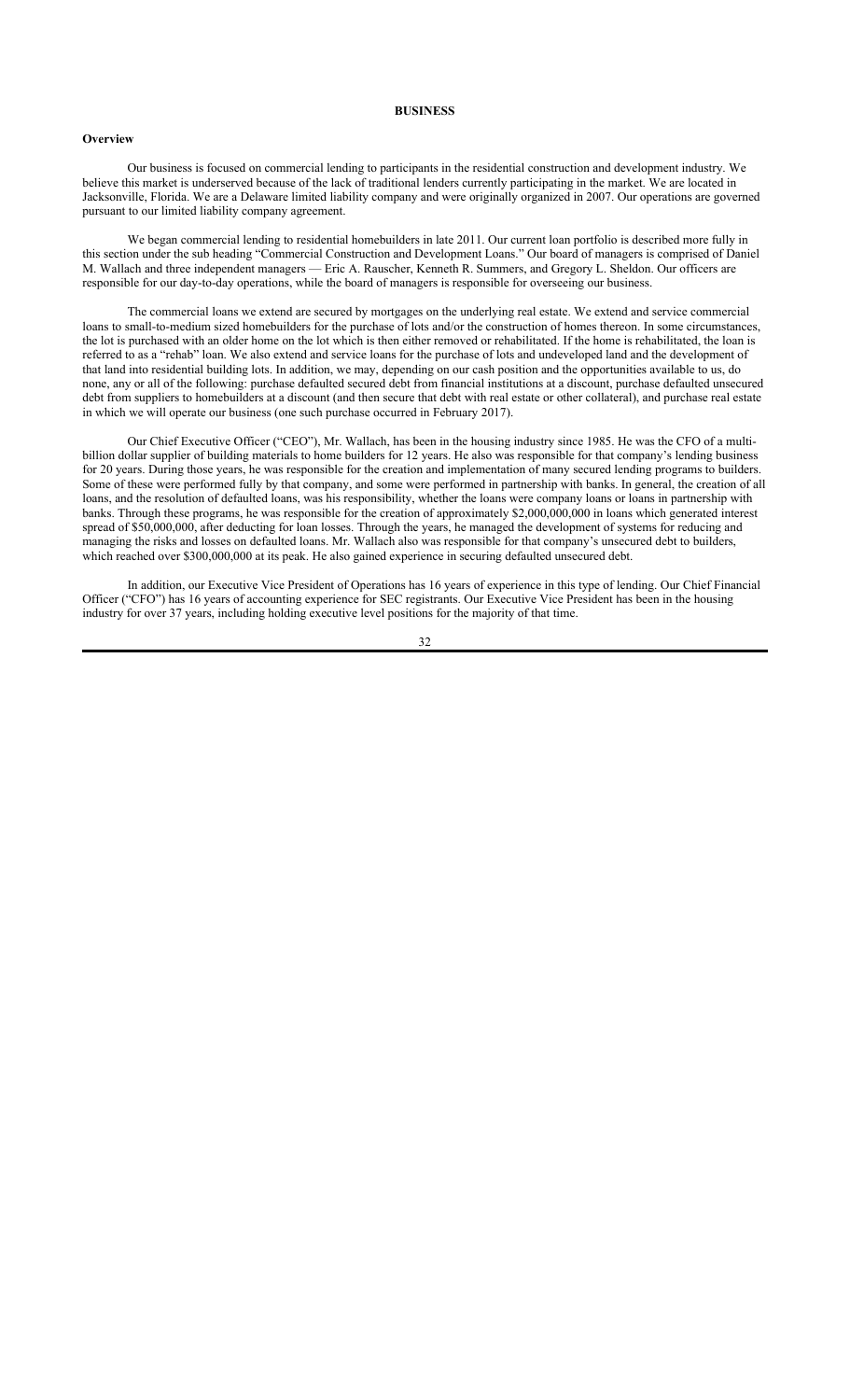We had \$46,943,000 and \$46,405,000 in loan assets as of December 31, 2021 and 2020, respectively. As of December 31, 2021 and 2020, respectively, we had 224 and 213 construction loans in 20 and 21 states with 66 and 67 borrowers. As of December 31, 2021 and 2020, respectively, we had 15 and nine development loans in six and five states with 12 and eight borrowers. We have various sources of capital, detailed below:

| (All dollar [\$] amounts shown in table in thousands.)    | December 31, 2021 | December 31, 2020 |
|-----------------------------------------------------------|-------------------|-------------------|
| Capital Source                                            |                   |                   |
| Purchase and sale agreements and other secured borrowings | 19,165            | \$.<br>22,968     |
| Secured lines of credit from affiliates                   | 859               |                   |
| Unsecured line of credit (senior)                         | 1,250             | 500               |
| Economic Injury Disaster Loan Emergency Advance           |                   | 10                |
| Unsecured Notes through our Notes Program, gross          | 20,636            | 21,482            |
| Other unsecured debt                                      | 6,193             | 5,411             |
| Preferred equity, Series C units                          | 5.014             | 3,582             |
| Preferred equity, Series B units                          | 1,720             | 1,630             |
| Common equity                                             | (130)             | 47                |
|                                                           |                   |                   |
| Total                                                     | 54,707            | 55,630            |

For additional information related to the loan purchase and sale agreements and the lines of credit, please see "— Debt Summary and Sources of Liquidity" below.

## **Investment Objectives and Opportunity**

## *Background and Strategy*

Finance markets are highly fragmented, with numerous large, mid-size, and small lenders and investment companies, such as banks, savings and loan associations, credit unions, insurance companies, and institutional lenders, all competing for investment opportunities. Many of these market participants experienced losses, as a result of the housing market (which started to decline in 2006, reached its bottom in 2008, and is now getting back to historical norms as of 2021), and their participation in lending in it. As a result of credit losses and restrictive government oversight, the financial institutions are not participating in this market to the extent they had before the credit crisis (as evidenced by the general lack of availability of construction financing and the higher cost of financing for the deals actually done). We believe that these lenders, while increasing their willingness and capacity to lend, will be unable to satisfy the current demand for residential construction financing, creating attractive opportunities for niche lenders such as us for many years to come. Our goal is not to be a customer's only source of commercial lending, but an extra, more user-friendly piece of their financing. In 2021, while more small banks returned to the construction lending market, the demand for our loan products has remained relatively constant. We attribute this to our sales staff, a housing market which has been strong in 2021, and an increase in the number of small home builders in the market. Housing starts in 2021 were at (for the year) the historical average of between 1,000,000 and 1,100,000 single family starts.

Our loans are marketed by lending representatives who work for us and are driven to maintain long-term customer relationships. Compensation for loan originators is focused on the profitability of loans originated, not simply the volume of loans originated. As of December 31, 2021, we have retained 20 employees (three of which are lending representatives) including our CEO. In his previous experience, our CEO had a nationwide staff of 20 lenders working in the field.

Our efforts are designed to create a loan portfolio that includes some or all of the following investment characteristics: (i) provides current income; (ii) is well-secured by residential real estate; (iii) is short term in nature; and (iv) provides high interest spreads.

Our investment policies may be amended or changed at any time by our board of managers. In the years ahead, we plan on continuing our expansion of lending, increasing our geographic diversity, growing our rehab lending program, and improving our financial performance. We will be adding systems and people to accomplish these goals.

As we continue to grow our business, we are focusing some of our efforts on our rehab loan program, which we believe in the long run will face less bank competition and have more stable demand than our new construction program.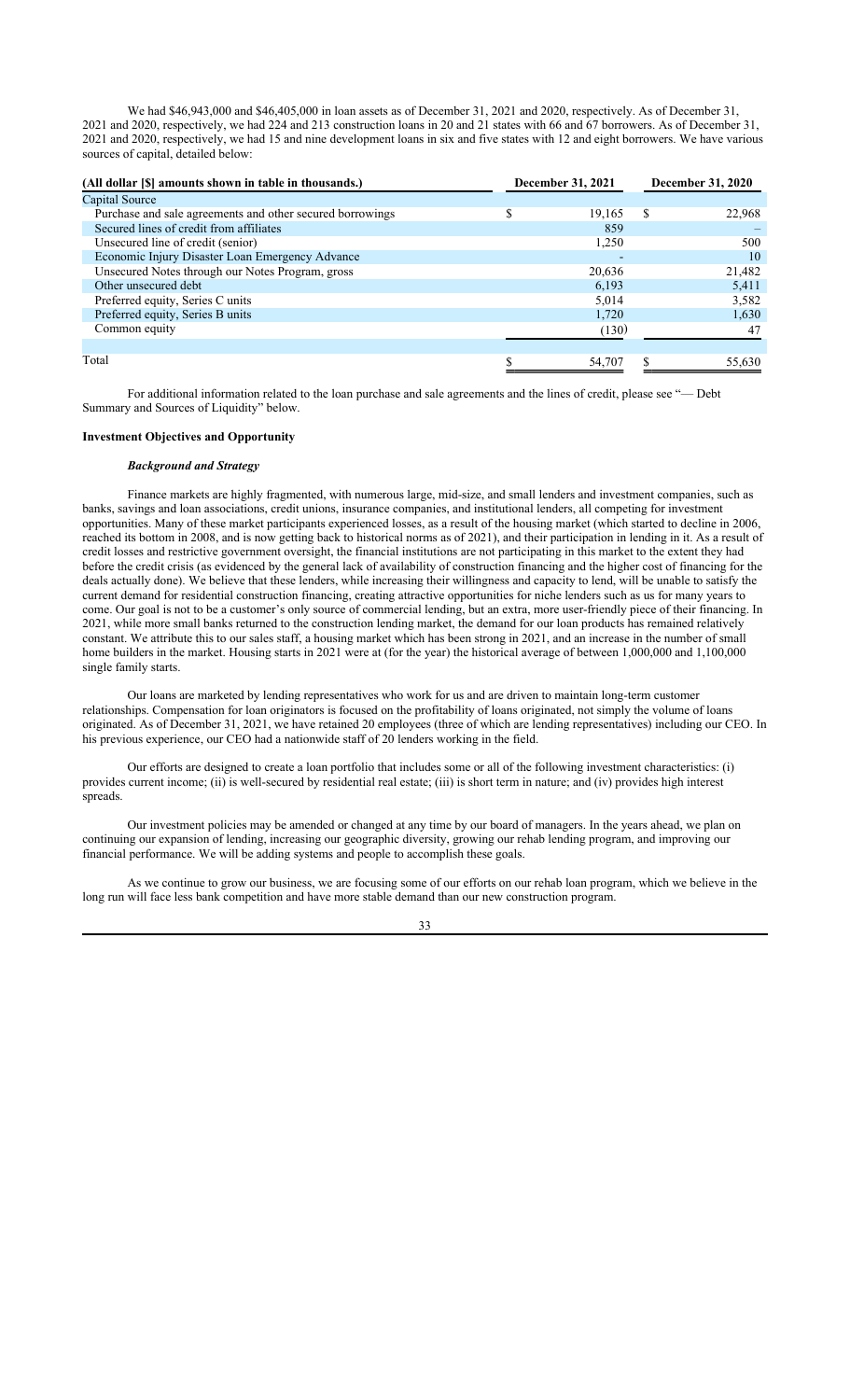We engage in various activities to try to mitigate the risks inherent in this type of lending by:

- Keeping the loan-to-value ratio ("LTV") between 60% and 75% on a portfolio basis, however, individual loans may, from time to time, have a greater LTV;
- Generally using deposits from the builder on home construction loans to ensure the completion of the home. Lending losses on defaulted loans are usually a higher percentage when the home is not built, or is only partially built;
- Having a higher yield than other forms of secured real estate lending;
- Using interest escrows for some of our loans;
- Aggressively working with builders who are in default on their loan before and during foreclosure. This technique generally yields a reduced realized loss; and
- Market grading. We review all lending markets, analyzing their historic housing start cycles. Then, the current position of housing starts is examined in each market. Markets are classified into volatile, average, or stable, and then graded based on that classification and our opinion of where the market is in its housing cycle. This grading is then used to determine the builder deposit amount, LTV, and how much of the lot purchase the builder is required to fund.

The following table contains items that we believe differentiate us from our competitors:

| <b>Item</b>                                        | <b>Our Methods</b>                                                                                                                                                                                                                            | <b>Comments</b>                                                                                                                                                                                                                                                                                            |
|----------------------------------------------------|-----------------------------------------------------------------------------------------------------------------------------------------------------------------------------------------------------------------------------------------------|------------------------------------------------------------------------------------------------------------------------------------------------------------------------------------------------------------------------------------------------------------------------------------------------------------|
| Lending Regulation                                 | We follow various state and federal<br>laws, but are not regulated and<br>controlled by bank examiners from<br>the government. We follow best<br>practices we have learned through our<br>experience, some of which are<br>required of banks. | For instance, banks are not required to buy title insurance by law,<br>but typically banks do purchase title insurance for the properties<br>on which they lend. We generally do not, as it is very difficult to<br>collect on title policies. Instead, we use title searches to protect<br>our interests. |
| FDIC Insurance                                     | We do not offer FDIC insurance to<br>our unsecured Notes investors.                                                                                                                                                                           | Our yield to our customers, and our cost of funds, is typically<br>higher than that of most banks. We charge our borrowers higher<br>interest rates than do most banks. We also save money by not<br>paying for FDIC insurance.                                                                            |
| Capital Structure                                  | Typically, our unsecured Notes<br>offered through our Notes Program<br>are due in one to four years, or when<br>the Note matures.                                                                                                             | This results in liquidity risk (i.e., funding borrowing requests or<br>maturities of debt). Our assets typically turnover much quicker<br>(about 4 times faster) than our average unsecured debt does, and<br>our unsecured debt is mostly prepayable. These items help keep<br>liquidity stable.          |
| <b>Community Reinvestment</b><br>Act $(CRA)^{(1)}$ | We do not participate in the CRA.                                                                                                                                                                                                             | Our sole purpose in making each individual loan is to maximize<br>our returns while maintaining proper risk management.                                                                                                                                                                                    |
| Leverage                                           | We try to maintain a 15% ratio of<br>equity (including redeemable<br>preferred equity) to loan assets.                                                                                                                                        | Our equity to loan assets, net ratio was 14.1% as of December<br>31, 2021. The higher the percentage, the more potential losses the<br>company can absorb without impacting debt holders.                                                                                                                  |
| Product Diversification                            | We generally make loans to builders<br>to purchase lots and/or to construct or<br>rehab homes.                                                                                                                                                | We have extensive experience in our field.                                                                                                                                                                                                                                                                 |
|                                                    | 34                                                                                                                                                                                                                                            |                                                                                                                                                                                                                                                                                                            |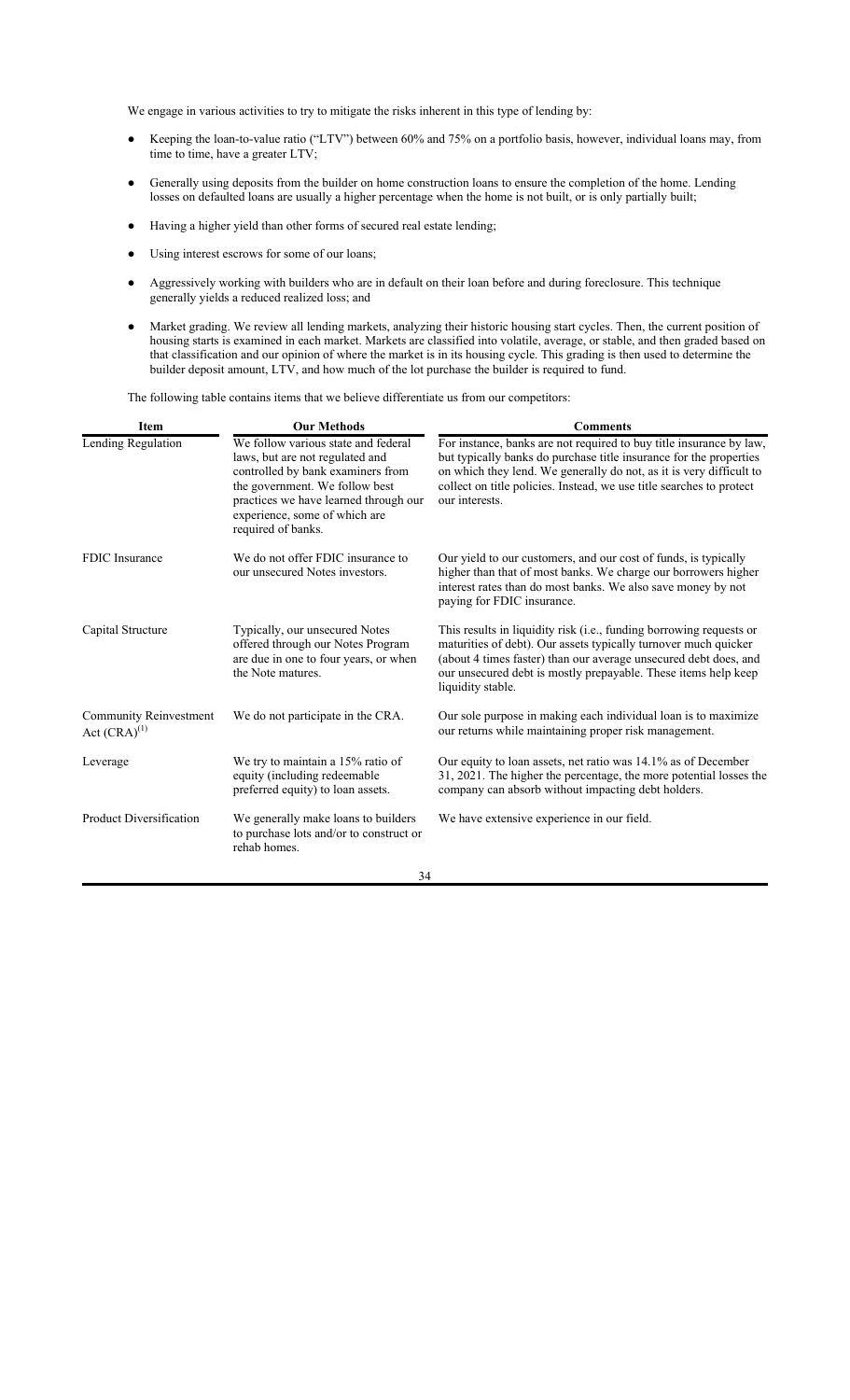| Geographic Diversity  | We lend in 20 states as of December<br>31, 2021.                    | We believe that this geographic diversity helps in down markets,<br>as not all housing markets decrease at the same rate and time.                                                                                                                                         |
|-----------------------|---------------------------------------------------------------------|----------------------------------------------------------------------------------------------------------------------------------------------------------------------------------------------------------------------------------------------------------------------------|
| Governmental Bailouts | Most likely not eligible.                                           | We are not likely to be eligible for bank bailouts, which have<br>happened periodically. We maintain a better leverage ratio to<br>counter this. We received two PPP loans, one in 2020, which was<br>forgiven in 2020, and one in 2021, which was forgiven in 2021.       |
| Underwriting          | We focus on items that, in our<br>experience, tend to predict risk. | These items include using collateral, controlling LTVs,<br>controlling the number of loans in one subdivision, underwriting<br>appraisals, conducting property inspections, and maintaining<br>certain files and documents similar to those that a bank might<br>maintain. |

(1) The CRA subjects a bank who receives FDIC insurance to regulatory assessment to determine if the bank meets the credit needs of its entire community, and to consider that determination in its evaluation of any application made by the bank for, among other things, approval of the acquisition or establishment of a bank branch.

#### *Lines of Business*

Our efforts are designed to create a portfolio that includes some or all of the following investment characteristics: (i) provides current income; (ii) is well-secured by residential real estate; (iii) is short term in nature; and (iv) provides high interest spreads. While we primarily provide commercial construction loans to homebuilders (for residential real estate), we may also purchase defaulted unsecured debt from suppliers to homebuilders at a discount (and then secure that debt with real estate or other collateral), purchase defaulted secured debt from financial institutions at a discount, and purchase real estate in which we will operate our business.

Our investment policies may be amended or changed at any time by our board of managers.

### *Commercial Construction Loans to Homebuilders*

We extend and service commercial loans to small-to-medium sized homebuilders for the purchase of lots and/or the construction of homes thereon. Our customers generally benefit from doing business with us not just because they are able to sell additional homes (which we finance), but because, as they build additional homes, they are able to increase sales of homes that are built as contracted homes, where the eventual home owner obtains the loan. Builders generally have more success selling homes when a model or spec home is available for customers to see. We also extend and service loans for the purchase of undeveloped land and the development of that land into residential building lots. In addition, we lend money to purchase and rehabilitate older existing homes. Most of the loans are for "spec homes" or "spec lots," meaning they are built or developed speculatively (with no specific end-user home owner in mind).

In a typical home construction transaction, a homebuilder obtains a loan to purchase a lot and build a home on that lot. In some cases, the builder has a contract with a customer to purchase the home upon its completion. In other cases, the home is built as a spec home, but the homebuilder believes it will sell before or shortly after completion, and therefore, building the home before it is under contract will increase the homebuilder's sales and profitability. The builder may also believe that the construction of a spec home will increase the number of contract sales the homebuilder will have in a given year, as it may be easier to sell contract homes when the customer can see the builder's work in the spec home. In some cases, these speculatively built homes are constructed with the intention to keep them as a model for a period of time, to increase contract sales, and then be sold. These are called model homes. While we may lend to a homebuilder for any of these types of new construction homes, through December 31, 2021, about 66% of our construction loans have been spec homes and 34% have been contracts.

In a typical rehab transaction, we fund all of the purchase price, and then all or a portion of the cost to complete the project. In some circumstances, we are unable to see the inside of the home prior to closing, so we assume that anything from drywall to completion needs to be redone, as well as what we can see from the outside. Because we are flexible in our need to see the inside of the home, and we only use experienced builders as customers for this type of lending, we believe that this differentiates us from banks.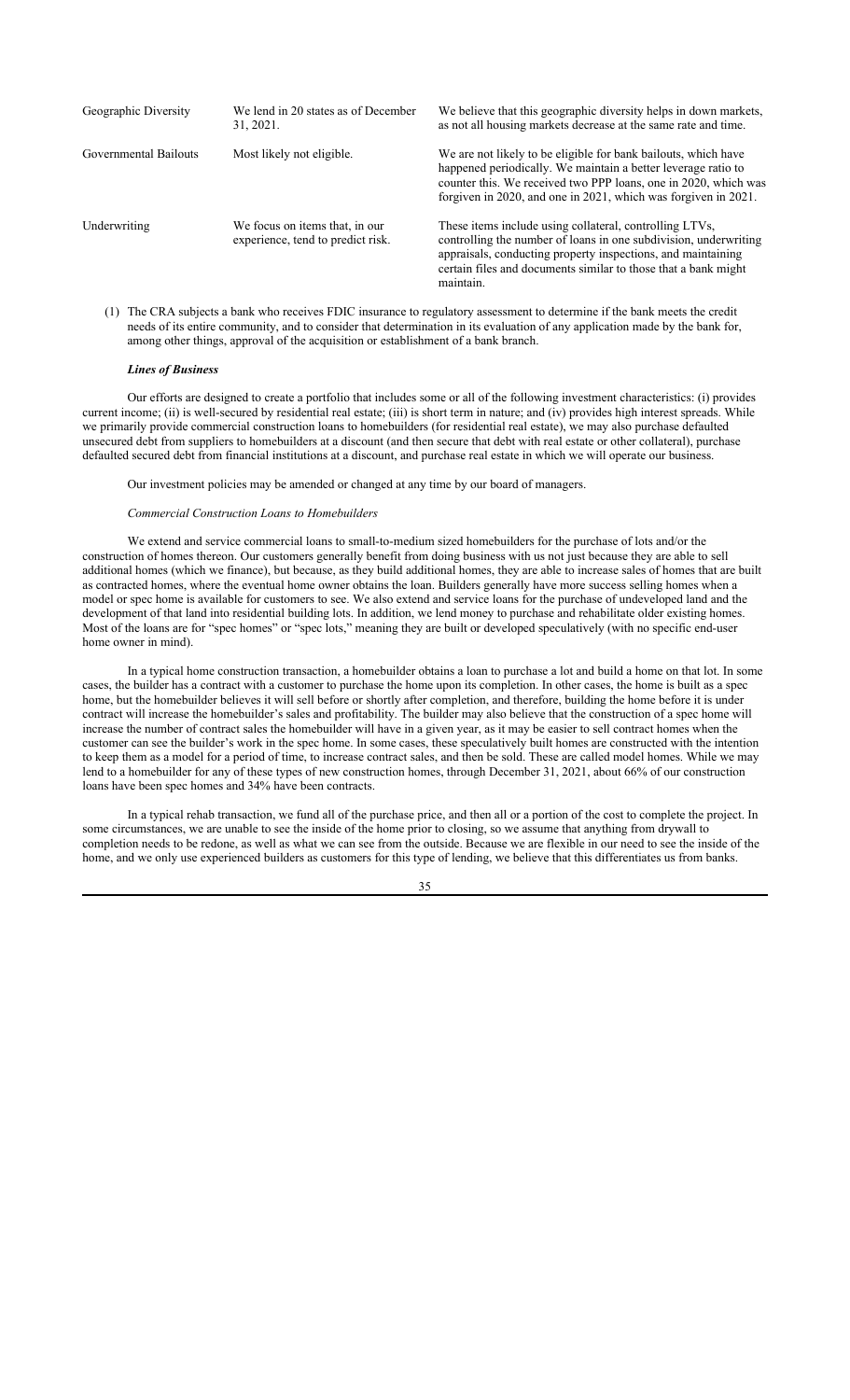We fund the loans that we originate using available cash resources that are generated primarily from borrowings, our loan purchase and sale agreements, proceeds from the fixed rate subordinated notes ("Notes") offered pursuant to our public offering ("Notes Program"), equity, and net operating cash flow. We intend to continue funding loans we originate using the same sources.

There is a seasonal aspect to home construction, and this affects our monthly cash flow. In general, since the home construction loans we create will last less than a year on average, and since we are geographically diverse, the seasonality impact is somewhat mitigated.

Generally, our real estate loans are secured by one or more of the following:

- the parcels of land to be developed;
- finished lots;
- new or rehabbed single-family homes; and/or
- in most cases, personal guarantees of the principals of the borrower entity.

Most of our lending is based on the following general policies:

| <b>Customer Type</b>               | Small-to-Medium Size Homebuilders                                                                                                                                                                                                                                                                                                                                                                                                                                                                                                                         |
|------------------------------------|-----------------------------------------------------------------------------------------------------------------------------------------------------------------------------------------------------------------------------------------------------------------------------------------------------------------------------------------------------------------------------------------------------------------------------------------------------------------------------------------------------------------------------------------------------------|
| <b>Loan Type</b>                   | Commercial                                                                                                                                                                                                                                                                                                                                                                                                                                                                                                                                                |
| <b>Loan Purpose</b>                | Construction/Rehabilitation of Homes or Development of Lots                                                                                                                                                                                                                                                                                                                                                                                                                                                                                               |
| <b>Security</b>                    | Homes, Lots, and/or Land                                                                                                                                                                                                                                                                                                                                                                                                                                                                                                                                  |
| <b>Priority</b>                    | Generally, our loans are secured by a first priority mortgage lien;<br>however, we may make loans secured by a second or other lower priority<br>mortgage lien.                                                                                                                                                                                                                                                                                                                                                                                           |
| <b>Loan-to-Value Averages</b>      | $60 - 75%$                                                                                                                                                                                                                                                                                                                                                                                                                                                                                                                                                |
| <b>Loan Amounts</b>                | Average home construction loan is \$300,000. Development loans vary<br>greatly.                                                                                                                                                                                                                                                                                                                                                                                                                                                                           |
| Term                               | Demand, however most home construction loans typically payoff in<br>under one year, and development loans are typically three to five-year<br>projects.                                                                                                                                                                                                                                                                                                                                                                                                   |
| Rate                               | Cost of Funds ("COF") plus 3%, minimum rate of 7%                                                                                                                                                                                                                                                                                                                                                                                                                                                                                                         |
| <b>Origination Fee</b>             | 5% for home construction loans, development loans on a case by case<br>basis                                                                                                                                                                                                                                                                                                                                                                                                                                                                              |
| <b>Title Insurance</b>             | Only on high risk loans and rehabs                                                                                                                                                                                                                                                                                                                                                                                                                                                                                                                        |
| <b>Hazard Insurance</b>            | Always                                                                                                                                                                                                                                                                                                                                                                                                                                                                                                                                                    |
| <b>General Liability Insurance</b> | Always                                                                                                                                                                                                                                                                                                                                                                                                                                                                                                                                                    |
| <b>Credit</b>                      | Builder should have significant building experience in the market, be<br>building in the market currently, be able to make payments of interest, be<br>able to make the required deposit, have acceptable personal credit, and<br>have open lines of credit (unsecured) with suppliers reasonably within<br>terms. Required deposits may be able to be avoided if we do not fund the<br>purchase of land. We generally do not advertise to find customers, but<br>use our loan representatives and our builder website,<br>www.constructionspecloans.com. |
| <b>Third Party Guarantor</b>       | None, however the loans are generally guaranteed by the owners of the<br>borrower.                                                                                                                                                                                                                                                                                                                                                                                                                                                                        |
|                                    | 36                                                                                                                                                                                                                                                                                                                                                                                                                                                                                                                                                        |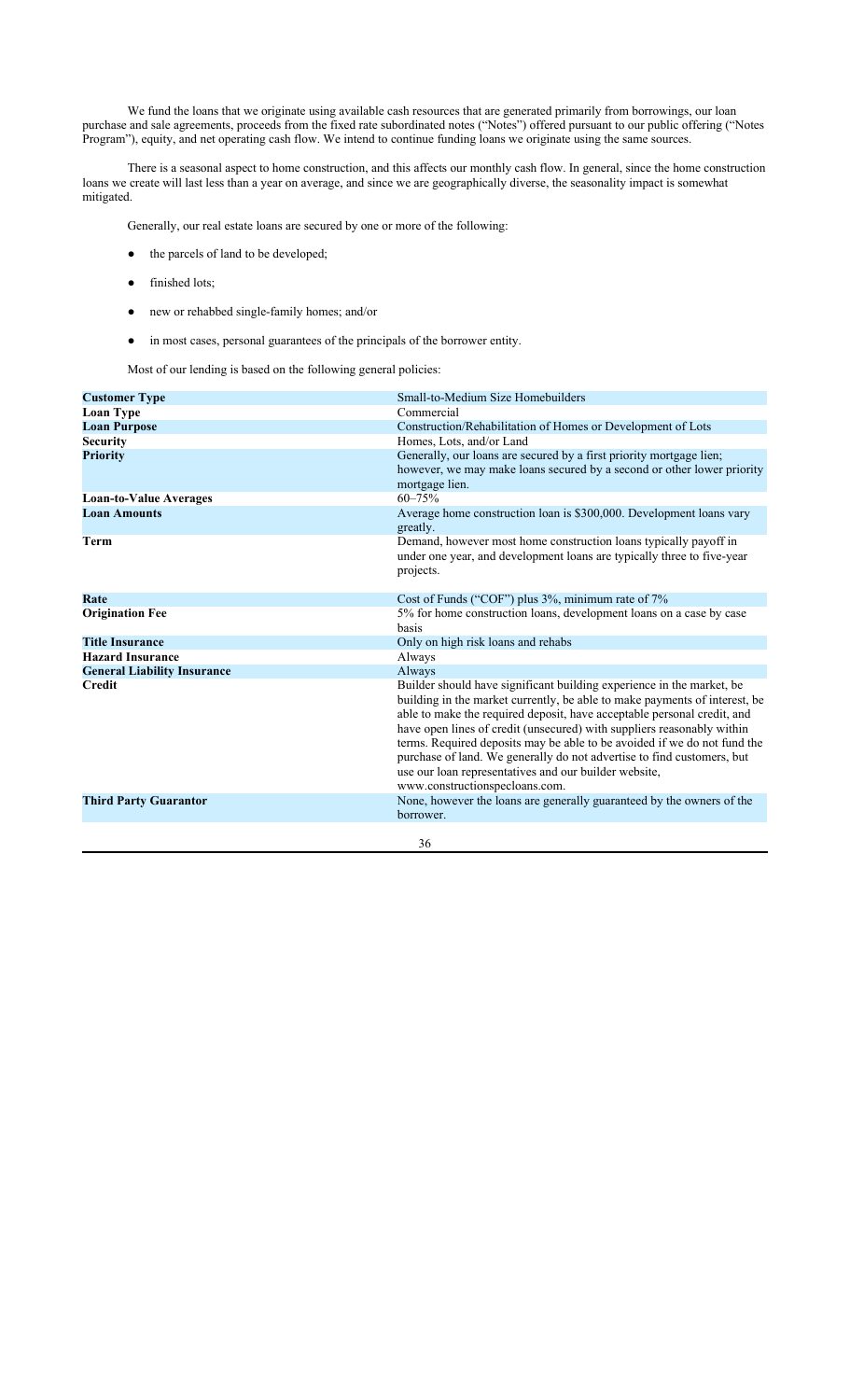We may change these policies at any time based on then-existing market conditions or otherwise, at the discretion of our CEO and the Loan Policy Committee.

## *Commercial Development Loans to Homebuilders*

We extend and service loans for the purchase of lots and undeveloped land and the development of that land into residential buildings. In a typical development transaction, a homebuilder/developer purchases a specific parcel or parcels of land. Developers must secure financing in order to pay the purchase price for the land as well as to pay expenses incurred while developing the lots. This is the financing we provide. Once financing has been secured, the lot developers create individual lots. Developers secure permits allowing the property to be developed and then design and build roads and utility systems for water, sewer, gas, and electricity to service the property. The individual lots are then sold before a home is built on them; paid off, built on and then sold; or built on, then sold and paid off (in these cases, we may subordinate our loan to the home construction loan).

### *Purchases and Securitization of Unsecured Debt from Suppliers to Homebuilders*

Homebuilders generally buy their construction materials from building supply companies, which offer unsecured credit lines for these purchases. Sometimes the builder is unable to pay the principal on their line of credit when due, and in a small percentage of these cases, the builder owns unencumbered real estate. When this is the case, the building supply company may convert the unsecured line of credit to secured, using this real estate as security. In some of these situations, the building supply company is unwilling to complete this type of transaction, and is willing to take a payment of a percentage of the balance of the unsecured line as full payment. If we pay the building supply company a percentage of this debt, and then take the real estate as collateral for the whole amount of the original debt, management's experience indicates we will be able to eventually collect from the builder, or from the sale of the property through foreclosure or otherwise, creating a profit for the Company. We have not completed any of these transactions, but may choose to do so if the opportunity presents itself.

### *Purchases of Defaulted Secured Debt from Financial Institutions*

Many financial institutions have made loans to homebuilders. In some cases, these loans default, and eventually these loans result in collateral foreclosure. After the foreclosure proceeding, the properties usually become the property of the financial institution, which then sells the property, generally at a loss. While the loan is in the foreclosure process, and after the process while the real estate is owned and for sale, the bank holds a nonperforming asset. Sometimes these nonperforming assets negatively impact the banks' profitability and regulatory ratios. Some banks choose to cleanse their books of these items at a severe loss, allowing them to, while taking a loss, get back to their commercial lending business. There are potential opportunities to purchase some portfolios of defaulted loans, and/or real estate owned through foreclosure, at deep discounts compared to the actual value of the property. We have not completed any of these transactions, but may choose to do so if the opportunity presents itself.

## *Acquisitions of Real Estate*

In certain circumstances, the commercial construction loans described above may result in us owning commercial real property as a result of a loan workout, foreclosure, or similar circumstances. Over the course of running our company since 2011 we have acquired and disposed of properties for these reasons. The foreclosed assets line of our balance sheet shows the value of properties we have obtained through this process that we have not yet disposed of. In addition, in February 2017 we purchased a commercial office in which we now operate. We intend to manage and dispose of any real property assets we acquire in the manner that our management determines is most advantageous to us.

## **Loan Portfolio**

### *Commercial Loans – Construction Loan Portfolio Summary*

The following is a summary of our loan portfolio to builders for home construction loans as of December 31, 2021: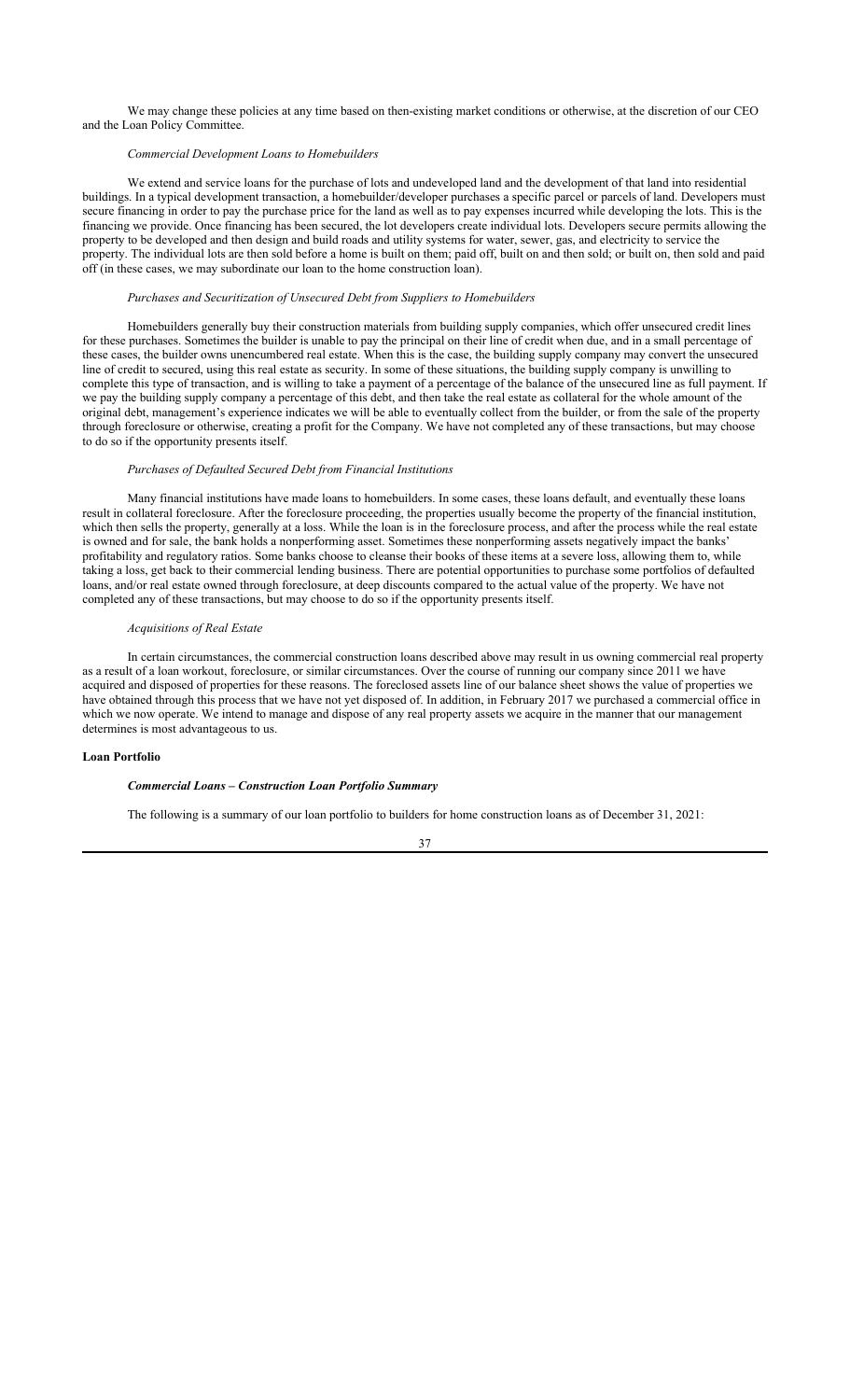## **(All dollar [\$] amounts shown in table in thousands.)**

| <b>State</b>   | <b>Number</b><br>of<br><b>Borrowers</b> | <b>Number</b><br>of<br>Loans | <b>Value of</b><br>Collateral <sup>(1)</sup> | Commitment<br>Amount | <b>Gross</b><br>Amount<br>Outstanding | Loan to<br>Value<br>Ratio <sup>(2)</sup> | Loan<br>Fee |
|----------------|-----------------------------------------|------------------------------|----------------------------------------------|----------------------|---------------------------------------|------------------------------------------|-------------|
| Arizona        | $\overline{2}$                          | 3                            | \$<br>995                                    | \$<br>697            | $\mathcal{S}$<br>390                  | 70%                                      | 5%          |
| Connecticut    | $\overline{2}$                          | 4                            | 1,535                                        | 1,084                | 719                                   | 71%                                      | 5%          |
| Delaware       |                                         | 6                            | 5,960                                        | 2,387                | 1,817                                 | 40%                                      | 5%          |
| Florida        | 18                                      | 88                           | 28,922                                       | 21,787               | 13,649                                | 75%                                      | 5%          |
| Georgia        | $\overline{2}$                          |                              | 1,130                                        | 631                  | 366                                   | 56%                                      | 5%          |
| Illinois       | $\overline{2}$                          | 2                            | 1,890                                        | 1,199                | 627                                   | 63%                                      | 5%          |
| Indiana        |                                         |                              | 624                                          | 436                  | 347                                   | 70%                                      | 5%          |
| Louisiana      | $\overline{c}$                          | 3                            | 590                                          | 387                  | 125                                   | 66%                                      | 5%          |
| Michigan       | $\overline{2}$                          | 12                           | 3,431                                        | 2,586                | 2,299                                 | 75%                                      | 5%          |
| New Jersey     |                                         | 7                            | 2,382                                        | 1,910                | 1,664                                 | 80%                                      | 5%          |
| New York       |                                         |                              | 525                                          | 378                  | 305                                   | 72%                                      | 5%          |
| North Carolina | 8                                       | 14                           | 7,141                                        | 4,349                | 2,105                                 | 61%                                      | 5%          |
| Ohio           | $\overline{2}$                          | 9                            | 2,929                                        | 2,132                | 1,105                                 | 73%                                      | 5%          |
| Oregon         | $\overline{2}$                          | $\overline{2}$               | 923                                          | 646                  | 440                                   | 70%                                      | 5%          |
| Pennsylvania   | $\overline{2}$                          | 20                           | 21,867                                       | 13,487               | 10,078                                | 62%                                      | 5%          |
| South Carolina | 10                                      | 32                           | 8,353                                        | 5,793                | 3,579                                 | 69%                                      | 5%          |
| Tennessee      | $\overline{2}$                          | $\overline{2}$               | 940                                          | 582                  | 319                                   | 62%                                      | 5%          |
| Texas          | $\overline{2}$                          | 5                            | 2,873                                        | 1,750                | 549                                   | 61%                                      | 5%          |
| Virginia       | 3                                       | 3                            | 1,140                                        | 765                  | 519                                   | 67%                                      | 5%          |
| Washington     |                                         | 8                            | 4,785                                        | 3,022                | 2,104                                 | 63%                                      | $5\%$       |
| <b>Total</b>   | 66                                      | 224                          | \$<br>98,935                                 | \$<br>66,008         | $\mathbb{S}$<br>43,106                | $67\%^{(3)}$                             | 5%          |

(1) The value is determined by the appraised value.

(2) The loan to value ratio is calculated by taking the commitment amount and dividing by the appraised value.

(3) Represents the weighted average loan to value ratio of the loans.

## *Commercial Loans — Real Estate Development Loans*

The following is a summary of our loan portfolio to builders for land development as of December 31, 2021 and 2020. A significant portion of our development loans consist of the Pennsylvania Loans. Our additional development loans are in Connecticut, Delaware, Florida, South Carolina, and Texas.

### **(All dollar [\$] amounts shown in table and footnotes in thousands.)**

| Year | Number of<br><b>States</b> | <b>Number</b><br>of<br><b>Borrowers</b> | <b>Number</b><br>of<br>Loans | <b>Gross</b><br>Value<br><sub>of</sub><br>Collateral<br>(1) | Commitment<br>Amount <sup>(2)</sup> | Gross<br>Amount<br>Outstanding | Loan to<br>Value<br>Ratio $^{(3)}$ | <b>Interest</b><br><b>Spread</b> |
|------|----------------------------|-----------------------------------------|------------------------------|-------------------------------------------------------------|-------------------------------------|--------------------------------|------------------------------------|----------------------------------|
| 2021 | b                          | 12                                      | 15 <sub>1</sub>              | 12.464                                                      | \$<br>9,095                         | 7,657                          | $61\%^{(4)}$                       | 7%                               |
| 2020 |                            |                                         |                              | .628                                                        | 10,815                              | 8.230                          | $71\%^{(4)}$                       | 7%                               |

(1) The value is determined by the appraised value adjusted for remaining costs to be paid and third-party mortgage balances. Part of this collateral is \$1,720 of preferred equity in our Company. In the event of a foreclosure on the property securing these loans, the portion of our collateral that is preferred equity in our Company might be difficult to sell, which could impact our ability to eliminate the loan balance.

(2) The commitment amount does not include letters of credit.

- (3) The loan to value ratio is calculated by taking the outstanding amount and dividing by the appraised value calculated as described above.
- (4) Represents the weighted average loan to value ratio of the loans.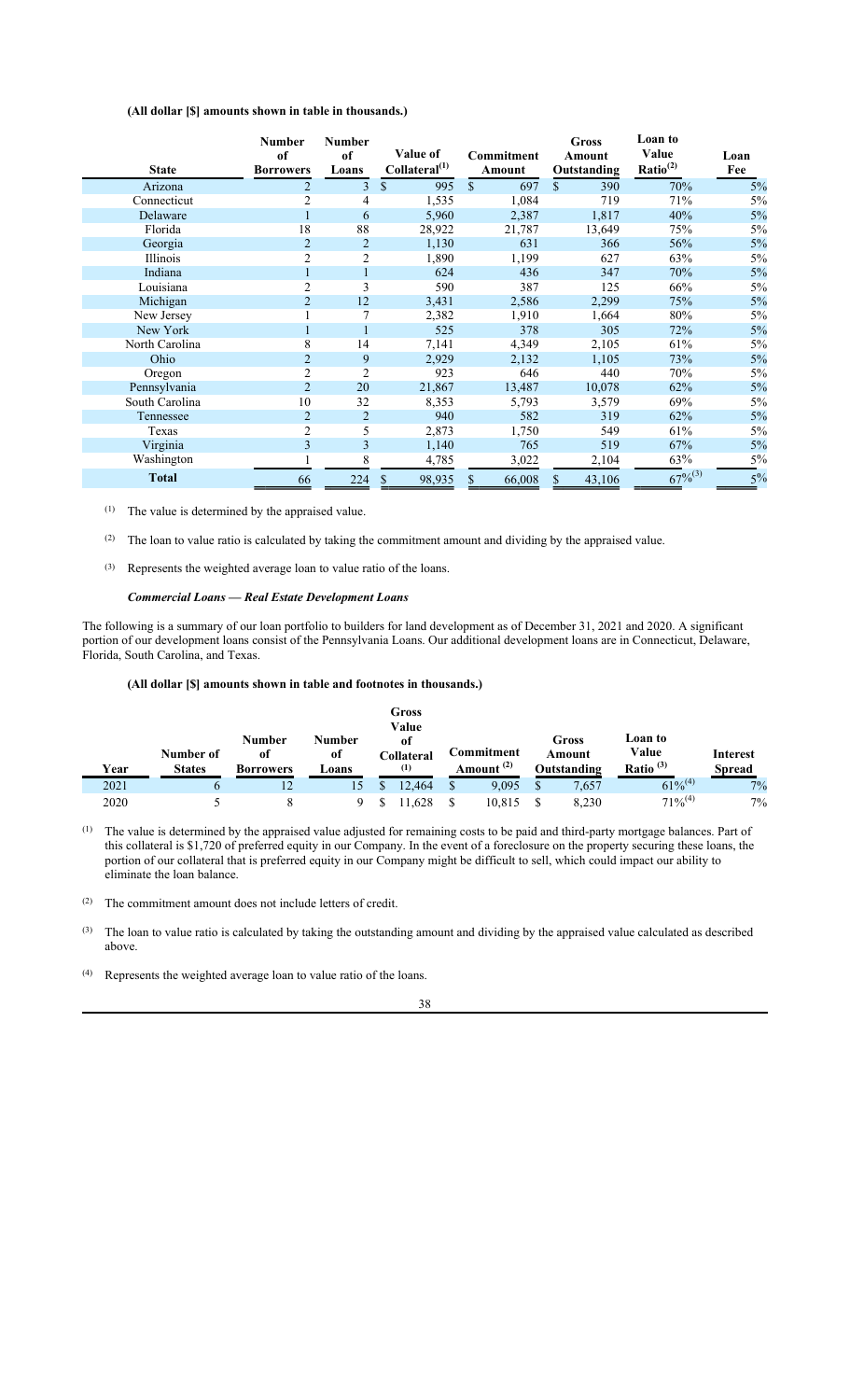### **Other Investments**

In January 2021, we invested \$500,000 to purchase five Series A preferred membership interests (the "BMH Preferred Interests") in Benjamin Marcus Homes, L.L.C. ("BMH"), a member of the Hoskins Group and currently our largest customer. The BMH Preferred Interests carry an annual 7% cumulative dividend preference compounded annually, payable upon a liquidation event or dissolution and when and as declared by BMH's board of managers, and have no voting rights. BMH generally is prohibited from paying a dividend on any membership interests prior to the payment of dividends on the Series A preferred membership interests.

### **Credit Quality Information**

The following table presents credit-related information at the "class" level in accordance with Financial Accounting Standards Board ("FASB") Accounting Standards Codification Topic ("ASC") 310-10-50, *Disclosures about the Credit Quality of Finance Receivables and the Allowance for Credit Losses*. A class is generally a disaggregation of a portfolio segment. In determining the classes, the Company considered the finance receivable characteristics and methods it applies in monitoring and assessing credit risk and performance.

The following table summarizes finance receivables by the risk ratings that regulatory agencies utilize to classify credit exposure and which are consistent with indicators the Company monitors. Risk ratings are reviewed on a regular basis and are adjusted as necessary for updated information affecting the borrowers' ability to fulfill their obligations.

The definitions of these ratings are as follows:

- Pass finance receivables in this category do not meet the criteria for classification in one of the categories below.
- Special mention a special mention asset exhibits potential weaknesses that deserve management's close attention. If left uncorrected, these potential weaknesses may, at some future date, result in the deterioration of the repayment prospects.
- Classified  $-$  a classified asset ranges from: 1) assets that are inadequately protected by the current sound worth and paying capacity of the borrower, and are characterized by the distinct possibility that some loss will be sustained if the deficiencies are not corrected to 2) assets with weaknesses that make collection or liquidation in full unlikely on the basis of current facts, conditions, and values. Assets in this classification can be accruing or on non-accrual depending on the evaluation of these factors.

Finance Receivables – By risk rating:

## **(All dollar [\$] amounts shown in table in thousands.)**

|                           | December 31, 2021 |        | December 31, 2020 |        |
|---------------------------|-------------------|--------|-------------------|--------|
| Pass                      |                   | 38,893 |                   | 35,544 |
| Special mention           |                   | 2,344  |                   | 3,089  |
| Classified - accruing     |                   |        |                   |        |
| $Classified - nonaccrual$ |                   | 9,526  |                   | 11,816 |
| Total                     |                   | 50,763 |                   | 50,449 |

Finance Receivables – Method of impairment calculation: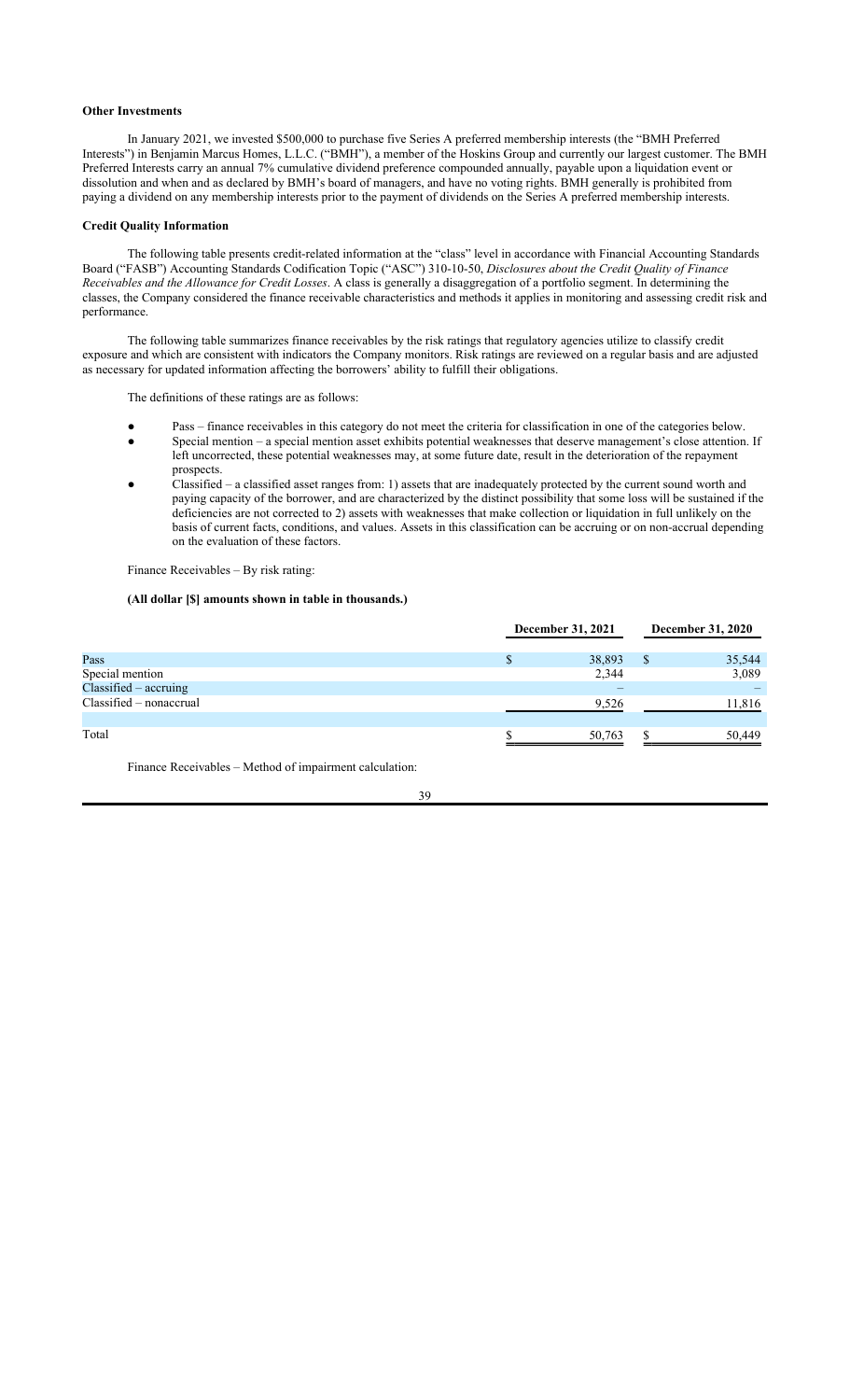#### **(All dollar [\$] amounts shown in table in thousands.)**

|                                                 | December 31, 2021 |          | <b>December 31, 2020</b> |  |
|-------------------------------------------------|-------------------|----------|--------------------------|--|
| Performing loans evaluated individually         | 16.495            | <b>S</b> | 16,412                   |  |
| Performing loans evaluated collectively         | 24,742            |          | 22,221                   |  |
| Non-performing loans without a specific reserve | 596               |          | 1,518                    |  |
| Non-performing loans with a specific reserve    | 8,930             |          | 10,298                   |  |
| Total evaluated collectively for loan losses    | 50,763            |          | 50.449                   |  |

At December 31, 2021 and 2020, there were no loans acquired with deteriorated credit quality. There were 23 impaired loan assets as of December 31, 2021 compared to 29 impaired loans assets as of December 31, 2020.

#### *2022 Outlook*

In 2022, we anticipate using proceeds from the Notes Program, the loan purchase and sale agreements, and other sources to generate additional loans (mostly spec home construction loans), increase loan balances, and increase our customer and geographic diversity. We anticipate that the rehab program will grow as a percentage of our origination volume.

## **Debt Summary and Sources of Liquidity**

Below is a summary of some of our debt and sources of liquidity. The discussion below does not discuss all of our debt. Please see the "Management's Discussion and Analysis of Financial Condition and Results of Operations" as well as our financial statements and the notes to those financial statements contained elsewhere in this prospectus for additional information about debt and sources of liquidity.

#### *Loan Purchase and Sale Agreements*

We have two loan purchase and sale agreements where we are the seller of portions of loans we create. One loan purchase and sale agreement is with Builder Finance, Inc. ("Builder Finance"), and the second loan purchase and sale agreement is with S.K. Funding, LLC ("S.K. Funding"). These agreements are described below.

### *Loan Purchase and Sale Agreement with Builder Finance*

We entered into a loan purchase and sale agreement (the "Builder Finance LPSA") with Builder Finance in February 2017. Pursuant to the Builder Finance LPSA, Builder Finance has the right, from time to time, to purchase from us senior priority interests in certain loans made to fund the vertical construction of one to four family residential dwellings ("Eligible Loans"). The Builder Finance LPSA was made effective as of August 1, 2016. Each Eligible Loan is evidenced by notes secured by, among other things, mortgages or deeds of trust encumbering the respective construction properties. The Builder Finance LPSA has been amended eleven times as of December 31, 2021, to allow for, among other things, the purchaser to retain their portion of the loan past the 12 month period described below. As of December 31, 2021, the book value of loans which serve as collateral under the Builder Finance LPSA is approximately \$4.8 million and the amount due from us to Builder Finance under the Builder Finance LPSA is approximately \$3.0 million. Builder Finance receives the actual interest rate charged to the borrower on the loans or portions of loans that it purchases pursuant to the Builder Finance LPSA.

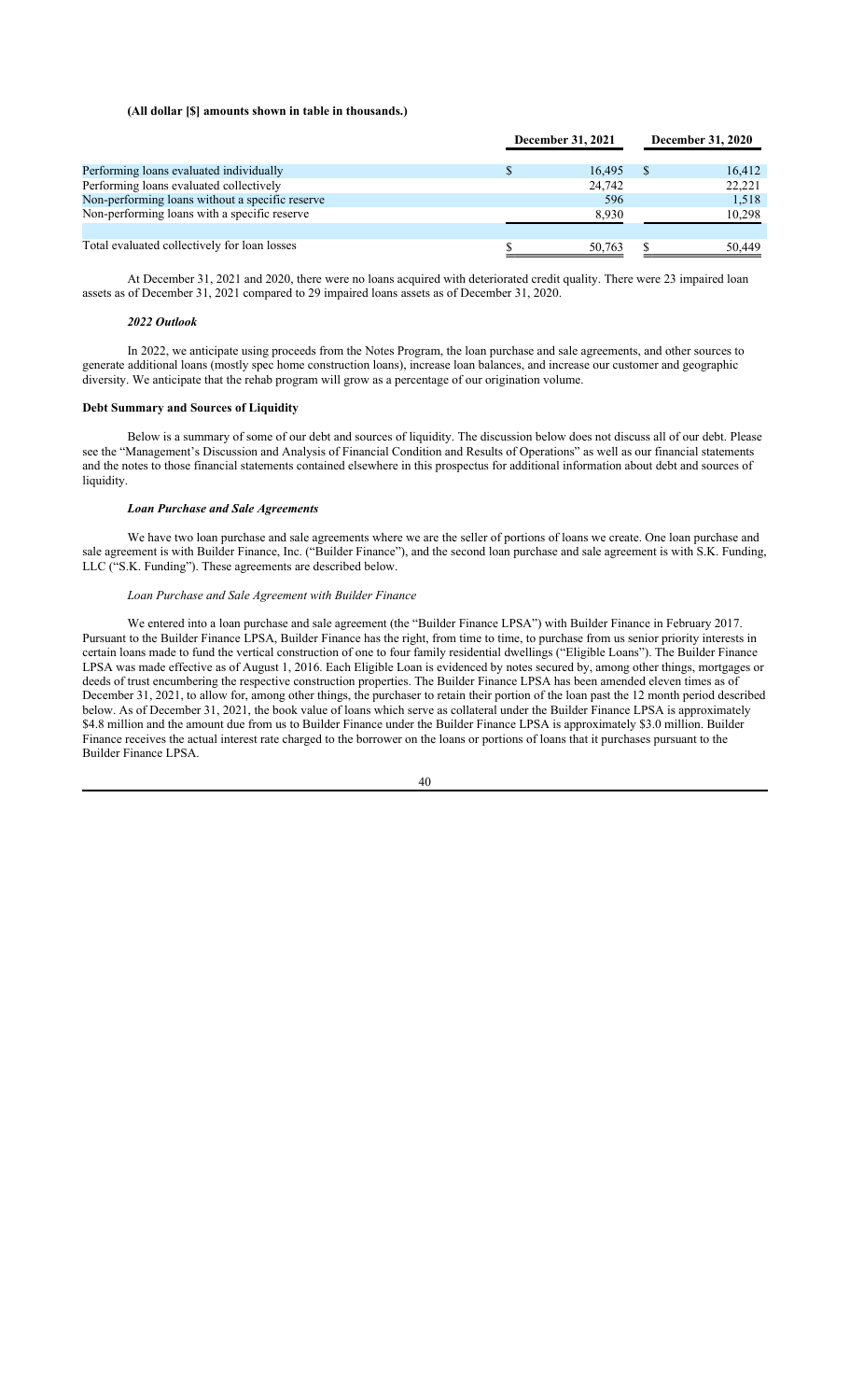Pursuant to the procedures set forth in Sections 5.5 through 5.7 of the Builder Finance LPSA, we, upon written notice to Builder Finance, have the right at any time (the "Call Option") to repurchase from Builder Finance the transferred rights to any senior loan. The Call Option purchase price for each senior loan will be an amount equal to the then outstanding principal amount of the senior loan held by Builder Finance plus accrued interest, provided that if the aggregate interest paid to Builder Finance in respect of such senior loan as of the repurchase date will be less than 4% of the total commitment amount of Builder Finance in respect of such senior loan, then the purchase price shall be increased by an amount equal to such shortfall. Similarly, Builder Finance, upon written notice to the us, has the right at any time (the "Put Option"), to elect to require us to repurchase the transferred rights pertaining to any senior loan, or any portion of a senior loan held by Builder Finance. The Put Option purchase price will be an amount equal to the outstanding principal amount of the senior loan held by Builder Finance plus accrued interest, provided that the aggregate put prices payable in respect of all senior loans put to us during any trailing 12 month period ending on the date of the put notice shall never exceed the Put Option Limit, which is an amount equal to 10% of all fundings made by Builder Finance to us under the senior loans during such 12 month period.

We agreed that until the prior payment of all amounts due to Builder Finance in respect of the senior loan and the transferred rights: (a) all payments by us or Builder Finance from or on behalf of borrowers under or pursuant to the relevant loan documents will be applied *first*, to the payment of any amounts due to Builder Finance in respect of the senior loan and the transferred rights, and *second*, to the payment of any amounts due to us in respect of the subordinated loan; (b) all payments received by us or Builder Finance in connection with the foreclosure upon or other realization on any loan collateral will be applied *first*, to the payment of any amounts due to Builder Finance in respect of the senior loan and the transferred rights, and *second*, to the payment of any amounts due to us in respect of the subordinated loan; and (c) our rights in and to the loan collateral or any security interests granted under Loan Documents will be subordinated to any and all rights of Builder Finance in and to such collateral and interests.

We are generally the servicer of the loans. Unless otherwise agreed to in writing by the parties, the Builder Finance LPSA will terminate: (a) when the entire indebtedness due under the relevant loan documents for all senior loans held by Builder Finance shall have been paid, and we have paid to Builder Finance all amounts due under the Builder Finance LPSA, and no new amounts become due thereunder within 30 days thereafter; or (b) when all senior loans and subordinate loans and the rights under the Builder Finance LPSA relating thereto are owned and held by one person, firm or corporation for its own account for a period exceeding 30 days.

## *Loan Purchase and Sale Agreement with S.K. Funding*

We also entered into a loan purchase and sale agreement (the "S.K. Funding LPSA") with Seven Kings Holdings, Inc. ("7Kings") in April 2015. However, on or about May 7, 2015, 7Kings assigned its right and interest in the S.K. Funding LPSA to S.K. Funding, which is an affiliate of 7Kings. The S.K. Funding LPSA has been amended 11 times as of December 31, 2021, to allow for, among other things, S.K. Funding to purchase numerous loans in amounts greater than that permitted by the original S.K. Funding LPSA. As of December 31, 2021, the book value of loans which serve as collateral under the S.K. Funding LPSA is approximately \$8.1 million and the amount due from us to S.K. Funding under the S.K. Funding LPSA is approximately \$5.5 million.

As of December 31, 2021, the weighted average interest rate of loans purchased by S.K. Funding under the S.K. Funding LPSA is approximately 10% per annum. We service all of the loans. There is an unlimited right for us to call any loan sold.

### *Lines of Credit*

We have ten lines of credit, four of which are from affiliates, and a business loan agreement. As of December 31, 2021, we have a total balance of approximately \$10,893,000 across the lines of credit with remaining availability of approximately \$5,995,000.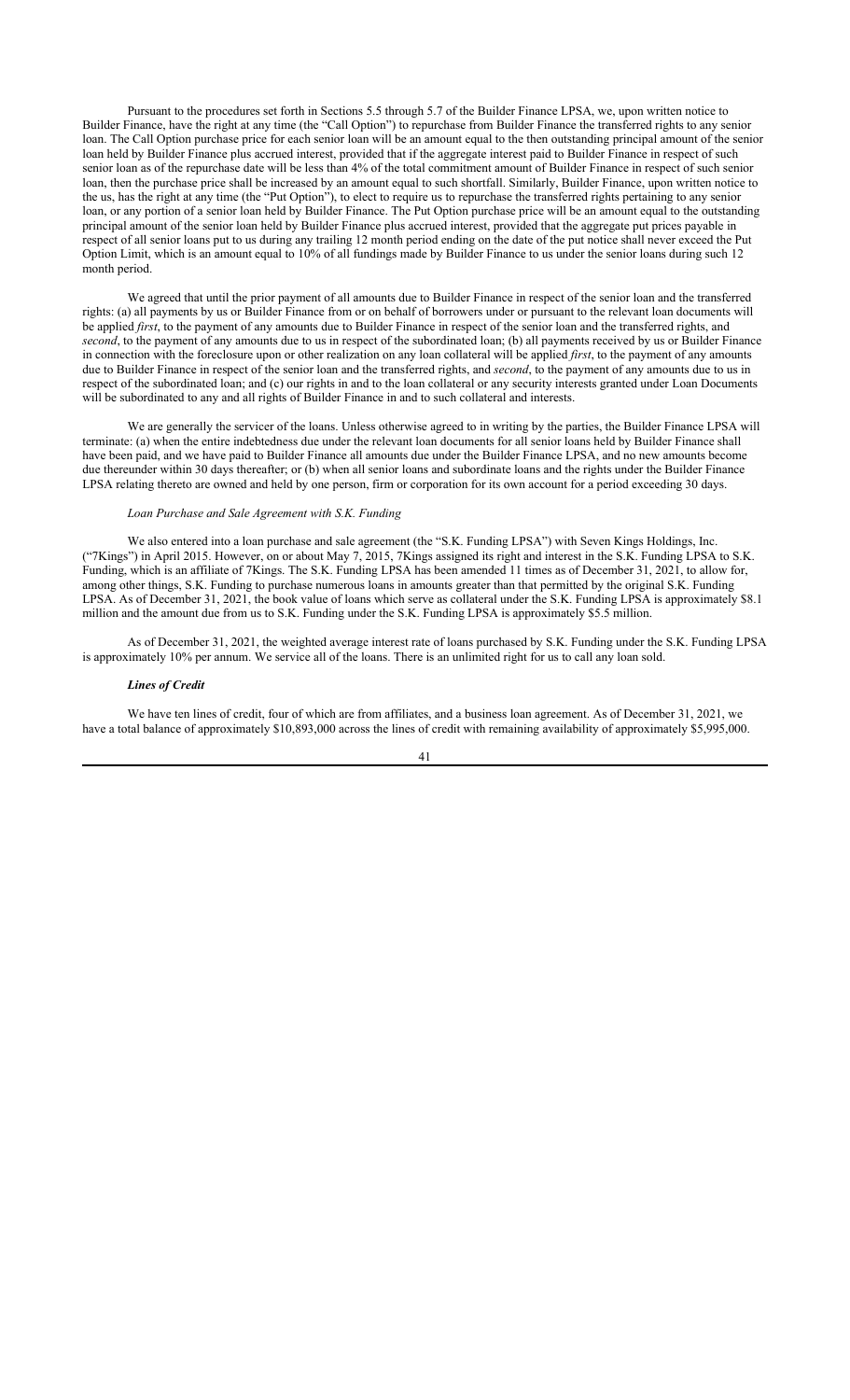## *Lines of Credit Extended by Mr. Wallach and His Affiliates*

We have two lines of credit from Daniel M. Wallach (our CEO and chairman of the board of managers) and his affiliates. The first line of credit has a maximum principal borrowing amount of \$1,250,000 and is payable to Mr. Wallach and his wife, Joyce S. Wallach, as tenants by the entirety (the "Wallach LOC"). The second line of credit has a maximum principal borrowing amount of \$250,000 and is payable to the 2007 Daniel M. Wallach Legacy Trust (the "Wallach Trust LOC," and together with the Wallach LOC, the "Wallach Affiliate LOCs"). The Notes are subordinated in right of payment to all secured debt, including these Wallach Affiliate LOCs. Pursuant to the promissory note for each Wallach Affiliate LOC, the lenders have the option of funding any amount up to the face amount of the note, in the lender's sole and absolute discretion. The Wallach Affiliate LOCs are due and payable upon demand by the lender. As of December 31, 2021, there were no amounts borrowed against the Wallach LOC, with availability on that line of credit of \$1,250,000, and there were no amounts borrowed against the Wallach Trust LOC, with remaining availability on that line of credit of \$250,000.

The Wallach Affiliate LOCs are collateralized by a lien against all of our assets. The Notes are subordinated in right of payment to all secured debt, including the Wallach Affiliate LOCs. The interest rate on the Wallach Affiliate LOCs generally equals the prime rate plus 3%. The interest rate on the Wallach Affiliate LOCs may not, however, exceed the maximum rate allowed by applicable law. As of December 31, 2021 and 2020, the interest rate was 6.25% and 6.25%, respectively, for both the Wallach LOC and the Wallach Trust LOC. We may, at our option, choose to prepay the principal, interest, or other amounts due from us under the Wallach Affiliate LOCs in whole or in part at any time.

The Wallach Affiliate LOCs were approved by Mr. Wallach in his capacity as sole manager prior to the time we had independent managers. The independent managers ratified and approved these transactions subsequent to the formation of the board of managers. In June 2018, we entered into a First Amendment to the Wallach LOC and a First Amendment to the Wallach Trust LOC which modified the interest rates under the Wallach Affiliate LOCs to generally equal the prime rate plus 3%. These amendments were approved by a majority of our independent managers. See "Risk Factors — Risks Related to Conflicts of Interest — Our CEO (who is also on our board of managers) and Executive Vice President will face conflicts of interest as a result of the secured lines of credit made to us, which could result in actions that are not in the best interests of our Note holders."

#### *Line of Credit Extended by Swanson*

In October 2017, we entered into a line of credit agreement (as amended, the "Swanson LOC Agreement") with Paul Swanson, which was subsequently assigned to Judith Swanson, as trustee of a trust. Pursuant to the Swanson LOC Agreement, the lender provides us with a revolving line of credit (the "Swanson LOC") not to exceed \$7,000,000. The balances on the unsecured portion and the secured portion of the Swanson LOC are due in July 2022. As of December 31, 2021, the outstanding principal balance of the secured portion was approximately \$6,841,000 and the outstanding principal balance of the unsecured portion was approximately \$159,000.

The Swanson LOC requires monthly payments of interest only during the term of the Swanson LOC, with the principal balance due upon termination. The unpaid principal amounts advanced on the Swanson LOC bear interest for each day until due at a fixed rate per annum (computed on the basis of a year of 360 days for actual days elapsed) for each day at 9%. We may, at our option, choose to prepay the principal, interest, or other amounts due from us under the Swanson LOC in whole or in part at any time.

We are pledging, and will continue to pledge in the future, certain of our commercial loans as collateral for a portion of the Swanson LOC (the "Swanson Collateral Loans") pursuant to the Collateral Assignment of Notes and Documents dated as of October 23, 2017. The amount outstanding under the Swanson LOC may not exceed 67% of the aggregate amount outstanding on the Swanson Collateral Loans then pledged to secure the Swanson LOC. Our obligation to repay the Swanson LOC is evidenced by a promissory note from us dated October 23, 2017.

The lender may demand the unpaid principal amount under the Swanson LOC, along with interest accrued thereon and all other amounts owing under the Swanson LOC upon an "event of default," as defined in the Swanson LOC Agreement. An "event of default" includes our failing to pay payments within 10 days of when such payment is due, our failing to service the Swanson Collateral Loans in a commercially reasonable manner, or our filing of a petition for bankruptcy.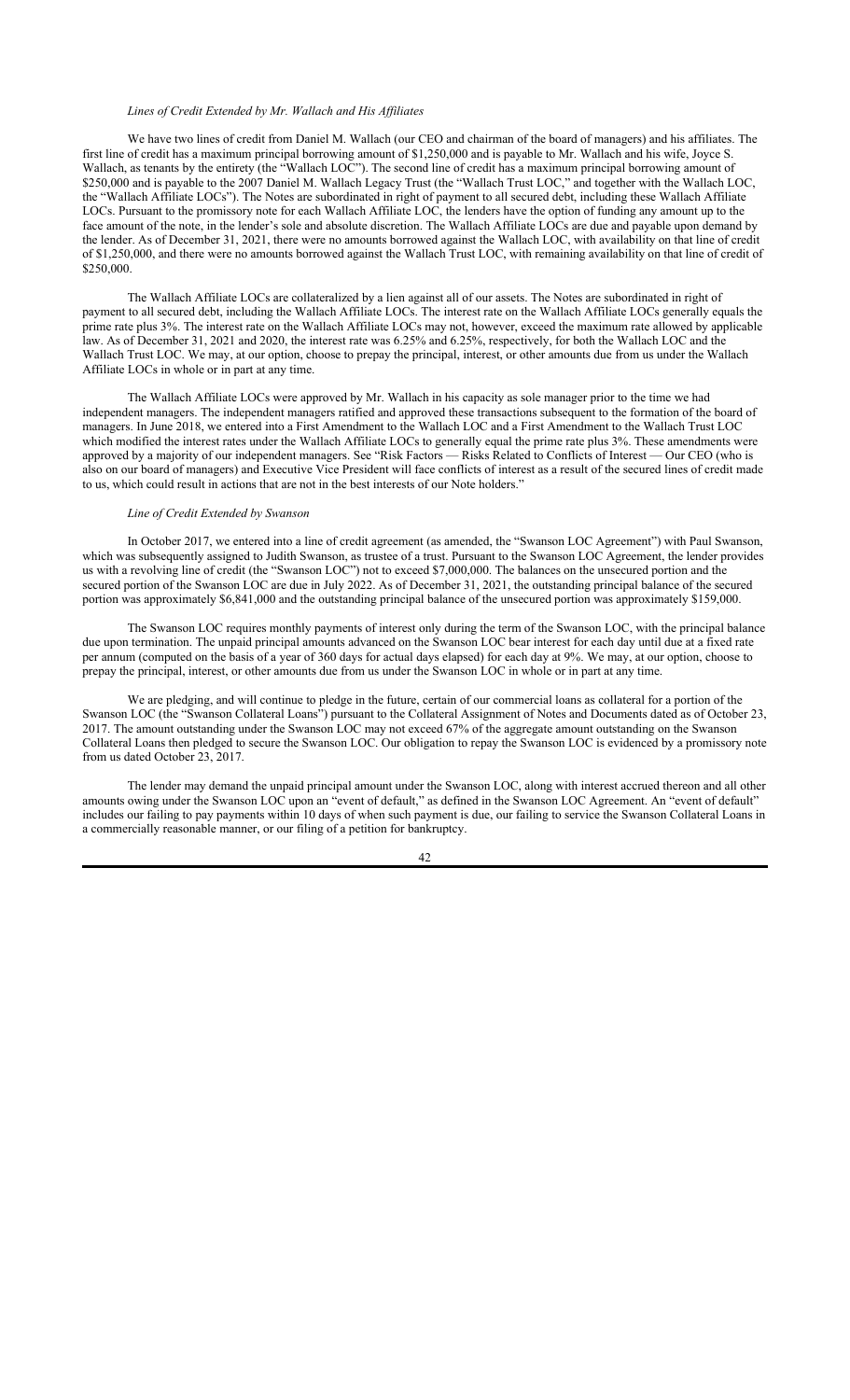R. Scott Summers, P.L.L.C., a West Virginia professional limited liability company (the "Swanson LOC Custodian") serves as the custodian to hold the Swanson Collateral Loans for the benefit of the Swanson lender pursuant to the Custodial Agreement dated as of October 23, 2017 between us, the Swanson lender, and the Swanson LOC Custodian. The Swanson LOC Custodian is owned by R. Scott Summers, an investor in our Notes Program, a lender under one of the New LOC Agreements (described below), and the son of Kenneth R. Summers, one of our independent managers. The Swanson LOC Custodian is responsible for certifying to the Swanson lender that it has received the relevant Swanson Collateral Loan assignment documentation from us. We are responsible for paying the Swanson LOC Custodian's monthly fee, which is equal to 1% interest on the amount of the Swanson Collateral Loans outstanding in the Swanson LOC Custodian's custody.

## *Line of Credit Extended by Shuman*

In July 2017, we entered into a line of credit agreement (the "Shuman LOC Agreement") with a group of lenders, and the Shuman LOC Agreement is now held by Cindy K. Shuman as widow and devisee of Mr. Shuman (collectively, "Shuman"). Pursuant to the Shuman LOC, Shuman provides us with a revolving line of credit (the "Shuman LOC") not to exceed \$1,325,000. The Shuman LOC is secured with assignments of certain notes and mortgages and carries a total annual cost of funds to us of 10%. The Shuman line of credit is currently due in July 2022, although it may be extended for additional 12-month periods. As of December 31, 2021, the Shuman LOC had an outstanding principal balance of \$125,000.

The Shuman LOC requires monthly payments of interest only during the term of the Shuman LOC, with the principal balance due upon termination. The unpaid principal amounts advanced on the Shuman LOC bear interest for each day until due at a fixed rate per annum (computed on the basis of a year of 360 days for actual days elapsed) for each day at 10%. We may, at our option, choose to prepay the principal, interest, or other amounts due from us under the Shuman LOC in whole or in part at any time.

We are pledging, and will continue to pledge in the future, certain of our commercial loans as collateral for the Shuman LOC (the "Shuman Collateral Loans") pursuant to the Collateral Assignment of Notes and Documents dated as of July 11, 2017. The amount outstanding under the Shuman LOC may not exceed 67% of the aggregate amount outstanding on the Shuman Collateral Loans then pledged to secure the Shuman LOC. Our obligation to repay the Shuman LOC is evidenced by a promissory note from us dated July 11, 2017.

Shuman may demand the unpaid principal amount under the Shuman LOC, along with interest accrued thereon and all other amounts owing under the Shuman LOC upon an "event of default," as defined in the Shuman LOC Agreement. An "event of default" includes our failing to pay payments within 10 days of when such payment is due, our failing to service the Shuman Collateral Loans in a commercially reasonable manner, or our filing of a petition for bankruptcy.

R. Scott Summers, P.L.L.C., a West Virginia professional limited liability company (the "Shuman LOC Custodian") serves as the custodian to hold the Shuman Collateral Loans for the benefit of Shuman pursuant to the Custodial Agreement dated as of July 11, 2017 between us, Shuman, and the Shuman LOC Custodian. The Shuman LOC Custodian is owned by R. Scott Summers, an investor in our Notes Program, a lender under one of the New LOC Agreements (described below), and the son of Kenneth R. Summers, one of our independent managers. The Shuman LOC Custodian is responsible for certifying to Shuman that it has received the relevant Shuman Collateral Loan assignment documentation from us. We are responsible for paying the Shuman LOC Custodian's monthly fee, which is equal to 1% interest on the amount of the Shuman Collateral Loans outstanding in the Shuman LOC Custodian's custody.

#### *Line of Credit Extended by William Myrick*

In June 2018, we entered into a line of credit agreement (the "Myrick LOC Agreement") with our Executive Vice President, William Myrick. Pursuant to the Myrick LOC Agreement, Mr. Myrick provides us with a line of credit (the "Myrick LOC") not to exceed \$1,000,000. The Myrick LOC is due and payable upon demand by the lender. As of December 31, 2021, the Myrick LOC had an outstanding principal balance of \$859,000.

The Myrick LOC is collateralized by a lien against all of our assets. The interest rate on the Myrick LOC generally equals the prime rate plus 3%. As of December 31, 2021 and 2020, the interest rate was 6.25% and 6.25%, respectively, for the Myrick LOC. We may, at our option, choose to prepay the principal, interest, or other amounts due from us under the Myrick LOC in whole or in part at any time.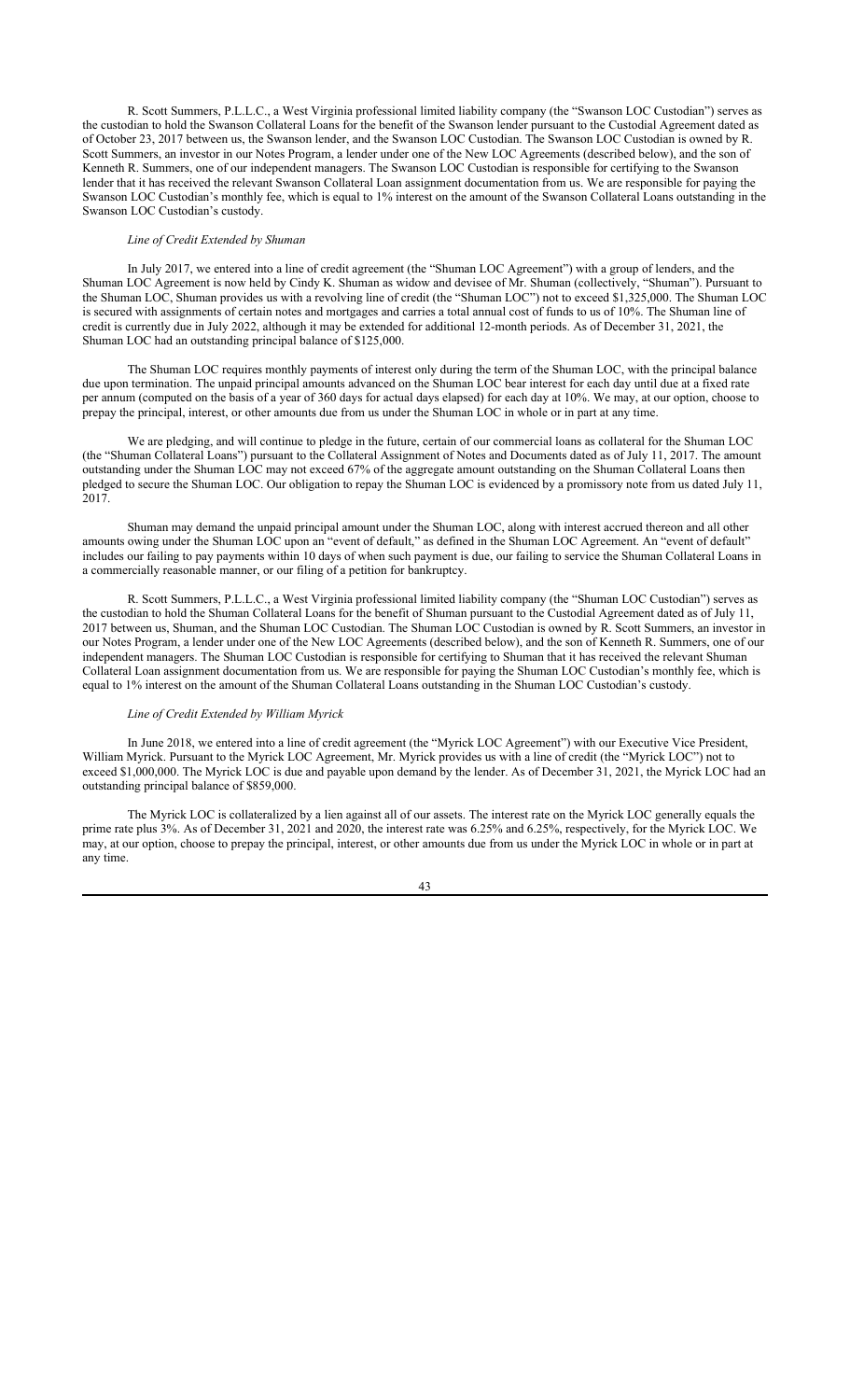Mr. Myrick may demand the unpaid principal amount under the Myrick LOC, along with interest accrued thereon and all other amounts owing under the Myrick LOC upon an "event of default," as defined in the Myrick LOC Agreement. An "event of default" includes our failing to pay payments within 10 days of when such payment is due, a default under the Myrick LOC Agreement's terms or obligations or representations, or our filing of a petition for bankruptcy or a commencement of foreclosure proceedings.

The Myrick LOC was approved by a majority of our independent managers as they determined the terms of the Myrick LOC to be in the best interests of the Company and that the transaction is on terms no less favorable to us than could be obtained from an independent third party.

### *New LOC Agreements*

During 2020 and 2019, we entered into five line of credit agreements (the "New LOC Agreements") with lenders. Pursuant to the New LOC Agreements, the lenders provide us with revolving lines of credit (the "New LOCs") not to exceed a total of approximately \$6,063,000. The New LOC Agreements are secured with assignments of certain notes and mortgages and carry a total annual interest rate ranging from 9.0% to 11.0%. The terms generally allow the lenders to give one month notice of nonrenewal after which the principal balance will reduce to zero over the next six months. As of December 31, 2021, we had borrowed \$2,909,000 in principal on the New LOCs, with availability on those lines of credit of approximately \$3,154,000. The largest aggregate amount of principal outstanding on the New LOC Agreements during 2021 was \$3,859,000.

One of the lenders of a New LOC Agreement is R. Scott Summers, the son of Kenneth R. Summers, one of our independent managers. The Company's board of managers approved the Company entering into the New LOC Agreement with R. Scott Summers, which provides us with a line of credit secured with assignments of certain notes and mortgages and a lien against all of our assets, and with principal not to exceed \$2,000,000. R. Scott Summers is also an investor in our Notes and serves as custodian under various lines of credit to us, as described above and below.

The New LOC Agreements require monthly payments of interest only during the term of each New LOC Agreement, with the principal balance due upon termination. The unpaid principal amounts advanced on the New LOC Agreements bear interest for each day until due at a fixed rate per annum (computed on the basis of a year of 360 days for actual days elapsed) for each day. We may, at our option, choose to prepay the principal, interest, or other amounts due from us under the New LOC Agreements in whole or in part at any time.

We are pledging, and will continue to pledge in the future, certain of our commercial loans as collateral for the New LOCs (the "New LOC Collateral Loans") pursuant to Collateral Assignments of Notes and Documents.

The lenders may demand the unpaid principal amount under their respective New LOC Agreement, along with interest accrued thereon and all other amounts owing under such New LOC Agreement upon an "event of default," as defined in each New LOC Agreement. An "event of default" includes our failing to pay payments within 10 days of when such payment is due, our failing to service the New LOC Collateral Loans in a commercially reasonable manner, or our filing of a petition for bankruptcy.

R. Scott Summers, P.L.L.C., a West Virginia professional limited liability company (the "New LOCs Custodian") also serves as the custodian to hold the New LOC Collateral Loans for the benefit of the lenders of the New LOCs pursuant to the Custodial Agreement dated as of July 30, 2019 between us and the New LOCs Custodian. We are responsible for paying the New LOCs Custodian's monthly fee, which is equal to 1% interest on the amount of the New LOC Collateral Loans outstanding in the New LOCs Custodian's custody.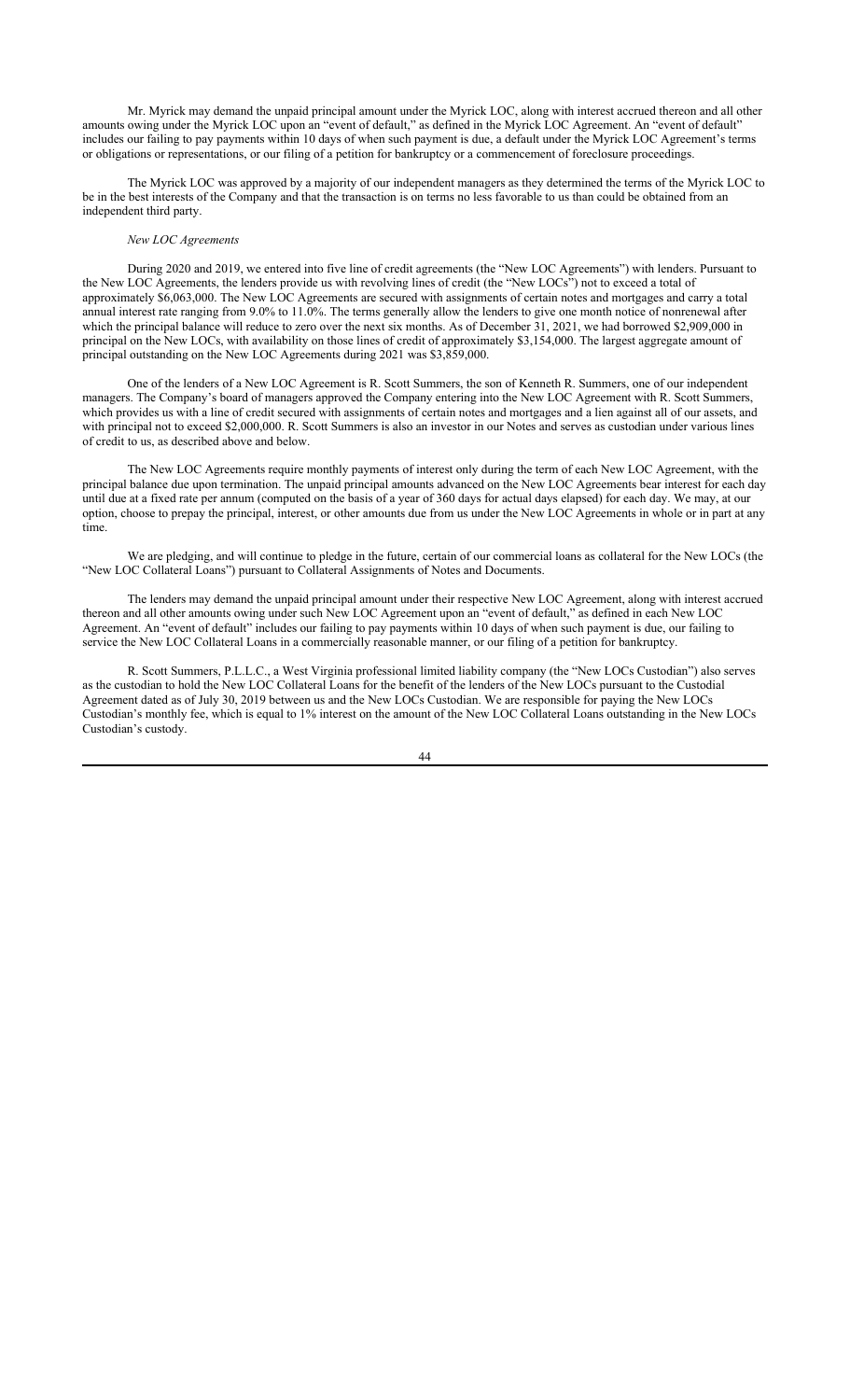### *Loan Extended by Community Bank*

In June 2020, we entered into a business loan agreement (the "Community Bank Loan") with Community Bank. Pursuant to the Community Bank Loan, Community Bank provides us with a loan not to exceed a principal amount of \$362,000. The Community Bank Loan is secured by certain of our foreclosed assets and carries an annual interest rate of 3.8% based on a year of 360 days. The Community Bank Loan is due in July 2025. As of December 31, 2021, we owed an outstanding principal balance of \$217,000 pursuant to the Community Bank Loan.

The Community Bank Loan requires monthly payments of interest only until July 2023, with principal payments then becoming due monthly. We may, at our option, choose to prepay the principal, interest, or other amounts due from us under the Community Bank Loan in whole or in part at any time.

## *Mortgage*

In January 2018, we entered into a commercial mortgage with Community Bank (the "Commercial Mortgage") on the office building which we own and operate (our "Office Building") in an amount not to exceed \$660,000. The Commercial Mortgage is due and payable in January 2033. As of December 31, 2021, the principal amount of the Commercial Mortgage was \$604,000.

The Commercial Mortgage is secured by a first mortgage lien and an assignment of leases and rents on our Office Building. The annual interest rate on the Commercial Mortgage is 5.07%. We may, at our option, choose to prepay the principal, interest, or other amounts due from us under the Commercial Mortgage in whole or in part at any time.

The following constitute events of default under the Commercial Mortgage: a failure to make any payment when due; a failure to comply with or perform and other term, obligation, covenant or condition under the Commercial Mortgage; a default under any loan, extension of credit, security agreement, purchase or sale agreement, or any other agreement, in favor of any other creditor or person that materially affect any of our property or our ability to repay the Commercial Mortgage; and any false statements under the Commercial Mortgage.

#### *Paycheck Protection Program Loans*

On February 5, 2021, we entered into an agreement to borrow approximately \$362,000 from LCA Bank Corporation pursuant to the Paycheck Protection Program ("PPP"), originally created under the Coronavirus Aid, Relief, and Economic Security Act, or CARES Act, and extended to "second draw" PPP loans as described below. The PPP is intended to provide loans to qualified businesses to cover payroll and certain other identified costs. Funds from the loan may only be used for certain purposes, including payroll, benefits, rent, and utilities. All or a portion of the loan may be forgivable, as provided by the terms of the PPP. The loan has an interest rate of 1.0% per annum and a term of 60 months. Payments will be deferred in accordance with the CARES Act, as modified by the Paycheck Protection Program Flexibility Act of 2020; however, interest will accrue during the deferral period. If the loan is not forgiven in accordance with the terms of the program, we will be obligated to make monthly payments of principal and interest to repay the loan in full prior to maturity. The loan is evidenced by a promissory note, which contains customary events of default relating to, among other things, payment defaults and breaches of representations. We may prepay the loan at any time prior to maturity with no prepayment penalties.

Previously, in May 2020, we received a first draw PPP loan in the amount of approximately \$362,000. In November 2020, the full principal amount of the first draw PPP loan and the accrued interest were forgiven by the U.S. Small Business Administration (the "SBA"). In December 2020, the Economic Aid to Hard-Hit Small Businesses, Nonprofits, and Venues Act was signed into law, extending the SBA's authority to guarantee second draw PPP loans through March 31, 2021, pursuant to which we received the February 5, 2021 PPP loan. In August 2021, the full principal amount of the February 5, 2021 PPP loan and the accrued interest were forgiven by the SBA.

### **Competition**

Historically, our industry has been highly competitive. We compete for opportunities with numerous public and private investment vehicles, including financial institutions, specialty finance companies, mortgage banks, pension funds, opportunity funds, hedge funds, REITs, and other institutional investors, as well as individuals. Many competitors are significantly larger than us, have well-established operating histories and may have greater access to capital, resources and other advantages over us. These competitors may be willing to accept lower returns on their investments or to modify underwriting standards and, as a result, our origination volume and profit margins could be adversely affected.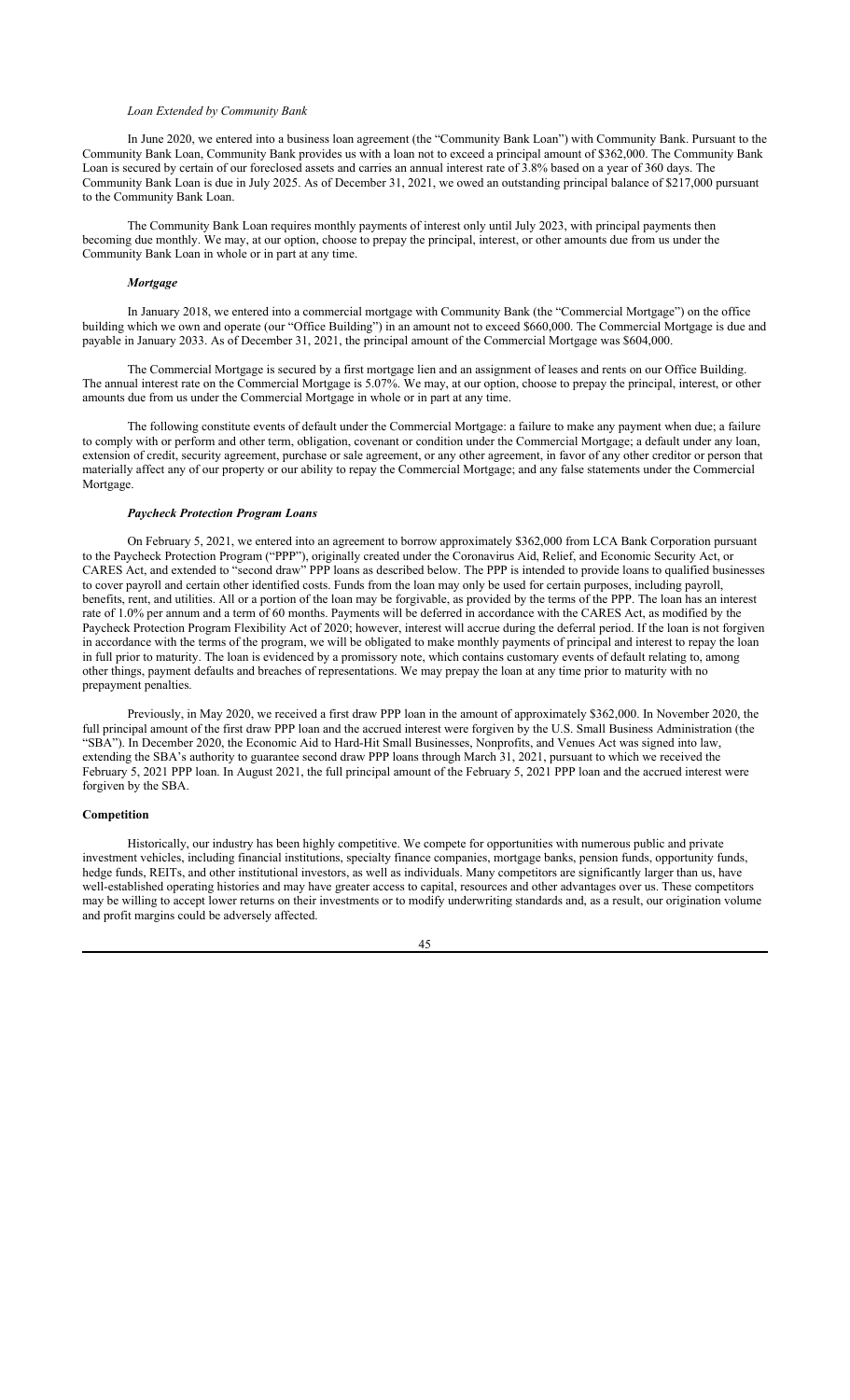We believe that this is a good time to extend commercial loans to builders in the residential real estate market because, currently, this market appears underserved, and many of our competitors have sustained losses due to the impact of the COVID-19 pandemic and, therefore, are reluctant to lend in this space at this time. We expect our loans to be different than other lenders in the markets in which we are active. Typically, the differences are:

- our loans may have a higher fee;
- our loans typically require a small deposit which is refundable, versus a large upfront payment for the lot which is not refundable; and
- some of our loans may have lower costs as a result of not requiring title insurance.

## **Human Capital Resources**

As of December 31, 2021, we have retained 20 full-time employees (three of which are lending representatives) including our CEO. The development, attraction, and retention of employees is a strong focus for the Company, as is fostering and maintaining a strong, healthy corporate culture. Additionally, as described in more detail in the "Executive Compensation — Executive Officer Compensation" section of this prospectus, we have an executive compensation program designed to attract, retain, and motivate highly talented executives and to align each executive's incentives with our short-term and long-term objectives, while maintaining a healthy and stable financial position.

### **Regulatory Matters**

## *Financial Regulation*

Our operations are not subject to the stringent regulatory requirements imposed upon the operations of commercial banks, savings banks, and thrift institutions. We are not subject to periodic compliance examinations by federal or state banking regulators. Further, our Notes are not certificates of deposit or similar obligations or guaranteed by any depository institution and are not insured by the FDIC or any governmental or private insurance fund, or any other entity.

### *The Investment Company Act of 1940*

An investment company is defined under the Investment Company Act of 1940, as amended (the "Investment Company Act"), to include any issuer engaged primarily in the business of investing, reinvesting, or trading in securities. Absent an exemption, investment companies are required to register as such with the SEC and to comply with various governance and operational requirements. If we were considered an "investment company" within the meaning of the Investment Company Act, we would be subject to numerous requirements and restrictions relating to our structure and operation. If we were required to register as an investment company under the Investment Company Act and to comply with these requirements and restrictions, we may have to make significant changes in our structure and operations to comply with exemption from registration, which could adversely affect our business. Such changes may include, for example, limiting the range of assets in which we may invest. We intend to conduct our operations so as to fit within an exemption from registration under the Investment Company Act for purchasing or otherwise acquiring mortgages and other liens on and interest in real estate. In order to satisfy the requirements of such exemption, we may need to restrict the scope of our operations.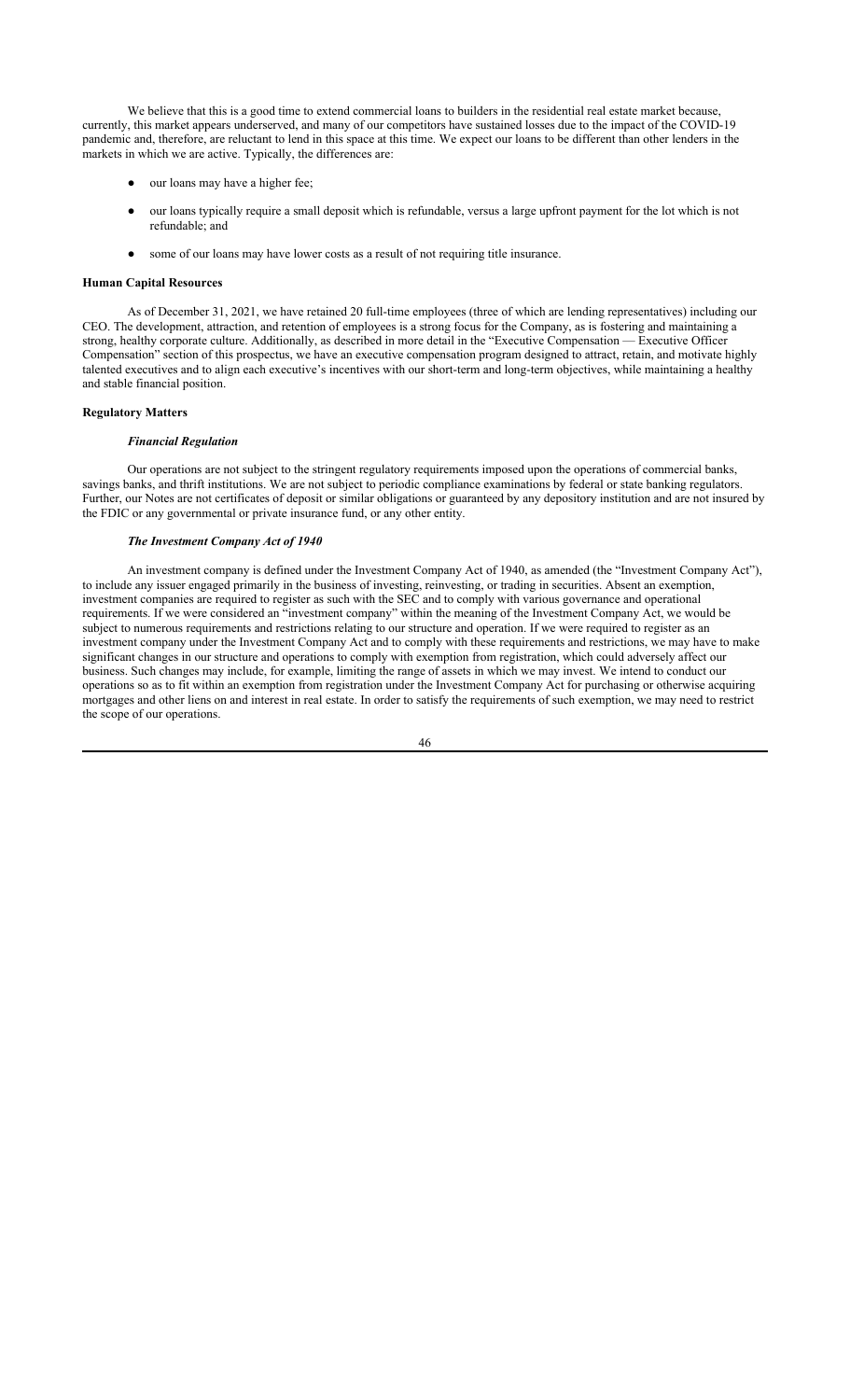#### *Environmental Compliance*

We do not believe that compliance with federal, state, or local laws relating to the protection of the environment will have a material effect on our business in the foreseeable future. However, loans we extend or purchase are secured by real property. In the course of our business, we may own or foreclose and take title to real estate that could be subject to environmental liabilities with respect to these properties. We (or our loan customers) may be held liable to a governmental entity or to third parties for property damage, personal injury, investigation, and clean-up costs incurred by these parties in connection with environmental contamination or may be required to investigate or clean up hazardous or toxic substances or chemical release at a property. The costs associated with the investigation or remediation activities could be substantial. In addition, if we become the owner of or discover that we were formerly the owner of a contaminated site, we may be subject to common law claims by third-parties based on damages and costs resulting from environmental contamination emanating from the property. To date, we have not incurred any significant costs related to environmental compliance and we do not anticipate incurring any significant costs for environmental compliance in the future. Generally, when we are lending on property which is being developed into single family building lots, an environmental assessment is done by the builder for the various governmental agencies. When we lend for new construction on newly developed lots, the lots have generally been reviewed while they were being developed. We also perform our own physical inspection of the lot, which includes assessing potential environmental issues. Before we take possession of a property through foreclosure, we again assess the property for possible environmental concerns, which, if deemed to be a significant risk compared to the value of the property, could cause us to forego foreclosure on the property and to seek other avenues for collection.

#### **Legal Proceedings**

As of the date of this prospectus, we are not aware that we or our members are a party to any pending or threatened legal proceeding or proceeding by a governmental authority that would have a material adverse effect on our business.

## **Reports to Security Holders**

We are subject to the informational requirements of the Securities Exchange Act of 1934, as amended (the "Exchange Act"), which require us to file annual, quarterly, and special reports and other information with the SEC. All of these filings with the SEC are available to the public over the Internet at the SEC's website at www.sec.gov. The annual reports we file with the SEC will contain consolidated financial information that has been examined and reported upon, with an opinion expressed by an independent registered public accounting firm. You may access this information online, at our website, at www.shepherdsfinance.com, or by calling us at (302) 752-2688 (30-ASK-ABOUT) or writing us at Shepherd's Finance, LLC, 13241 Bartram Park Blvd., Suite 2401, Jacksonville, Florida 32258 to have copies mailed to you at no cost. However, information contained on our website does not constitute part of this prospectus, and you should rely only on the information contained in or specifically incorporated by reference into this prospectus in deciding whether to invest in the Notes. We do not intend to deliver reports to security holders if such reports are not required pursuant to Section 15(d) of the Exchange Act.

# **MANAGEMENT'S DISCUSSION AND ANALYSIS OF FINANCIAL CONDITION AND RESULTS OF OPERATIONS**

### **(All dollar [\$] amounts shown in thousands.)**

 The following Management's Discussion and Analysis of Financial Condition and Results of Operations should be read in conjunction with our consolidated financial statements and the notes thereto contained elsewhere in this prospectus. See also the "Forward-Looking Statements" section of this prospectus.

# **Overview**

We were organized in the Commonwealth of Pennsylvania in 2007 under the name 84 RE Partners, LLC and changed our name to Shepherd's Finance, LLC on December 2, 2011. We converted to a Delaware limited liability company on March 29, 2012. Our business is focused on commercial lending to participants in the residential construction and development industry. We believe this market is underserved because of the lack of traditional lenders currently participating in the market. We are located in Jacksonville, Florida. Our operations are governed pursuant to our limited liability company agreement.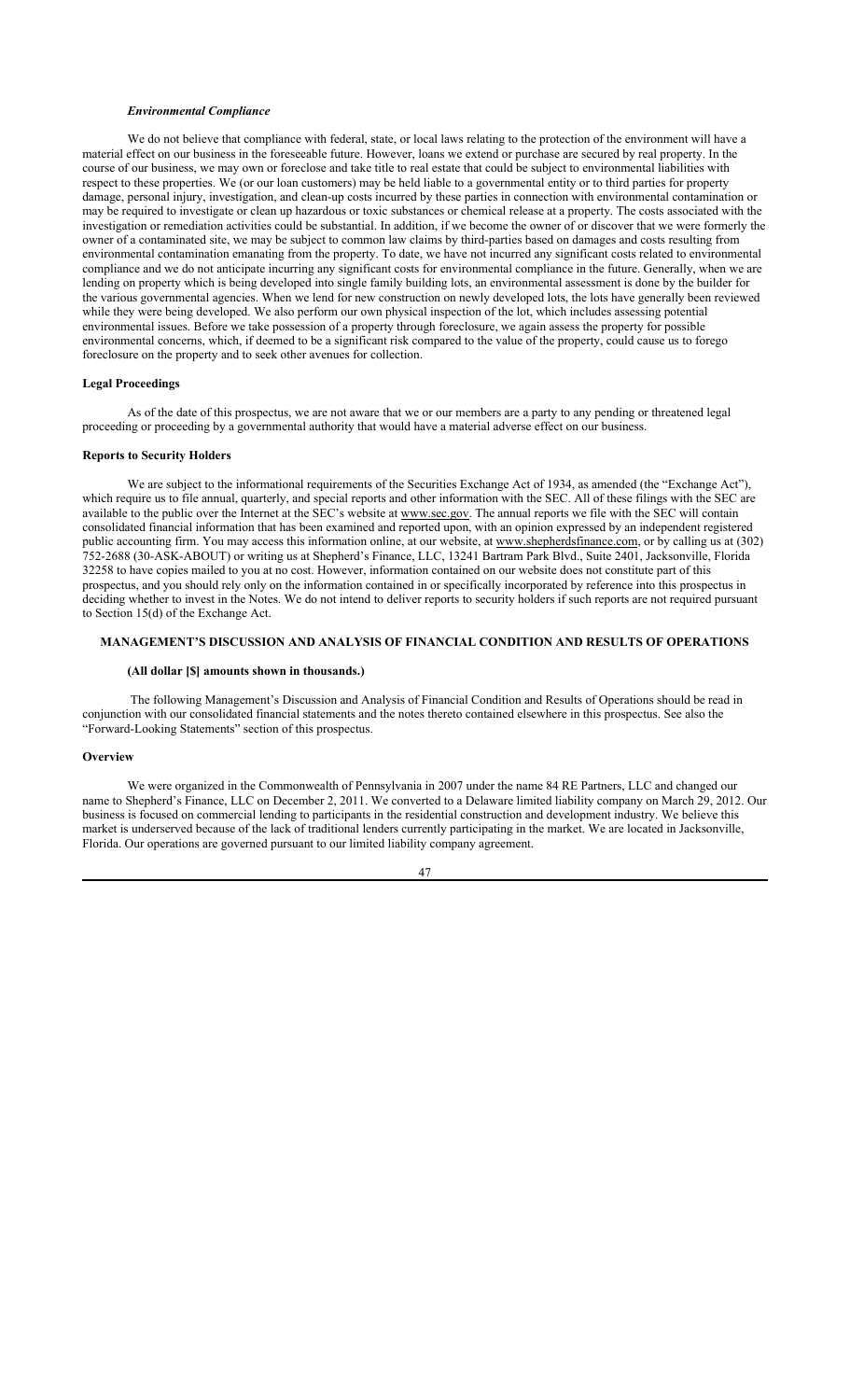The commercial loans we extend are secured by mortgages on the underlying real estate. We extend and service commercial loans to small-to-medium sized homebuilders for the purchase of lots and/or the construction of homes thereon. In some circumstances, the lot is purchased with an older home on the lot which is then either removed or rehabilitated. If the home is rehabilitated, the loan is referred to as a "rehab" loan. We also extend and service loans for the purchase of lots and undeveloped land and the development of that land into residential building lots. In addition, we may, depending on our cash position and the opportunities available to us, do none, any or all of the following: purchase defaulted unsecured debt from suppliers to homebuilders at a discount (and then secure that debt with real estate or other collateral), purchase defaulted secured debt from financial institutions at a discount, and purchase real estate in which we will operate our business.

### *Economic and Industry Dynamics*

During 2021, the Company continued to focus on specific issues that arose in 2020 primarily due to the pandemic, one of which was the reduction of non-interest earning assets. As of December 31, 2021, loans classified as non-accrual were 23 or \$9,526 compared to 29 or \$11,816 for the same period in the prior year. In addition, as of December 31, 2021 we had 5 foreclosed assets or \$2,724 compared to 17 and \$4,449 for the same period of the prior year.

The Company continues to lose interest income on assets that do not accrue interest. During the year ended December 31, 2021 the estimated loss on interest income related to impaired and foreclosed assets was \$1,715. Looking ahead, we expect this to decrease as we continue to sell our remaining foreclosed assets in 2022.

While the Company continues to face COVID-19 risks as it relates to the economy and the homebuilding industry, management made the decision that during 2022 we will focus on the following five areas:

- 1. Decrease the amount of non-interest-bearing assets, which includes cash, our foreclosed assets and classified non-accrual loans or impaired loans receivables;
- 2. Increase loan originations which were lower during the year ended December 31, 2020 due primarily to COVID-19;
- 3. Maintain liquidity to fund new loan originations and for the completion of construction costs for existing loans;
- 4. Lowering our cost of funds (to keep us competitive in the market); and
- 5. Raising our margin beyond simply eliminating nonperforming assets.

We anticipate that for 2022, the housing market in most of the areas in which we do business will be strong despite the impact of COVID-19. We also anticipate that the losses we incurred in principal related to COVID-19 will not continue, and that the lack of interest due to non-performing assets from COVID-19 will decrease significantly in 2022. Short term interest rates as well as mortgage interest rates are expected to rise. A rise in short term rates is likely to benefit the company as our competitors' rates will rise faster than ours making us more competitive, but a rise in long term interest rates may negatively impact the housing industry as a whole, and therefore us.

# *Perceived Challenges and Anticipated Responses*

The following is not intended to represent a comprehensive list or description of the risks or challenges facing the Company. Currently, our management is most focused on the following challenges along with the corresponding actions to address those challenges:

| <b>Perceived Challenges and Risks</b>                                                           | <b>Anticipated Management Actions/Response</b>                                                                                                                                                                                                                                                                                                                                                                                                                                                                                                                                                                                                                                                                                                                                               |
|-------------------------------------------------------------------------------------------------|----------------------------------------------------------------------------------------------------------------------------------------------------------------------------------------------------------------------------------------------------------------------------------------------------------------------------------------------------------------------------------------------------------------------------------------------------------------------------------------------------------------------------------------------------------------------------------------------------------------------------------------------------------------------------------------------------------------------------------------------------------------------------------------------|
| Potential loan value-to-collateral value issues (i.e.,<br>being underwater on particular loans) | We manage this challenge by risk-rating both the geographic region and the<br>builder, and then adjusting the loan-to-value (i.e., the loan amount versus the<br>value of the collateral) based on risk assessments. Additionally, we collect a<br>deposit up-front for construction loans. Despite these efforts, if values in a<br>particular area of the country drop by $60\%$ , we will have loaned more than the<br>value of the collateral. We have found that the best solution to this risk is a<br>speedy resolution of the loan, and helping the builder finish the home rapidly<br>rather than foreclosing on the partially built home. Our experience in this area<br>will help us limit, but not eliminate, the negative effects in the event of another<br>economic downturn. |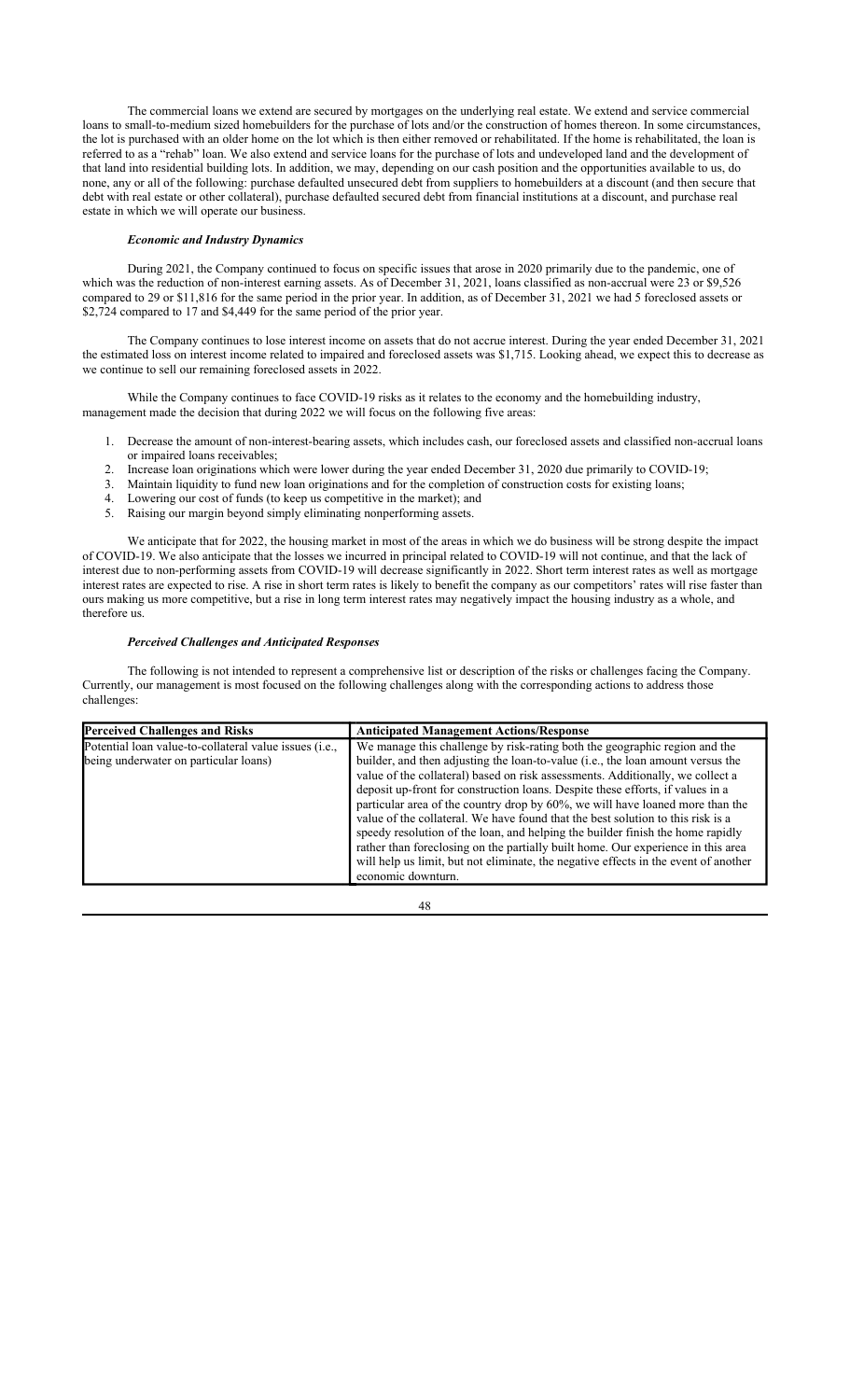| Concentration of loan<br>portfolio ( <i>i.e.</i> , how many | As of December 31, 2021 and 2020, 26% and 29%, respectively, of our outstanding loan commitments<br>consist of loans to one borrower, and the collateral is in one real estate market, Pittsburgh, Pennsylvania.                                                                                                                                                                                                                                                                                                                             |
|-------------------------------------------------------------|----------------------------------------------------------------------------------------------------------------------------------------------------------------------------------------------------------------------------------------------------------------------------------------------------------------------------------------------------------------------------------------------------------------------------------------------------------------------------------------------------------------------------------------------|
| of the loans are of or with                                 | Accordingly, the ultimate collectability of a significant portion of these loans is susceptible to changes in                                                                                                                                                                                                                                                                                                                                                                                                                                |
| any particular type,<br>customer, or geography)             | market conditions in that area. As of December 31, 2021, our next two largest customers make up 7% and<br>4% of our loan commitments, with loans in Orlando, Florida and Spokane, Washington, respectively. As of<br>December 31, 2020, our next two largest customers made up 12% and 6% of our loan commitments, with<br>loans in Orlando and Cape Coral, Florida, respectively. In the upcoming years, we plan on continuing to<br>increase our geographic and builder diversity while continuing to focus on our residential homebuilder |
|                                                             | customers.                                                                                                                                                                                                                                                                                                                                                                                                                                                                                                                                   |
| Not having funds                                            | As of December 31, 2021, our typical construction loan had about 65% of its loan amount outstanding on                                                                                                                                                                                                                                                                                                                                                                                                                                       |
| available to us to service                                  | average. That means that on average, about 35% of the commitment is not loaned, usually because the                                                                                                                                                                                                                                                                                                                                                                                                                                          |
| the commitments we have                                     | house is not complete. As of December 31, 2021, unfunded commitments totaled \$22,902, which we will<br>fund along with our purchase and sale agreement participants. However, if we are short on cash, we could<br>do the following:                                                                                                                                                                                                                                                                                                        |
|                                                             | • raise interest rates on the Notes we offer to our investors to attract new Note investments;                                                                                                                                                                                                                                                                                                                                                                                                                                               |
|                                                             | • sell more secured interest on our loans; or                                                                                                                                                                                                                                                                                                                                                                                                                                                                                                |
|                                                             | • draw down on our lines of credit from our affiliates.                                                                                                                                                                                                                                                                                                                                                                                                                                                                                      |
| Nonpayment of interest                                      | Most of our customers pay interest on a monthly basis, and these funds are used to, among other things, pay                                                                                                                                                                                                                                                                                                                                                                                                                                  |
| by our customers                                            | interest on our debt monthly. While we have the liquidity to withstand some nonpayment of interest, if a                                                                                                                                                                                                                                                                                                                                                                                                                                     |
|                                                             | high percentage of our customers were not paying interest, it will impede our ability to pay our debts on<br>time.                                                                                                                                                                                                                                                                                                                                                                                                                           |
| Nonperforming assets                                        | As of December 31, 2021, nonperforming assets were approximately \$10,425 (defined as impaired loans                                                                                                                                                                                                                                                                                                                                                                                                                                         |
|                                                             | and/or loans on nonaccrual plus foreclosed assets net of reserves).                                                                                                                                                                                                                                                                                                                                                                                                                                                                          |

#### **Critical Accounting Estimates**

To assist in evaluating our consolidated financial statements, we describe below the critical accounting estimates that we use. We consider an accounting estimate to be critical if: (1) the accounting estimate requires us to make assumptions about matters that were highly uncertain at the time the accounting estimate was made, and (2) changes in the estimate that are reasonably likely to occur from period to period, or use of different estimates that we reasonably could have used, would have a material impact on our consolidated financial condition or results of operations.

#### *Loan Losses*

Future losses on current loans are estimated in our financial statements. This estimate is important because it is on our largest asset (loans receivable). It is impossible to know what these losses will be, as the condition of the market cannot be determined, and specific situations with each loan are unpredictable and change constantly. Loan losses, as applicable, are accounted for both on the consolidated balance sheets and the consolidated statements of operations. On the consolidated statements of operations, management estimates the number of losses to capture during the current year. This current period amount incurred is referred to as the loan loss provision. The calculation of our allowance for loan losses, which appears on our consolidated balance sheets as a reduction to loans receivable, net and is detailed in the notes to our financial statements, requires us to compile relevant data for use in a systematic approach to assess and estimate the number of probable losses inherent in our commercial lending operations and to reflect that estimated risk in our allowance calculations. We use the policy summarized as follows: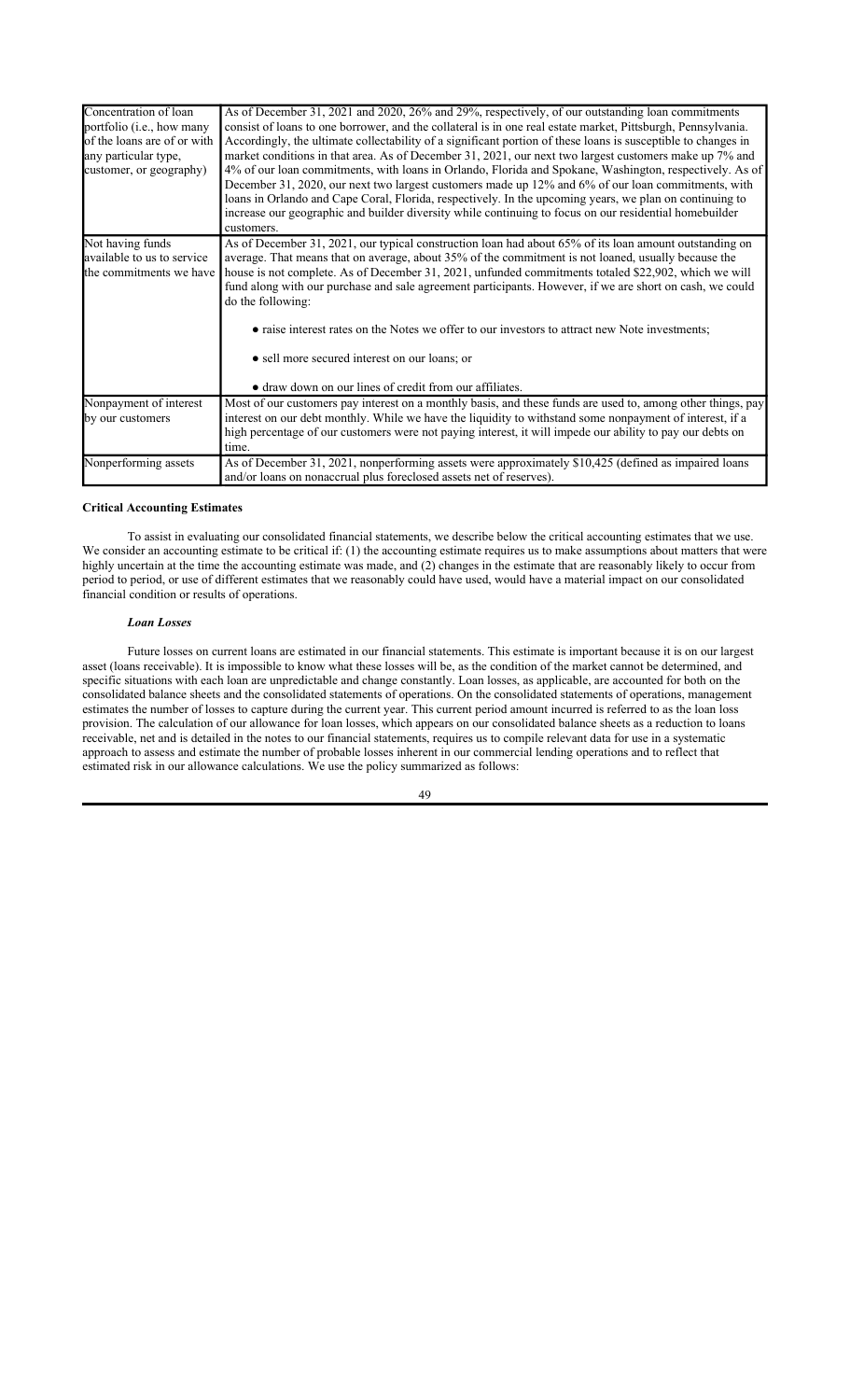We establish a collective reserve for all loans which are not more than 60 days past due at the end of each quarter. This collective reserve includes both a quantitative and qualitative analysis. In addition to historical loss information, the analysis incorporates collateral value, decisions made by management and staff, percentage of aging spec loans, policies, procedures, and economic conditions.

We individually analyze for impairment all loans which are more than 60 days past are due at the end of each quarter. We also review for impairment all loans to one borrower with greater than or equal to 10% of our total committed balances. If required, the analysis includes a comparison of estimated collateral value to the principal amount of the loan.

For impaired loans, if the value determined is less than the principal amount due (less any builder deposit), then the difference is included in the allowance for loan loss. As values change, estimated loan losses may be provided for more or less than the previous period, and some loans may not need a loss provision based on payment history. For homes which are partially complete, we appraise on an as-is and completed basis and use the one that more closely aligns with our planned method of disposal for the property.

For loans greater than 12 months in age that are individually evaluated for impairment, appraisals have been prepared within the last 13 months if construction is greater than 90% complete. If construction is less than 90% complete the Company uses the latest appraisal on file. Certain times the Company may choose to use a broker's opinions of value ("BOV") as a replacement for an appraisal if deemed more efficient by management. Appraised values are adjusted down for estimated costs associated with asset disposal. Broker's opinion of selling price, use currently valid sales contracts on the subject property, or representative recent actual closings by the builder on similar properties may be used in place of a broker's opinion of value.

Appraisers are state certified, and are selected by first attempting to utilize the appraiser who completed the original appraisal report. If that appraiser is unavailable or unreasonably expensive, we use another appraiser who appraises routinely in that geographic area. BOVs are created by real estate agents. We try to first select an agent we have worked with, and then, if that fails, we select another agent who works in that geographic area.

Currently, fair value of collateral has the potential to impact the calculation of the loan loss provision. Specifically, relevant to the allowance for loan loss reserve is the fair value of the underlying collateral supporting the outstanding loan balances. Fair value measurements are an exit price, representing the amount that would be received to sell an asset or paid to transfer a liability in an orderly transaction between market participants. Due to a rapidly changing economic market, an erratic housing market, the various methods that could be used to develop fair value estimates, and the various assumptions that could be used, determining the collateral's fair value requires significant judgment.

|                                                              | December 31,     |
|--------------------------------------------------------------|------------------|
|                                                              | 2021             |
|                                                              | <b>Loan Loss</b> |
|                                                              | <b>Provision</b> |
| <b>Change in Fair Value Assumption</b>                       | Higher/(Lower)   |
| Increasing fair value of the real estate collateral by 35%*  |                  |
| Decreasing fair value of the real estate collateral by 35%** | 2,828            |

\* Increases in the fair value of the real estate collateral do not impact the loan loss provision, as the value generally is not "written up."

\*\* If the loans were nonperforming, assuming a book amount of the loans outstanding of \$46,943, and the fair value of the real estate collateral on all outstanding loans was reduced by 35%.

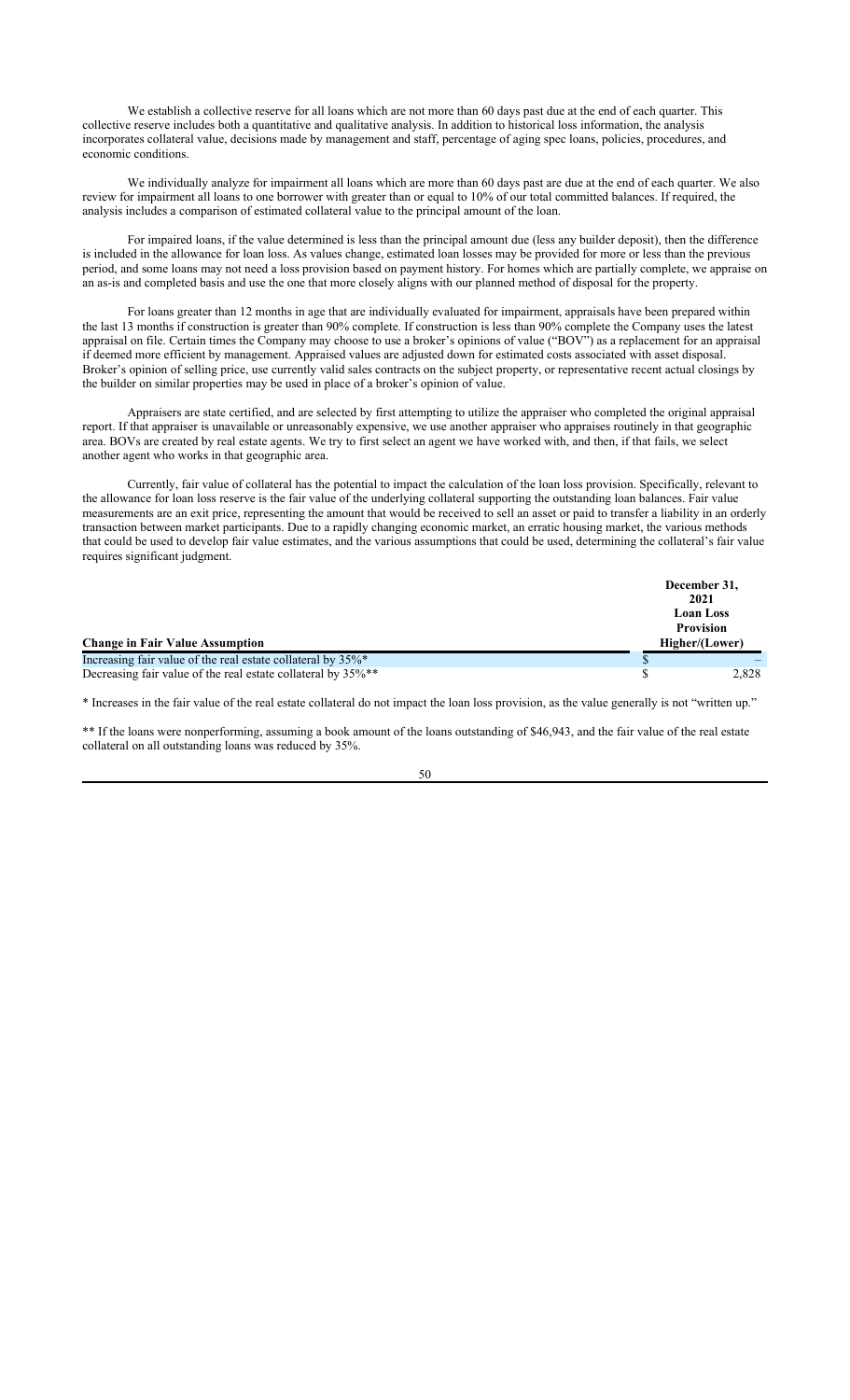### *Foreclosed Assets*

Foreclosed assets, as applicable, are accounted for both on the consolidated balance sheets and the consolidated statements of operations. On the consolidated statements of operations, management estimates the amount of impairment to capture when a loan is converted to a foreclosed asset, the impairment when the value of an asset drops below the carrying amount, and any loss or gain upon final disposition of the asset. The calculation of the impairment, which appears on our consolidated balance sheets as a reduction in the asset, requires us to compile relevant data for use in a systematic approach to assess and estimate the value of the asset and therefore any required impairment thereof. We use the policy summarized as follows:

For properties which exist in the condition in which we intend to sell them, we obtain an appraisal of the assets current value. We reduce the appraised value by 10% to account for estimated selling costs. This amount is used to initially book the asset. Typically, prior to the initial booking of the foreclosed asset, the loan has already been reserved to this level. If during ownership, the value of the foreclosed asset drops, an additional impairment is recorded. For assets that need to be improved prior to sale, we adjust the portion of the appraised value related to construction improvements for the percentage of the improvements which have not yet been made.

The fair value of real estate will impact our foreclosed asset value, which is recorded at 100% of fair value (after selling costs are deducted). Fair value measurements are an exit price, representing the amount that would be received to sell an asset or paid to transfer a liability in an orderly transaction between market participants.

|                                                       | <b>December 31, 2021</b> |  |
|-------------------------------------------------------|--------------------------|--|
|                                                       | <b>Foreclosed Assets</b> |  |
| <b>Change in Fair Value Assumption</b>                | Higher/(Lower)           |  |
| Increasing fair value of the foreclosed asset by 35%* |                          |  |
| Decreasing fair value of the foreclosed asset by 35%  | 953                      |  |

\* Increases in the fair value of the foreclosed assets do not impact the carrying value, as the value generally is not "written up." Those gains would be recognized at the sale of the asset. However, the increase in fair value may be recognized up to the cost basis of the foreclosed asset which was determined at the foreclosure date.

#### *Other Loss Contingencies*

Other loss contingencies are recorded as liabilities when it is probable that a liability has been incurred and the amount of the loss is reasonably estimable. Disclosure is required when there is a reasonable possibility that the ultimate loss will exceed the recorded provision. Contingent liabilities are often resolved over long time periods. Estimating probable losses requires analysis of multiple forecasts that often depend on judgments about potential actions by third parties such as courts, arbitrators, juries, or regulators.

## *Accounting and Auditing Standards Applicable to "Emerging Growth Companies"*

We are an "emerging growth company" under the JOBS Act. For as long as we are an "emerging growth company," we are not required to: (1) comply with any new or revised financial accounting standards that have different effective dates for public and private companies until those standards would otherwise apply to private companies, (2) provide an auditor's attestation report on management's assessment of the effectiveness of internal control over financial reporting pursuant to Section 404 of the Sarbanes-Oxley Act, (3) comply with any new requirements adopted by the Public Company Accounting Oversight Board, or the PCAOB, requiring mandatory audit firm rotation or a supplement to the auditor's report in which the auditor would be required to provide additional information about the audit and the financial statements of the issuer or (4) comply with any new audit rules adopted by the PCAOB after April 5, 2012, unless the SEC determines otherwise. However, we have elected to "opt out" of the extended transition period discussed in (4), and will therefore comply with new or revised accounting standards on the applicable dates on which the adoption of such standards is required for non-emerging growth companies. Section 107 of the JOBS Act provides that our decision to opt out of such extended transition period for compliance with new or revised accounting standards is irrevocable.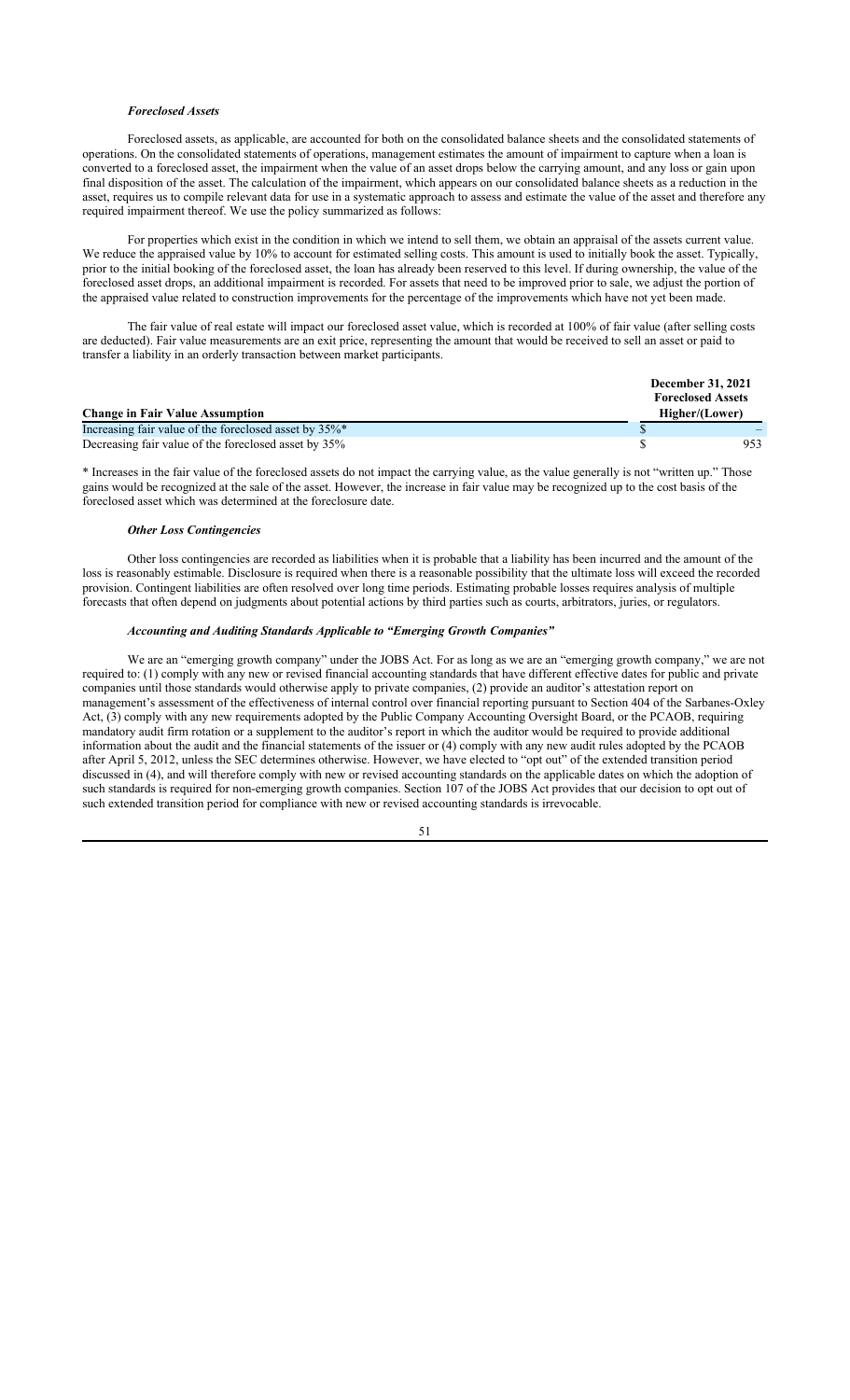### *Other Significant Accounting Policies*

Other significant accounting policies, not involving the same level of measurement uncertainties as those discussed above, are nevertheless important to an understanding of the consolidated financial statements. Policies related to credit quality information, fair value measurements, offsetting assets and liabilities, related party transactions and revenue recognition require difficult judgments on complex matters that are often subject to multiple and recent changes in the authoritative guidance. Certain of these matters are among topics currently under reexamination or have recently been addressed by accounting standard setters and regulators. Specific conclusions have not been reached by these standard setters, and outcomes cannot be predicted with confidence. Also, see Note 2 of our consolidated financial statements, as they discuss accounting policies that we have selected from acceptable alternatives.

## **Consolidated Results of Operations**

Key financial and operating data for the years ended December 31, 2021 and 2020 are set forth below. For a more complete understanding of our industry, the drivers of our business, and our current period results, this discussion should be read in conjunction with our consolidated financial statements, including the related notes and the other information contained in this document.

Accounting principles generally accepted in the United States of America (U.S. GAAP) require that we report financial and descriptive information about reportable segments and how these segments were determined. Our management determines the allocation and performance of resources based on operating income, net income and operating cash flows. Segments are identified and aggregated based on the products sold or services provided and the market(s) they serve. Based on these factors, management has determined that our ongoing operations are in one segment, commercial lending.

Below is a summary of our statement of operations for the years ended December 31, 2021 and 2020:

| (in thousands of dollars)                               | 2021               |       | 2020 |         |
|---------------------------------------------------------|--------------------|-------|------|---------|
|                                                         |                    |       |      |         |
| <b>Net Interest Income</b>                              |                    |       |      |         |
| Interest and fee income on loans                        | \$                 | 7,944 | \$   | 8,209   |
| Interest expense:                                       |                    |       |      |         |
| Interest related to secured borrowings                  |                    | 1,973 |      | 2,973   |
| Interest related to unsecured borrowings                |                    | 3,147 |      | 3,153   |
| Interest expense                                        | $\mathbf{\hat{S}}$ | 5,120 | \$   | 6,126   |
| Net interest income                                     |                    | 2,824 |      | 2,083   |
|                                                         |                    |       |      |         |
| Less: Loan loss provision                               |                    | 588   |      | 1,805   |
| Net interest income after loan loss provision           |                    | 2,236 |      | 278     |
| <b>Non-Interest Income</b>                              |                    |       |      |         |
| Gain on sale of foreclosed assets                       | \$                 | 166   | \$   | 160     |
| Gain on foreclosure of assets                           |                    | 67    |      | 52      |
| Gain on the extinguishment of debt                      |                    | 371   |      | 361     |
| Impairment gains on foreclosed assets                   |                    |       |      | 91      |
| Total non-interest income                               | \$                 | 604   | \$   | 664     |
|                                                         |                    |       |      |         |
| Income                                                  |                    | 2,840 |      | 942     |
|                                                         |                    |       |      |         |
| <b>Non-Interest Expense</b>                             |                    |       |      |         |
| Selling, general and administrative                     | $\mathbf S$        | 1,873 | \$   | 2,185   |
| Depreciation and amortization                           |                    | 53    |      | 85      |
| Loss on the sale of foreclosed assets                   |                    | 92    |      | 102     |
| Loss on foreclosure                                     |                    | 47    |      | 54      |
| Impairment loss on foreclosed assets                    |                    | 10    |      | 445     |
| Total non-interest expense                              |                    | 2,075 |      | 2,871   |
|                                                         |                    |       |      |         |
| Net income (loss)                                       | \$                 | 765   | \$   | (1,929) |
| Earned distribution to preferred equity holders         |                    | 701   |      | 525     |
| Net income (loss) attributable to common equity holders | \$                 | 64    |      | (2,454) |
|                                                         |                    |       |      |         |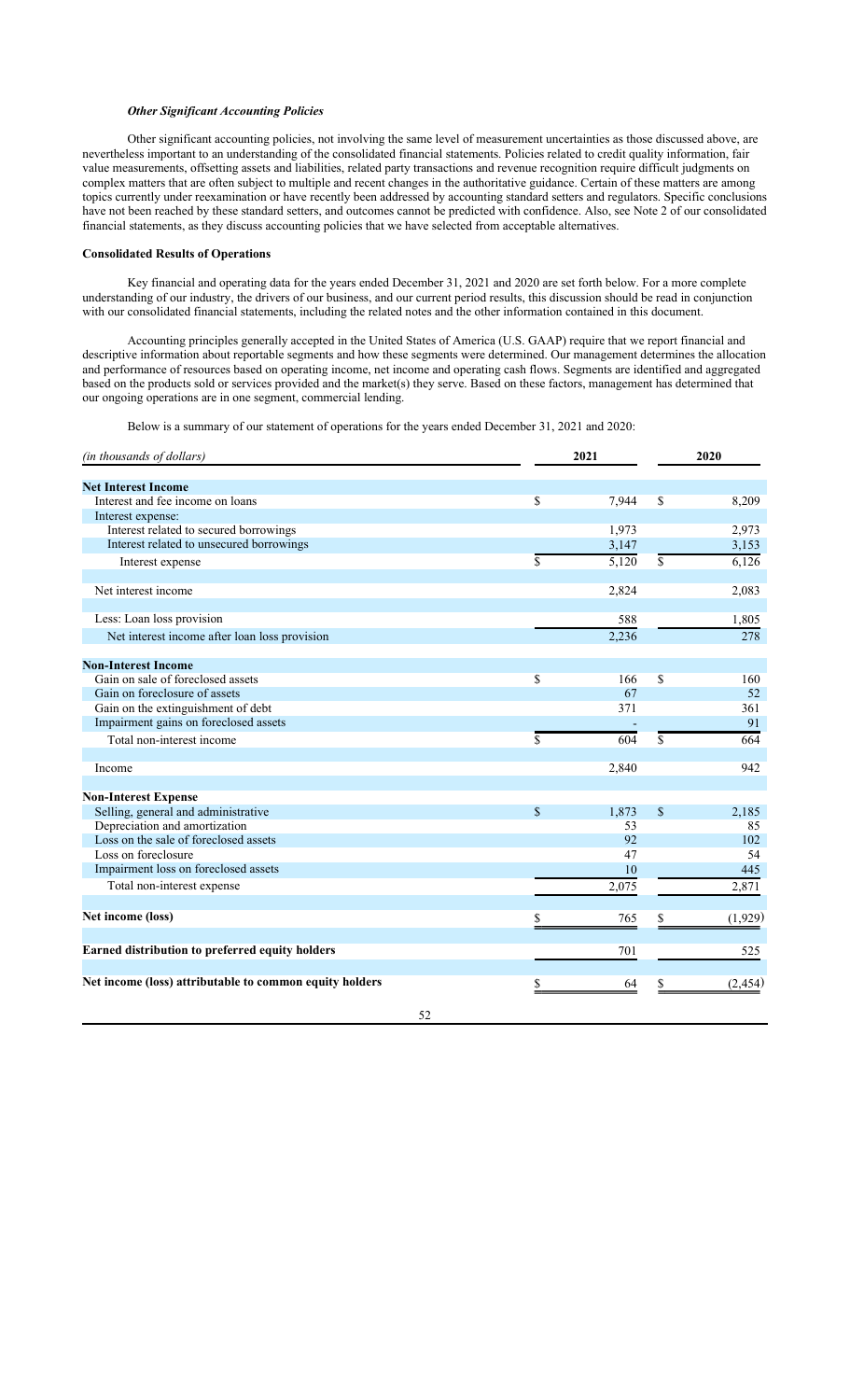Net income for the year ended December 31, 2021 increased \$2,694 to \$765 when compared to the same period of 2020. The increase in net income was primarily due to decreasing the economic effects stemming from the COVID-19 pandemic, most importantly nonperforming assets and loan losses.

In addition, we had \$46,943 and \$46,405 in loan assets, net as of December 31, 2021 and 2020, respectively. As of December 31, 2021, we had 224 construction loans in 20 states with 66 borrowers and 15 development loans in six states with 12 borrowers.

## *Interest Spread*

The following table displays a comparison of our interest income, expense, fees and spread for the years ended December 31, 2021 and 2020:

|                                                 |    | 2021   |                 | 2020 |         |         |
|-------------------------------------------------|----|--------|-----------------|------|---------|---------|
| <b>Interest Income</b>                          |    |        | $*$             |      |         | $*$     |
| Estimated interest income                       | \$ | 6,280  | 13%             | \$.  | 7,623   | 14%     |
| Estimated unearned interest income due to       |    |        |                 |      |         |         |
| COVID-19                                        |    | (926)  | $(2)\%$         |      | (1,099) | $(2)\%$ |
| Write-offs due to COVID-19                      |    |        | $-9/0$          |      | (469)   | (1)%    |
| Interest income on loans                        |    | 5,354  | 11%             |      | 6,055   | $11\%$  |
| Fee income on loans                             |    | 3,403  | $7\%$           |      | 2,735   | $5\%$   |
| Deferred loan fees                              |    |        |                 |      |         |         |
|                                                 |    | (813)  | (2)%            |      | (581)   | (1)%    |
| Fee income on loans, net                        |    | 2,590  | 5%              |      | 2,154   | $4\%$   |
| Interest and fee income on loans                |    | 7,944  | 16%             |      | 8,209   | 15%     |
| Interest expense – secured                      |    | 1,973  | $4\%$           |      | 2,973   | $5\%$   |
| Interest expense – unsecured                    |    | 2,979  | 6%              |      | 2,997   | 6%      |
| Offering costs amortization                     |    | 168    | $- \frac{0}{2}$ |      | 156     | $-1/2$  |
| Interest expense                                |    | 5,120  | $10\%$          |      | 6,126   | $11\%$  |
| Net interest income (spread)                    |    | 2,824  | 6%              |      | 2,083   | 4%      |
| Weighted average outstanding loan asset balance |    | 50,730 |                 |      | 55,189  |         |
|                                                 |    |        |                 |      |         |         |

\*Annualized amount as percentage of weighted average outstanding gross loan balance

There are three main components that can impact our interest spread: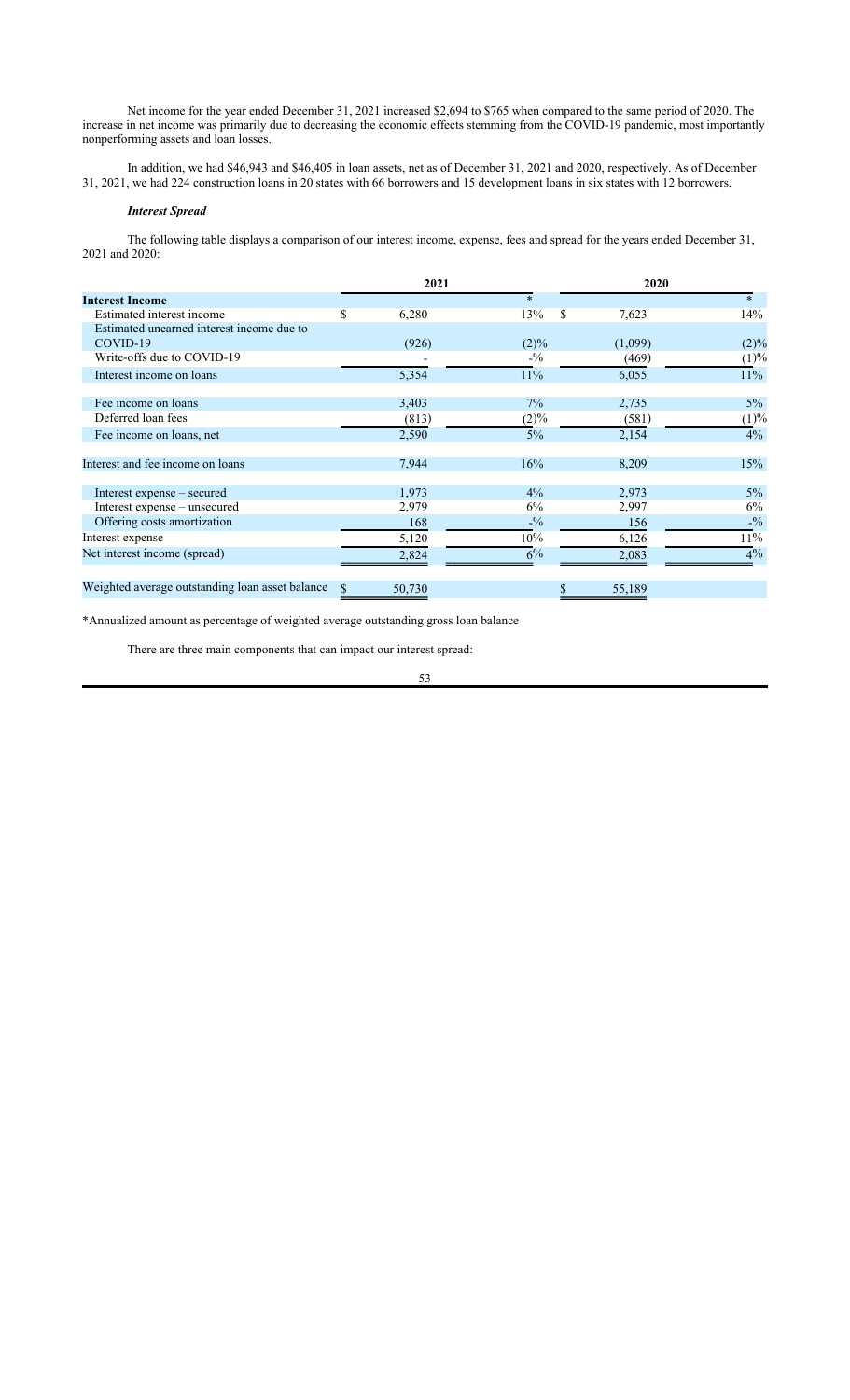● *Difference between the interest rate received (on our loan assets) and the interest rate paid (on our borrowings).* The loans we have originated have interest rates which are based on our cost of funds, with a minimum cost of funds of 7%. For most loans, the margin is fixed at 3%; however, for our development loans the margin is generally fixed at 7%. This component is also impacted by the lending of money with no interest cost (our equity).

Interest income on loans was 11% for both the years ended December 31, 2021 and 2020. The Company expensed \$469 in interest income during 2020 due to impairment of loans associated with four of our borrowers directly related to COVID-19. In addition, estimated interest not earned during the year ended December 31, 2021 and 2020 related to those borrowers was approximately \$926 and \$1,099, respectively.

We anticipate our standard margin to be 3% on all future construction loans and generally 7% on all development loans which yields a blended margin of approximately 3.6%.

• Fee income. Our construction loan fee is 5% on the amount we commit to lend, which is amortized over the expected life of each loan. We do not recognize a loan fee on our development loans. When loans terminate before than their expected life, the remaining fee is recognized at the termination of the loan.

Fee income on loans before deferred loan fee adjustments increased 2% to 7% for the year ended December 31, 2021 compared to 5% for the same period of 2020. The increase of 2% primarily related to modification fees charged on certain loans during 2021.

Deferred loan origination fees increased to (2)% for the year ended December 31, 2021 compared to (1)% for the same period of 2020. The increase in deferred loan origination fees was primarily due to the number of closed and modified construction and development loans, which during 2021 and 2020, was 320 and 224, respectively.

• *Amount of nonperforming assets.* Generally, we can have two types of nonperforming assets that negatively affect interest spread: loans not paying interest and foreclosed assets.

As of December 31, 2021 and 2020, we had 23 impaired loans in the aggregate amount of \$9,526 and 29 impaired loans in the aggregate amount of \$11,816 that were not paying interest, respectively. Non-performing assets not related to the impact of COVID-19 were \$2,914 of the \$9,526 for 2021 and \$1,229 of the \$11,816 for 2020.

Due to the impact of COVID-19, the Company transferred the loan receivables balance of \$9,728 as of June 30, 2020 for one of our largest borrowers into a non-performing asset. As of December 31, 2021, the amount due from this borrower is \$6,612.

Foreclosed assets do not provide a monthly interest return. As of December 31, 2021 and 2020, foreclosed assets were \$2,724 and \$4,449, respectively, which resulted in a negative impact on our interest spread in both years.

The amount of nonperforming assets is expected to decrease in the first half of 2022 as we continue to liquidate nonperforming loans and foreclosed assets.

Cash also does not yield a return. During the third quarter of 2021 we used cash to reduce the amount of debt while maintaining a responsible level of liquidity to cover unfunded commitments on loans and cash needs for operations.

#### *Loan Loss Provision*

Loan loss provision (expense throughout the year) was \$588 and \$1,805 for the years ended December 31, 2021 and 2020, respectively.

The allowance for loan losses at December 31, 2021 was \$2,048 which primarily consisted of \$163 for loans without specific reserves, \$342 for loans with specific reserves, \$60 for special mention loans and \$1,483 for specific reserves due to the impact of COVID-19. During the year ended December 31, 2021, we incurred \$509 in direct charge offs.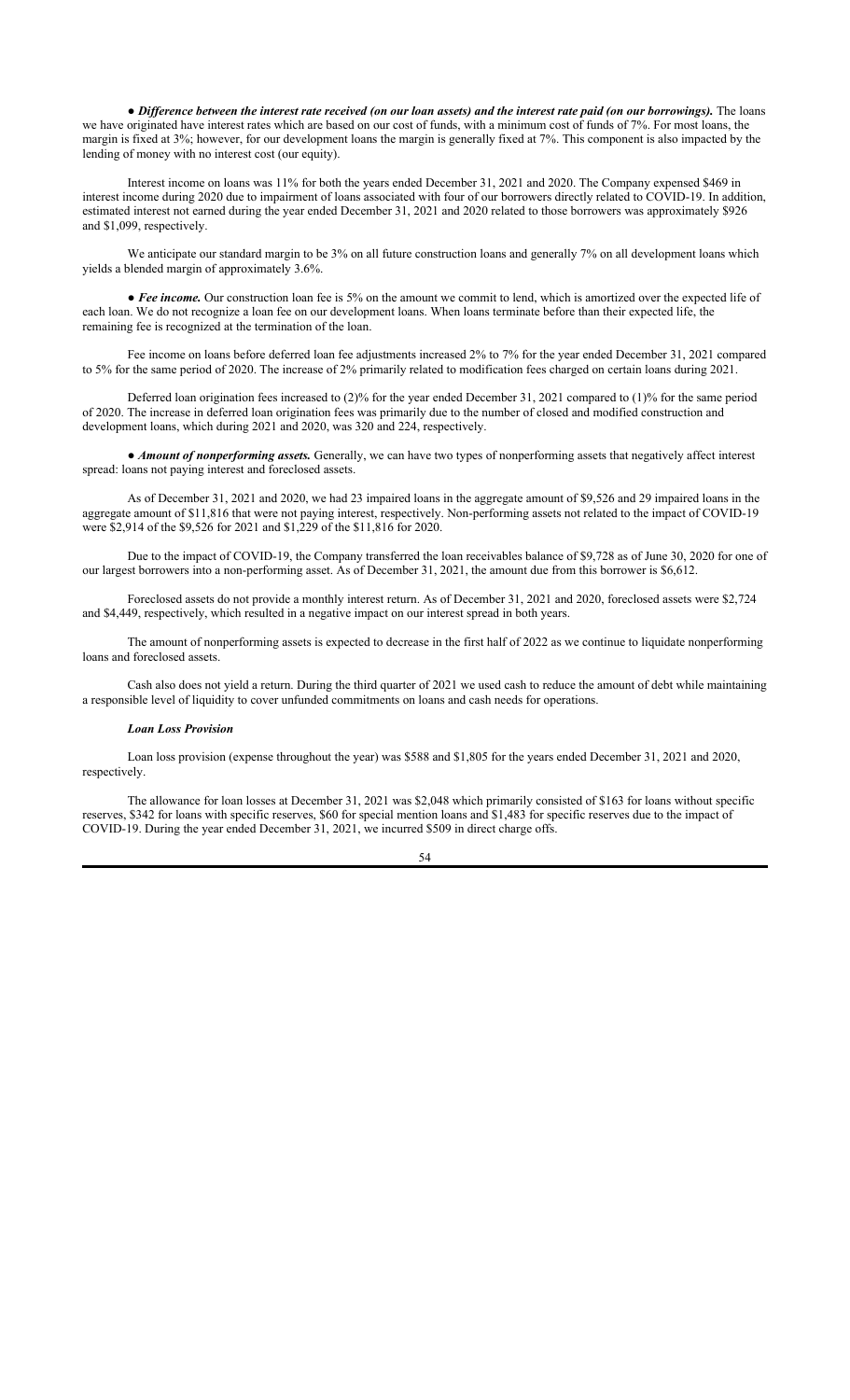The allowance for loan losses at December 31, 2020 was \$1,968, of which \$151 is related to loans without specific reserves. The Company recorded specific reserves for loans impaired due to impacts from COVID-19 of \$1,532, special mention loans of \$120 and impaired loans not due to impacts from COVID-19 of \$165. During the year ended December 31, 2020, we incurred \$72 in direct charge offs.

#### *Non-Interest Income*

### *Gain on Sale of Foreclosed Assets*

During the years ended December 31, 2021 and 2020, we recognized \$166 and \$160, respectively, as a gain on the sale of foreclosed assets which related to the sale of six and seven foreclosed assets during 2021 and 2020, respectively.

### *Gain on Foreclosure of Assets*

During the years ended December 31, 2021 and 2020, we recognized \$67 and \$52 as a gain on the foreclosure of assets. We transferred one and seven loan receivable assets to foreclosed assets which resulted in a gain on foreclosure during the years ended December 31, 2021 and 2020, respectively.

#### *Impairment Gains on Foreclosed Assets*

During the year ended December 31, 2021 and 2020, we recognized \$0 and \$91, respectively, as a gain on impairment of foreclosed assets. During 2020, the impairment gain related primarily to four certain foreclosed assets.

### *Gain on the Extinguishment of Debt*

We borrowed approximately \$361 in each of February 2021 and May 2020, pursuant to the Paycheck Protection Program ("PPP"), created under the Coronavirus Aid, Relief, and Economic Security Act, or CARES Act. The PPP is intended to provide loans to qualified businesses to cover payroll and certain other identified costs. Funds from the loan may only be used for certain purposes, including payroll, benefits, rent, and utilities. All or a portion of the loan may be forgivable, as provided by the terms of the PPP.

In August 2021 and November 2020, the full principal amount of the PPP loans and the accrued interest were forgiven by the U.S. Small Business Administration.

During April 2020, the Company received a grant under the Economic Injury Disaster Loan Emergency Advance (the "EIDL Advance") of \$10 which was used for payroll and other certain operating expenses.

In February 2021, the full EIDL Advance of \$10 and accrued interest were forgiven by the U.S. Small Business Administration.

#### *Non-Interest Expense*

### *Selling, General and Administrative ("SG&A") Expenses*

The following table displays our SG&A expenses for the years ended December 31, 2021 and 2020:

|                                              | 2021  | 2020  |
|----------------------------------------------|-------|-------|
| Selling, general and administrative expenses |       |       |
| Legal and accounting                         | 166   | 224   |
| Salaries and related expenses                | 819   | 975   |
| Board related expenses                       | 99    | 99    |
| Advertising                                  | 65    | 85    |
| Rent and utilities                           | 53    | 52    |
| Loan and foreclosed asset expenses           | 348   | 498   |
| Travel                                       | 154   | 140   |
| Other                                        | 169   | 112   |
| Total SG&A                                   | 1.873 | 2,185 |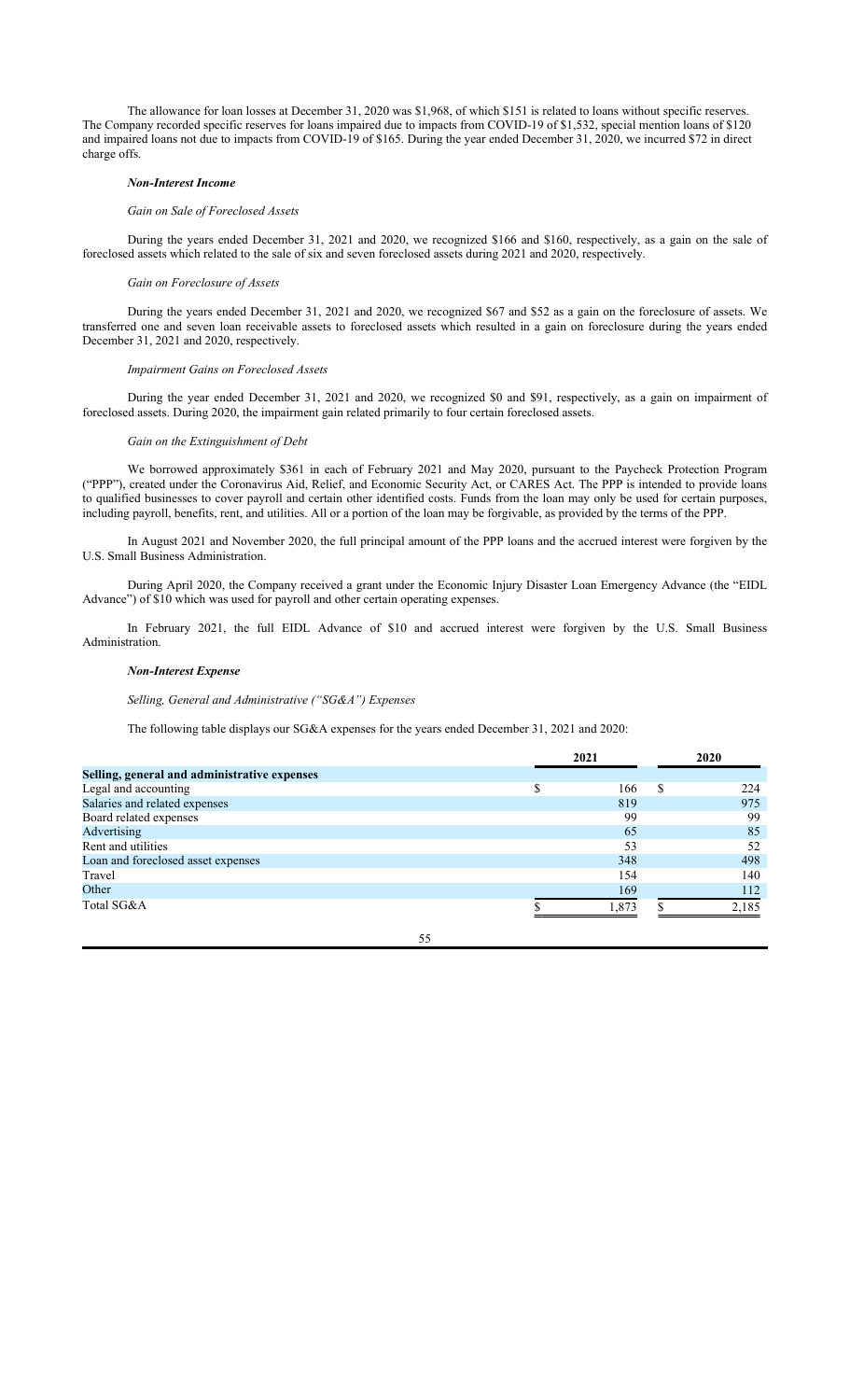SG&A expenses decreased \$312 to \$1,873 for the year ended December 31, 2021 compared to \$975 for the same period of 2020 due primarily to the following:

- During 2021, salaries and related expenses decreased \$156 to \$819 compared to \$975 for the same period of 2020. The decrease was primarily due to employee retention credit recognized during the second and third quarters of 2021 of \$317, which was partially offset by profit share expense of \$88. No profit share expense was recognized during 2020.
- During 2021, legal and accounting expenses decreased \$58 to \$166 compared to \$224 for the same period of 2020. The decrease related primarily due to the addition of internal counsel during the second quarter of 2020.

## *Loss on the Sale of Foreclosed Assets*

During the years ended December 31, 2021 and 2020, we recognized \$92 and \$102 as a loss on the sale of foreclosed assets which related to the sale of seven and eight foreclosed assets during 2021 and 2020, respectively.

### *Loss on Foreclosure of Assets*

During the years ended December 31, 2021 and 2020, we recognized \$47 and \$54 as a loss on the foreclosure of assets. We transferred one and two loan receivable assets to foreclosed assets during 2021 and 2020, respectively.

### *Impairment Loss on Foreclosed Assets*

During the year ended December 31, 2021 and 2020, we recognized \$10 and \$445 as a loss on impairment of foreclosed assets, respectively. During 2020, impairment loss on foreclosed assets included \$91 recognized as a result of COVID-19.

### **Consolidated Financial Position**

### *Cash and Cash Equivalents*

We try to avoid borrowing on our lines of credit from affiliates. To accomplish this, we must carry some cash for liquidity. This amount generally grows as our Company grows. As of December 31, 2021 and 2020, our cash was \$3,735 and \$4,749, respectively. See our Liquidity and Capital Resources section for more information.

#### *Loans Receivable*

*Commercial Loans – Construction Loan Portfolio Summary*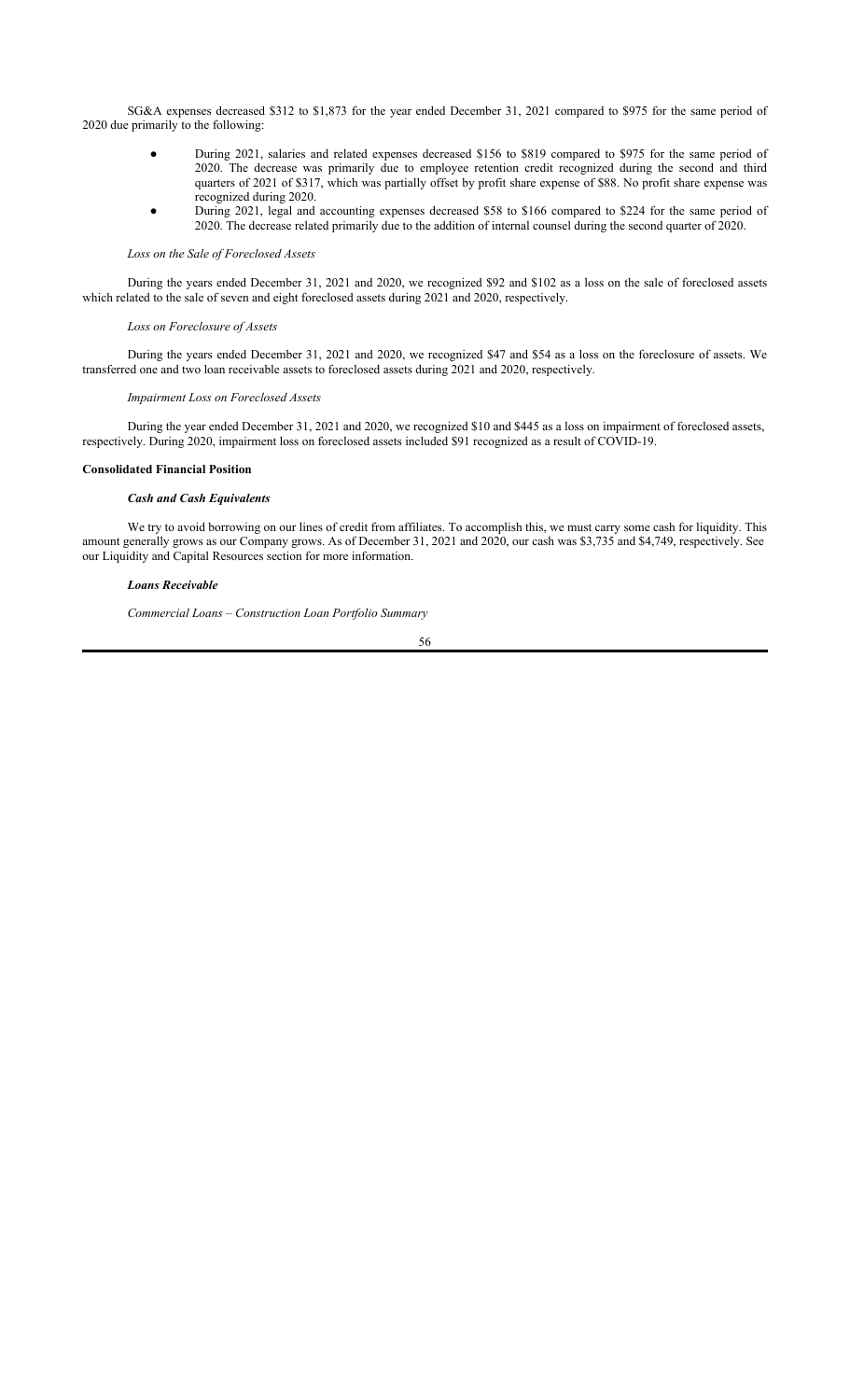The following is a summary of our loan portfolio to builders for home construction loans as of December 31, 2021:

|                | Number<br>of     | <b>Number</b><br>of | Value of                  | <b>Commitment</b> | Gross<br>Amount     | Loan to<br>Value     | Loan |
|----------------|------------------|---------------------|---------------------------|-------------------|---------------------|----------------------|------|
| <b>State</b>   | <b>Borrowers</b> | Loans               | Collateral <sup>(1)</sup> | Amount            | Outstanding         | Ratio <sup>(2)</sup> | Fee  |
| Arizona        |                  | $\overline{3}$      | $\mathbb{S}$<br>995       | \$<br>697         | $\mathbb{S}$<br>390 | 70%                  | 5%   |
| Connecticut    |                  | 4                   | 1,535                     | 1,084             | 719                 | 71%                  | 5%   |
| Delaware       |                  | 6                   | 5,960                     | 2,387             | 1,817               | 40%                  | 5%   |
| Florida        | 18               | 88                  | 28,922                    | 21,787            | 13,649              | 75%                  | 5%   |
| Georgia        | $\overline{2}$   | $\overline{2}$      | 1,130                     | 631               | 366                 | 56%                  | 5%   |
| Illinois       | 2                | 2                   | 1,890                     | 1,199             | 627                 | 63%                  | 5%   |
| Indiana        |                  |                     | 624                       | 436               | 347                 | 70%                  | 5%   |
| Louisiana      |                  | 3                   | 590                       | 387               | 125                 | 66%                  | 5%   |
| Michigan       |                  | 12                  | 3,431                     | 2,586             | 2,299               | 75%                  | 5%   |
| New Jersey     |                  |                     | 2,382                     | 1,910             | 1,664               | 80%                  | 5%   |
| New York       |                  |                     | 525                       | 378               | 305                 | 72%                  | 5%   |
| North Carolina | 8                | 14                  | 7,141                     | 4,349             | 2,105               | 61%                  | 5%   |
| Ohio           |                  | 9                   | 2,929                     | 2,132             | 1,105               | 73%                  | 5%   |
| Oregon         |                  | 2                   | 923                       | 646               | 440                 | 70%                  | 5%   |
| Pennsylvania   | $\overline{2}$   | 20                  | 21,867                    | 13,487            | 10,078              | 62%                  | 5%   |
| South Carolina | 10               | 32                  | 8,353                     | 5,793             | 3,579               | 69%                  | 5%   |
| Tennessee      | 2                | $\overline{2}$      | 940                       | 582               | 319                 | 62%                  | 5%   |
| Texas          | $\overline{2}$   | 5                   | 2,873                     | 1,750             | 549                 | 61%                  | 5%   |
| Virginia       | $\overline{3}$   | 3                   | 1,140                     | 765               | 519                 | 67%                  | 5%   |
| Washington     |                  |                     | 4,785                     | 3,022             | 2,104               | 63%                  | 5%   |
| <b>Total</b>   | 66               | 224                 | \$<br>98,935              | \$<br>66,008      | 43,106<br>\$        | $67\%^{(3)}$         | 5%   |

(1) The value is determined by the appraised value.

(2) The loan to value ratio is calculated by taking the commitment amount and dividing by the appraised value.

(3) Represents the weighted average loan to value ratio of the loans.

The following is a summary of our loan portfolio to builders for home construction loans as of December 31, 2020:

|                | <b>Number</b><br>of | <b>Number</b><br>of | Value of                  | <b>Commitment</b> | <b>Gross</b><br>Amount | Loan to<br>Value | Loan |
|----------------|---------------------|---------------------|---------------------------|-------------------|------------------------|------------------|------|
| <b>State</b>   | <b>Borrowers</b>    | Loans               | Collateral <sup>(1)</sup> | Amount            | Outstanding            | Ratio $^{(2)}$   | Fee  |
| Arizona        |                     | 4                   | $\mathbb{S}$<br>1,821     | \$<br>1,503       | $\mathbb{S}$<br>1,004  | 60%              | 5%   |
| Connecticut    |                     |                     | 515                       | 382               | 262                    | 65%              | 5%   |
| Delaware       |                     |                     | 585                       | 409               | 187                    | 70%              | 5%   |
| Florida        | 16                  | 80                  | 25,779                    | 21,193            | 16,201                 | 82%              | 5%   |
| Georgia        | 3                   | 3                   | 1,300                     | 839               | 476                    | 65%              | 5%   |
| Illinois       | $\overline{2}$      | 2                   | 1,890                     | 1,199             | 474                    | 60%              | 5%   |
| Michigan       | 4                   | 9                   | 2,451                     | 1,942             | 805                    | 79%              | 5%   |
| Mississippi    |                     |                     | 240                       | 189               | 166                    | 79%              | 5%   |
| New Jersey     |                     | 5                   | 1,357                     | 1,339             | 928                    | 99%              | 5%   |
| New York       | 3                   |                     | 1,184                     | 814               | 845                    | 69%              | 5%   |
| North Carolina | 6                   | 18                  | 4,519                     | 3,123             | 2,059                  | 69%              | 5%   |
| Ohio           |                     | 8                   | 2,703                     | 2,020             | 1,393                  | 75%              | 5%   |
| Oregon         |                     | $\overline{2}$      | 1,217                     | 852               | 238                    | 70%              | 5%   |
| Pennsylvania   | 3                   | 24                  | 22,791                    | 13,593            | 9,825                  | 60%              | 5%   |
| South Carolina | 8                   | 27                  | 7,284                     | 4,930             | 3,195                  | 68%              | 5%   |
| Tennessee      | 3                   | 5                   | 2,169                     | 1,463             | 509                    | 67%              | 5%   |
| Texas          | 3                   | 8                   | 2,806                     | 2,106             | 1,191                  | 75%              | 5%   |
| Utah           |                     | 6                   | 2,583                     | 1,822             | 1,542                  | 71%              | 5%   |
| Virginia       |                     |                     | 505                       | 353               | 79                     | 70%              | 5%   |
| Washington     |                     | 5                   | 2,030                     | 1,311             | 508                    | 65%              | 5%   |
| Wisconsin      |                     |                     | 539                       | 332               | 332                    | 62%              | 5%   |
| <b>Total</b>   | 67                  | 213                 | \$<br>86,268              | \$<br>61,714      | \$<br>42,219           | $72\%^{(3)}$     | 5%   |

(1) The value is determined by the appraised value.

(2) The loan to value ratio is calculated by taking the commitment amount and dividing by the appraised value.

(3) Represents the weighted average loan to value ratio of the loans.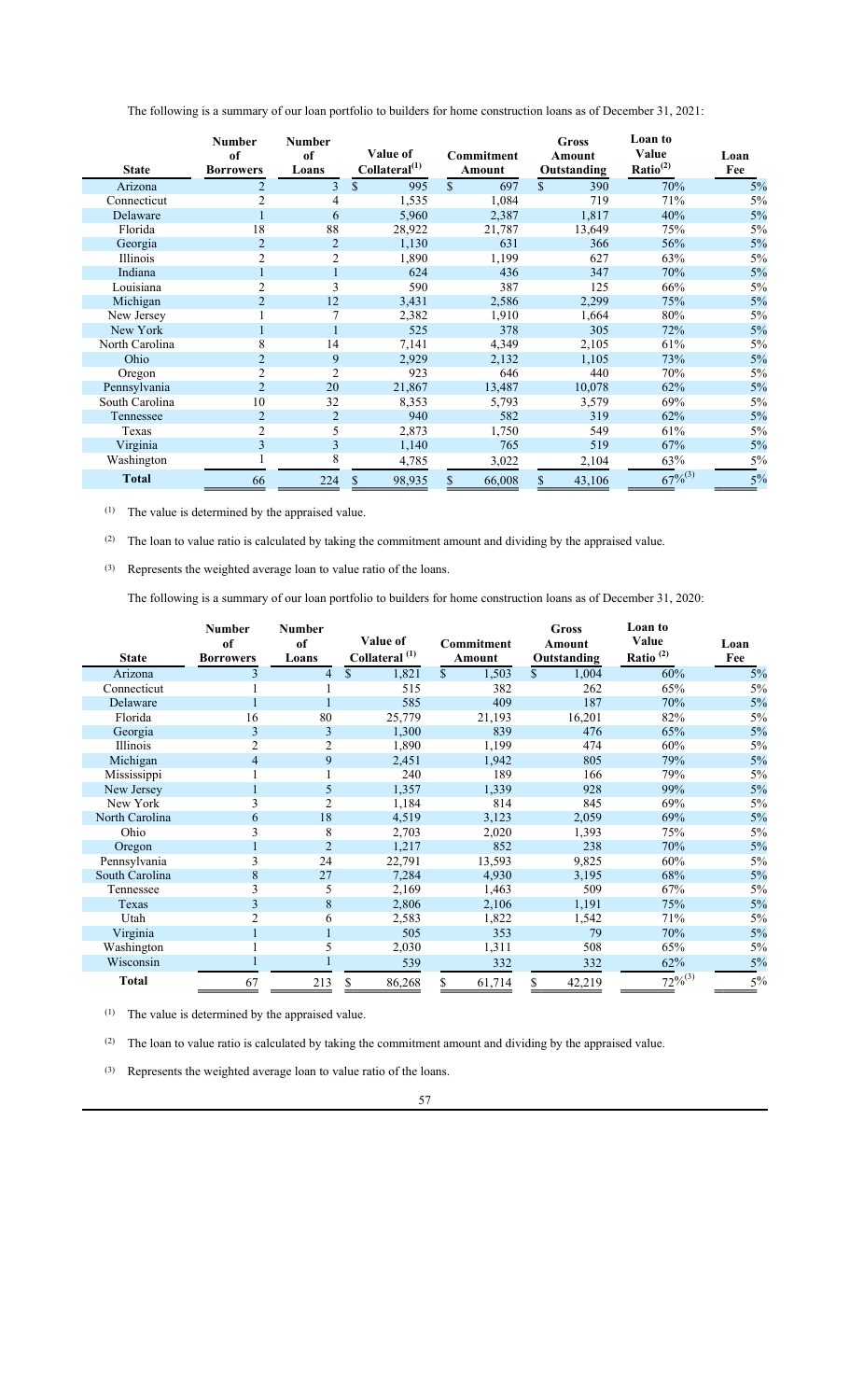## *Commercial Loans – Real Estate Development Loan Portfolio Summary*

| <b>States</b>  | Number<br>оf<br><b>Borrowers</b> | Number<br>of<br>Loans | Value of<br>Collateral <sup>(1)</sup> |        | Commitment<br>Amount <sup>(2)</sup> | Gross<br>Amount<br>Outstanding | Loan to<br>Value<br>Ratio <sup>(3)</sup> | <b>Interest</b><br><b>Spread</b> |
|----------------|----------------------------------|-----------------------|---------------------------------------|--------|-------------------------------------|--------------------------------|------------------------------------------|----------------------------------|
| Pennsylvania   |                                  | 4                     |                                       | 9,312  | 6,500                               | 6,103                          | 66%                                      | varies                           |
| Florida        |                                  |                       |                                       | 816    | 1.297                               | 611                            | 75%                                      | 7%                               |
| Texas          |                                  |                       |                                       | 70     | 125                                 |                                | 110%                                     | 7%                               |
| Connecticut    |                                  |                       |                                       | 350    | 180                                 | 180                            | 51%                                      | 7%                               |
| Delaware       |                                  |                       |                                       | 543    | 147                                 | 147                            | 27%                                      | 7%                               |
| South Carolina |                                  |                       |                                       | 1,373  | 846                                 | 539                            | 39%                                      | 7%                               |
| <b>Total</b>   | 12                               | 15                    |                                       | 12.464 | 9.095                               | 7.657                          | $61\%^{(4)}$                             | $7\%$                            |

The following is a summary of our loan portfolio to builders for land development as of December 31, 2021:

(1) The value is determined by the appraised value adjusted for remaining costs to be paid and third-party mortgage balances. Part of this collateral is \$1,720 of preferred equity in our Company. In the event of a foreclosure on the property securing these loans, the portion of our collateral that is preferred equity in our Company might be difficult to sell, which could impact our ability to eliminate the loan balance.

- (2) The commitment amount does not include unfunded letters of credit.
- $^{(3)}$  The loan to value ratio is calculated by taking the outstanding amount and dividing by the appraised value calculated as described above.
- (4) Represents the weighted average loan to value ratio of the loans.

| <b>States</b>  | <b>Number</b><br>of<br><b>Borrowers</b> | Number<br>of<br>Loans | Value of<br>Collateral <sup>(1)</sup> |   | Commitment<br>Amount <sup>(2)</sup> | Gross<br>Amount<br>Outstanding | Loan to<br>Value<br>Ratio <sup>(3)</sup> | Interest<br><b>Spread</b> |
|----------------|-----------------------------------------|-----------------------|---------------------------------------|---|-------------------------------------|--------------------------------|------------------------------------------|---------------------------|
| Pennsylvania   |                                         |                       | 7,361                                 | Ф | 8,200                               | 6,175                          | 84%                                      | 7%                        |
| Florida        |                                         |                       | 1,373                                 |   | 1,193                               | 1.029                          | 87%                                      | 7%                        |
| New York       |                                         |                       | 1,238                                 |   | 451                                 | 452                            | 36%                                      | 7%                        |
| North Carolina |                                         |                       | 400                                   |   | 260                                 | 136                            | 34%                                      | 7%                        |
| South Carolina |                                         |                       | 1,256                                 |   | 711                                 | 438                            | 35%                                      | 7%                        |
| <b>Total</b>   |                                         |                       | 11,628                                |   | 10,815                              | 8,230                          | $71\%^{(4)}$                             | $7\%$                     |

(1) The value is determined by the appraised value adjusted for remaining costs to be paid and third-party mortgage balances. Part of this collateral is \$1,630 of preferred equity in our Company. In the event of a foreclosure on the property securing these loans, the portion of our collateral that is preferred equity in our Company might be difficult to sell, which could impact our ability to eliminate the loan balance.

- (2) The commitment amount does not include unfunded letters of credit.
- $^{(3)}$  The loan to value ratio is calculated by taking the outstanding amount and dividing by the appraised value calculated as described above.
- (4) Represents the weighted average loan to value ratio of the loans.
	- 58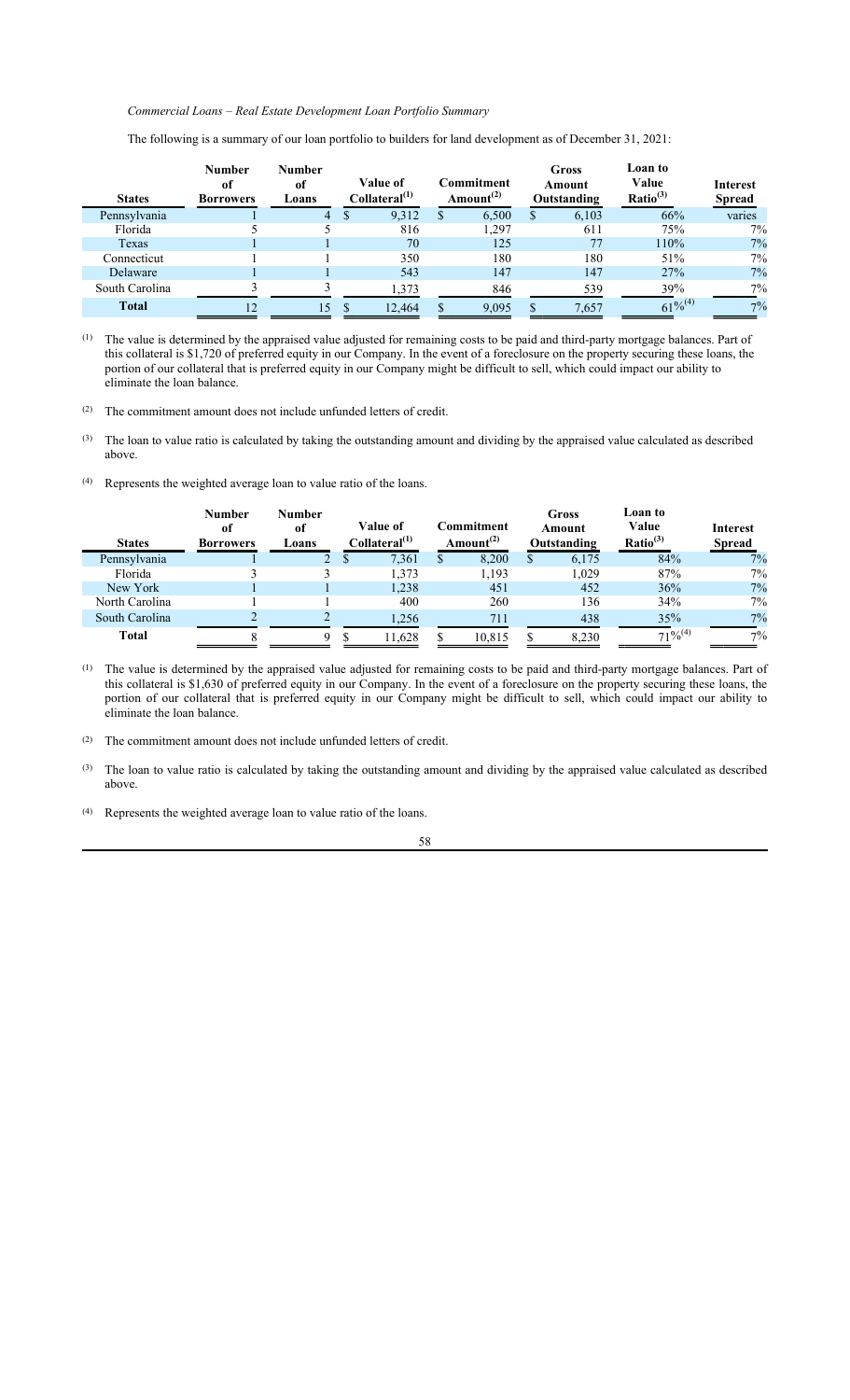Financing receivables are comprised of the following:

|                                  | December 31, 2021 |  | <b>December 31, 2020</b> |
|----------------------------------|-------------------|--|--------------------------|
| Loans receivable, gross          | 50,763            |  | 50,449                   |
| Less: Deferred loan fees         | (1,143)           |  | (1,092)                  |
| Less: Deposits                   | (934)             |  | (1,337)                  |
| Plus: Deferred origination costs | 305               |  | 353                      |
| Less: Allowance for loan losses  | (2,048)           |  | (1,968)                  |
|                                  |                   |  |                          |
| Loans receivable, net            | 46,943            |  | 46,405                   |

Roll forward of combined loans:

|                                        | December 31, 2021 |          |   | <b>December 31, 2020</b> |  |
|----------------------------------------|-------------------|----------|---|--------------------------|--|
| Beginning balance                      |                   | 46,405   | S | 55,369                   |  |
| Originations and modifications         |                   | 45,395   |   | 46,177                   |  |
| Principal collections                  |                   | (44,290) |   | (50,079)                 |  |
| Transferred to foreclosed assets       |                   | (791)    |   | (2,118)                  |  |
| Transferred to real estate investments |                   |          |   | (1,140)                  |  |
| Change in builder deposit              |                   | 403      |   | 16                       |  |
| Change in allowance for loan losses    |                   | (80)     |   | (1,733)                  |  |
| Change in loan fees, net               |                   | (99)     |   | (87)                     |  |
|                                        |                   |          |   |                          |  |
| Ending balance                         |                   | 46,943   |   | 46,405                   |  |

*Credit Quality Information*

Finance Receivables – By risk rating:

|                           | December 31, 2021 |        | <b>December 31, 2020</b> |        |
|---------------------------|-------------------|--------|--------------------------|--------|
|                           |                   |        |                          |        |
| Pass                      |                   | 38,893 |                          | 35,544 |
| Special mention           |                   | 2,344  |                          | 3,089  |
| Classified - accruing     |                   |        |                          |        |
| $Classified - nonaccrual$ |                   | 9,526  |                          | 11,816 |
| Total                     |                   | 50,763 |                          | 50,449 |

Finance Receivables – Method of impairment calculation:

|                                                 | December 31, 2021 |  | December 31, 2020 |  |
|-------------------------------------------------|-------------------|--|-------------------|--|
| Performing loans evaluated individually         | 16.495            |  | 16,412            |  |
| Performing loans evaluated collectively         | 24,742            |  | 22,221            |  |
| Non-performing loans without a specific reserve | 596               |  | 1,518             |  |
| Non-performing loans with a specific reserve    | 8,930             |  | 10,298            |  |
|                                                 |                   |  |                   |  |
| Total evaluated collectively for loan losses    | 50,763            |  | 50,449            |  |

At December 31, 2021 and 2020, there were no loans acquired with deteriorated credit.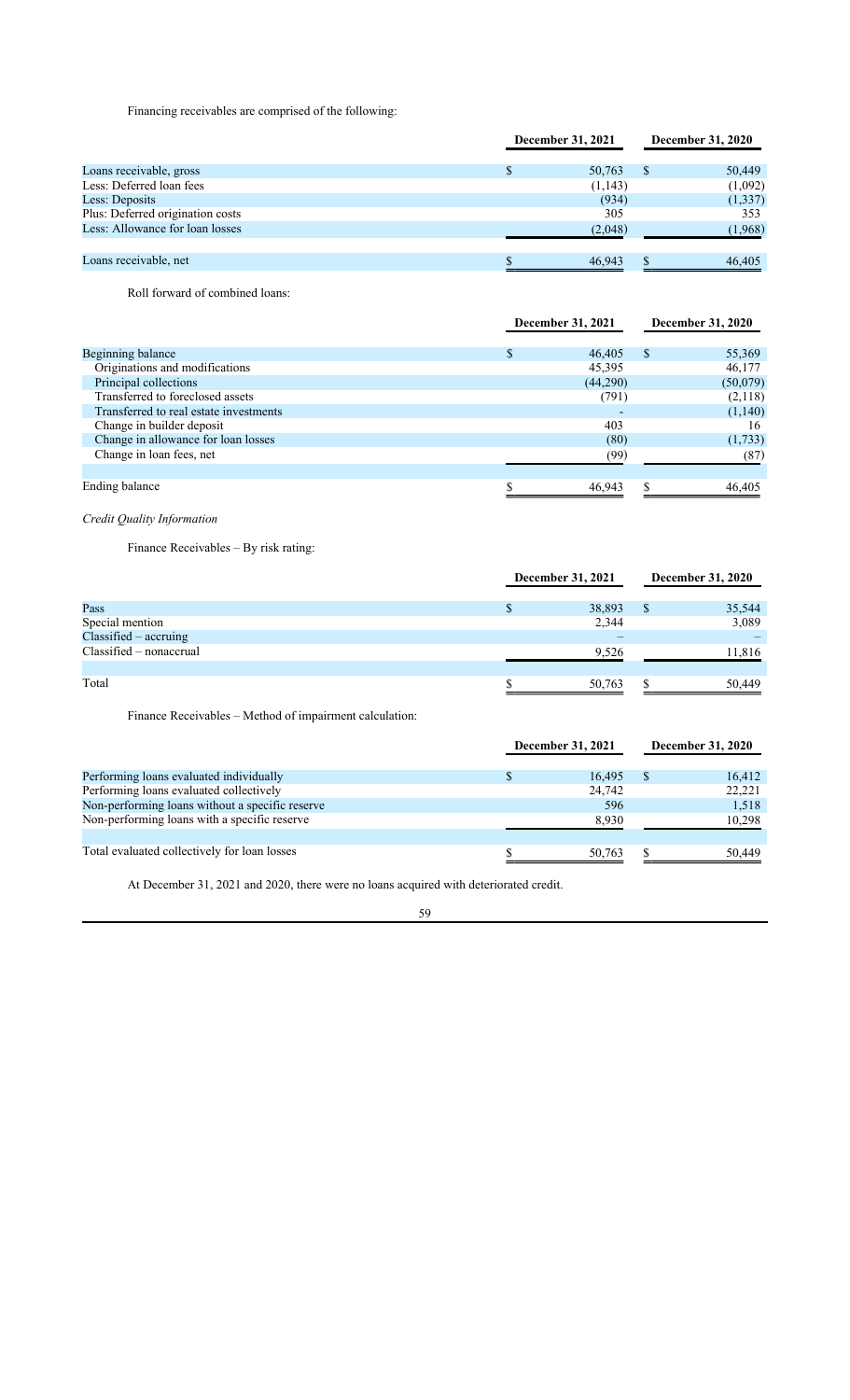The following is a summary of our impaired non-accrual commercial construction loans as of December 31, 2021 and 2020:

|                                                                 | December 31, 2021 |         | <b>December 31, 2020</b> |         |
|-----------------------------------------------------------------|-------------------|---------|--------------------------|---------|
|                                                                 |                   |         |                          |         |
| Unpaid principal balance (contractual obligation from customer) |                   | 10.035  |                          | 11,888  |
| Charge-offs and payments applied                                |                   | (509`   |                          | (72)    |
| Gross value before related allowance                            |                   | 9.526   |                          | 11,816  |
| Related allowance                                               |                   | (1,825) |                          | (1,698) |
| Value after allowance                                           |                   | 7.701   |                          | 10.118  |

Below is an aging schedule of loans receivable as of December 31, 2021, on a recency basis:

|                                                                                                                                                                                                                                                                                                      | No.<br>Loans |    | Unpaid<br><b>Balances</b> | $\frac{0}{0}$ |
|------------------------------------------------------------------------------------------------------------------------------------------------------------------------------------------------------------------------------------------------------------------------------------------------------|--------------|----|---------------------------|---------------|
| Current loans (current accounts and accounts on which more than 50% of                                                                                                                                                                                                                               |              |    |                           |               |
| an original contract payment was made in the last 59 days)                                                                                                                                                                                                                                           | 216          | S. | 41,238                    | 81.2%         |
| $60-89$ days                                                                                                                                                                                                                                                                                         |              |    | 203                       | $0.4\%$       |
| 90-179 days                                                                                                                                                                                                                                                                                          | 10           |    | 2,058                     | 4.1%          |
| 180-269 days                                                                                                                                                                                                                                                                                         |              |    | 392                       | $0.8\%$       |
| $>270$ days                                                                                                                                                                                                                                                                                          | 11           |    | 6,872                     | 13.5%         |
| Subtotal                                                                                                                                                                                                                                                                                             | 239          |    | 50,763                    | 100%          |
| Interest only accounts (Accounts on which interest, deferment, extension<br>and/or default charges were received in the last 60 days)                                                                                                                                                                |              |    |                           | $-9/0$        |
| Partial Payment accounts (Accounts on which the total received in the last<br>60 days was less than 50% of the original contractual monthly payment.<br>"Total received" to include interest on simple interest accounts, as well as<br>late charges on deferment charges on pre-computed accounts.) |              |    |                           | $-9/0$        |
|                                                                                                                                                                                                                                                                                                      |              |    |                           |               |
| Total                                                                                                                                                                                                                                                                                                | 239          | S  | 50,763                    | $100\%$       |
| 60                                                                                                                                                                                                                                                                                                   |              |    |                           |               |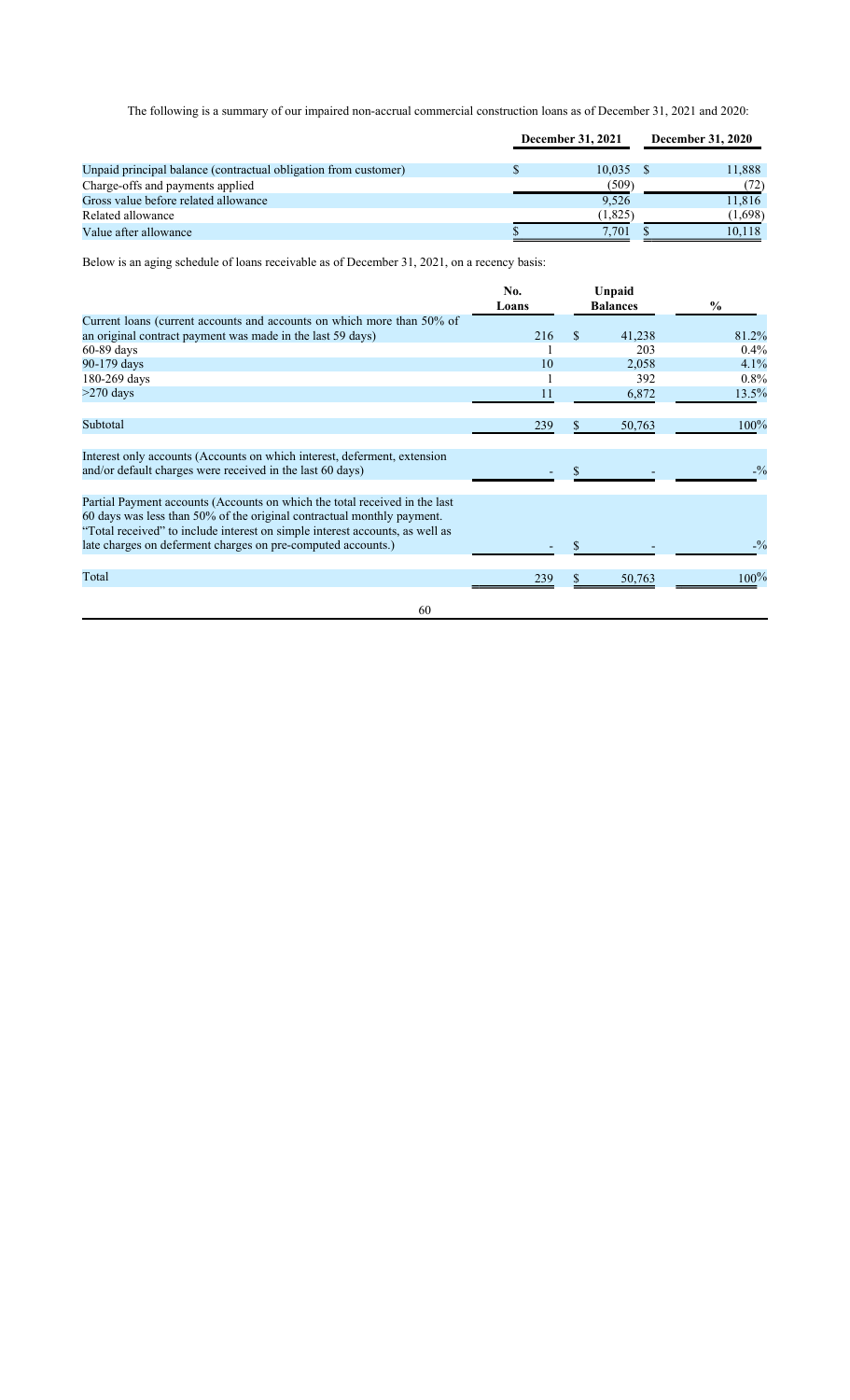Below is an aging schedule of loans receivable as of December 31, 2020, on a recency basis:

|                                                                                                                                                                                                                                                                                                      | No.<br>Loans |    | Unpaid<br><b>Balances</b> | $\frac{6}{9}$ |
|------------------------------------------------------------------------------------------------------------------------------------------------------------------------------------------------------------------------------------------------------------------------------------------------------|--------------|----|---------------------------|---------------|
| Current loans (current accounts and accounts on which more than 50% of<br>an original contract payment was made in the last 59 days)                                                                                                                                                                 | 194          | \$ | 38,956                    | 77.2%         |
| $60-89$ days                                                                                                                                                                                                                                                                                         |              |    |                           | $-9/0$        |
| 90-179 days                                                                                                                                                                                                                                                                                          |              |    |                           | $-9/0$        |
| 180-269 days                                                                                                                                                                                                                                                                                         | 28           |    | 11,493                    | 22.8%         |
| Subtotal                                                                                                                                                                                                                                                                                             | 222          | S. | 50,449                    | 100%          |
| Interest only accounts (Accounts on which interest, deferment, extension<br>and/or default charges were received in the last 60 days)                                                                                                                                                                |              |    |                           | $-9/0$        |
| Partial Payment accounts (Accounts on which the total received in the last<br>60 days was less than 50% of the original contractual monthly payment.<br>"Total received" to include interest on simple interest accounts, as well as<br>late charges on deferment charges on pre-computed accounts.) |              |    |                           | $-9/0$        |
|                                                                                                                                                                                                                                                                                                      |              |    |                           |               |
| Total                                                                                                                                                                                                                                                                                                | 222          |    | 50,449                    | $100\%$       |

Below is an aging schedule of loans receivable as of December 31, 2021, on a contractual basis:

|                                                                                                                                                                                                                                                                                                      | No.<br>Loans |               | Unpaid<br><b>Balances</b> | $\%$    |
|------------------------------------------------------------------------------------------------------------------------------------------------------------------------------------------------------------------------------------------------------------------------------------------------------|--------------|---------------|---------------------------|---------|
| Contractual Terms - All current Direct Loans and Sales Finance Contracts                                                                                                                                                                                                                             |              |               |                           |         |
| with installments past due less than 60 days from due date.                                                                                                                                                                                                                                          | 216          | <sup>\$</sup> | 41,238                    | 81.2%   |
| $60-89$ days                                                                                                                                                                                                                                                                                         |              |               | 203                       | $0.4\%$ |
| 90-179 days                                                                                                                                                                                                                                                                                          | 10           |               | 2,058                     | 4.1%    |
| 180-269 days                                                                                                                                                                                                                                                                                         |              |               | 392                       | $0.8\%$ |
| $>270$ days                                                                                                                                                                                                                                                                                          | 11           |               | 6,872                     | 13.5%   |
| Subtotal                                                                                                                                                                                                                                                                                             | 239          | N.            | 50,763                    | 100%    |
| Interest only accounts (Accounts on which interest, deferment, extension<br>and/or default charges were received in the last 60 days)                                                                                                                                                                |              |               |                           | $-9/0$  |
| Partial Payment accounts (Accounts on which the total received in the last<br>60 days was less than 50% of the original contractual monthly payment.<br>"Total received" to include interest on simple interest accounts, as well as<br>late charges on deferment charges on pre-computed accounts.) |              |               |                           | $-9/0$  |
|                                                                                                                                                                                                                                                                                                      |              |               |                           |         |
| Total                                                                                                                                                                                                                                                                                                | 239          | S.            | 50,763                    | 100%    |
| 61                                                                                                                                                                                                                                                                                                   |              |               |                           |         |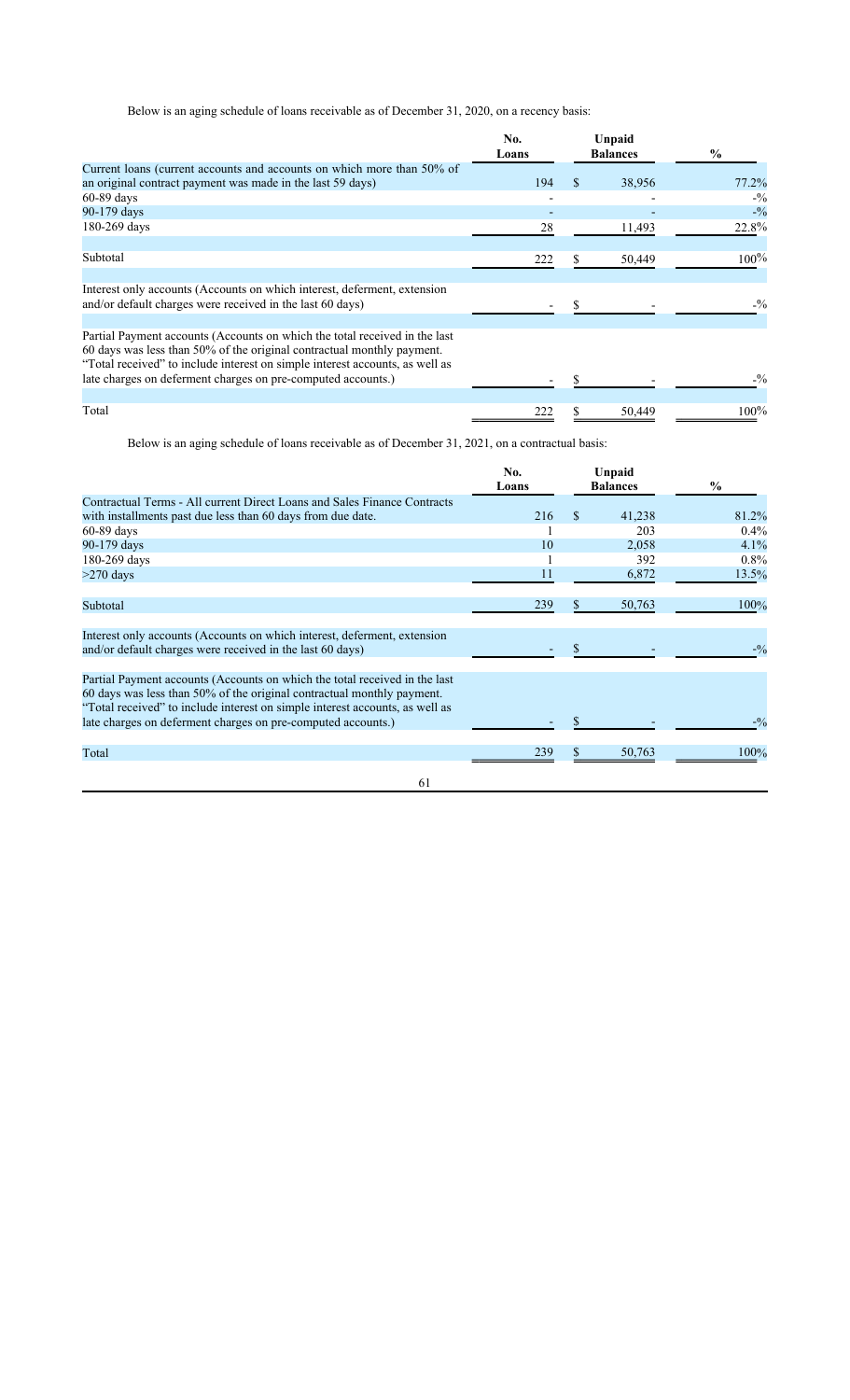Below is an aging schedule of loans receivable as of December 31, 2020, on a contractual basis:

|                                                                                                                                                                                                                                                                                                      | No.<br>Loans |    | Unpaid<br><b>Balances</b> | $\frac{0}{0}$ |
|------------------------------------------------------------------------------------------------------------------------------------------------------------------------------------------------------------------------------------------------------------------------------------------------------|--------------|----|---------------------------|---------------|
| Contractual Terms - All current Direct Loans and Sales Finance Contracts<br>with installments past due less than 60 days from due date.                                                                                                                                                              | 194          | \$ | 38,956                    | 77.2%         |
| $60-89$ days                                                                                                                                                                                                                                                                                         |              |    |                           | $-9/0$        |
| 90-179 days                                                                                                                                                                                                                                                                                          |              |    |                           | $-9/0$        |
| 180-269 days                                                                                                                                                                                                                                                                                         | 28           |    | 11,493                    | 22.8%         |
| Subtotal                                                                                                                                                                                                                                                                                             | 222          | S. | 50,449                    | 100%          |
| Interest only accounts (Accounts on which interest, deferment, extension<br>and/or default charges were received in the last 60 days)                                                                                                                                                                |              |    |                           | $-9/0$        |
| Partial Payment accounts (Accounts on which the total received in the last<br>60 days was less than 50% of the original contractual monthly payment.<br>"Total received" to include interest on simple interest accounts, as well as<br>late charges on deferment charges on pre-computed accounts.) |              |    |                           | $-9/0$        |
|                                                                                                                                                                                                                                                                                                      |              |    |                           |               |
| Total                                                                                                                                                                                                                                                                                                | 222          |    | 50,449                    | $100\%$       |

### *Foreclosed Assets*

Roll forward of foreclosed assets for the years ended December 31, 2021 and 2020:

| December 31, 2021                                    |          | <b>December 31, 2020</b> |  |
|------------------------------------------------------|----------|--------------------------|--|
| Beginning balance                                    | 4.449    | 4.916                    |  |
| Additions from loans                                 | 791      | 2,118                    |  |
| Additions for construction/development               | 818      | 1,410                    |  |
| Sale proceeds                                        | (3, 418) | (3,697)                  |  |
| Loss on foreclosure                                  | (47)     | (54)                     |  |
| Loss on sale of foreclosed assets                    | (92)     | (102)                    |  |
| Gain on foreclosure                                  | 67       | 52                       |  |
| Gain on sale of foreclosed assets                    | 166      | 160                      |  |
| Impairment loss on foreclosed assets                 | (10)     | (290)                    |  |
| Impairment loss on foreclosed assets due to COVID-19 |          | (64)                     |  |
| Ending balance                                       | 2,724    | 4,449                    |  |

During the year ended December 31, 2021 and 2020 we reclassed 2 and 4 loan receivable, net assets to foreclosed assets, respectively.

# *Real Estate Investments*

During June 2020, we acquired two lots from a borrower in exchange for the transfer of loans secured by those lots. We extinguished the principal balance for the loans on the lots in the amount of \$640 and in addition, paid a \$500 management fee for the development of homes on certain of our lots that were previously carried as loan receivables. The management fee was paid through reducing the principal balance on a current loan receivable with the borrower. Construction has started on 3 of the 4 homes, one of which has a sales contract to sell to an end user once the home is complete.

The following table is a roll forward of real estate investment assets:

|                                        | December 31, 2021 |       |  | <b>December 31, 2020</b> |  |  |
|----------------------------------------|-------------------|-------|--|--------------------------|--|--|
| Beginning balance                      |                   | 1,181 |  |                          |  |  |
| Transfers from loans                   |                   |       |  | 1.140                    |  |  |
| Deposits from real estate investments  |                   | (200) |  |                          |  |  |
| Additions for construction/development |                   | 670   |  | 41                       |  |  |
| Ending balance                         |                   | 1,651 |  | 1.181                    |  |  |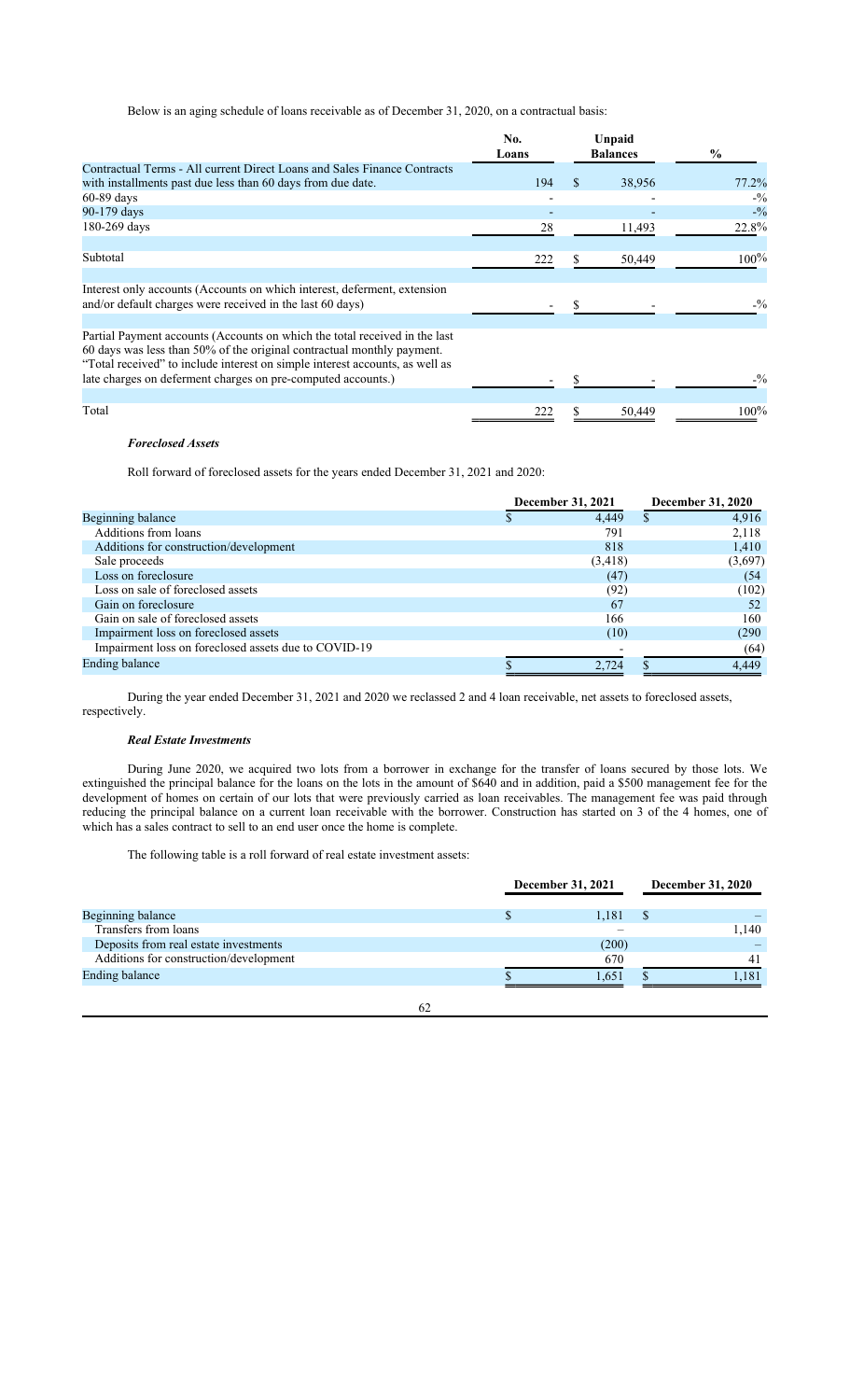### *Customer Interest Escrow*

The Pennsylvania Loans call for a funded interest escrow account which was initially funded with proceeds from the Pennsylvania Loans. The initial funding on that interest escrow was \$450. The balance as of December 31, 2021 and 2020 was \$203 and \$250, respectively. To the extent the balance is available in the interest escrow, interest due on certain loans is deducted from the interest escrow on the date due. The interest escrow is increased by 20% of lot payoffs on the same loans, and by interest and/or distributions on a loan in which we are the borrower and Investor's Mark Acquisitions, LLC is the lender and on the Series B preferred equity. All of these transactions are noncash to the extent that the total escrow amount does not need additional funding.

We had 47 and 29 other loans active as of December 31, 2021 and 2020, respectively, which also had interest escrows. The cumulative balance of all interest escrows other than the Pennsylvania Loans was \$276 and \$259 as of December 31, 2021 and 2020, respectively.

Roll forward of interest escrow for the years ended December 31, 2021 and 2020:

|                                                 | 2021 |         | 2020 |          |  |
|-------------------------------------------------|------|---------|------|----------|--|
| Beginning balance                               |      | 510     | S    | 643      |  |
| Preferred equity dividends                      |      | 230     |      | 83       |  |
| Additions from Pennsylvania Loans               |      | 513     |      | 1,173    |  |
| Additions from other loans                      |      | 720     |      | 448      |  |
| Interest, fees, principal or repaid to borrower |      | (1.494) |      | (1, 837) |  |
|                                                 |      |         |      |          |  |
| <b>Ending balance</b>                           |      | 479     |      | 510      |  |

### **Secured Borrowings**

#### *Loan Purchase and Sale Agreements*

We have two loan purchase and sale agreements where we are the seller of portions of loans we create. The two purchasers are Builder Finance, Inc. ("Builder Finance") and S.K. Funding, LLC ("S.K. Funding"). Generally, the purchasers buy between 50% and 75% of each loan sold. They receive interest rates ranging from our cost of funds to the interest rate charged to the borrower (interest rates were between 6% and 13% for both 2021 and 2020). The purchasers generally do not receive any of the loan fees we charge. We have the right to call some of the loans sold, with some restrictions. Once sold, the purchaser must fund their portion of the loans purchased. We service the loans. Also, there are limited put options in some cases, whereby the purchaser can cause us to repurchase a loan. The loan purchase and sale agreements are recorded as secured borrowings.

In March 2018, we entered into the Seventh Amendment (the "Seventh Amendment") to our Loan Purchase and Sale Agreement with S.K. Funding. The purpose of the Seventh Amendment was to allow S.K. Funding to purchase a portion of the Pennsylvania Loans.

The timing of the Company's principal and interest payments to S.K. Funding under the Seventh Amendment, and S.K. Funding's obligation to fund the Pennsylvania Loans, vary depending on the total principal amount of the Pennsylvania Loans outstanding at any time, as follows:

- If the total principal amount exceeds \$1,000, S.K. Funding must fund the amount between \$1,000 and less than or equal to \$4,500.
- If the total principal amount is less than \$4,500, then the Company will also repay S.K. Funding's principal as principal payments are received on the Pennsylvania Loans from the underlying borrowers in the amount by which the total principal amount is less than \$4,500 until S.K. Funding's principal has been repaid in full.
- The interest rate accruing to S.K. Funding under the Seventh Amendment is 10.5% calculated on a 365/366-day basis.
	- 63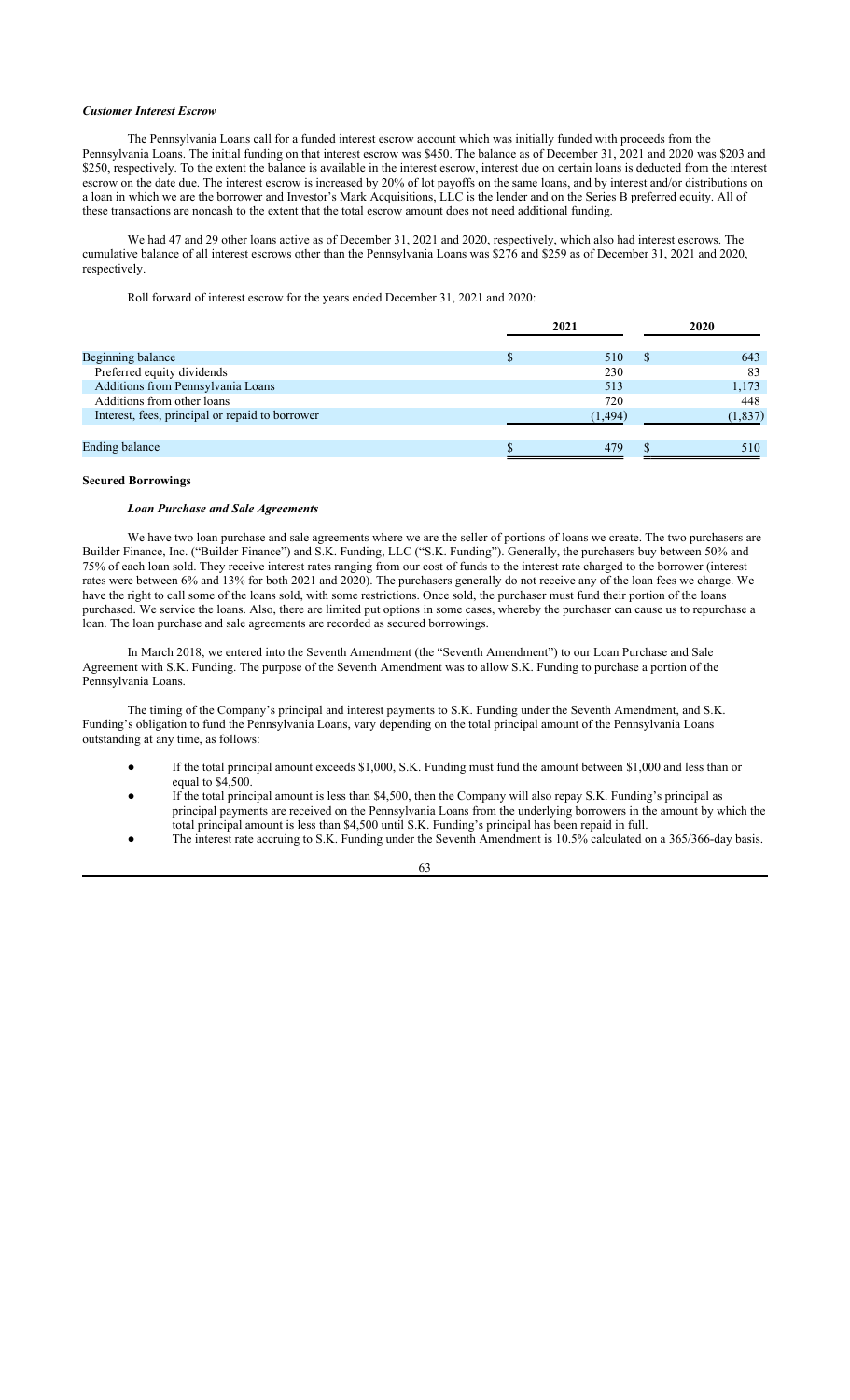The Seventh Amendment had a term of 24 months and automatically renews for additional six-month terms unless either party gives written notice of its intent not to renew at least six months prior to the end of a term. S.K. Funding will have a priority position as compared to the Company in the case of a default by any of the borrowers.

In April 2021, we entered into the Eleventh Amendment (the "Eleventh Amendment") to our Loan Purchase and Sale Agreement with S.K. Funding. The purpose of the Eleventh Amendment was to allow a principal increase to \$2,000 from the original \$1,000 in the Tenth Amendment dated January 2019. In addition, if the collateral value drops then an unsecured portion or \$400 may be used until the collateral is increased back to \$2,000.

The Eleventh Amendment has a term of 12 months and will automatically renew for an additional six-month term unless either party gives written notice of its intent not to renew at least five months prior to the end of a term. S.K. Funding will have a priority position as compared to the Company in the case of a default by any of the borrowers.

### *Lines of Credit*

#### *Lines of Credit with Mr. Wallach and His Affiliates*

During June 2018, we entered into the First Amendment to the line of credit with our Chief Executive Officer and his wife (the "Wallach LOC") which modified the interest rate on the Wallach LOC to generally equal the prime rate plus 3%. The interest rate for the Wallach LOC was 6.25% as of December 31, 2021 and 2020. As of December 31, 2021, and 2020, the amount outstanding pursuant to the Wallach LOC was \$0. The maximum amount outstanding on the Wallach LOC is \$1,250 and the loan is a demand loan.

During June 2018, we also entered into the First Amendment to the line of credit with the 2007 Daniel M. Wallach Legacy Trust, which is our CEO's trust (the "Wallach Trust LOC") which modified the interest rate on the Wallach Trust LOC to generally equal the prime rate plus 3%. The interest rate for this borrowing was 6.25% as of December 31, 2021 and 2020. There were no amounts borrowed against the Wallach Trust LOC as of December 31, 2021 and 2020. The maximum amount outstanding on the Wallach Trust LOC is \$250 and the loan is a demand loan.

#### *Line of Credit with William Myrick*

During June 2018, we entered into a line of credit agreement (the "Myrick LOC Agreement") with our Executive Vice President ("EVP"), William Myrick. Pursuant to the Myrick LOC Agreement, Mr. Myrick provides us with a line of credit (the "Myrick LOC") with the following terms:

- Principal not to exceed \$1,000;
- Secured by a lien against all of our assets;
- Cost of funds to us of prime rate plus 3%; and
- Due upon demand.

As of December 31, 2021 and 2020, the amount outstanding pursuant to the Myrick LOC was \$859 and \$0, respectively. For the years ended December 31, 2021 and 2020, interest expense was \$6 and \$19, respectively.

#### *Line of Credit with Shuman*

During July 2017, we entered into a line of credit agreement (the "Shuman LOC Agreement") with Steven K. Shuman, which is now held by Cindy K. Shuman. Pursuant to the Shuman LOC Agreement, Shuman provides us with a revolving line of credit (the "Shuman LOC") with the following terms:

- Principal not to exceed \$1,325;
- Secured with assignments of certain notes and mortgages;
- Cost of funds to us of 10%; and
- Due in July 2022, but will automatically renew for additional 12-month periods, unless either party gives notice to not renew.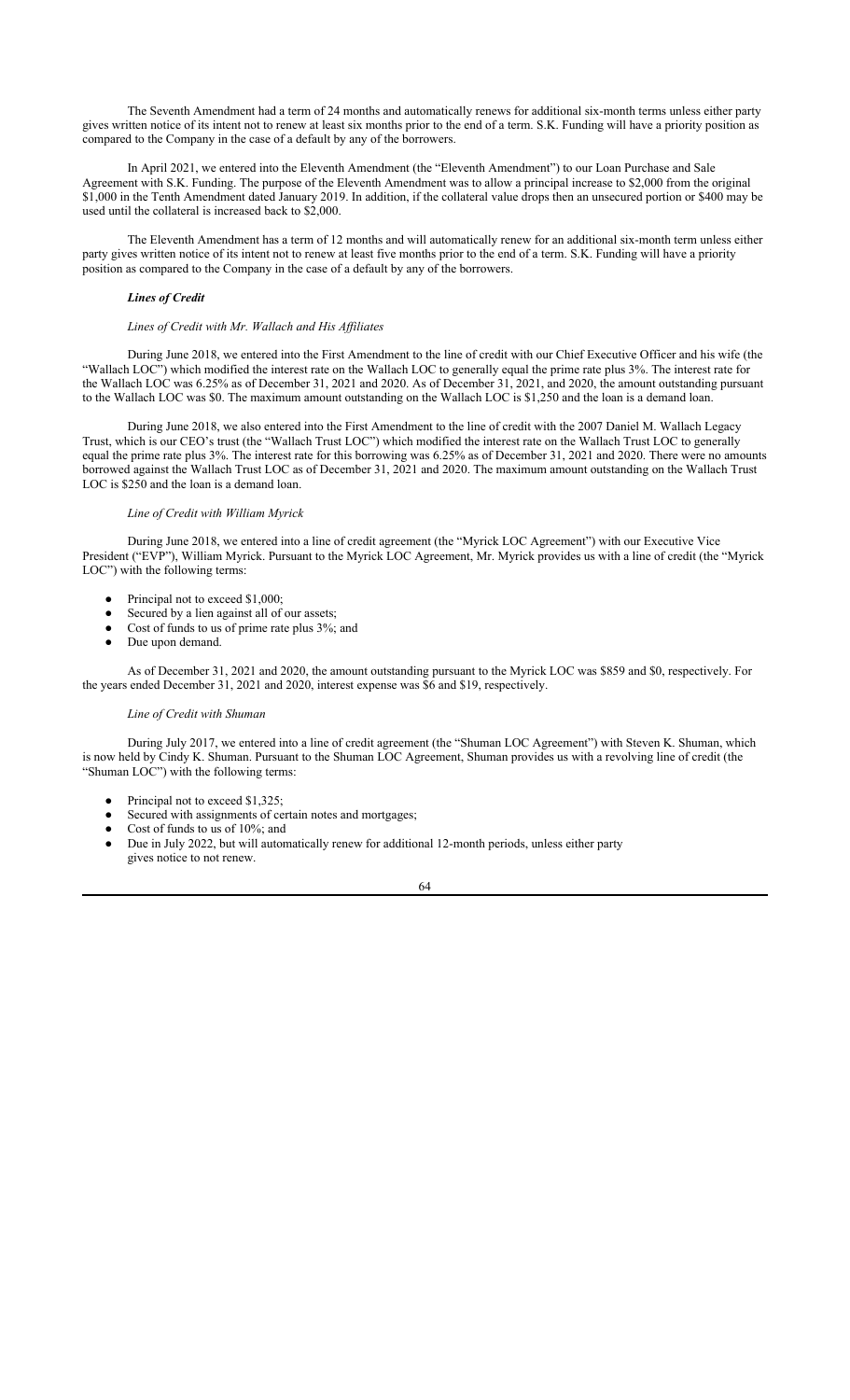As of December 31, 2021 and 2020, the amount outstanding pursuant to the Shuman LOC was \$125 and \$1,325, respectively. Interest expense was \$77 and \$135 for the years ended December 31, 2021 and 2020, respectively.

### *Line of Credit with Swanson*

During December 2018, we entered into a Master Loan Modification Agreement (the "Swanson Modification Agreement") with Paul Swanson which modified the line of credit agreement between us and Mr. Swanson dated October 23, 2017. Pursuant to the Swanson Modification Agreement, Mr. Swanson provides us with a revolving line of credit (the "Swanson LOC") with the following terms:

- Principal not to exceed \$7,000;
- Secured with assignments of certain notes and mortgages;
- Cost of funds to us of 6%; and
- Due in July 2022, but will automatically renew for additional 12-month periods, unless either party gives notice to not renew.

The Swanson LOC was fully borrowed as of December 31, 2021 and 2020. Interest expense was \$619 and \$709 for the years ended December 31, 2021 and 2020, respectively.

During December 2021, the full Swanson LOC was assigned to Judith Swanson, as trustee of a trust.

### *New Lines of Credit*

During 2020 and 2019, we entered into five line of credit agreements (the "New LOC Agreements"). Pursuant to the New LOC Agreements, the lenders provide us with revolving lines of credit with the following terms:

- Principal not to exceed \$6,063;
- Secured with assignments of certain notes and mortgages; and
- Terms generally allow the lenders to give one month notice after which the principal balance of a New LOC Agreement will reduce to a zero over the next six months.

The total balance of the New LOC Agreements was \$2,909 and \$4,159 as of December 31, 2021 and 2020, respectively. Interest expense was \$262 and \$341 for the year ended December 31, 2021 and 2020, respectively.

### *Mortgage Payable*

During January 2018, we entered into a commercial mortgage on our office building with the following terms:

- Principal not to exceed \$660;
- Interest rate at 5.07% per annum based on a year of 360 days; and
- Due in January 2033.

The principal amount of our commercial mortgage was \$604 and \$619 as of December 31, 2021 and 2020, respectively. For the years ended December 31, 2021 and 2020, interest expense was \$32 and \$33, respectively.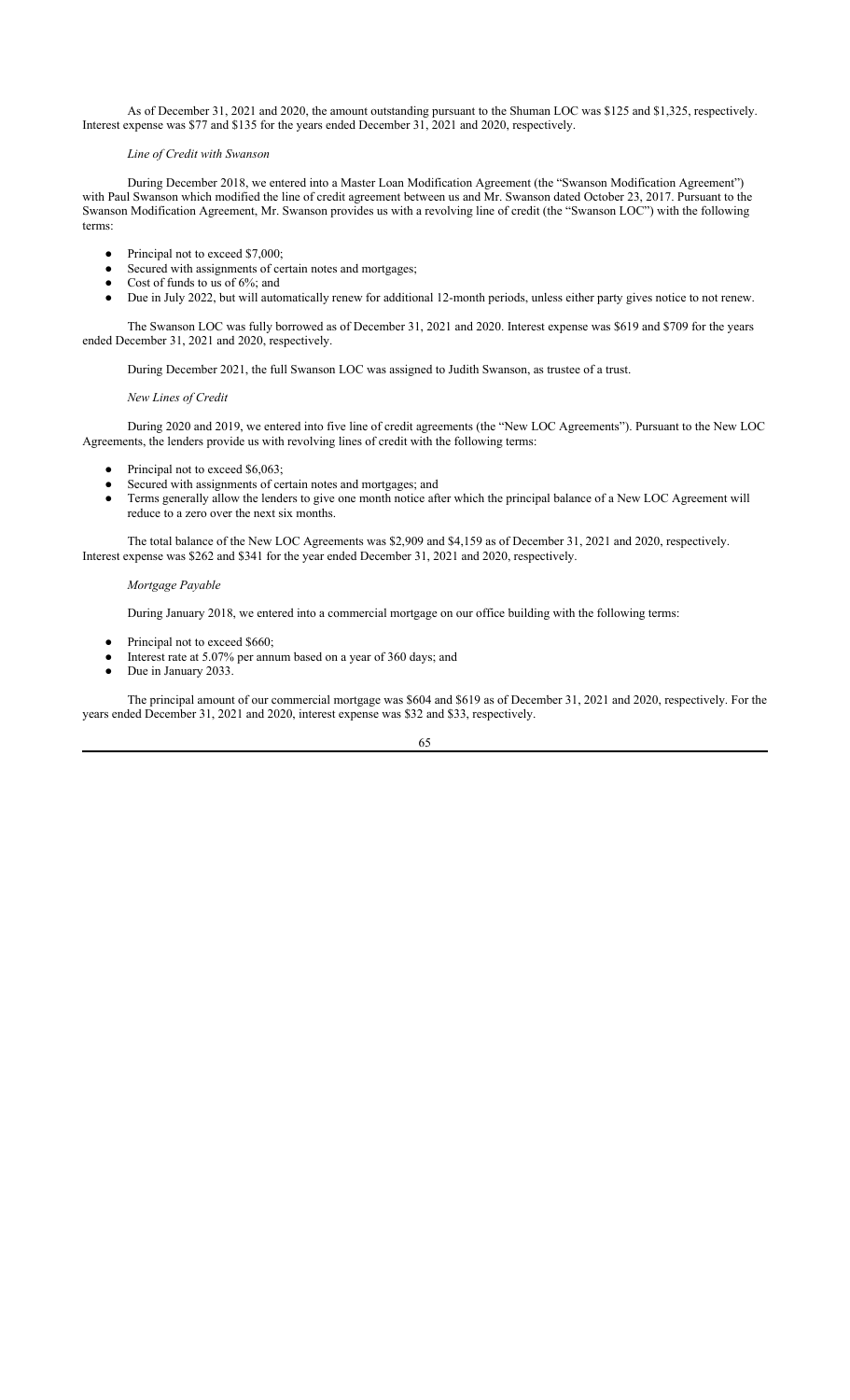### *Community Loan*

During June 2020, we entered into a business loan agreement with Community Bank ("Community Loan") with the following terms:

- Principal not to exceed \$362;
- First principal payment due July 2023;
- Secured by certain of our foreclosed assets;
- Interest rate at 3.8% per annum based on a year of 360 days; and
- Due in July 2025.

The principal amount for the Community Loan was \$217 and \$362 as of December 31, 2021 and 2020, respectively. Interest expense for the years ended December 31, 2021 and 2020 was \$11 and \$8, respectively.

*Secured Deferred Financing Costs*

The Company had secured deferred financing costs of \$7 and \$8 as of December 31, 2021 and 2020, respectively.

*Secured Borrowings Secured by Loan Assets*

Borrowings secured by loan assets are summarized below:

| December 31, 2021                                                     |        |                                                                                   |        |                                                                       | December 31, 2020 |                                                                                   |        |  |
|-----------------------------------------------------------------------|--------|-----------------------------------------------------------------------------------|--------|-----------------------------------------------------------------------|-------------------|-----------------------------------------------------------------------------------|--------|--|
| <b>Book Value of</b><br>Loans which<br><b>Served as</b><br>Collateral |        | Due from<br>Shepherd's<br><b>Finance to Loan</b><br><b>Purchaser or</b><br>Lender |        | <b>Book Value of</b><br>Loans which<br><b>Served as</b><br>Collateral |                   | Due from<br>Shepherd's<br><b>Finance to Loan</b><br><b>Purchaser or</b><br>Lender |        |  |
|                                                                       |        |                                                                                   |        |                                                                       |                   |                                                                                   |        |  |
| \$                                                                    | 4,847  | \$                                                                                | 2,969  | \$                                                                    | 7,981             | \$                                                                                | 5,919  |  |
|                                                                       | 8,084  |                                                                                   | 5,500  |                                                                       | 4,551             |                                                                                   | 3,898  |  |
|                                                                       |        |                                                                                   |        |                                                                       |                   |                                                                                   |        |  |
|                                                                       |        |                                                                                   |        |                                                                       |                   |                                                                                   |        |  |
|                                                                       |        |                                                                                   |        |                                                                       |                   |                                                                                   | 1,325  |  |
|                                                                       | 3,328  |                                                                                   | 1,500  |                                                                       | 2,206             |                                                                                   | 1,500  |  |
|                                                                       |        |                                                                                   |        |                                                                       | 1,590             |                                                                                   | 1,000  |  |
|                                                                       |        |                                                                                   |        |                                                                       | 424               |                                                                                   | 250    |  |
|                                                                       | 1,475  |                                                                                   | 847    |                                                                       | 1,259             |                                                                                   | 847    |  |
|                                                                       | 1,139  |                                                                                   | 563    |                                                                       | 743               |                                                                                   | 563    |  |
|                                                                       | 9,803  |                                                                                   | 6,841  |                                                                       | 9,381             |                                                                                   | 6,685  |  |
|                                                                       |        |                                                                                   |        |                                                                       |                   |                                                                                   |        |  |
| \$                                                                    | 29,242 | \$                                                                                | 18,345 | \$                                                                    | 30,051            | \$.                                                                               | 21,987 |  |
|                                                                       | 66     |                                                                                   |        |                                                                       |                   |                                                                                   |        |  |
|                                                                       |        | 566                                                                               |        | 125                                                                   |                   | 1,916                                                                             |        |  |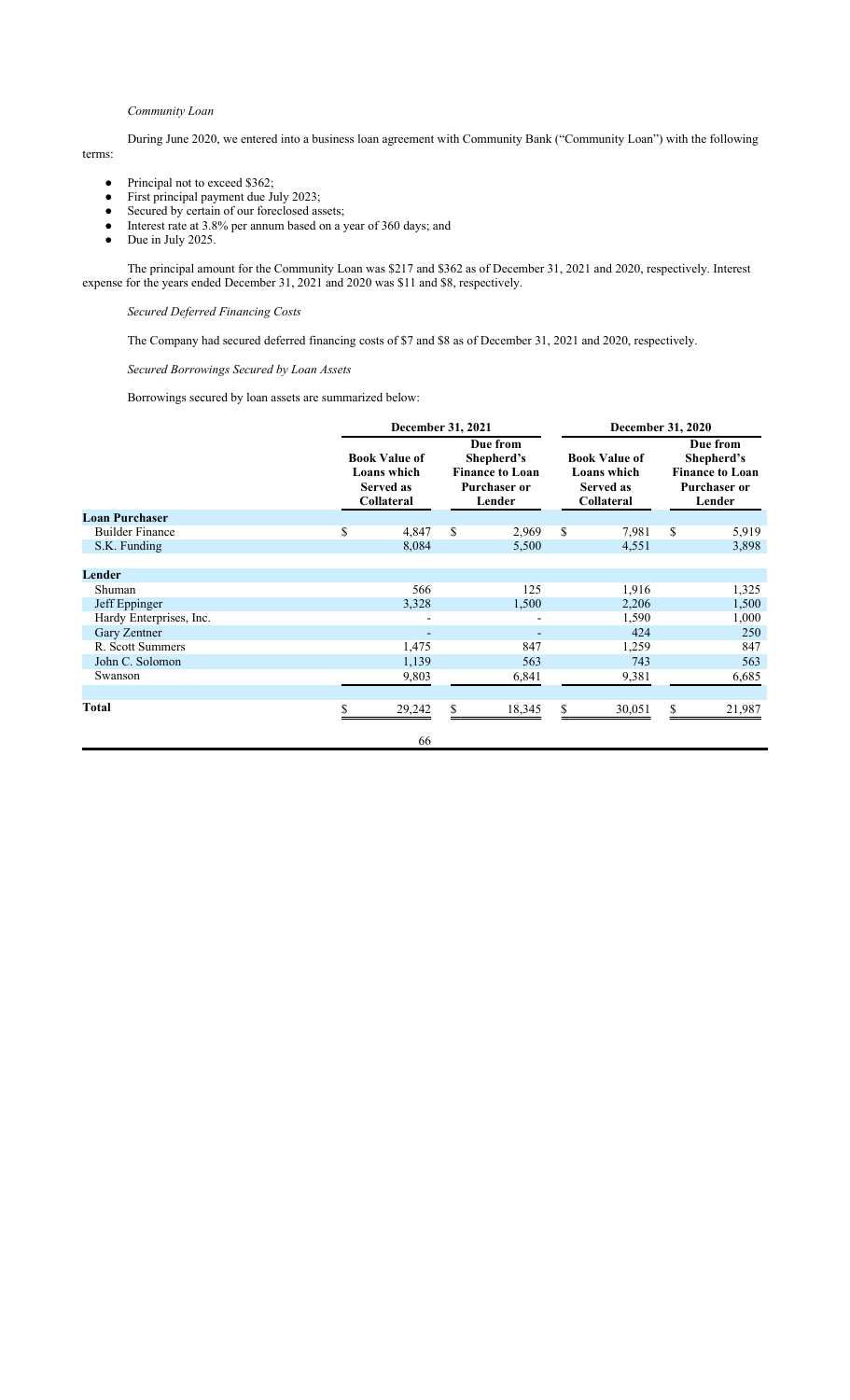### **Unsecured Borrowings**

# *Unsecured Notes through the Public Offering ("Notes Program")*

The effective interest rate on borrowings through our Notes Program at December 31, 2021 and 2020 was 9.28% and 10.38%, respectively, not including the amortization of deferred financing costs. There are limited rights of early redemption. We generally offer four durations at any given time, ranging from 12 to 48 months. The following table shows the roll forward of our Notes Program:

|                                              | December 31, 2021 | <b>December 31, 2020</b> |  |  |
|----------------------------------------------|-------------------|--------------------------|--|--|
| Gross notes outstanding, beginning of period | \$<br>21,482      | 20,308<br><b>S</b>       |  |  |
| Notes issued                                 | 7,876             | 7,691                    |  |  |
| Note repayments / redemptions                | (8, 722)          | (6,517)                  |  |  |
|                                              |                   |                          |  |  |
| Gross Notes outstanding, end of period       | 20,636            | 21,482                   |  |  |
|                                              |                   |                          |  |  |
| Less deferred financing costs, net           | (367)             | (416)                    |  |  |
|                                              |                   |                          |  |  |
| Notes outstanding, net                       | 20,269            | 21,066                   |  |  |

The following is a roll forward of deferred financing costs:

|                                             | December 31, 2021 |  | <b>December 31, 2020</b> |
|---------------------------------------------|-------------------|--|--------------------------|
| Deferred financing costs, beginning balance | 942               |  | 786                      |
| Additions                                   | 119               |  | 156                      |
| Deferred financing costs, ending balance    | 1.061             |  | 942                      |
| Less accumulated amortization               | (694)             |  | (526)                    |
| Deferred financing costs, net               | 367               |  | 416                      |

The following is a roll forward of the accumulated amortization of deferred financing costs:

|                                             | December 31, 2021 | <b>December 31, 2020</b> |
|---------------------------------------------|-------------------|--------------------------|
| Accumulated amortization, beginning balance | 526               | 370                      |
| Additions                                   | 168               | 165                      |
| Disposals                                   |                   | (9)                      |
| Accumulated amortization, ending balance    | 694               | 526                      |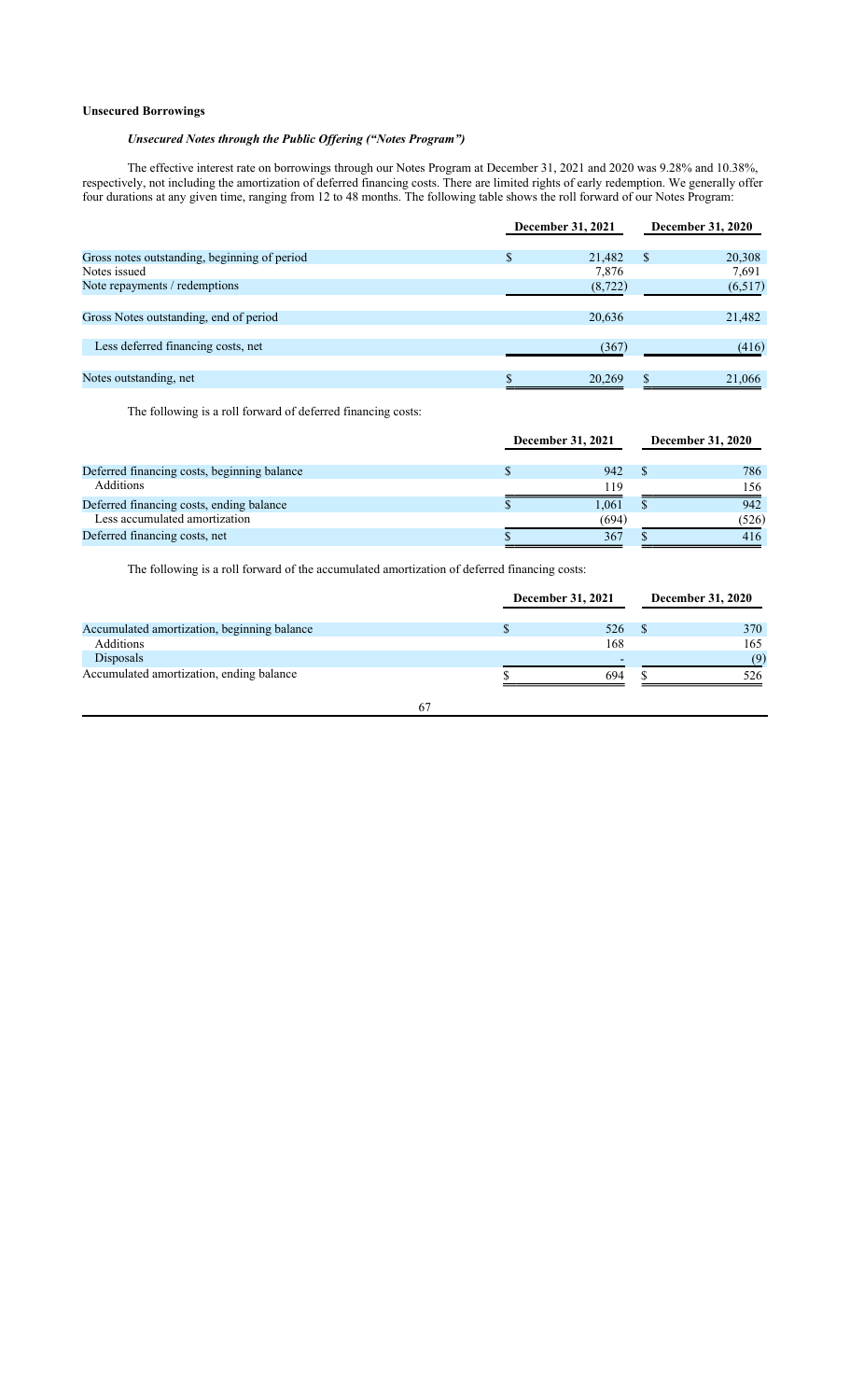# *Other Unsecured Debts*

Our other unsecured debts are detailed below:

|                                                     |                                    |                                        |                      | <b>Principal Amount Outstanding</b> |  |
|-----------------------------------------------------|------------------------------------|----------------------------------------|----------------------|-------------------------------------|--|
|                                                     |                                    |                                        |                      | as of                               |  |
| Loan                                                | <b>Maturity</b><br>Date            | <b>Interest</b><br>Rate <sup>(1)</sup> | December 31.<br>2021 | December 31,<br>2020                |  |
| Unsecured Note with Seven Kings Holdings, Inc.      | Demand <sup><math>(2)</math></sup> | $9.5\%$ \$                             | 500                  | $\mathcal{S}$<br>500                |  |
| Unsecured Line of Credit from Swanson               | <b>July 2022</b>                   | $6.0\%$                                | 159                  | 315                                 |  |
| Unsecured Line of Credit from Builder Finance, Inc. | January 2023                       | $10.0\%$                               | 750                  |                                     |  |
| Subordinated Promissory Note                        | December 2021                      | 10.5%                                  |                      | 146                                 |  |
| <b>Subordinated Promissory Note</b>                 | April 2024                         | 10.0%                                  | 100                  | 100                                 |  |
| Subordinated Promissory Note                        | April 2021                         | 10.0%                                  |                      | 174                                 |  |
| <b>Subordinated Promissory Note</b>                 | August 2022                        | 11.0%                                  | 200                  | 200                                 |  |
| Subordinated Promissory Note                        | March 2023                         | 11.0%                                  |                      | 169                                 |  |
| <b>Subordinated Promissory Note</b>                 | February 2023                      | 10.0%                                  | 600                  |                                     |  |
| Subordinated Promissory Note                        | June 2023                          | 10.0%                                  | 400                  |                                     |  |
| <b>Subordinated Promissory Note</b>                 | February 2021                      | 11.0%                                  |                      | 600                                 |  |
| Subordinated Promissory Note                        | Demand                             | 5.0%                                   |                      |                                     |  |
| <b>Subordinated Promissory Note</b>                 | December 2022                      | 5.0%                                   | 3                    | $\overline{3}$                      |  |
| Subordinated Promissory Note                        | December 2023                      | 11.0%                                  | 20                   | 20                                  |  |
| <b>Subordinated Promissory Note</b>                 | February 2024                      | 11.0%                                  | 20                   | 20                                  |  |
| Subordinated Promissory Note                        | January 2025                       | 10.0%                                  | 15                   |                                     |  |
| <b>Subordinated Promissory Note</b>                 | November 2021                      | 9.5%                                   | ÷,                   | 200                                 |  |
| Subordinated Promissory Note                        | November 2023                      | 9.5%                                   | 200                  |                                     |  |
| <b>Subordinated Promissory Note</b>                 | October 2024                       | 10.0%                                  | 700                  | 700                                 |  |
| Subordinated Promissory Note                        | December 2024                      | 10%                                    | 100                  | 100                                 |  |
| <b>Subordinated Promissory Note</b>                 | April 2025                         | 10.0%                                  | 202                  |                                     |  |
| Subordinated Promissory Note                        | July 2023                          | 8.0%                                   | 100                  |                                     |  |
| <b>Subordinated Promissory Note</b>                 | <b>July 2024</b>                   | 5.0%                                   | 1,500                |                                     |  |
| Subordinated Promissory Note                        | September 2023                     | 7.0%                                   | 94                   |                                     |  |
| <b>Subordinated Promissory Note</b>                 | October 2023                       | 7.0%                                   | 100                  |                                     |  |
| Subordinated Promissory Note                        | December 2025                      | 8.0%                                   | 180                  |                                     |  |
| Senior Subordinated Promissory Note                 | March $2022^{(3)}$                 | 10.0%                                  | 334                  | 352                                 |  |
| Senior Subordinated Promissory Note                 | March $2022^{(4)}$                 | 1.0%                                   |                      | 728                                 |  |
| Junior Subordinated Promissory Note                 | March $2022^{(4)}$                 | 22.5%                                  |                      | 417                                 |  |
| Senior Subordinated Promissory Note                 | October $2024^{(5)}$               | 1.0%                                   | 720                  | 720                                 |  |
| Junior Subordinated Promissory Note                 | October $2024^{(5)}$               | 20.0%                                  | 447                  | 447                                 |  |
|                                                     |                                    |                                        | 7,444<br>\$          | 5,911<br>\$                         |  |

(1) Interest rate per annum, based upon actual days outstanding and a 365/366-day year.

(2) Due six months after lender gives notice.

(3) Lender may require us to repay \$20 of principal and all unpaid interest with 10 days' notice.

 $(4)$  These notes were issued to the same holder and, when calculated together, yield a blended rate of 11% per annum.

 $(5)$  These notes were issued to the same holder and, when calculated together, yield a blended rate of 10% per annum.

# **Priority of Borrowings**

The following table displays our borrowings and a ranking of priority. The lower the number, the higher the priority:

|                                                    | <b>Priority Rank</b> | December 31, 2021 |             | <b>December 31, 2020</b> |
|----------------------------------------------------|----------------------|-------------------|-------------|--------------------------|
| <b>Borrowing Source</b>                            |                      |                   |             |                          |
| Purchase and sale agreements and other secured     |                      |                   |             |                          |
| borrowings                                         |                      | -S                | $19,165$ \$ | 22,968                   |
| Secured line of credit from affiliates             |                      |                   | 859         |                          |
| Unsecured line of credit (senior)                  |                      |                   | 1,250       | 500                      |
| EIDL advance                                       |                      |                   |             | 10                       |
| Other unsecured debt (senior subordinated)         | 4                    |                   | 1.053       | 1,800                    |
| Unsecured Notes through our public offering, gross |                      |                   | 20,636      | 21,482                   |
| Other unsecured debt (subordinated)                |                      |                   | 4.693       | 2,747                    |
| Other unsecured debt (junior subordinated)         | 6                    |                   | 447         | 864                      |
|                                                    |                      |                   |             |                          |
| Total                                              |                      |                   | 48,103      | 50,371                   |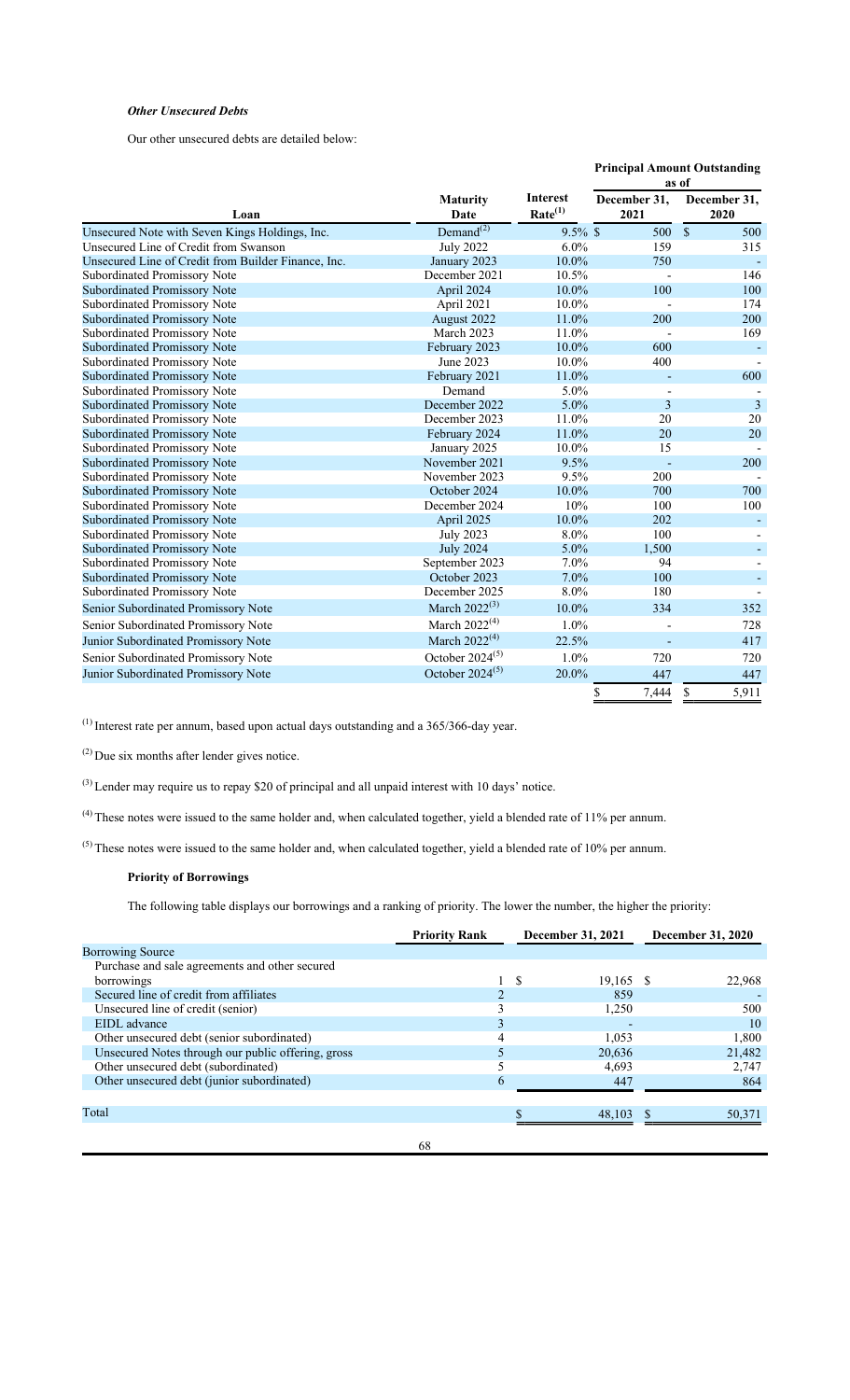### **Liquidity and Capital Resources**

Our primary liquidity management objective is to meet expected cash flow needs while continuing to service our business and customers. As of December 31, 2021, and 2020, we had combined loans outstanding of 239 and 222, respectively. Gross loans outstanding were \$50,763 and \$50,449 as of December 31, 2021 and 2020, respectively.

Our net cash provided by operating activities increased \$779 to \$1,549 as of December 31, 2021 compared to \$770 for the same period of 2020. The increase was primarily due to higher net income of \$765 for the period ended December 31, 2021 compared to \$(1,929) for the same period of 2020 which was offset by lower accrued interest payable of \$716 for the period ended December 31, 2021 compared to \$1,422 for the same period of 2020.

Unfunded commitments to extend credit, which have similar collateral, credit and market risk to our outstanding loans, were \$22,902 and \$19,495 as of December 31, 2021 and 2020, respectively. As of December 31, 2021, other than unfunded commitments, we had no off-balance sheet transactions, nor do we currently have any such arrangements or obligations.

We anticipate a significant increase in our gross loan receivables over the 12 months subsequent to December 31, 2021 by directly increasing originations to new and existing customers.

To fund our combined loans, we rely on secured debt, unsecured debt, and equity, which are described in the following table:

|                                                 | As of             | As of                    |
|-------------------------------------------------|-------------------|--------------------------|
| <b>Source of Liquidity</b>                      | December 31, 2021 | <b>December 31, 2020</b> |
| Secured debt, net of deferred financing costs   | 20.016            | 22,959                   |
| Unsecured debt, net of deferred financing costs | 27,713            | 26,978                   |
| Equity*                                         | 6.604             | 5,259                    |
| Cash                                            | 3.735             | 4,749                    |

\*Equity includes Members' Capital and Redeemable Preferred Equity.

As of December 31, 2021 and 2020, cash was \$3,735 and \$4,749, respectively. During 2021, the Company made the decision to pay down secured debt with high interest rates. The New Line of Credit Agreements decreased \$1,250 to \$2,909 as of December 31, 2021, compared to \$4,159 for the same period of 2020. In addition, the Shuman Line of Credit Agreement decreased \$1,200 to \$125 as of December 31, 2021 compared to \$1,325 for the same period of 2020. Secured debt, net of deferred financing costs decreased \$2,943 to \$20,016 as of December 31, 2021 compared to \$22,959 for the same period of 2020. We anticipate secured debt to increase as our loan receivable balances increase.

Unsecured debt, net of deferred financing costs increased \$735 to \$27,713 as of December 31, 2021 compared to \$26,978 for the same period of 2020. The increase in unsecured debt primarily related to unsecured notes sold outside of our Notes Program.

We borrowed approximately \$361 in each of February 2021 and May 2020, pursuant to the PPP, which was to cover payroll and other identified costs. During August 2021 and November 2020, the full principal amount of the PPP loans and the accrued interest were forgiven by the U.S. Small Business Administration.

During April 2020, the Company received an EIDL Advance of \$10 which was used for payroll and other certain operating expenses. In February 2021, the full EIDL Advance of \$10 and accrued interest were forgiven by the U.S. Small Business Administration.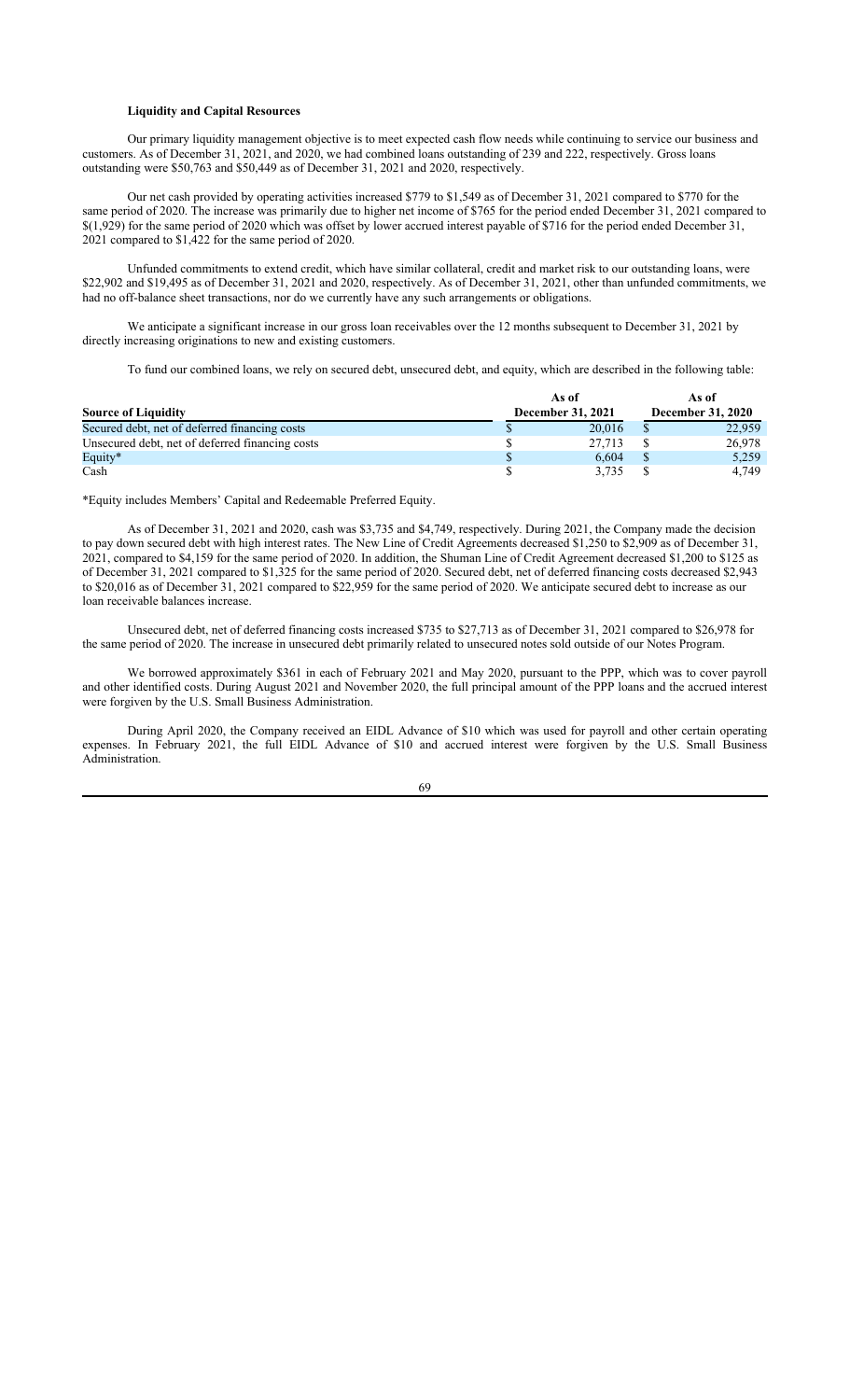Equity increased \$1,345 to \$6,604 as of December 31, 2021 compared to \$5,259 for the same period of 2020. The increase was due primarily to Series C cumulative preferred equity. As of December 31, 2021, Series C cumulative preferred equity increased \$1,432 to \$5,014 compared to \$3,582 for the same period of 2020. The increase in equity was partially offset by a decrease in Class A common equity to a deficit of \$130 as of December 31, 2021 compared to equity of \$47 for the same period of 2020.

We anticipate an increase in our equity during the 12 months subsequent to December 31, 2021, through retaining earnings. If we are not able to increase our equity through retained earnings, we will rely more heavily on raising additional funds through the Notes Program.

The total amount of our debt maturing through year ending December 31, 2022 is \$28,238, which consists of secured borrowings of \$19,219 and unsecured borrowings of \$9,019.

Secured borrowings maturing through the year ending December 31, 2022 significantly consists of loan purchase and sale agreements with two loan purchasers (Builder Finance and S. K. Funding) and six lenders. These secured borrowings are listed as maturing over the next 12 months due primarily to their related demand loan collateral. The following are secured facilities listed as maturing in 2022 with actual maturity and renewal dates:

- Swanson  $-$  \$6,841 due July 2022 and automatically renews unless notice given;
- Shuman  $$125$  due July 2022 and automatically renews unless notice is given;
- $\bullet$  S. K. Funding \$3,500 due July 2022 and automatically renews unless notice is given;
- $\bullet$  S. K. Funding \$2,000 of the total due January 2023;
- $\bullet$  Builder Finance, Inc  $-$  \$2,969 with no expiration date;
- New LOC Agreements \$2,909 generally one-month notice and six months to reduce principal balance to zero;
- Myrick LOC \$859 and due upon demand; and
- Mortgage Payable  $$15$  due monthly.

Unsecured borrowings due by December 31, 2022 consist of Notes issued pursuant to the Notes Program and other unsecured debt of \$7,074 and \$1,945, respectively. To the extent that Notes issued pursuant to the Notes Program are not reinvested upon maturity, we will be required to fund the maturities, which we anticipate funding through the issuance of new Notes in our Notes Program. Historically, approximately 80% of our Note holders reinvest upon maturity. The 36 month Note in our Notes Program has a mandatory early redemption option, subject to certain conditions. As of December 31, 2021, the 36-month Notes were \$376. Our other unsecured debt has historically renewed. For more information on other unsecured borrowings, see Note 7 – Borrowings. If other unsecured borrowings are not renewed in the future, we anticipate funding such maturities through investments in our Notes Program.

#### *Summary*

We have the funding available to address the loans we have today, including our unfunded commitments. We anticipate growing our assets through the net sources and uses (12-month liquidity) listed above as well as future capital increases from debt, redeemable preferred equity, and regular equity. Our expectation to grow loan asset balances is subject to changes due to changes in demand, competition, and COVID-19. Although our secured debt is almost entirely listed as currently due because of the underlying collateral being demand notes, the vast majority of our secured debt is either contractually set to automatically renew unless notice is given or, in the case of purchase and sale agreements, has no end date as to when the purchasers will not purchase new loans (although they are never required to purchase additional loans).

#### **Inflation, Interest Rates, and Housing Starts**

Since we are in the housing industry, we are affected by factors that impact that industry. Housing starts impact our customers' ability to sell their homes. Faster sales mean higher effective interest rates for us, as the recognition of fees we charge is spread over a shorter period. Slower sales mean lower effective interest rates for us. Slower sales are likely to increase the default rate we experience.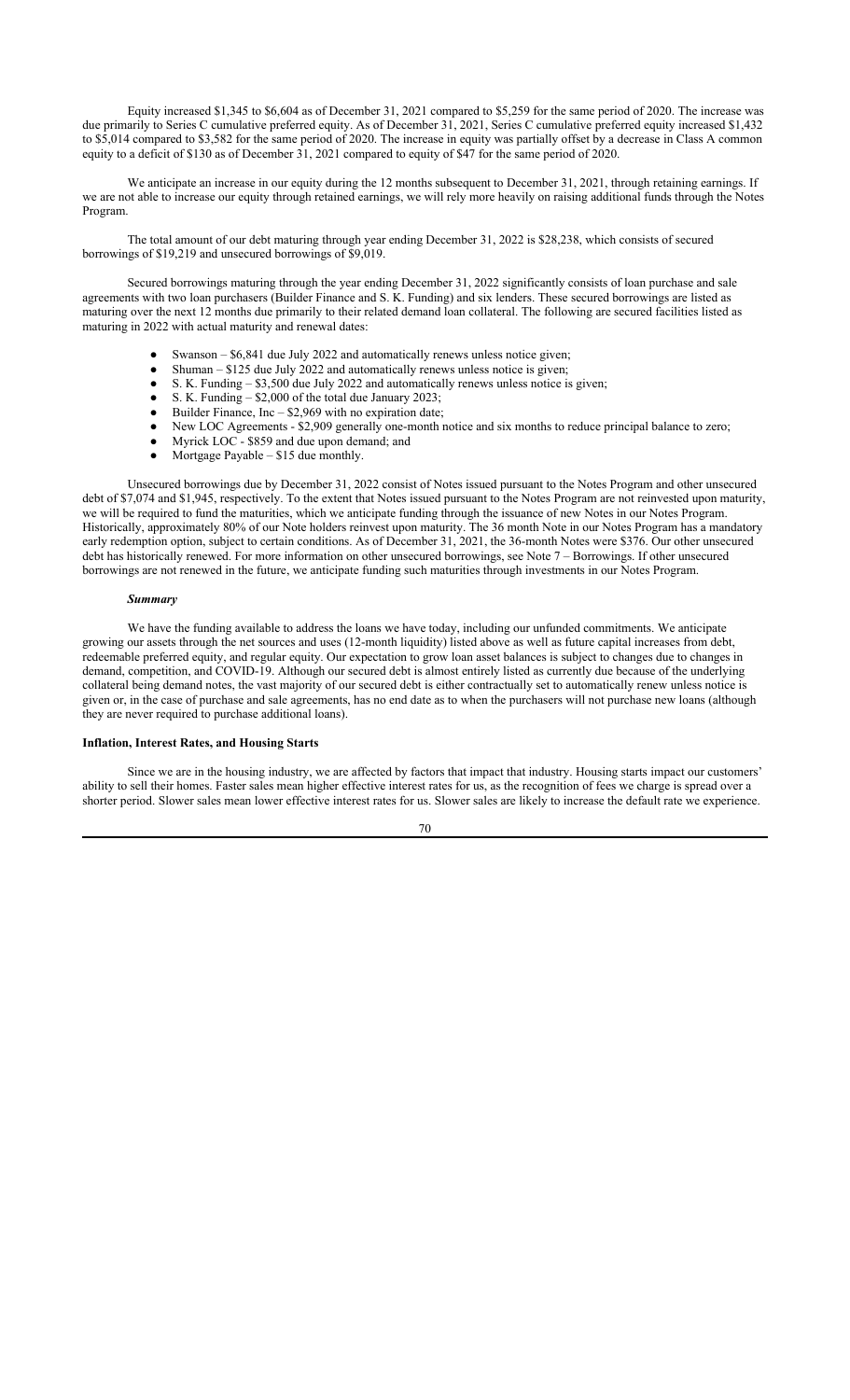Housing inflation has a positive impact on our operations. When we lend initially, we are lending a percentage of a home's expected value, based on historical sales. If those estimates prove to be low (in an inflationary market), the percentage we loaned of the value actually decreases, reducing potential losses on defaulted loans. The opposite is true in a deflationary housing price market. It is our opinion that values are well above average in many of the housing markets in the U.S. today.

General economic inflation has been a factor and seems like it will continue to be a factor in all businesses for now and going forward. This impacts our customers and ourselves. One of our main focuses in 2021 and in 2022 is to increase our margin to counterbalance the cost of inflation to our expenses.

Interest rates have several impacts on our business. First, rates affect housing (starts, home size, etc.). High long-term interest rates may decrease housing starts, having the effects listed above. Higher interest rates will also affect our investors. We believe that there will be a spread between the rate our Notes yield to our investors and the rates the same investors could get on deposits at FDIC insured institutions. We also believe that the spread may need to widen if these rates rise. For instance, if we pay 7% above average CD rates when CDs are paying 1.5%, when CDs are paying 3%, we may need a larger than 7% difference. This may cause our lending rates, which are based on our cost of funds, to be uncompetitive. High interest rates may also increase builder defaults, as interest payments may become a higher portion of operating costs for the builder. Below is a chart showing three-year U.S. treasury rates, which are being used by us here to approximate CD rates. Short term interest rates have risen slightly but are generally low historically.



Housing prices are also generally correlated with housing starts, so that increases in housing starts usually coincide with increases in housing values, and the reverse is generally true. Below is a graph showing single family housing starts from 2000 through today.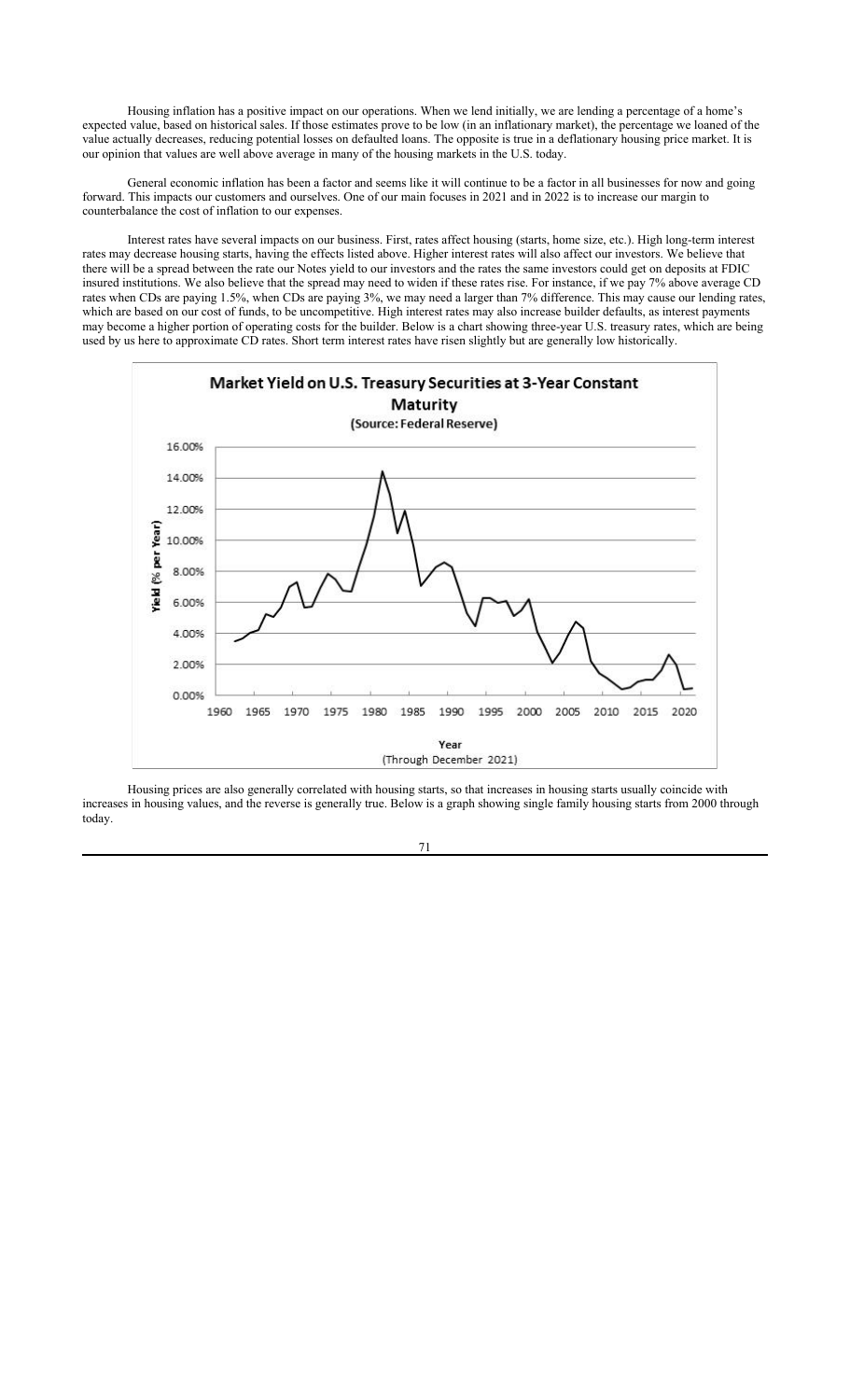

(Source: U.S. Census Bureau)

To date, changes in housing starts, CD rates, and inflation have not had a material impact on our business. The effect of significant long term interest rate increases may be detrimental to our earnings

#### **Recent Accounting Pronouncements**

See Note 2 to our consolidated financial statements for a description of new or recent accounting pronouncements.

### **Subsequent Events**

See Note 14 to our consolidated financial statements for subsequent events.

## **MATERIAL FEDERAL INCOME TAX CONSEQUENCES**

The following discussion summarizes the material federal income tax consequences relating to the ownership and disposition of the Notes. The discussion is based upon the current provisions of the Code, regulations issued under the Code and judicial or ruling authority, all of which are subject to change that may be applied retroactively. The discussion assumes that the Notes are held as capital assets and does not discuss the federal income tax consequences applicable to all categories of investors, some of which may be subject to special rules such as banks, tax-exempt organizations, insurance companies, dealers in securities or currencies, persons that will hold a Note as a position in hedging, straddle, or conversion transactions, or persons that have a functional currency other than the U.S. dollar. If a partnership holds a Note, the tax treatment of a partner will generally depend on the status of the partner and on the activities of the partnership. In addition, this discussion does not address holders other than original purchasers. Certain individuals, trusts, and estates are subject to a Medicare tax of 3.8% on the lesser of (i) "net investment income", or (ii) the excess of modified adjusted gross income over a threshold amount. Net investment income generally includes interest income and net gains from the disposition of Notes, unless such interest payments or net gains are derived in the ordinary course of the conduct of a trade or business (other than a trade or business that consists of certain passive or trading activities). In addition to the federal income tax consequences described above, you should also consider the state income tax consequences of the acquisition, ownership, and disposition of the Notes. State income tax law may differ substantially from the corresponding federal law, and this discussion does not purport to describe any aspect of the income tax laws of any state. You are urged to consult your own tax advisor to determine the specific federal, state, local, and any other tax consequences applicable to you relating to your ownership and disposition of the Notes.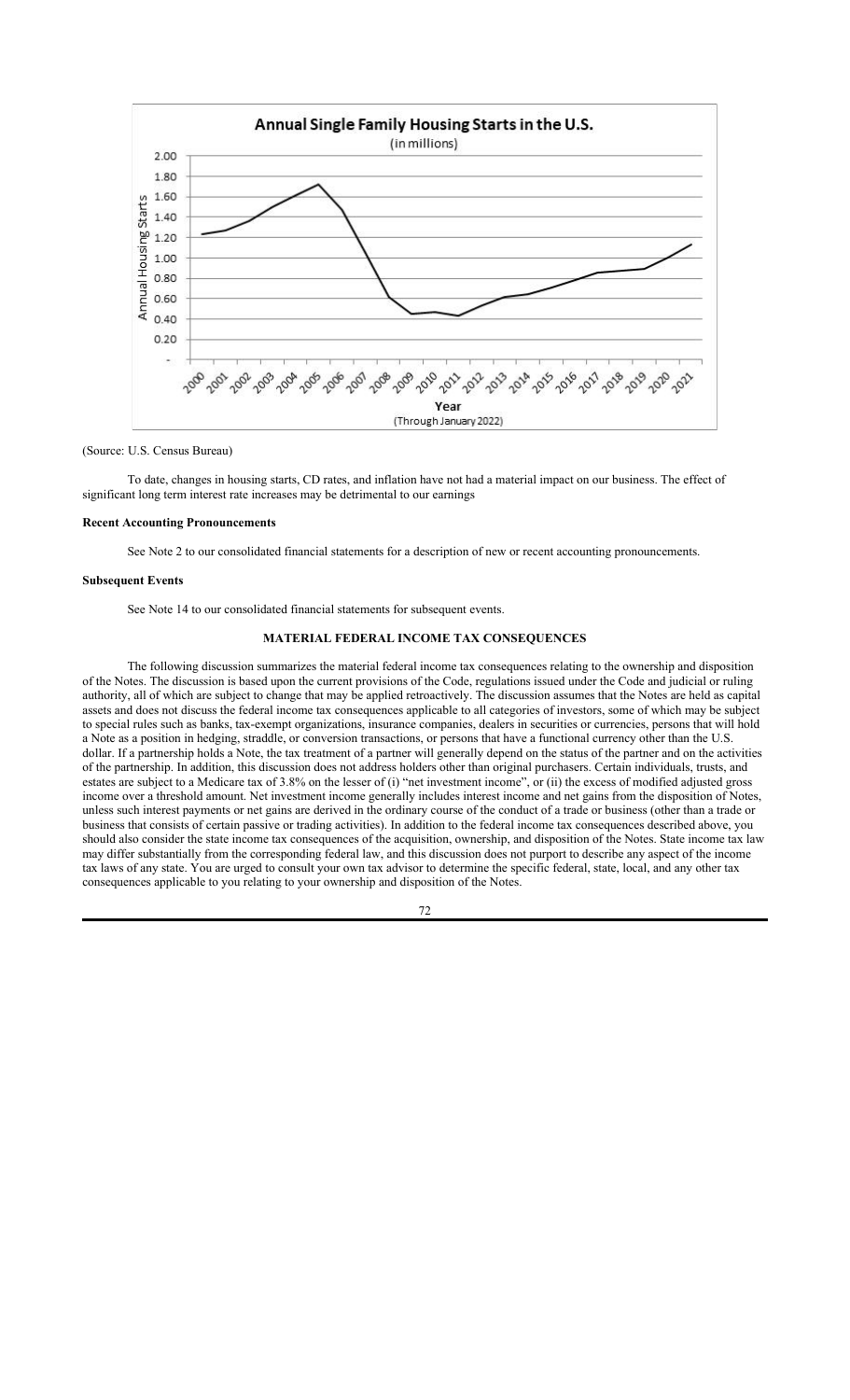#### **Interest Income on the Notes**

Subject to the discussion below applicable to "non-U.S. holders," unless the original issue discount or "OID" rules otherwise require, interest paid on the Notes will generally be taxable to you as ordinary income in the year the interest is paid or accrued in accordance with your method of accounting for tax purposes.

OID is a form of interest that generally exists when a debt instrument's stated redemption price at maturity exceeds its issue price. However, we do not believe that the Notes will give rise to OID since they are generally issued at a price equal to their redemption amount. If OID were to exist, under the OID rules, the excess of total payments on a Note, including interest that is not unconditionally payable at least annually throughout the term of the Note, will be currently deductible by the issuer and currently includible in income by the holder, under the constant yield method. Under the constant yield method, you generally would be required to include in income increasingly greater amounts of OID in successive accrual periods. You should consult with your tax or other professionals regarding the existence and impact, if any, of OID on your investment and taxes. A cash method holder of a Note may be taxed differently than an accrual method holder of a Note.

#### **Treatment of Dispositions of Notes**

Upon the sale, exchange, redemption, retirement, or other taxable disposition of a Note, you will recognize gain or loss in an amount equal to the difference between the amount realized on the disposition and your adjusted tax basis in the Note. Your adjusted tax basis in a Note generally will equal your original cost for the Note, increased by any accrued but unpaid interest, including OID, you previously included in income with respect to the Note and reduced by any payments you previously received, other than interest that is unconditionally payable at least annually throughout the term of the Note, with respect to the Note. Any gain or loss will be capital gain or loss, except for gain representing accrued interest not previously included in your income. This capital gain or loss will be short-term or long-term capital gain or loss, depending on whether the Note had been held for more than 12 months or for 12 months or less.

### **Non-U.S. Holders**

Generally, if you are a nonresident alien individual or a non-U.S. corporation and do not hold the Note in connection with a United States trade or business, interest paid and OID accrued on the Notes will be treated as "portfolio interest" and therefore will be exempt from a 30% United States withholding tax. In that case, you will be entitled to receive interest payments on the Notes free of United States federal income tax provided that you periodically provide a statement on applicable IRS forms certifying under penalty of perjury that you are not a United States person and provide your name and address. In addition, in that case you will not be subject to United States federal income tax on gain from the disposition of a Note unless you are an individual who is present in the United States for 183 days or more during the taxable year in which the disposition takes place and certain other requirements are met. Interest paid and accrued OID paid to a non-U.S. person are not subject to withholding if they are effectively connected with a United States trade or business conducted by that person and we are provided a properly executed IRS Form W-8ECI. They will, however, generally be subject to the regular United States income tax. If you are a non-U.S. corporation, that portion of your earnings and profits that is effectively connected with your U.S. trade or business also may be subject to a "branch profits tax" at a 30% rate, although an applicable income tax treaty may provide for lower rate.

## **Reporting and Backup Withholding**

We will report annually to the Internal Revenue Service and to holders of record that are not excepted from the reporting requirements any information that may be required with respect to interest on the Notes.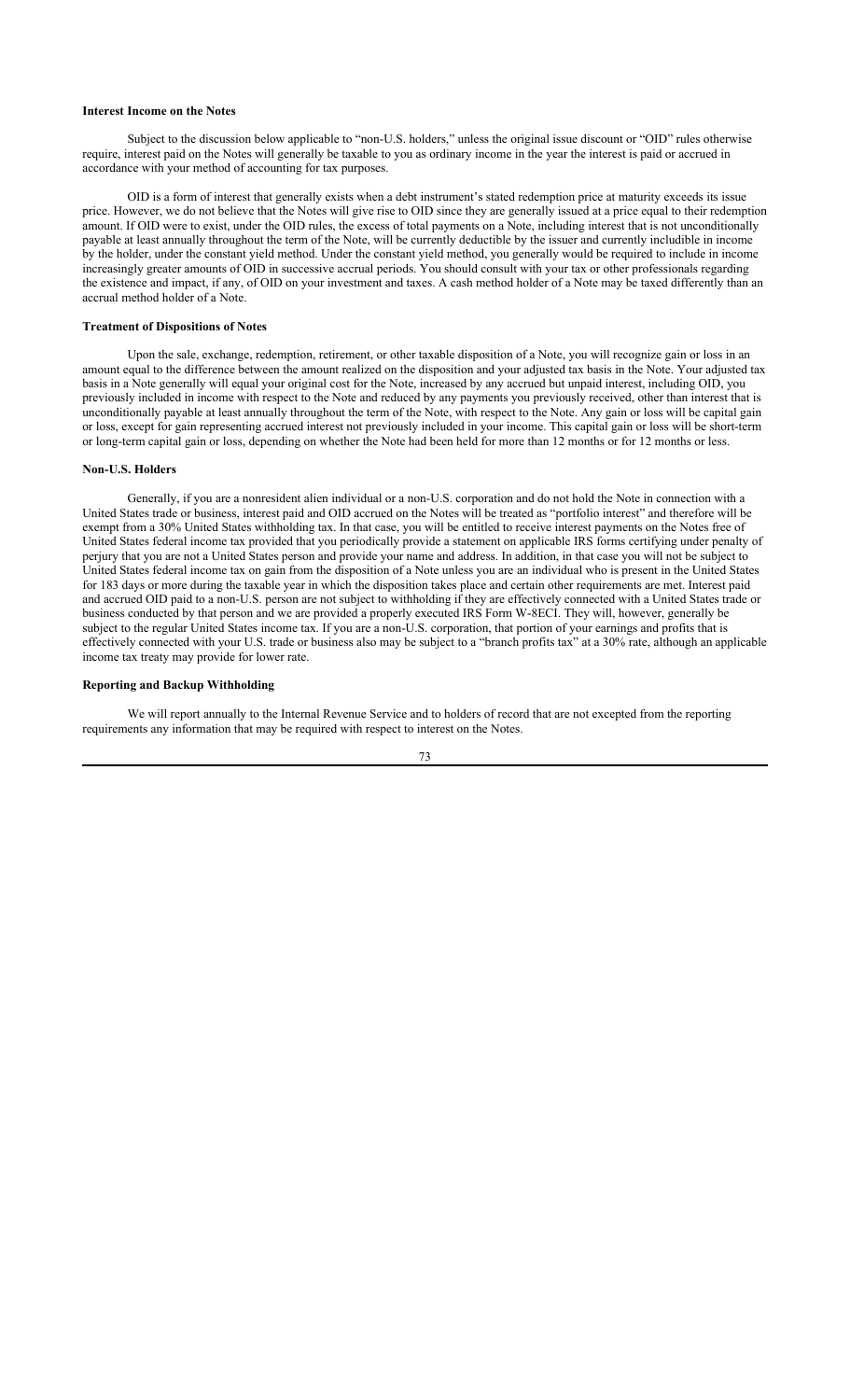Under certain circumstances, as a holder of a Note, you may be subject to "backup withholding." Backup withholding may apply to you if you are a United States person and, among other circumstances, you fail to furnish on IRS Form W-9 or a substitute Form W-9 your Social Security number or other taxpayer identification number to us. Backup withholding may apply, under certain circumstances, if you are a non-U.S. person and fail to provide us with the statement necessary to establish an exemption from federal income and withholding tax on interest on the Note. Backup withholding, however, does not apply to payments on a Note made to certain exempt recipients, such as corporations and tax-exempt organizations, and to certain non-U.S. persons. Backup withholding is not an additional tax and may be refunded or credited against your United States federal income tax liability, provided that you furnish certain required information.

This federal tax discussion is included for general information only and may not be applicable depending upon your particular situation. You are urged to consult your own tax advisor with respect to the specific tax consequences to you of the ownership and disposition of the Notes, including the tax consequences under state, local, foreign, and other tax laws and the possible effects of changes in federal or other tax laws.

### **Foreign Account Tax Compliance Withholding**

Sections 1471 through 1474 of the Code, commonly known as the Foreign Account Tax Compliance Act ("FATCA"), impose a U.S. withholding tax of a 30% on payments of interest on the Notes and, on or after January 1, 2017, the gross proceeds from a sale or other disposition of the Notes paid to (i) a foreign financial institution (as the beneficial owner or as an intermediary for the beneficial owner), unless such institution enters into an agreement with the U.S. government to collect and provide to the U.S. tax authorities substantial information regarding U.S. account holders of such institution (which would include certain equity and debt holders of such institution, as well as certain account holders that are foreign entities with U.S. owners), and (ii) a foreign entity that is not a financial institution (as the beneficial owner or as an intermediary for the beneficial owner), unless such entity provides the withholding agent with a certification identifying the substantial U.S. owners of the entity, which generally includes any U.S. person who directly or indirectly owns more than 10% of the entity. An intergovernmental agreement between the U.S. and the applicable foreign country may modify these requirements. Prospective investors should consult their own tax advisors regarding the implications of FATCA with respect to their purchase, ownership, and disposition of the Notes.

## **CERTAIN EMPLOYEE BENEFIT PLAN CONSIDERATIONS**

The following is a summary of certain considerations relating to the ownership, holding, and disposition of the Notes by employee benefit plans, IRAs, or other tax-favored benefit accounts that are subject to ERISA, Section 4975 of the Code, or any other federal, state, local, non-U.S., or other laws, rules, or regulations that are similar to ERISA or such provisions of the Code (collectively, "Similar Laws"), and entities whose underlying assets are considered to include "plan assets" (within the meaning of ERISA) of any such plan or account (each, a "Plan").

### **General Fiduciary Matters**

ERISA and the Code impose certain duties on persons who are fiduciaries of a Plan subject to Title I of ERISA or Section 4975 of the Code (an "ERISA Plan") and prohibit certain transactions involving the assets of an ERISA Plan and its fiduciaries or other interested parties. Under ERISA and the Code, any person who exercises any discretionary authority or control over the administration of such an ERISA Plan or the management or disposition of the assets of such an ERISA Plan, or who renders investment advice for a fee or other compensation to such an ERISA Plan, is generally considered to be a fiduciary of the ERISA Plan.

In considering an investment in the Notes by any Plan, a fiduciary should determine whether the investment is in accordance with the documents and instruments governing the Plan and the applicable provisions of ERISA, the Code, or any Similar Law relating to a fiduciary's duties to the Plan including, without limitation, the prudence, diversification, delegation of control, and prohibited transaction provisions of ERISA, the Code, and any other applicable Similar Laws.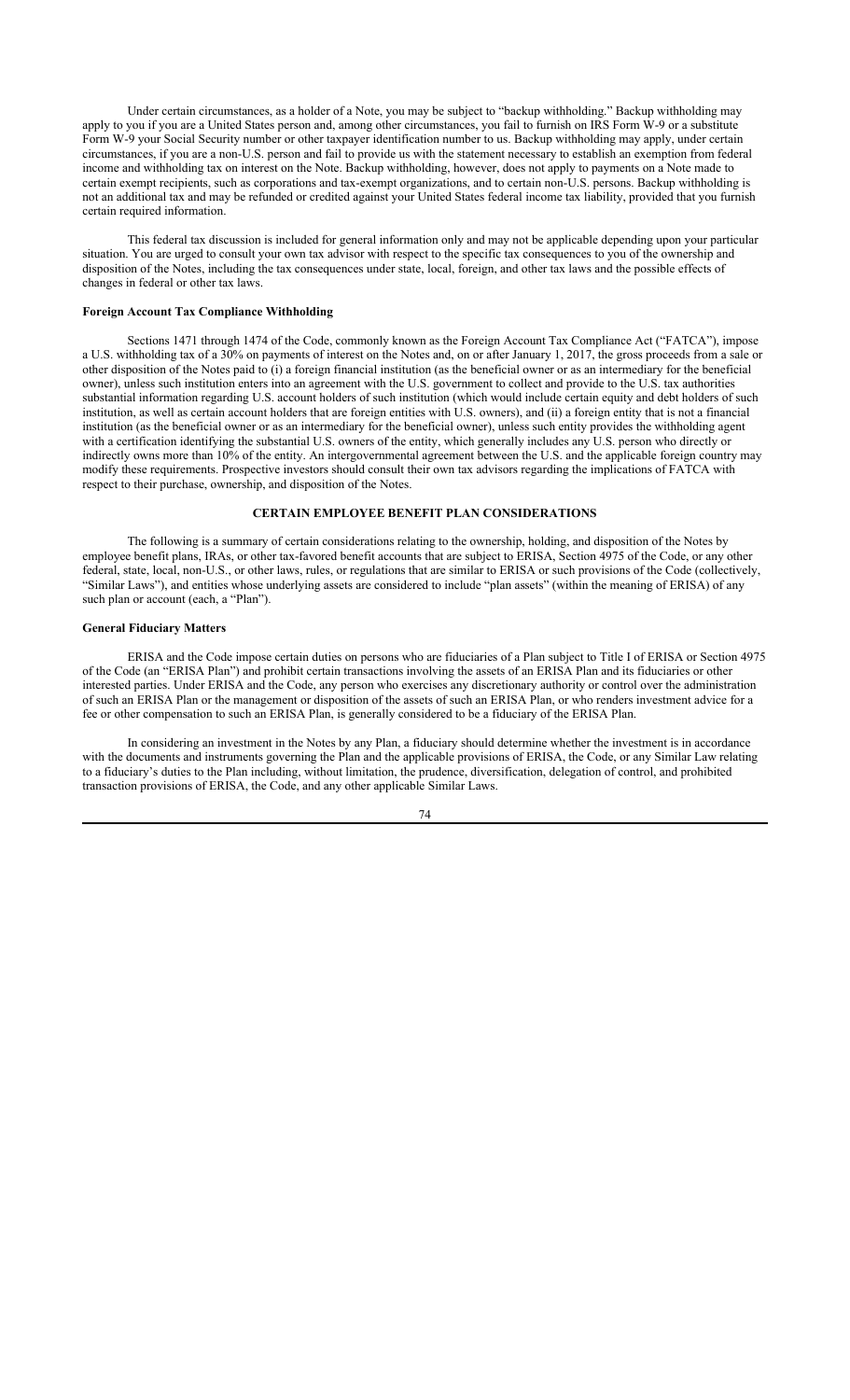#### **Prohibited Transaction Issues**

Section 406 of ERISA and Section 4975 of the Code prohibit ERISA Plans from engaging in specified transactions involving "plan assets" with persons or entities who are "parties in interest," within the meaning of ERISA, or "disqualified persons," within the meaning of Section 4975 of the Code, unless an exemption is available. A party in interest or disqualified person who engaged in a nonexempt prohibited transaction may be subject to excise taxes and other penalties and liabilities under ERISA and/or the Code. In addition, the fiduciary of the ERISA Plan that engaged in such a non-exempt prohibited transaction may be subject to penalties and liabilities under ERISA and the Code. The acquisition and/or holding of Notes by an ERISA Plan with respect to which we are considered a party in interest or disqualified person may constitute or result in a direct or indirect prohibited transaction under Section 406 of ERISA and/or Section 4975 of the Code, unless the investment is acquired and is held in accordance with an applicable statutory, class, or individual prohibited transaction exemption. In addition, Section 408(17) of ERISA and Section 4975(d)(20) of the Code provide relief from the prohibited transaction provisions of ERISA and Section 4975 of the Code for certain transactions if neither we nor any of our affiliates (directly or indirectly) have or exercise any discretionary authority or control or render any investment advice for a fee with respect to the assets of any ERISA Plan involved in the acquisition or holding of the Notes and provided further that the ERISA Plan pays no more than adequate consideration in connection with the acquisition and holding of the Notes. There can be no assurance that all of the conditions of any such exemptions will be satisfied.

Because of the foregoing, the Notes should not be purchased or held by any person investing "plan assets" of any Plan, unless such purchase and holding will not constitute a non-exempt prohibited transaction under ERISA and the Code or similar violation of any applicable Similar Laws.

#### **Representation**

Accordingly, by acceptance of a Note, each purchaser and subsequent transferee will be deemed to have represented and warranted that either (i) no portion of the assets used by such purchaser or transferee to acquire or hold the Notes constitutes assets of any Plan or (ii) the purchase and holding of the Notes by such purchaser or transferee will not constitute a non-exempt prohibited transaction under Section 406 of ERISA or Section 4975 of the Code or any similar violation under any applicable Similar Laws.

The foregoing discussion is general in nature and is not intended to be all-inclusive. Due to the complexity of these rules and the penalties that may be imposed upon persons involved in non-exempt prohibited transactions, it is particularly important that fiduciaries or other persons considering purchasing the Notes (and holding or disposing the Notes) on behalf of any Plan or otherwise with "plan assets," consult with their counsel regarding the potential applicability of ERISA, Section 4975 of the Code, and any Similar Laws to such transactions and whether an exemption would be applicable to the purchase, holding, and disposition of the Notes.

#### **MANAGEMENT**

#### **Executive Officers and Board of Managers**

Included below is certain information about our managers and executive officers. Pursuant to our limited liability company agreement, as amended, our managers are initially appointed to terms of one year, two years, or three years. Following the expiration of these initial terms, our managers are elected to staggered terms. Mr. Wallach was initially elected to a three-year term that expired in March 2016 and his current three-year term expires in March 2025, Mr. Summers was initially elected to a two-year term that expired in March 2014 and his current three-year term expires in March 2023, Mr. Rauscher was initially elected to a three-year term that expired in March 2018 and his current three-year term expires in March 2024, and Mr. Sheldon was initially elected to a one-year term that expired in March 2020 and his current three-year term expires in March 2025.

**Daniel M. Wallach**, age 54, is our CEO and a manager. He has been our CEO since our Company was founded and, prior to the addition of two independent managers in March 2012, he was our sole manager. Mr. Wallach has over 25 years of experience in finance and real estate. Prior to his time with us, most recently, from May 2011 to July 2011, Mr. Wallach was an Executive Vice President for ProBuild Holdings, a building material supplier to homebuilders. Before that, from 1985 to 1989, and 1990 to April 2011, Mr. Wallach held various positions with 84 Lumber Company and affiliates, including Chief Financial Officer and Director. 84 Lumber is a building material supplier to homebuilders and was, at that time, one of our affiliates. At 84 Lumber, Mr. Wallach oversaw the company's financial and accounting function, including all aspects related to financial reporting, debt financing, customer financing, customer credit and management information systems. Mr. Wallach was also intimately involved with the creation of 84 FINANCIAL, L.P., a finance company affiliated with and owned by 84 Lumber, which had investment objectives similar to ours. Mr. Wallach has also held operational and finance positions with a mortgage brokerage firm and a building contractor. He graduated from Washington and Jefferson College in Washington, Pennsylvania with a B.A. in Business Administration.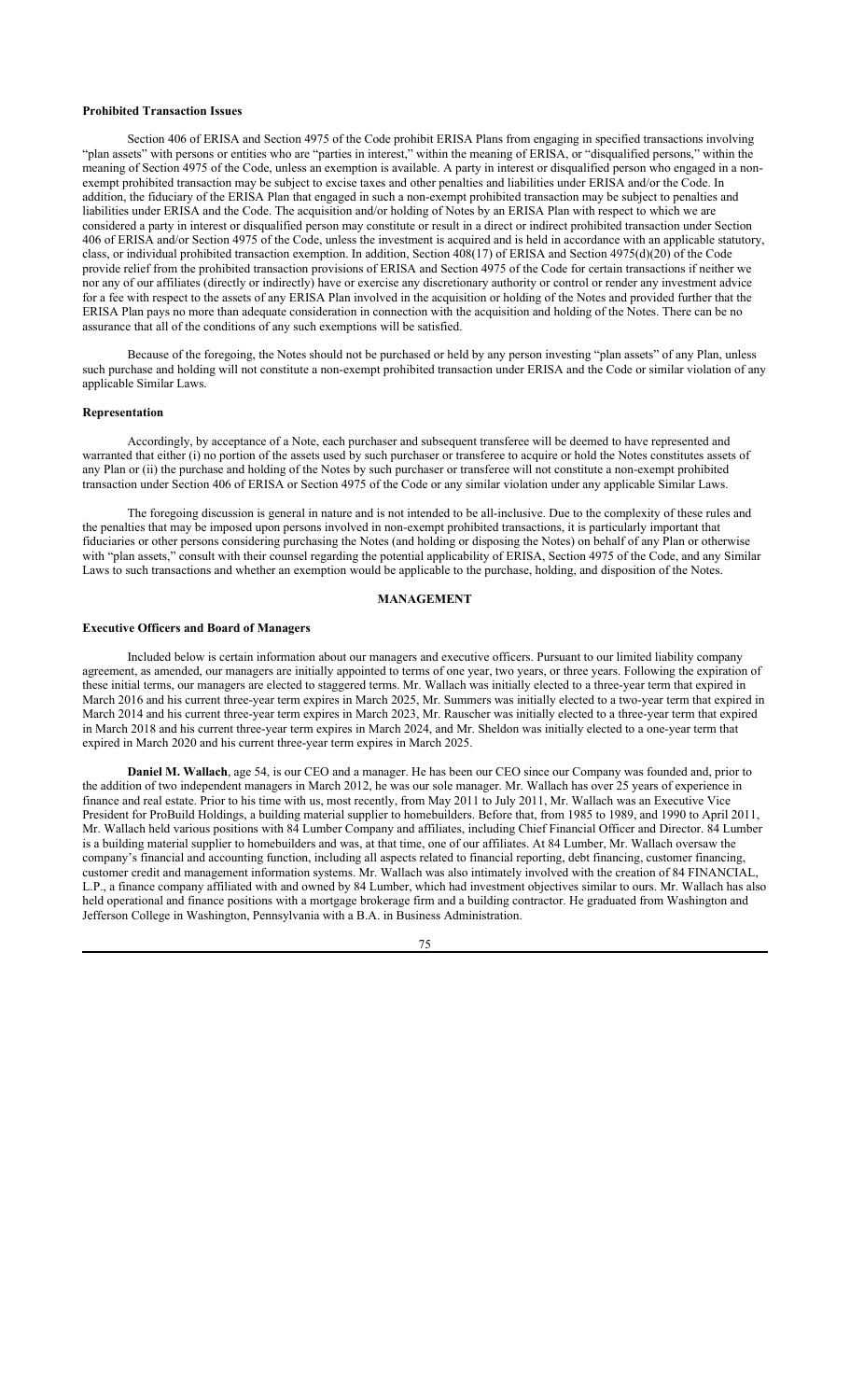**Barbara L. Harshman**, age 46, is our Executive Vice President of Operations, a position to which she was appointed in July 2015. She was hired in August 2012 as Vice President of Operations. Prior to joining the Company, from 2005 to 2012, Ms. Harshman worked in various positions in 84 Lumber Company's lending operations, including Vice President of Lending. Ms. Harshman also worked as a credit manager for 84 Lumber during 2004 and 2005, where she managed a portfolio of \$35,000,000 of unsecured debt owed by builders. Ms. Harshman graduated from Baylor University with a B.A. in Anthropology.

**Mark Reynolds,** age 47, was appointed Executive Vice President of Sales in April 2021. Mr. Reynolds, has over 19 years of experience in the construction finance industry. He was previously our Regional Sales Manager from May 2016 until April 2021 and was also the National Real Estate Owned ("REO") Manager from January 2020 until April 2021. Previously, Mr. Reynolds held various positions with 84 Lumber Company, including REO Specialist, where he worked with counsel to negotiate liens, finish building houses, and relieve as much debt as possible while controlling losses (from 2008 through 2014), National Finance Manager, in residential financing (from 2006 through 2008), and Regional Finance Manager, in commercial financing, where he helped finance projects such as hotels, apartments, restaurants, and casinos (from 2000 through 2004). Mr. Reynolds attended Indiana University at South Bend, where he studied Business Management.

**Catherine Loftin**, age 43, is our Chief Financial Officer, a position to which she was appointed in April 2021. Ms. Loftin previously served as Acting Chief Financial Officer from July 2019 to April 2021 and as Chief Financial Officer from January 2018 to May 2019 and continued to serve as our employee since May 2019. Ms. Loftin previously served as our Controller from November 2017 until her appointment as Chief Financial Officer. Prior to joining the Company, Ms. Loftin was the Corporate Controller for Lucas Group from November 2017 to June 2018, Division Controller for Pulte Group from July 2014 through November 2017 and Director of Financial Reporting for DS Services Holdings, Inc. from November 2013 to April 2014. Ms. Loftin spent a majority of her career with Simmons Bedding Company as Manager of Financial Reporting from 2006 to 2013. Ms. Loftin started her accounting career with PricewaterhouseCoopers with an internship in 1999 and an associate in 2001. Ms. Loftin received her Bachelors of Business of Administration from the Terry College of Business School at the University of Georgia in 2000, and her Masters of Accounting from Kennesaw State University's Cole's College of Business in 2001.

**William Myrick**, age 60, is our Executive Vice President, a position to which he was appointed on April 20, 2021. Mr. Myrick previously served as Executive Vice President of Sales since March 2018. Mr. Myrick was one of our independent managers from March 2012 to March 2018. He has been involved in lumber and building materials for over 35 years. From July 2012 through December 2017, Mr. Myrick was the CEO of American Builders Supply, a building material supplier to homebuilders, where he was responsible for all aspects of the management of that business. From January 2007 to July 2011, he held various executive officer positions with ProBuild Holdings, including, most recently, CEO, and was responsible for all aspects of the management of ProBuild's business. From 1982 to January 2007, Mr. Myrick was with 84 Lumber Company, where he held positions including, most recently, Chief Operating Officer. Mr. Myrick served as a director of ProBuild from July 2010 to July 2011, and currently serves as a director of American Builders Supply, a position he has held since July 2012. He is a graduate of the Advanced Management Program from Harvard Business School.

**Kenneth R. Summers**, age 75, is one of our independent managers, a position to which he was elected in March 2012. Mr. Summers retired from United Bank, Inc. of Morgantown, West Virginia in December 2019. Prior to retirement, he had been an Executive Vice President for United Bank since 2001. In that role he was responsible for the expansion and recognition of the bank's franchise in north central West Virginia. Mr. Summers has over 30 years of experience as a community bank executive. He graduated from the University of Charleston with a B.S. in Accounting and Management.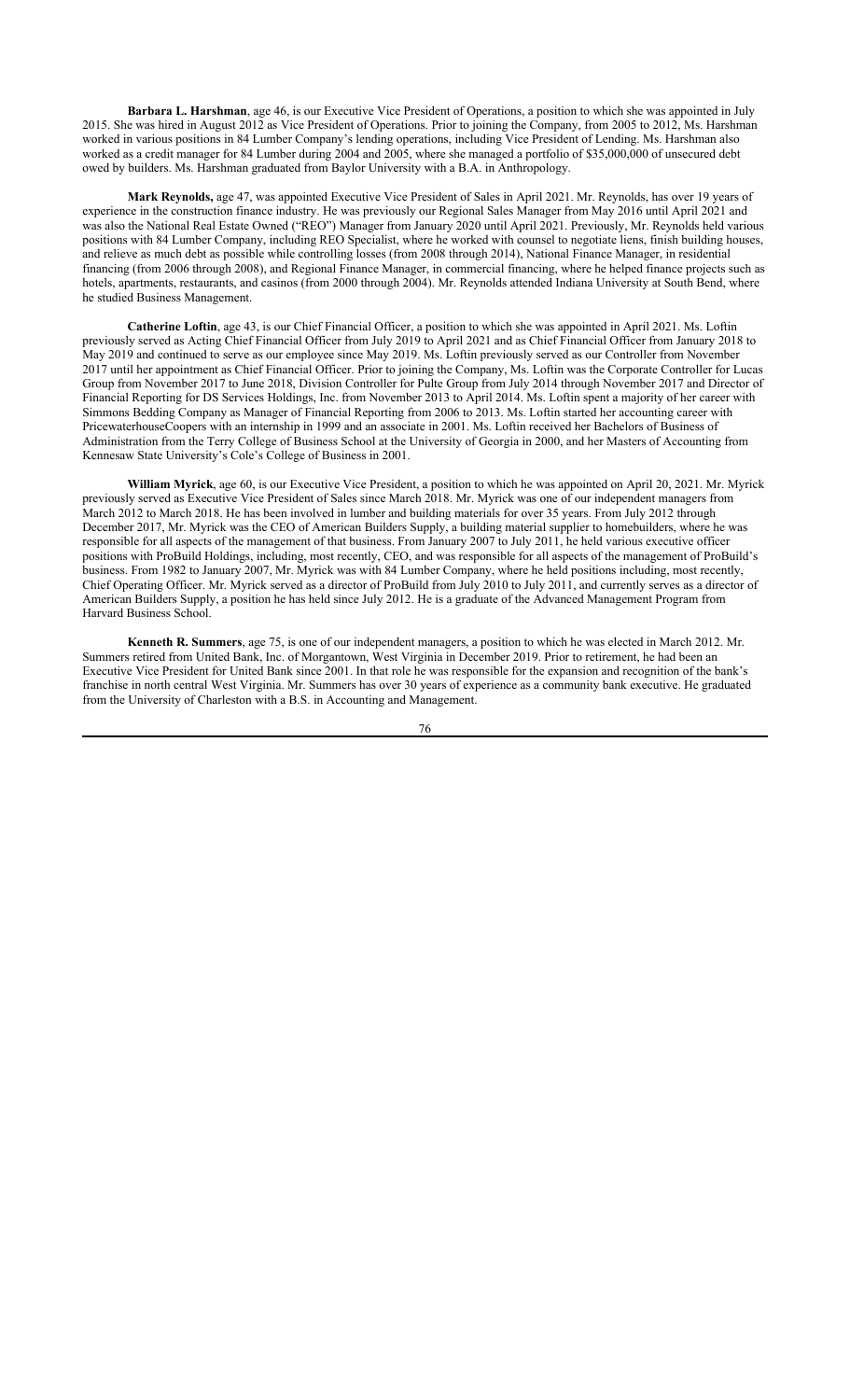**Eric A. Rauscher**, age 56, is one of our independent managers, a position to which he was elected in March 2015. Mr. Rauscher is a licensed insurance sales person and has worked in that industry since 1999. Prior to that, he spent over ten years as a field sales engineer. He graduated from Case Western Reserve University with a B.S. in Electrical Engineering and Applied Physics, with a minor in Economics.

**Gregory L. Sheldon**, age 63, is one of our independent managers, a position to which he was elected in March 2019. Mr. Sheldon brings 41 years of business experience building global corporations and integrating acquisitions across finance, supply chain, manufacturing, and the corporate functions. Since March 2021 he has served as the Interim CIO for TherapeuticsMD, an innovative pharmaceutical company exclusively committed to advancing women's health. His previous roles include Global Chief Information Officer for Mylan, Inc., from October 2008 to March 2013, the CIO for Duquesne Light Company from August 2013 to March 2015, and, from October 2018 until December 2019, as the Interim CIO for MiMedx Group, Inc. Since July 2014, Mr. Sheldon has been an owner of two companies which invest in land acquisition, development, and the construction of residential homes: White Column Investments, LLC, where he is the President and Managing Member, and Sheldon Investments, LLC. Since 2017, he has served as a non-compensated advisor to Mark Hoskins, who owns Benjamin Marcus Homes, LLC and Investor's Mark Acquisitions, LLC, which are companies that design, develop, and build single family homes, and which are also two of our customers. Mr. Sheldon has been the owner of Greg Sheldon and Associates, LLC, a consultant, and strategic advisor to clients in the life sciences, consumer products, technology, and manufacturing industries since April 2015. Mr. Sheldon has held multiple leadership positions with leading, global companies including Kraft General Foods, Georgia-Pacific, and Pfizer Inc., and the start-up of The Georgia Lottery. He graduated from Georgia State University with a Master of Science in Management and from Georgia Institute of Technology with a Bachelor of Science in Industrial Management.

## **Committees of the Board of Managers**

The board of managers has formed the five committees described below. Each of the committees, with the exception of the loan policy committee, operates pursuant to a written charter adopted by the committee or our board of managers. Each charter sets forth the committee's specific functions and responsibilities.

### *Audit Committee*

Our board of managers has established an audit committee, which consists of Messrs. Summers, Rauscher, and Sheldon, our independent managers. Mr. Summers is the Chairman of the audit committee. The purpose of the audit committee is to assist the board of managers in fulfilling its oversight responsibilities relating to:

- the integrity of our financial statements and other financial information to be provided to the members of the Company and others;
- the Company's compliance with legal and regulatory requirements;
- the system of internal controls which management of the Company has established;
- the qualifications and independence of the Company's independent auditor;
- the performance of the Company's internal audit function and independent auditors; and
- the Company's audit and financial reporting processes.

## *Nominating and Corporate Governance Committee*

Our board of managers has established a nominating and corporate governance committee, which consists of Messrs. Rauscher, Summers, and Sheldon, our independent managers. Mr. Summers is the Chairman of the nominating and corporate governance committee. The primary responsibilities of the nominating and corporate governance committee include:

● identifying individuals qualified to serve on the board of managers, consistent with criteria approved by the board in accordance with the Company's limited liability company agreement;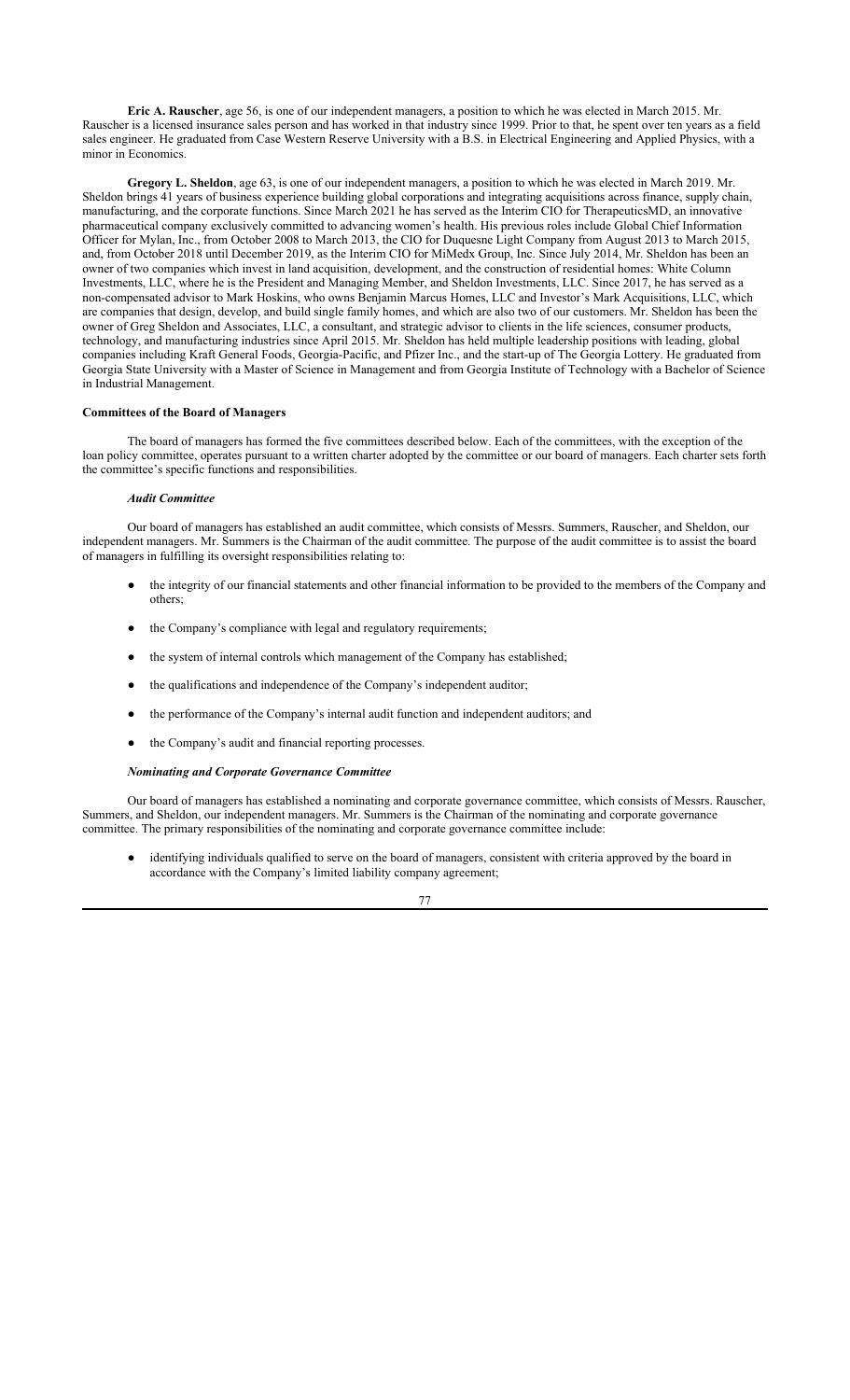- developing and recommending to the board of managers a set of corporate governance policies and principles to be applicable to the Company;
- overseeing an annual evaluation of the board of managers and each of its committees; and
- considering and acting upon any conflicts of interest-related matter as required by the Company's limited liability company agreement or otherwise permitted by the Delaware Limited Liability Company Act where the exercise of independent judgment by any of the Company's managers (who is not an independent manager) could reasonably be compromised, including approval of any transaction involving the Company's affiliates.

### *Compensation Committee*

Our board of managers has established a compensation committee, which consists of Messrs. Rauscher, Summers, and Sheldon, our independent managers. Mr. Rauscher is the Chairman of the compensation committee. The compensation committee reviews and approves annually the corporate goals and objectives applicable to the compensation of our officer, evaluates at least annually the officer's performance in light of those goals and objectives, and determines and approves the officer's compensation level based on these evaluations, subject to the approval of our members holding at least 60% of the votes eligible to be cast by the thenoutstanding voting units.

### *Loan Policy Committee*

Our board of managers has established a loan policy committee, which consists of Messrs. Wallach and Summers. Mr. Wallach is the Chairman of the loan policy committee. The loan policy committee sets standards and procedures for the review and approval of loans made by the Company, and approves significant loans and loans which differ from the standards and procedures it has established.

### *Technology Committee*

Our board of managers has established a technology committee, which consists of Messrs. Sheldon, Wallach, and Rauscher. Mr. Sheldon is the Chairman of the technology committee. The primary purpose of the technology committee is to assist the board of managers in evaluating and overseeing technology matters for the Company.

### **Limited Liability and Indemnification of Directors, Officers, Employees, and Other Agents**

No manager or officer shall be liable to us or any other manager or officer for any loss, damage or claim incurred by reason of any action taken or omitted to be taken by such person in good faith and with the belief that such action or omission is in, or not opposed to, our best interest, so long as such action or omission does not constitute fraud, gross negligence or willful misconduct by such person.

To the fullest extent permitted by Delaware law, the Company shall indemnify, hold harmless, defend, pay and reimburse each of its managers and its officer against any and all losses, claims, damages, judgments, fines or liabilities, including reasonable legal fees or other expenses incurred in investigating or defending against such losses, claims, damages, judgments, fines or liabilities, and any amounts expended in settlement of any claims to which such person may become subject by reason of:

- Any act or omission or alleged act or omission performed or omitted to be performed on our behalf, or on behalf of any of our members or any direct or indirect subsidiary of the foregoing in connection with our business; or
- The fact that such person is or was acting in connection with our business as our partner, member, stockholder, controlling affiliate, manager, director, officer, employee or agent, any our members, or any of our and any of our members' respective controlling affiliates, or that such person is or was serving at our request as a partner, member, manager, director, officer, employee or agent of any person including us or any subsidiary of us;

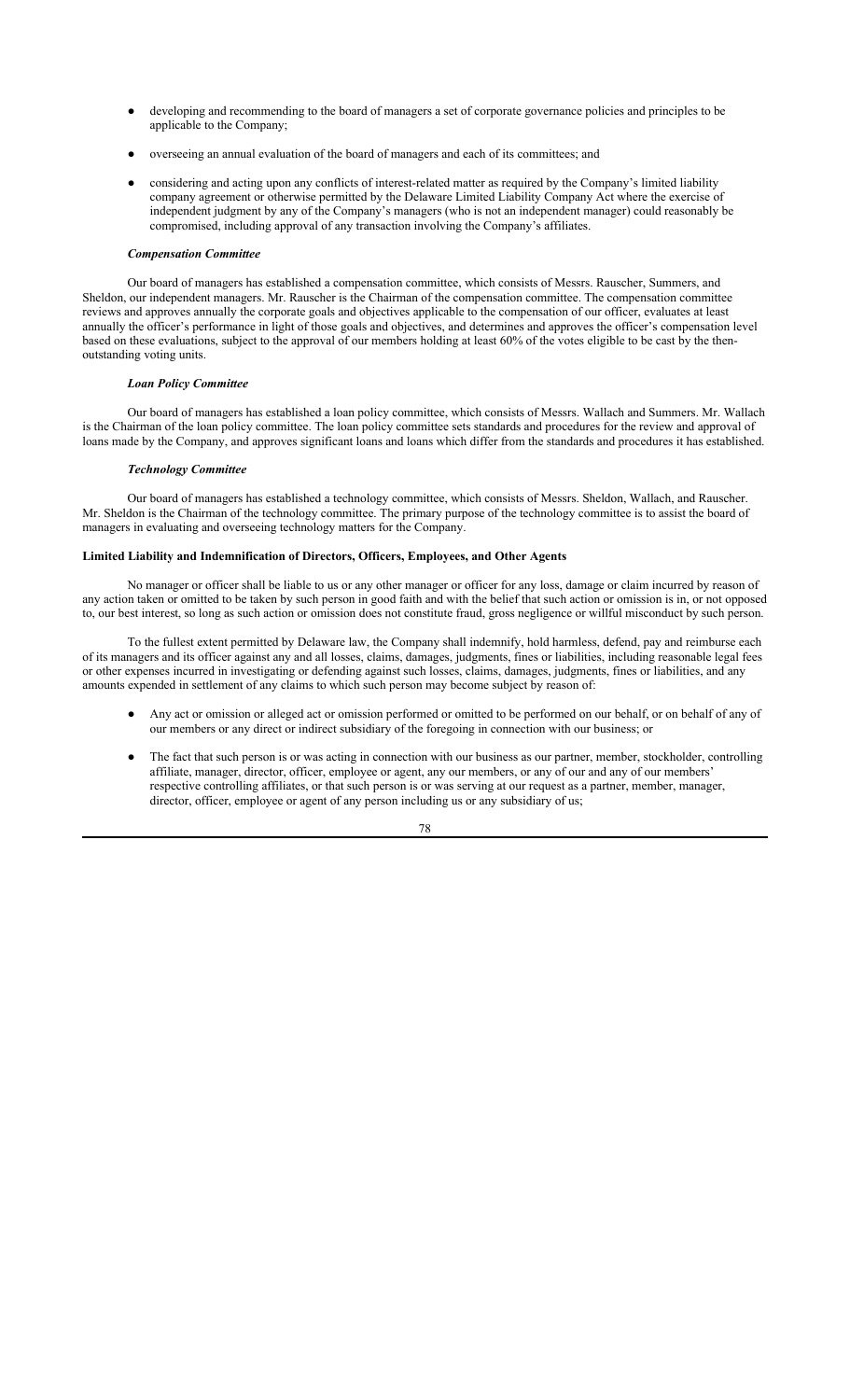provided, that  $(x)$  such person acted in good faith and in a manner believed by such person to be in, or not opposed to, our best interests and, with respect to any criminal proceeding, had no reasonable cause to believe his or her conduct was unlawful, and (y) such person's conduct did not constitute fraud, gross negligence or willful misconduct, in either case as determined by a final, nonappealable order of a court of competent jurisdiction. In connection with the foregoing, the termination of any action, suit or proceeding by judgment, order, settlement, conviction, or upon a plea of nolo contendere or its equivalent, shall not, of itself, create a presumption that the person did not act in good faith or, with respect to any criminal proceeding, had reasonable cause to believe that such person's conduct was unlawful, or that the person's conduct constituted fraud, gross negligence or willful misconduct.

We shall promptly reimburse (and/or advance to the extent reasonably required) each of the managers and our officer for reasonable legal or other expenses (as incurred) of such person in connection with investigating, preparing to defend or defending any claim, lawsuit or other proceeding relating to any losses for which such person may be indemnified; provided, that if it is finally judicially determined that such person is not entitled to the indemnification, then such person shall promptly reimburse us for any reimbursed or advanced expenses.

Insofar as indemnification for liabilities arising under the Securities Act of 1933, as amended (the "Securities Act"), may be permitted pursuant to the foregoing provisions, we have been informed that in the opinion of the SEC such indemnification is against public policy as expressed in the Securities Act and is therefore unenforceable.

We maintain liability insurance, which insures against liabilities that the managers or our officer may incur in such capacities.

# **EXECUTIVE COMPENSATION**

# **Executive Officer Compensation**

We currently compensate our executive officers for services rendered to us. This discussion describes our compensation philosophy and policies.

## *Objectives of Executive Officer Compensation Program*

The objectives of our executive compensation program are to attract, retain, and motivate highly talented executives and to align each executive's incentives with our short-term and long-term objectives, while maintaining a healthy and stable financial position. Specifically, our executive compensation program is designed to accomplish the following goals and objectives:

- maintain a compensation program that is equitable in our marketplace;
- provide opportunities that integrate pay with the short-term and long-term performance goals;
- encourage and reward achievement of strategic objectives, while properly balancing a controlled risk-taking behavior; and
- maintain an appropriate balance between base salary and short-term and long-term incentive opportunity.

#### *Determining Executive Officer Compensation*

The compensation committee of our board of managers is responsible for determining all aspects of our executive compensation program. The determination and assessment of executive compensation are primarily driven by the following three factors: (1) market data based on the compensation levels, programs, and practices of other comparable companies for comparable positions, (2) our financial performance, and (3) executive officer performance. We believe these three factors provide a reasonably measurable assessment of executive performance in light of building value and creating a healthy financial position for us. We rely upon the judgment of the members of the compensation committee and not on rigid formulas or short-term changes in business performance in determining the amount and mix of compensation elements and whether each element provides the appropriate incentive and reward for performance that sustains and enhances our long-term growth.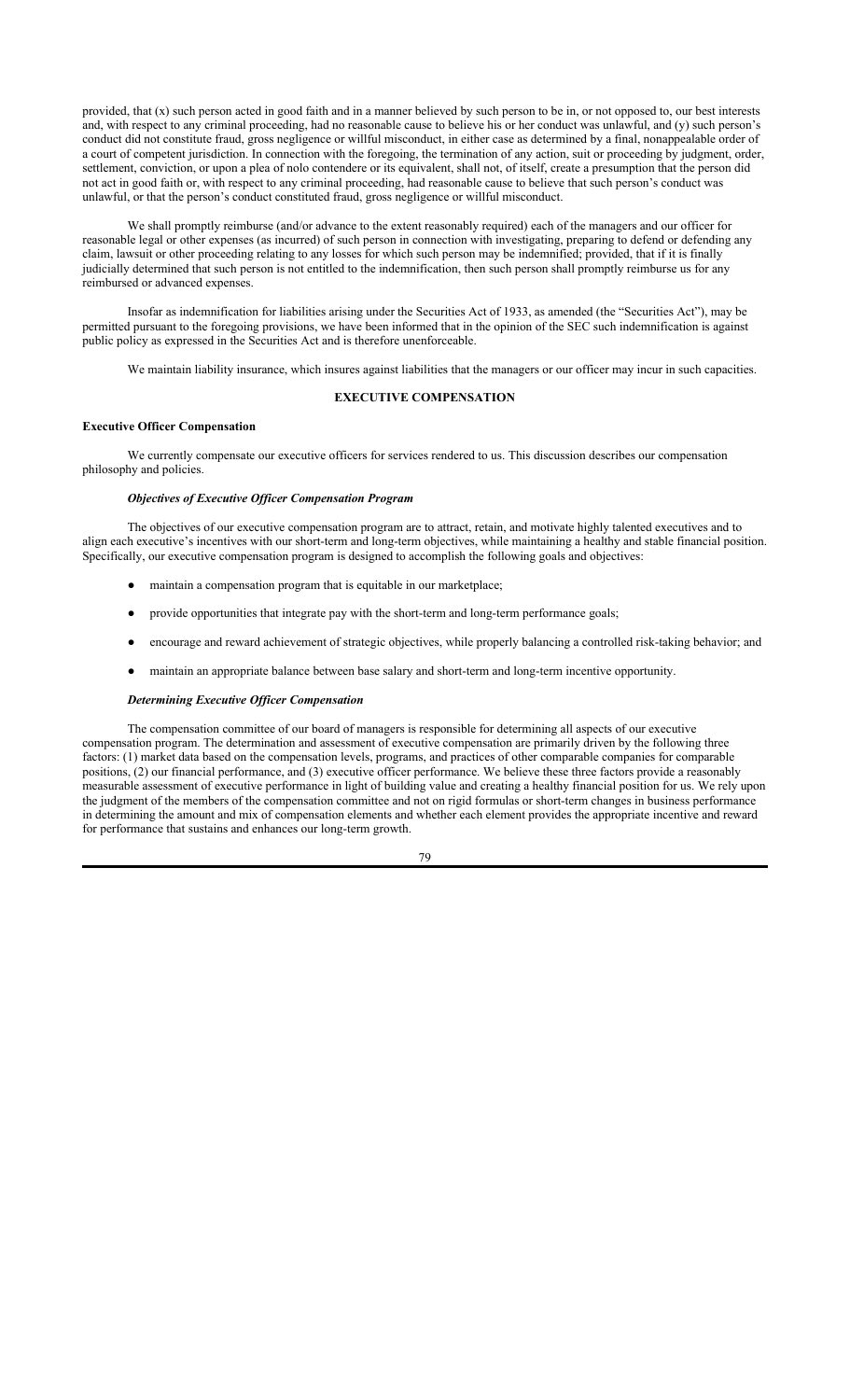### *Executive Officer Compensation Components*

## *Base Salary*

We provide each of our paid executive officers with a base salary to compensate such officer for services rendered throughout the year. Salaries are established annually based on the individual's position, experience, performance, past and potential contribution to us, and level of responsibility, as well as our overall financial performance. No specific weighting is applied to any one factor considered, and the independent managers use their judgment and expertise in determining appropriate salaries within the parameters of the compensation philosophy.

## *Bonus*

We pay each of our full-time executive officers a team bonus mostly based on our overall profitability, which rewarded each of them \$1,300 in 2021 and \$1,200 in 2020. In addition, we rewarded an annual bonus of \$1,800 for both 2021 and 2020, which is extended to compensate vacation expenses. Finally, each executive officer is eligible for a portion of net income earned, or profit share.

We pay our EVP of Sales monthly bonus based on a percentage of all new sales and construction loan payoffs.

#### *Membership Interests*

As the beneficial owner of 80.7% (as of April 4, 2022) of our outstanding common membership interests, Mr. Wallach's interests are closely aligned with our success. Our Executive Vice President of Operations owns 2% of our outstanding common membership interests and our Executive Vice President owns 15.3% of our outstanding common membership interests. As we hire additional executive officers, we may use membership interests in some fashion as part of their compensation.

The following table provides a summary of the compensation received by our named executive officers for the last two completed fiscal years:

| Name and<br><b>Position</b> | Year | <b>Salary</b> | <b>Bonus</b><br>(1) | <b>Stock</b><br>Awards | Option<br>Awards | <b>Non-Equity</b><br><b>Incentive Plan</b><br>Compensation | Non-Qualified<br><b>Deferred</b><br>Compensation<br>Earnings | <b>All Other</b><br>Compensation <sup>(2)</sup> | <b>Total</b> |
|-----------------------------|------|---------------|---------------------|------------------------|------------------|------------------------------------------------------------|--------------------------------------------------------------|-------------------------------------------------|--------------|
| Mr.                         |      |               |                     |                        |                  |                                                            |                                                              |                                                 |              |
| Wallach                     | 2021 | S             | 72,240 \$ 1,300     |                        |                  |                                                            |                                                              | 49,460                                          | \$123,000    |
|                             | 2020 | 72,240        | 1,200               |                        |                  |                                                            |                                                              |                                                 | 73,440       |
| Ms.                         |      |               |                     |                        |                  |                                                            |                                                              |                                                 |              |
| Harshman                    | 2021 | 112,550       | 3,100               |                        |                  |                                                            |                                                              | 63,639                                          | 179,289      |
|                             | 2020 | 115,817       | 1,200               |                        |                  |                                                            |                                                              |                                                 | 117,017      |
| Mr.<br>Reynolds             |      |               |                     |                        |                  |                                                            |                                                              |                                                 |              |
| (3)                         | 2021 | 90,975        | 83,515              |                        |                  |                                                            |                                                              | 37,523                                          | 212,013      |
|                             | 2020 | 60,000        | 61,373              |                        | -                | $\overline{\phantom{0}}$                                   | —                                                            | 10,000(3)                                       | 131,373      |

(1) Amounts in the Bonus column represent amounts earned in the period.

 $^{(2)}$  Qualified Retirement Plan Contributions are shown here when funds are earned.

 $^{(3)}$  Mr. Reynolds did not serve as an executive officer of the Company in 2020 and was appointed EVP of Sales in April 2021. In addition, Mr. Reynolds received forgiveness for an employee loan for \$20,000 and \$10,000 in 2021 and 2020, respectively.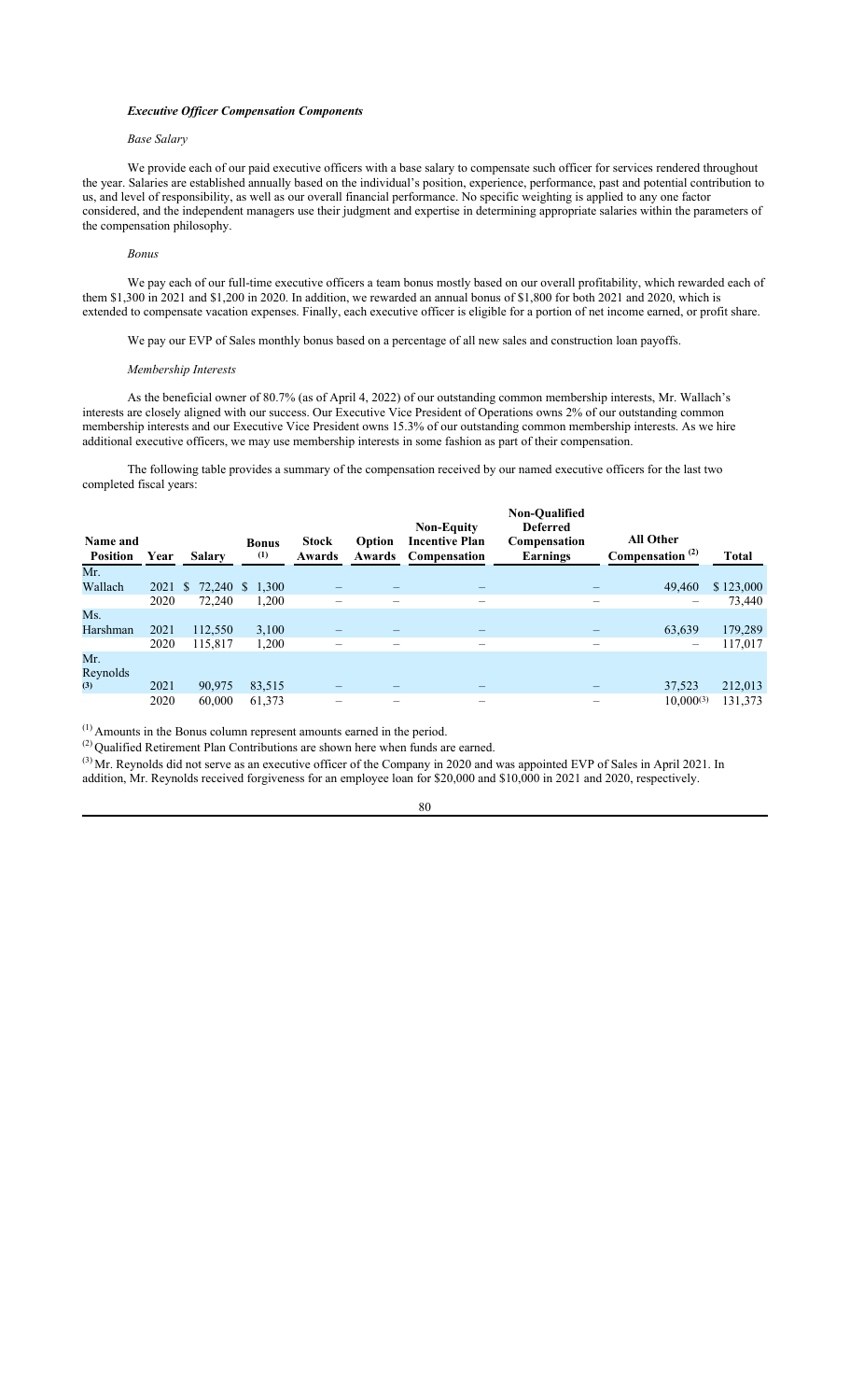## *Changes for 2022*

Mr. Wallach will receive a base salary of \$72,240 for 2022. Ms. Harshman, our Executive Vice President of Operations, will receive a base salary of \$112,550 for 2022 and an annual bonus of \$7,000. Mr. Reynolds, our EVP of Sales, will receive a base salary of \$90,975 and will receive a monthly bonus based on a percentage of all new sales and construction loan payoffs. In addition, Mr. Wallach, Ms. Harshman and Mr. Reynolds will receive the team and vacation bonus, which will reward between \$0 and \$3,600 and \$1,800, respectively.

# **Board of Managers Compensation**

The following table provides a summary of the compensation received by our managers for the year ended December 31, 2021:

|                    | Fees<br><b>Earned</b> |              | <b>Non-Equity</b>                                                                            | Change in<br><b>Pension Value</b><br>and<br>Nonqualified |                          |              |
|--------------------|-----------------------|--------------|----------------------------------------------------------------------------------------------|----------------------------------------------------------|--------------------------|--------------|
| Name               | or Paid               | <b>Stock</b> | <b>Option</b> Incentive Plan<br>in Cash Awards Awards Compensation Compensation Compensation | Deferred                                                 | <b>All Other</b>         | Total        |
| Daniel M. Wallach  | $-$ \$                | $-$ \$       | $-$ \$<br>$-$ \$                                                                             | $-$ \$                                                   | $-$ \$                   |              |
| Kenneth R. Summers | 33,000                |              |                                                                                              |                                                          | $\overline{\phantom{m}}$ | 33,000       |
| Eric A. Rauscher   | 33,000                |              |                                                                                              |                                                          | $\frac{1}{2}$            | 33,000       |
| Gregory L. Sheldon | 33,000                |              |                                                                                              |                                                          |                          | 33,000       |
| <b>Total</b>       | $$99,000$ \$          | $-$ \$       | $-$ \$<br>$-$ \$                                                                             | $-$ S                                                    |                          | $-$ \$99,000 |

We paid each of the independent managers an annual retainer of \$25,000. Our independent managers also receive fees of \$2,000 for the first day and \$1,200 for any additional days for meetings of the board of managers and committees attended in person, all or a portion of which may be allocated as reimbursement of expenses incurred in connection with attendance at meetings. The independent managers do not receive separate reimbursement of out-of-pocket expenses incurred in connection with attendance at meetings. Mr. Wallach receives no compensation for his services as a manager.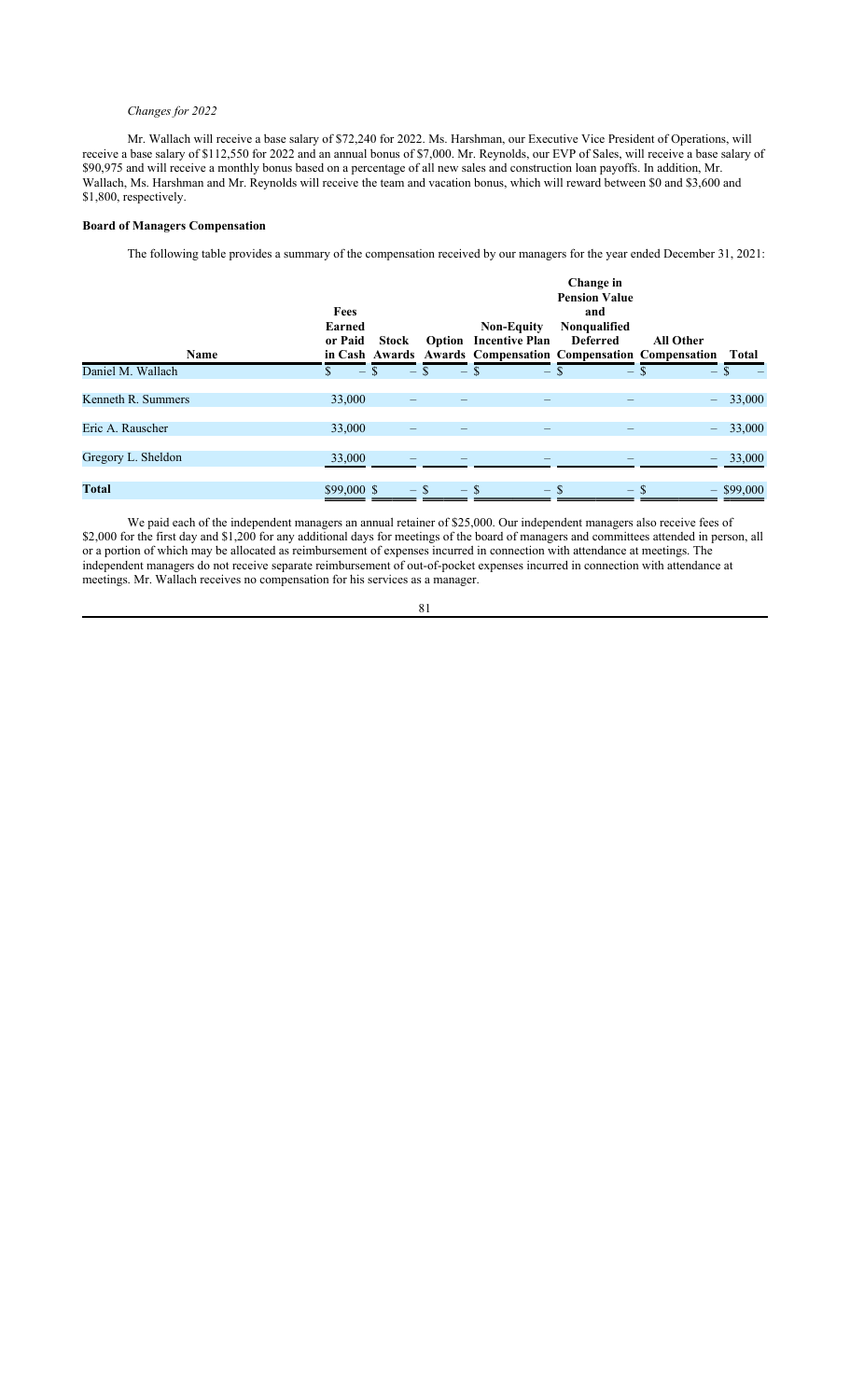# **PRINCIPAL SECURITY HOLDERS**

The following table sets forth the ownership of certain of our outstanding membership interests as of December 31, 2021:

|                             |                                          | Number of | Percent of   |                     | Percentage of       |
|-----------------------------|------------------------------------------|-----------|--------------|---------------------|---------------------|
| <b>Title of Class</b>       | Name and Address of Owner <sup>(1)</sup> | Units     | <b>Class</b> | <b>Dollar Value</b> | <b>Total Equity</b> |
|                             | Daniel M. Wallach and Joyce S.           |           |              |                     |                     |
| Class A Common Units        | Wallach                                  | 87.53     | $3.3\%$ \$   | (4,316)             | $(0.1)\%$           |
|                             | 2007 Daniel M. Wallach Legacy            |           |              |                     |                     |
| Class A Common Units        | Trust                                    | 2,033.43  | 77.4%        | (100, 264)          | $(1.5)\%$           |
| <b>Class A Common Units</b> | Kenneth R. Summers                       | 26.29     | $1.0\%$      | (1,296)             | $-9/0$              |
| Class A Common Units        | Eric A. Rauscher                         | 26.29     | 1.0%         | (1,296)             | $-1/2$              |
| <b>Class A Common Units</b> | William Myrick                           | 402.88    | 15.3%        | (19,866)            | (0.3)%              |
| Class A Common Units        | Barbara Harshman                         | 52.58     | $2.0\%$      | (2,593)             | (0.1)%              |
| Subtotal of Common          |                                          |           |              |                     |                     |
| <b>Voting Equity</b>        |                                          | 2,629.00  | 100.0%       | (129, 631)          | $(2.0)\%$           |
|                             | Daniel M. Wallach and Joyce S.           |           |              |                     |                     |
| Series C Preferred Units    | Wallach                                  | 18.05     | 36.0%        | 1,804,503           | 27.3%               |
|                             | Gregory L. Sheldon and Madeline          |           |              |                     |                     |
| Series C Preferred Units    | M. Sheldon                               | 6.31      | 12.6%        | 631,371             | $9.6\%$             |
|                             | Other Holders of Series C Preferred      |           |              |                     |                     |
| Series C Preferred Units    | Units                                    | 25.78     | 51.4%        | 2,577,911           | 39.0%               |
| Subtotal of Series C        |                                          |           |              |                     |                     |
| <b>Preferred Units</b>      |                                          | 50.14     | 100.0%       | 5,013,785           | 75.9%               |
| Series B Preferred Units    | Holders of Series B Preferred Units      | 17.20     | $100.0\%$    | 1,720,000           | 26.1%               |
| Total Members' Capital      |                                          |           |              |                     |                     |
| and Redeemable Preferred    |                                          |           |              |                     |                     |
| Equity                      |                                          | 2,696.34  |              | 6,604,154           | $100.0\%$           |
|                             |                                          |           |              |                     |                     |

(1) The addresses of each Class A Common Unit owner named above are:

The addresses of Daniel and Joyce Wallach, the 2007 Daniel M. Wallach Legacy Trust, William Myrick, and Barbara Harshman are 13241 Bartram Park Blvd., Suite 2401, Jacksonville, FL 32258; Kenneth R. Summers is P.O. Box 995, Morgantown, WV 26507; and Eric A. Rauscher is 2706 South Park Rd., Bethel Park, PA 15102.

The address of each Series C Preferred Unit owner named above are:

Daniel and Joyce Wallach is 13241 Bartram Park Blvd., Suite 2401, Jacksonville, FL 32258; and Gregory L. Sheldon and Madeline M. Sheldon is 104 Windsor Ct., Venetia, PA 15367.

# **CERTAIN RELATIONSHIPS AND RELATED TRANSACTIONS**

## **Transactions with Affiliates**

### *Lines of Credit Extended by Mr. Wallach and His Affiliates*

As previously described, on December 30, 2011, we obtained two demand loans from Daniel M. Wallach (our CEO who is also on our board of managers) and affiliates of Mr. Wallach to finance our operations. These demand loans are collateralized by a lien against all of our assets and are senior in right of payment to the Notes. As of December 31, 2021, Mr. Wallach is also the beneficial owner of 80.7% of our outstanding common membership interests.

The first loan has a maximum principal borrowing amount of \$1,250,000 and is payable to Daniel M. Wallach (our CEO and chairman of the board of managers) and Joyce S. Wallach (Mr. Wallach's wife), as tenants by the entirety (the "Wallach LOC"). The second loan has a maximum principal borrowing amount of \$250,000 and is payable to the 2007 Daniel M. Wallach Legacy Trust (the "Wallach Trust LOC," and together with the Wallach LOC, the "Wallach Affiliate LOCs"). As of December 31, 2021, there were no amounts borrowed against the Wallach LOC, with availability on that line of credit of \$1,250,000, and there were no amounts borrowed against the Wallach Trust LOC, with remaining availability on that line of credit of \$250,000. Each of the Wallach Affiliate LOCs is evidenced by a promissory note, is payable upon demand of the lender and generally bears an interest rate equal to the prime rate plus three percent. Pursuant to each promissory note, the lender has the option of funding any amount up to the face amount of the note, in the lender's sole and absolute discretion. As of December 31, 2021, and 2020, the interest rate was 6.25% for both the Wallach LOC and the Wallach Trust LOC.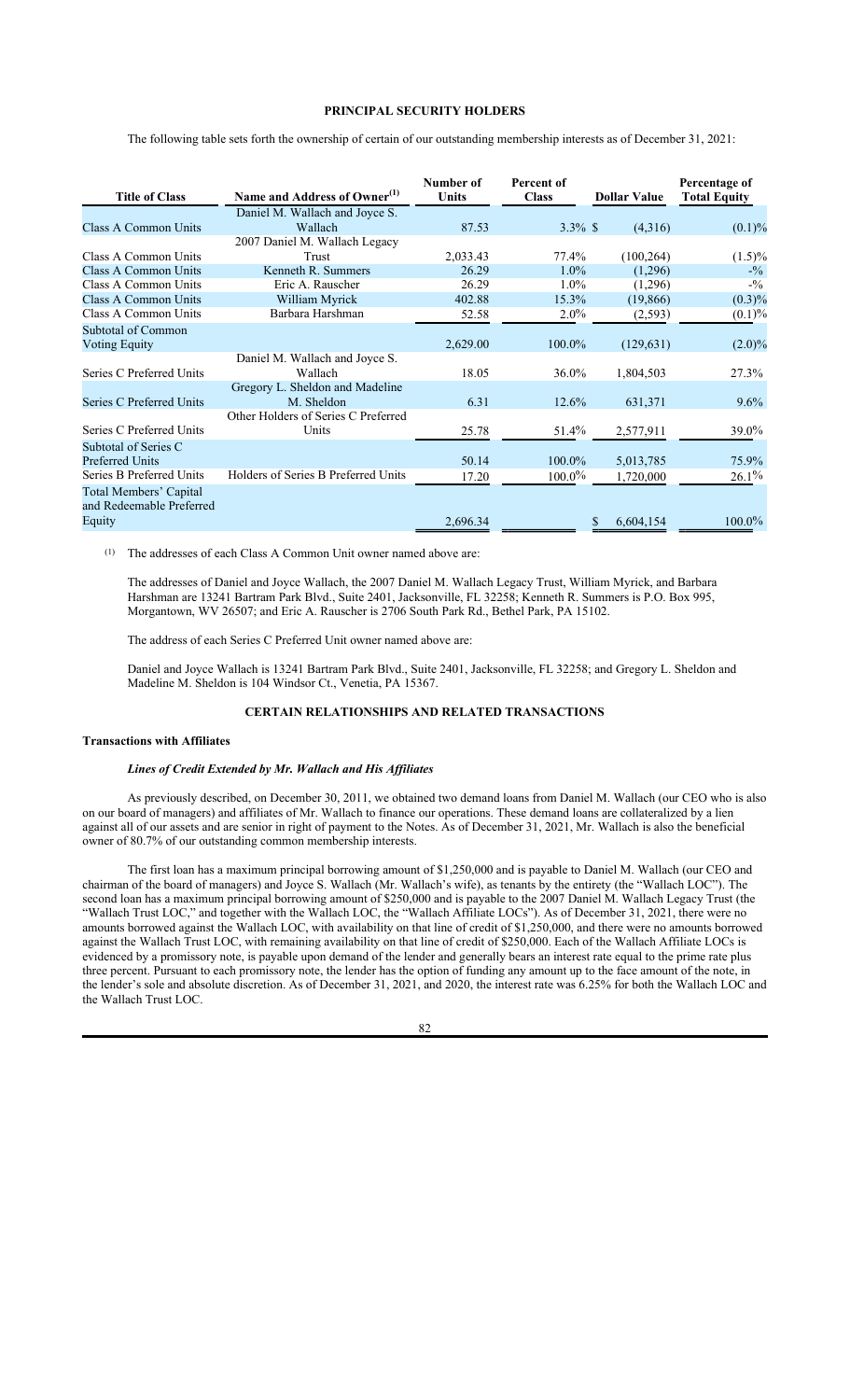The original entries into the Wallach Affiliate LOCs were approved by Mr. Wallach in his capacity as sole manager prior to the time we had independent managers. The independent managers ratified and approved these transactions subsequent to the formation of the board of managers. In June 2018, we entered into a First Amendment to the Wallach LOC and a First Amendment to the Trust LOC (the "Wallach Affiliate LOCs First Amendments") which modified the interest rates under the Wallach Affiliate LOCs to generally equal the prime rate plus three percent. The Wallach Affiliate LOCs First Amendments were approved by a majority of our independent managers. See "Risk Factors — Risks Related to Conflicts of Interest — Our CEO (who is also on our board of managers) and Executive Vice President will face conflicts of interest as a result of the secured lines of credit made to us, which could result in actions that are not in the best interests of our Note holders."

### *Line of Credit Extended by Mr. Myrick*

As previously described, in June 2018, we obtained into a line of credit from our Executive Vice President, William Myrick to finance our operations (the "Myrick LOC"). The Myrick LOC is collateralized by a lien against all of our assets.

The Myrick LOC has a maximum principal borrowing amount of \$1,000,000 and is payable to Mr. Myrick. As of December 31, 2021, we had borrowed \$859,000 against the Myrick LOC, with availability on that line of credit of \$141,000. The Myrick LOC is evidenced by a promissory note, is payable upon demand of the lender and generally bears an interest rate equal to the prime rate (defined in the promissory note as the daily rate equal to the "Prime Rate" of interest published in The Wall Street Journal from time to time) plus three percent. Pursuant to the promissory note, Mr. Myrick has the option of funding any amount up to the face amount of the note, in Mr. Myrick's sole and absolute discretion. As of December 31, 2021 and 2020, the interest rate was 6.25% for the Myrick LOC.

The Myrick LOC was approved by a majority of our independent managers as they determined the terms of the Myrick LOC to be in the best interests of the Company and that the transaction is on terms no less favorable to us than could be obtained from an independent third party.

#### *Line of Credit Extended by R. Scott Summers*

As previously described, in September 2019, we obtained into a line of credit (the "Summers LOC") from R. Scott Summers. R. Scott Summers is an investor in our Notes Program and is the son of Kenneth R. Summers, one of our independent managers. The Summers LOC is secured with assignments of certain notes and mortgages.

The Summers LOC has a maximum principal borrowing amount of \$2,000,000 and is payable to R. Scott Summers. As of December 31, 2021, we had borrowed \$847,000 on the Summers LOC, with availability on that line of credit of \$1,153,000. The largest aggregate amount of principal outstanding on the Summers LOC during 2021 was \$847,000. The Summers LOC is evidenced by a promissory note and bears a fixed annual interest rate of 9%. The Summers LOC requires monthly payments of interest only during the term of the Summers LOC, with the principal balance due upon termination.

The Summers LOC was approved by a majority of our independent managers not interested in the transaction as they determined the terms of the Summers LOC to be in the best interests of the Company and that the transaction is on terms no less favorable to us than could be obtained from an independent third party.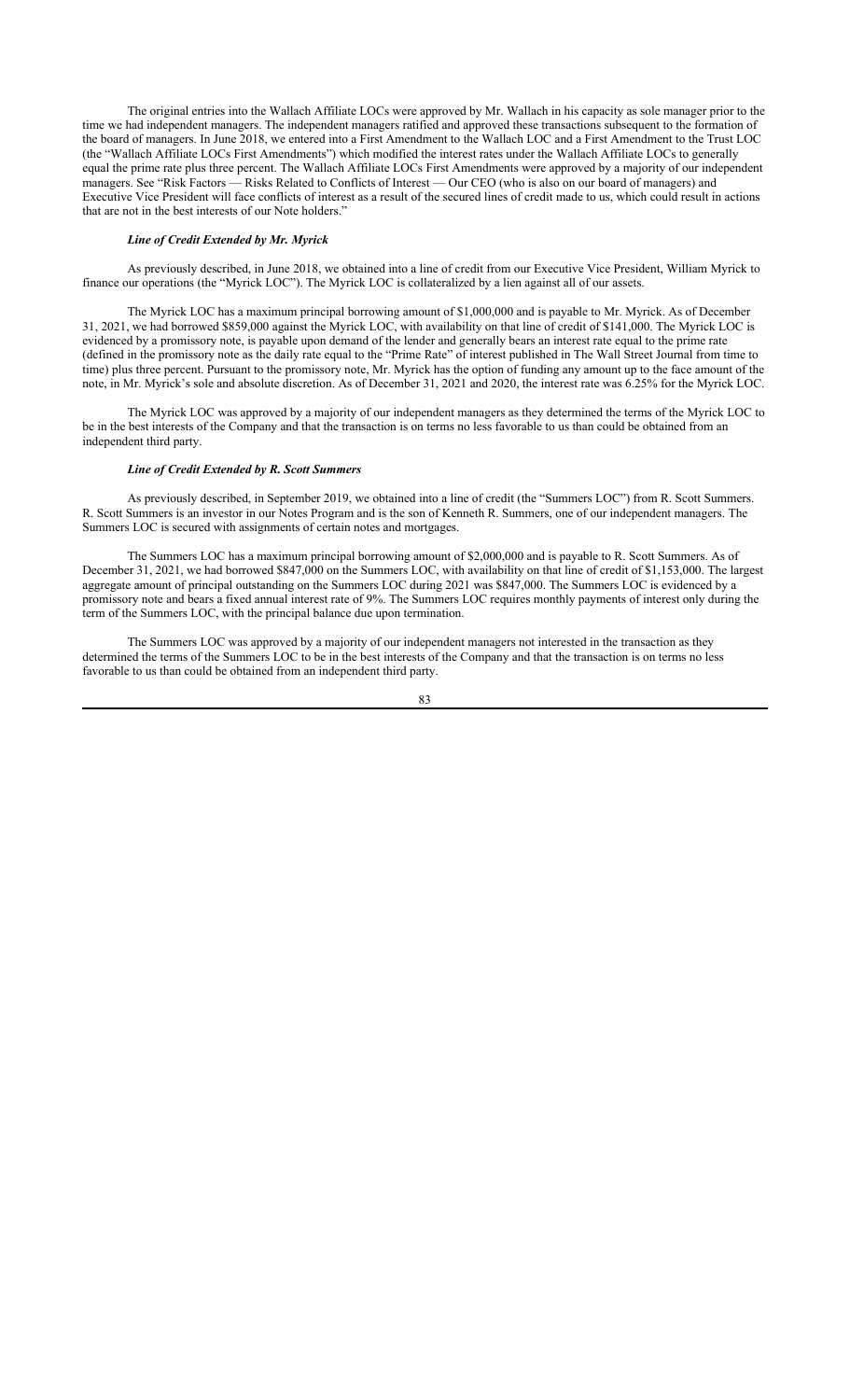### *Investments Pursuant to Public Notes Offerings*

The Company has accepted new investments under the Notes Program from employees, managers, members, and relatives of managers and members, with \$3,989,000 outstanding at December 31, 2021. For the years ended December 31, 2021 and 2020 our investments from affiliates which exceed \$120,000 through our Notes Program and other unsecured debt are detailed below:

### **(All dollar [\$] amounts shown in table in thousands.)**

|                                                  | <b>Relationship to</b><br>Shepherd's   | Amount invested as of<br>December 31, |              |       | Weighted<br>average<br>interest rate<br>as of<br>December 31, | <b>Interest</b><br>earned during<br>the year ended<br>December 31, |              |     |
|--------------------------------------------------|----------------------------------------|---------------------------------------|--------------|-------|---------------------------------------------------------------|--------------------------------------------------------------------|--------------|-----|
| <b>Investor</b>                                  | <b>Finance</b>                         | 2021                                  | 2020         |       | 2021                                                          | 2021                                                               | 2020         |     |
| Eric A. Rauscher                                 | <b>Independent Manager</b>             | \$<br>475                             | $\mathbb{S}$ | 475   | $10.00\%$ \$                                                  | 36                                                                 | $\mathbb{S}$ | 47  |
| Capture HD Inc., Defined<br>Benefit Plan & Trust | Sponsor is Brother of<br>Employee      | 1,000                                 |              | 1,000 | 11.00%                                                        | 149                                                                |              | 142 |
| David Wallach Living Trust                       | Father of Member                       | 571                                   |              | 577   | 10.23%                                                        | 58                                                                 |              | 60  |
| Gregory L. Sheldon                               | Independent Manager                    | 577                                   |              | 1,053 | 10.22%                                                        | 59                                                                 |              | 112 |
| Joseph Rauscher                                  | Parent of Independent<br>Manager       | 195                                   |              | 195   | 11.00%                                                        | 21                                                                 |              | 14  |
| Kenneth Summers                                  | Independent Manager                    | 100                                   |              | 189   | $4.00\%$                                                      | 1                                                                  |              | 20  |
| <b>Schultz Family Revocable</b><br>Living Trust  | Trustee is Mother-in-<br>Law of Member | 148                                   |              | 132   | 9.88%                                                         | 15                                                                 |              | 14  |
| Kimberly Bedford                                 | Employee                               | 148                                   |              | 160   | 10.88%                                                        | 16                                                                 |              | 16  |
| Lamar Sheldon                                    | Parent of Independent<br>Manager       | 253                                   |              | 217   | 9.03%                                                         | 23                                                                 |              | 21  |

#### *Other Notes Investments*

The Company has a Senior Subordinated Promissory Note to the father of Mr. Wallach in the principal amount of \$333,000. The annual interest rate on that promissory note is 10% and the lender may require us to repay \$20,000 of principal and all unpaid interest with 10 days' notice. As of December 31, 2021 and 2020, the amount outstanding pursuant to the promissory note was \$333,000 and \$352,000, respectively. The largest aggregate amount of principal outstanding on the promissory note during 2021 and 20020 was \$352,000 and \$400,000, respectively. Interest expense was \$32,000 and \$40,000 for the years ended December 31, 2021 and 2020, respectively.

### *Common Equity Owned by Independent Managers and Our Executive Officers*

Two of our independent managers, Messrs. Summers and Rauscher, each own 1% of our common equity, which they purchased from S.K. Funding, LLC, an affiliate of Seven Kings Holdings, Inc., on March 31, 2017. Our Executive Vice President, William Myrick, owns 15.3% of our common equity, of which he purchased 14.3% of from Daniel and Joyce Wallach on March 1, 2018, and the remaining 1% of which he purchased from Seven Kings Holdings, Inc. Our Executive Vice President of Operations, Barbara L. Harshman, owns 2% of our common equity, 0.5% of which Ms. Harshman purchased from S.K. Funding, LLC on March 31, 2017, 1% of which she purchased from the Wallachs on January 1, 2018, and 0.5% of which she purchased from Catherine Loftin on May 15, 2019.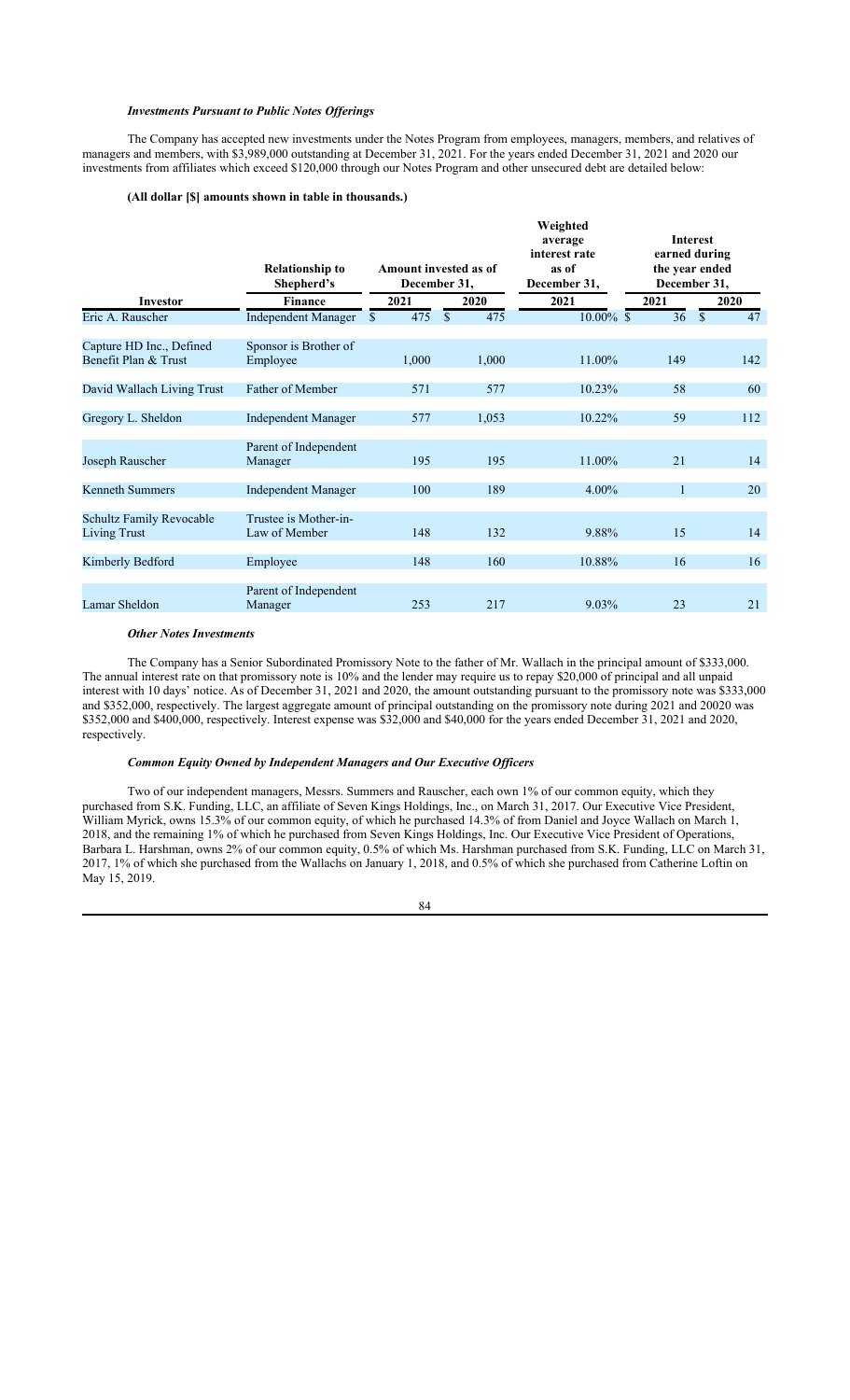### *Hoskins Group's Series B Preferred Equity*

The Series B cumulative preferred membership units ("Series B Preferred Units") of our membership interests were first issued to the Hoskins Group through a reduction in the amount owed by us on a loan in which a member of the Hoskins Group is the lender. They are redeemable only at the option of the Company or upon a change or control or liquidation. The Series B Preferred Units have a fixed value which is their purchase price, and preferred liquidation and distribution rights. Yearly distributions of 10% of the Series B Preferred Units' value (providing profits are available) will be made quarterly. The Hoskins Group's Series B Preferred Units are also used as collateral for that group's loans to the Company. There is no liquid market for the Series B Preferred Units, so we can give no assurance as to our ability to generate any amount of proceeds from that collateral. In December 2015, the Hoskins Group agreed to purchase 0.1 Series B Preferred Units upon each closing of a lot sale in the subdivisions in which we lend the Hoskins Group development funds. The Hoskins Group purchased 0.9 and 1.6 Series B Preferred Units in 2021 and 2020, respectively.

### *Series C Preferred Equity*

As of December 31, 2021, Daniel M. Wallach, our Chief Executive Officer and chairman of our board of managers, and his wife, Joyce S. Wallach, own 18.05 of our Series C cumulative preferred interests ("Series C Preferred Units"). As of December 31, 2021, Gregory L. Sheldon, one of our independent managers, and his wife, Madeline M. Sheldon, own 6.31 Series C Preferred Units. On October 13, 2019, we issued one Series C Preferred Unit to Mr. Sheldon for the total purchase price of \$100,000.

Investors in the Series C cumulative preferred units ("Series C Preferred Units") may elect to reinvest their distributions in additional Series C Preferred Units (the "Series C Reinvestment Program"). Pursuant to the Series C Reinvestment Program, as of December 31, 2021, we have issued approximately 2.03 Series C Preferred Units to Daniel M. Wallach, our CEO, for distribution proceeds of approximately \$203,000 and we have issued approximately 0.51 Series C Preferred Units to Gregory L. Sheldon for distribution proceeds of approximately \$51,000. During 2021, Mr. Sheldon invested an additional \$200,000 in Series C Preferred Equity.

The Series C Preferred Units have a fixed value which is their purchase price and preferred liquidation and distribution rights. Yearly distributions of 12% of the Series C Preferred Units' value (provided profits are available) will be made on a quarterly basis. This rate can increase if any interest rate on our public Notes offering rises above 12%. Dividends can be reinvested monthly into additional Series C Preferred Units. The Series C Preferred Units have the same preferential rights as the Series B Preferred Units as more fully described above.

### *Sale of Commercial Loans*

During November and December 2021, the Company serviced two construction loans for William Myrick (the Company's Executive President). The funding for construction fees and services for both Loans were provided by Mr. Myrick's LOC. As of December 31, 2021, the Company continued to service both loans.

During December 2021, the Company sold one loan to Gregory Sheldon (one of the Company's Mangers) for approximately \$405,000. As of December 31, 2021, the Company continued to service the loan.

In July 2020, the Company purchased two loans at cost from Daniel M. Wallach (the Company's Chief Executive Officer and Chairman of the board of managers) for approximately \$198,000. Those loans had previously been purchased from the Company by Mr. Wallach. As of December 31, 2021, the Company continued to service both loans.

## **Affiliate Transaction Policy**

Our limited liability company agreement provides that any future transaction involving us and an affiliate must be approved by a majority vote of independent managers not otherwise interested in the transaction upon a determination of such independent managers that the transaction is on terms no less favorable to us than could be obtained from an independent third party. An approval pursuant to this policy shall be set forth in the minutes of the Company and shall include a description of the transaction approved. The responsibility for reviewing and approving affiliate transactions has been delegated to the nominating and corporate governance committee of our board of managers, which is comprised entirely of independent managers.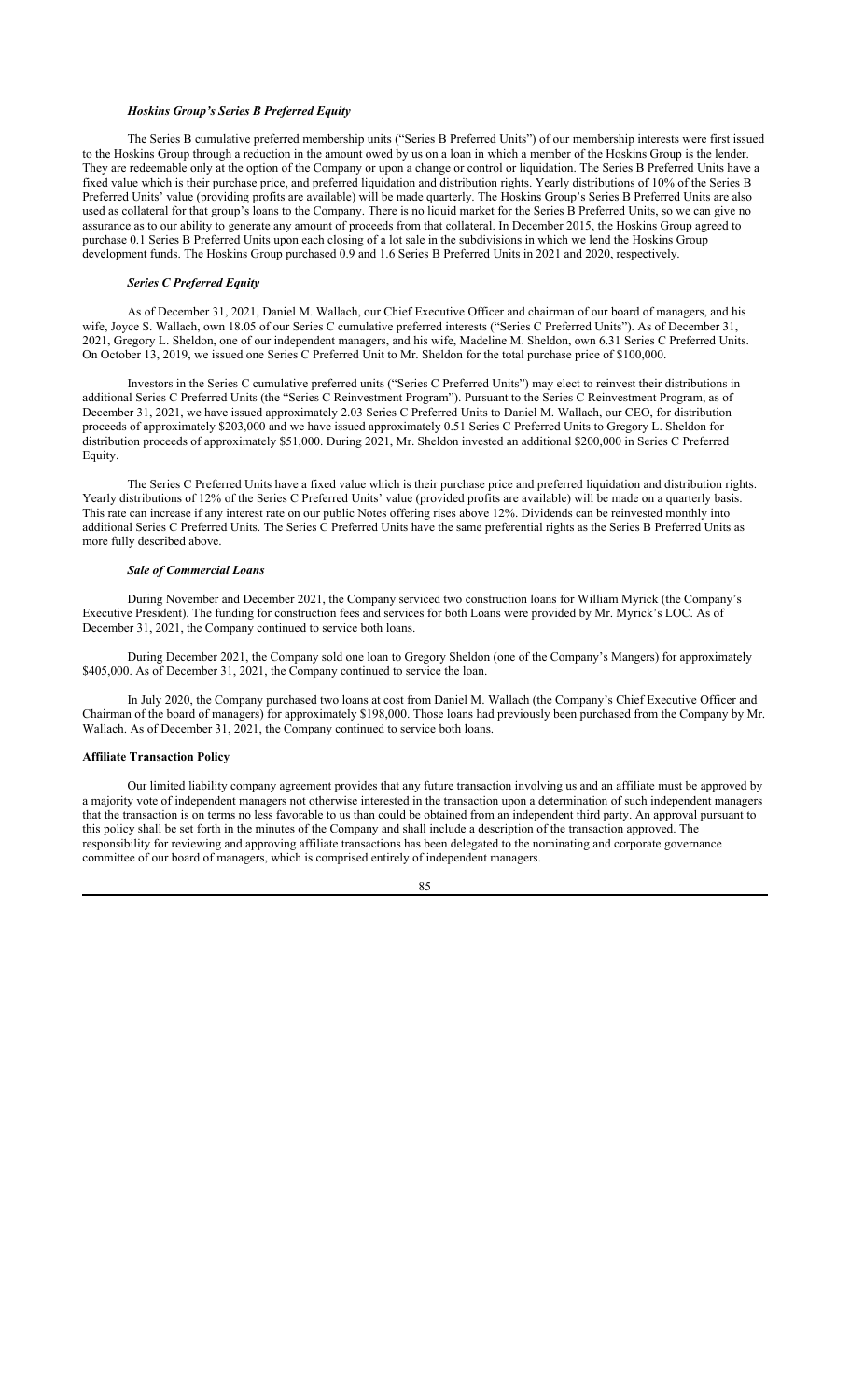Pursuant to our limited liability company agreement, we must provide the independent managers with access, at our expense, to our legal counsel or independent legal counsel, as needed.

### **Board of Managers Independence**

We have no securities listed for trading on a national securities exchange or in an automated inter-dealer quotation system of a national securities association, which has requirements that a majority of our board of managers be independent. For purposes of complying with the disclosure requirements of the Securities and Exchange Commission, we have adopted the definition of independence used by the New York Stock Exchange ("NYSE"). Under the NYSE's definition of independence, Messrs. Summers, Rauscher, and Sheldon each meet the definition of "independent."

# **DESCRIPTION OF NOTES**

#### **General**

The Notes are issued under an indenture dated as of March 22, 2019 between us and U.S. Bank Trust Company, National Association, as trustee. The indenture was filed as an exhibit to the registration statement and an amendment to the indenture was filed as an exhibit to an amendment to the registration statement. You can also obtain a copy of the indenture, as amended, from us. We have summarized material aspects of the indenture below. The summary is not complete, and you should read the indenture, as amended, for provisions that may be important to you. The capitalized terms used in the summary have the meanings specified in the indenture.

The Notes are our direct obligations but are not secured. The Notes are registered and issued without coupons. We may change the interest rates and the maturities of the Notes as they are offered, provided that no such change shall affect any Note issued prior to the date of change. We may, at our discretion, limit the maximum amount any investor or related investors may maintain in outstanding Notes.

The total aggregate maximum principal amount of the Notes offered under this prospectus is \$70,000,000. The maximum investment amount per Note is \$1,000,000 or \$1,000,000 in the aggregate per investor, but a higher maximum investment amount may be approved by us on a case-by-case basis. The minimum investment amount is \$500; however, from time to time, we may change the minimum investment amount that is required.

### **Established Features of the Notes**

Interest is calculated based on the actual number of days your Note is outstanding. Interest is calculated and compounded monthly based on a 365-day year (366-day in case of a leap year). Interest is earned daily, and we will pay interest to you monthly or at maturity as you request. If you choose to be paid interest at maturity rather than monthly, the interest will be compounded monthly. If any day on which a payment is due with respect to a Note is not a business day, then you will not be entitled to payment of the amount due until the following business day, and no additional interest will be due as a result of such delay. If you elect to be paid interest monthly, interest on your Note will be paid on the first business day of every month. Your first interest payment date will be the month following the month in which the Note is issued, except that if a new Note is issued within the last 10 days preceding an interest payment date, the first interest payment will be made on the next succeeding interest payment date (i.e., approximately 35–40 days after issuance). No payments under \$50 will be made, with any interest payment being accrued to your benefit and earning interest on a monthly compounding basis until the payment due to you is at least \$50 on an interest payment date.

Any change to your original request may be made to us by contacting us at (302) 752-2688 (30-ASK-ABOUT) or by using our website www.shepherdsfinance.com to find out what you need to do to change your election. The Notes mature one to four years from the date of issuance, as offered by us and selected by you. Principal and unpaid interest will be paid to you upon maturity.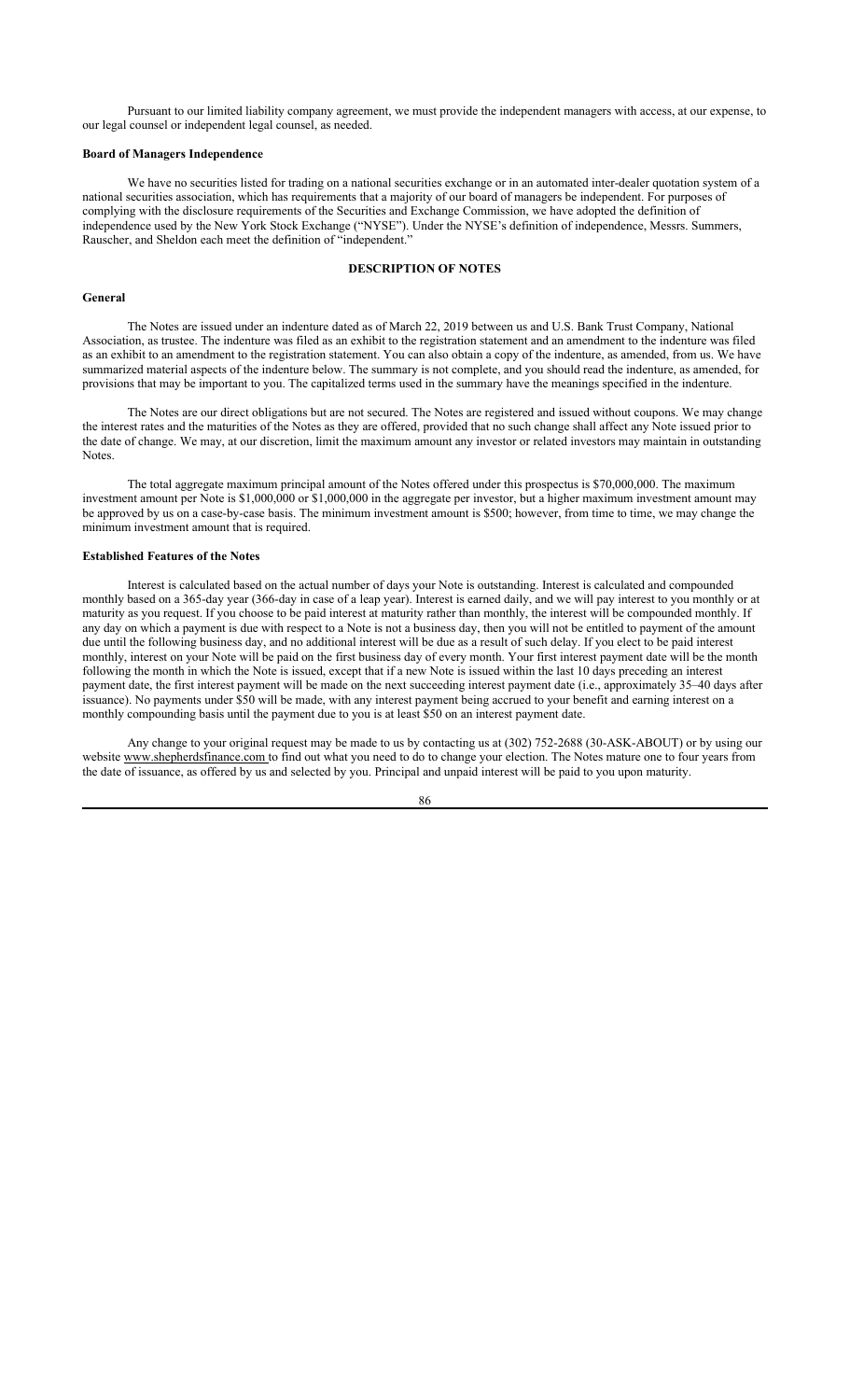From time to time we will establish varying interest rates and maturities for the Notes. The interest rates offered may vary depending on the maturity of the Notes. Upon purchase of a Note, the then-applicable interest rate for the maturity purchased will be fixed for the term of such Note. The Notes will initially be offered with maturities ranging from 12 months to 48 months from the date of issuance. For each maturity, we also establish an interest rate, subject to a range, as follows:

| <b>Note Maturity</b> | <b>Minimum Rate</b> | Ceiling |        |
|----------------------|---------------------|---------|--------|
| 12-Month             |                     | 5%      | $10\%$ |
| 24-Month             |                     | 6%      | 10%    |
| 36-Month             |                     | 3%      | 6%     |
| 48-Month             |                     | 8%      | 12%    |

The interest rates will vary within the ranges but annual interest rates as of the date of this prospectus are as follows: 6% for 12 month Notes; 7% for 24-month Notes; 4% for 36-month Notes; and 8% for 48-month Notes.

Investments by check will be credited and interest will begin to accrue on the first business day after our bank receives a check in proper form if the check is received prior to 9:00 a.m. Eastern time, and on the second business day following receipt if the check is received after 9:00 a.m. Eastern time. Checks are accepted subject to collection at full face value in U.S. funds.

Investments by ACH debit transfer and Wire will be credited and interest will begin to accrue on the first business day after our bank receives funds.

Notes with the current established features are available until they are superseded by new established features. The current established features are applicable to all Notes sold by us during the period the current established features are in effect. We intend to publish this information on our website at www.shepherdsfinance.com or it may be obtained by calling (302) 752-2688 (30-ASK-ABOUT). We will also file with the SEC a Rule 424(b)(3) prospectus supplement setting forth the established features upon any change in the established features.

#### **Subordination**

Our obligation to repay the principal of and make interest payments on the Notes is subordinate in right of payment to all senior debt. This means that if we are unable to pay our debts when due, all of the senior debt would be paid first, before any payment of principal or interest would be made on the Notes and related party debt which is equal in priority to the Notes.

The term "senior debt" means all of our debt created, incurred, assumed, or guaranteed by us, except debt that by its terms expressly provides that such debt is not senior in right of payment to the Notes. Debt is any indebtedness, contingent or otherwise, in respect of borrowed money, or evidenced by bonds, notes, Notes, or similar instruments or letters of credit and shall include any guarantee of any such indebtedness. Senior debt includes, without limitation, the demand loans from our members and any line of credit we may incur in the future. The Notes are subordinate to all of our senior debt. We may at any time borrow money on a secured or unsecured basis that would have priority over the Notes. The Notes are not senior debt. As of December 31, 2021, the outstanding debt to which the Notes were subordinated was approximately \$22,327,000.

#### **Redemption by Us Prior to Maturity**

We may redeem any Note, in whole or in part, at any time following the first 180 calendar days after the date of issuance of the Note for a redemption price equal to the principal amount plus any unpaid interest thereon to the date of redemption. We will notify Note holders whose Notes are to be redeemed by mail 30 to 60 days prior to the date of redemption. Residents of the Commonwealth of Pennsylvania will be notified by registered mail 30 to 60 days prior to the date of redemption.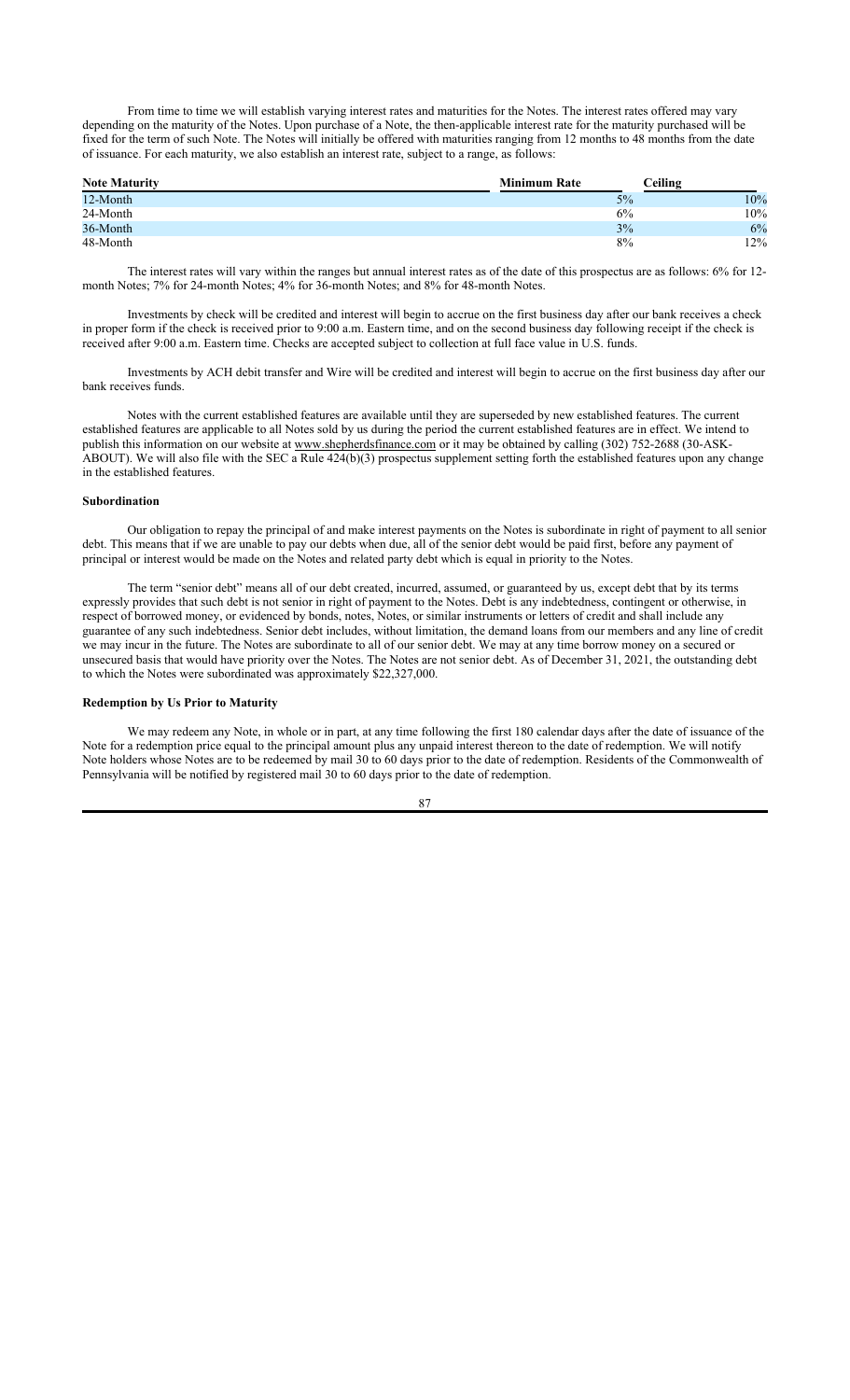### **Redemption at the Request of the Holder Prior to Maturity**

At your written request but subject to the subordination provisions and our consent (which may be withheld in our sole discretion), we will redeem any Note at any time following the first 180 calendar days after the date of issuance of the Note for a redemption price equal to the principal amount plus unpaid interest equal to the stated rate of interest minus a penalty in an amount equal to the interest earned over the last 180 days immediately prior to the redemption date. The penalty will be taken first from any interest accrued but not yet paid on the Note, and to the extent such accrued and unpaid interest does not cover the entire penalty amount, the remainder of the penalty amount shall be reduced from the principal amount of the Note.

Additionally, unless the subordination provisions in the indenture restrict our ability to make the redemption, Note holders may require us to redeem all or a portion of their Note, regardless of amount, for a redemption price equal to the principal amount plus an amount equal to the unpaid interest thereon for such Note at the stated rate to the redemption date, upon one business day's advance notice to us, but only if the holder immediately upon redemption invests the entirety of the proceeds from such redemption in another Note or another security then-offered by us, if any. In such event, the Note holder will not be subject to a holding period requirement or an interest penalty.

#### **Redemption upon Your Death**

At the written request of the executor of your estate or, if your Note is held jointly with another investor, the surviving joint holder, but subject to the subordination provisions, we will redeem any Note at any time after death for a redemption price equal to the principal amount plus unpaid interest equal to the stated rate of interest, without any penalty. We will seek to honor any such redemption request as soon as reasonably possible based on our cash situation at the time, but generally within two weeks of the request. In order for a Note to be redeemed upon your death, the Note to be redeemed must have been registered in your name since the date of issuance.

## **Additional Redemption Options for Notes with a 36-Month Maturity**

Unless the subordination provisions in the indenture restrict our ability to make the redemption, for Notes with a 36-month maturity only purchased on or after February 4, 2020, the holder of such a Note may require us to redeem all or a portion of such Note for a redemption price equal to the principal amount plus an amount equal to the unpaid interest thereon for such Note at the stated rate to the redemption date, as follows:

- (1) Upon seven days' advance notice to us, the holder may require redemption of up to \$10,000 of such Note;
- (2) Upon 30 days' advance notice to us, the holder may require redemption of up to an additional \$90,000 of such Note;
- (3) Upon 90 days' advance notice to us, the holder may require redemption of any remaining amount of such Note requested to be redeemed; and
- (4) Upon one business day's advance notice to the Company, the holder may require redemption of all or a portion of the Note, regardless of amount, but only if the Holder immediately upon redemption invests the entirety of the proceeds from such redemption in another security then-offered by us, including in a Note issued in this offering.

For purposes of determining the length of time within which we must redeem all or a portion of a Note as described above, the dollar amount of a given redemption request will be added to any amount or amounts of such Note previously requested to be redeemed that were redeemed by us. The restriction requiring you to wait until 180 days have passed from the issuance of your Note to request a redemption do not apply to redemptions of 36-month Notes as described in this section.

These redemption options are in addition to the redemption options described elsewhere in this prospectus.

#### **No Restrictions on Additional Debt or Business**

The indenture does not restrict us from issuing additional securities or incurring additional debt (including senior debt or other secured or unsecured obligations) or the manner in which we conduct our business.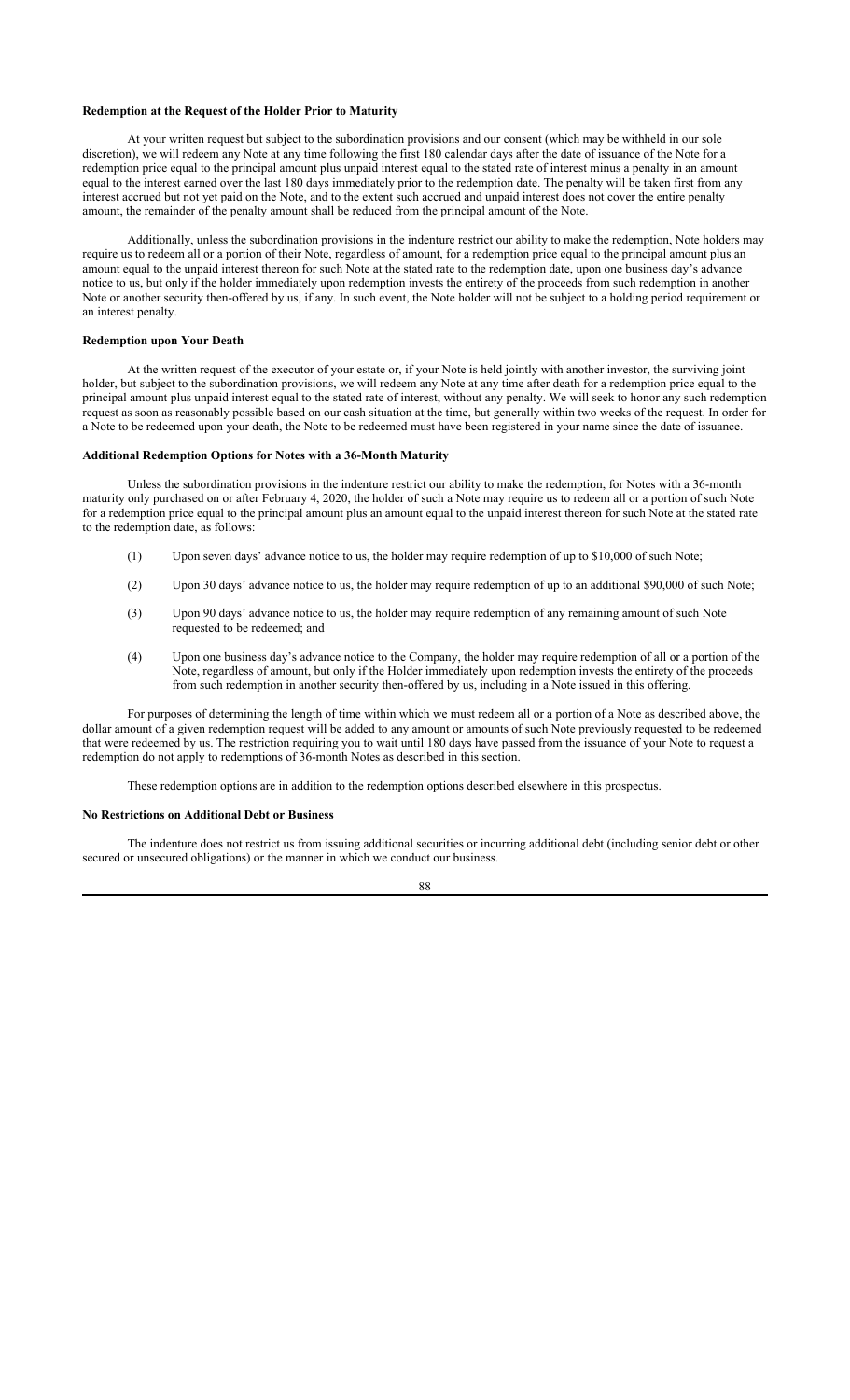#### **Modification of Indenture**

We, together with the trustee, may modify the indenture at any time with the consent of the holders of not less than a majority in principal amount of the Notes that are then outstanding. However, we and the trustee may not modify the indenture without the consent of each holder affected if the modification:

- reduces the principal or rate of interest, changes the fixed maturity date or time for payment of interest, or waives any payment of interest on any Note;
- reduces the percentage of Note holders whose consent to a waiver or modification is required;
- affects the subordination provisions of the indenture in a manner that adversely affects the rights of any holder; or
- waives any event of default in the payment of principal of, or interest on, any Note.

Without action by you, we and the trustee may amend the indenture or enter into supplemental indentures to clarify any ambiguity, defect, or inconsistency in the indenture, to provide for the assumption of the Notes by any successor to us, to make any change to the indenture that does not adversely affect the legal rights of any Note holders, or to comply with the requirements of the Trust Indenture Act of 1939. We will give written notice to you of any amendment to the indenture.

### **Place, Method, and Time of Payment**

We will pay principal and interest on the Notes at our principal executive offices or at such other place as we may designate for that purpose; provided, however, that if we make payments by check, they will be mailed to you at your address appearing in our Note register. Any payment of principal and interest that is due on a non-business day will be payable by us on the next business day immediately following that non-business day.

#### **Events of Default**

An event of default is defined in the indenture as follows:

- a default in payment of principal or interest on the Notes when due or payable if such default has not been cured for 30 days;
- our becoming subject to events of bankruptcy or insolvency; or
- our failure to comply with any agreements or covenants in or provisions of the Notes or the indenture if such failure is not cured or waived within 60 days after we have received notice of such failure from the trustee or from the holders of at least 25% in principal amount of the outstanding Notes.

If an event of default occurs and is continuing, the trustee or the holders of at least 25% in principal amount of the thenoutstanding Notes may declare the principal of and the accrued interest on all outstanding Notes due and payable. If such a declaration is made, we are required to pay the principal of and interest on all outstanding Notes immediately, so long as the senior debt has not matured by lapse of time, acceleration or otherwise. We are required to file annually with the trustee an officers' certificate that certifies the absence of defaults under the terms of the indenture.

The indenture provides that the holders of a majority of the aggregate principal amount of the Notes at the time outstanding may, on behalf of all holders, waive any existing event of default or compliance with any provision of the indenture or the Notes, except a default in payment of principal or interest on the Notes. In addition, the trustee may waive an existing event of default or compliance with any provision of the indenture or Notes, except in payments of principal or interest on the Notes, if the trustee in good faith determines that a waiver or consent is in the best interests of the holders of the Notes.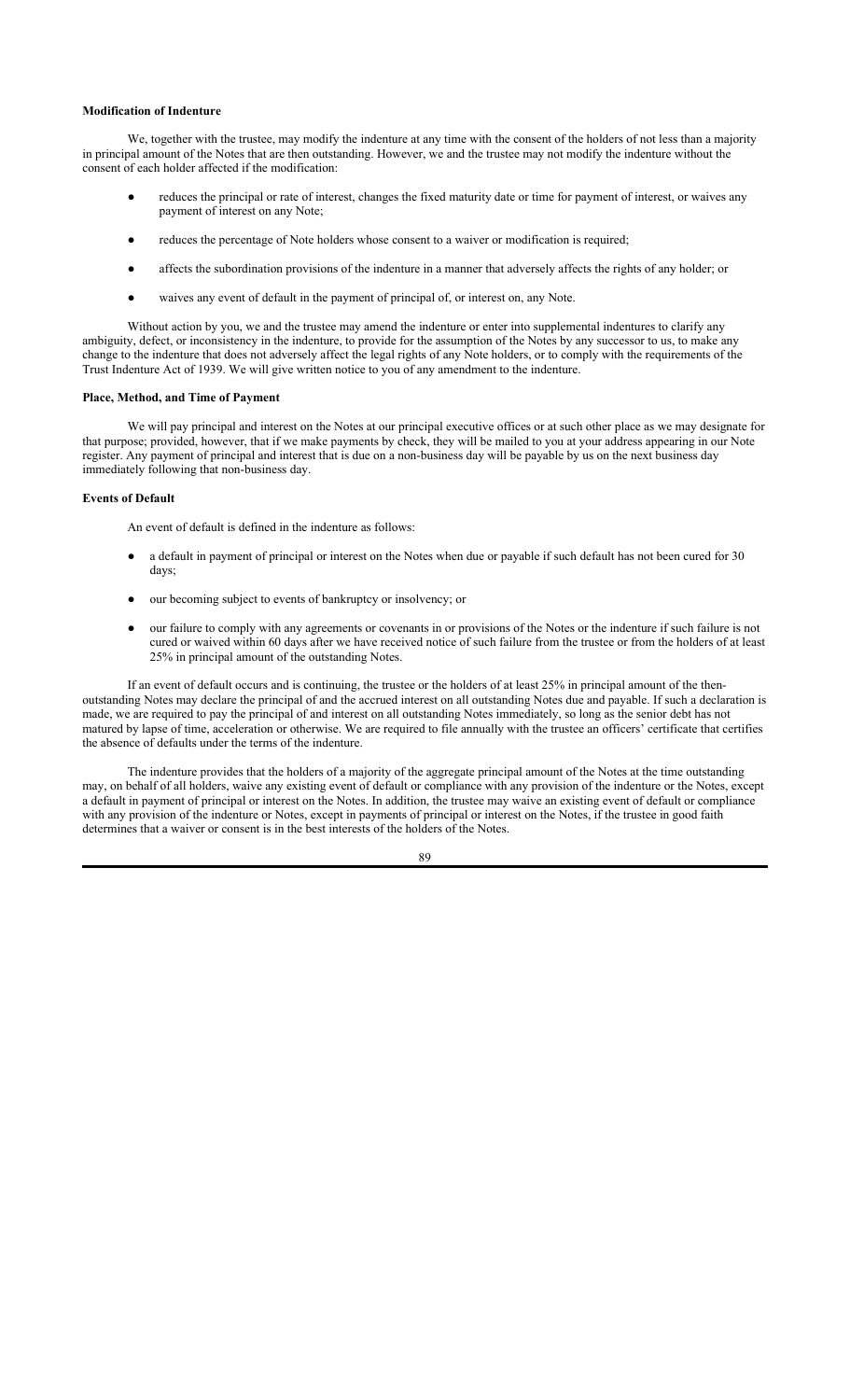If an event of default occurs and is continuing, the trustee is required to exercise the rights and duties vested in it by, and subject to, the indenture and to use the same degree of care and skill as a prudent person would exercise under the circumstances in the conduct of his or her affairs. The trustee however, is under no obligation to perform any duty or exercise any right under the indenture at the request, order, or direction of Note holders unless the trustee receives indemnity satisfactory to it against any loss, liability, or expense. Subject to such provisions for the indemnification of the trustee, the holders of a majority in principal amount of the Notes at the time outstanding have the right to direct the time, method, and place of conducting any proceeding for any remedy available to the trustee. The indenture effectively limits the right of an individual Note holder to institute legal proceedings in the event of our default.

#### **Satisfaction and Discharge of Indenture**

The indenture may be discharged upon the payment of all Notes outstanding thereunder or upon deposit in trust of funds sufficient for such payment and compliance with the formal procedures set forth in the indenture.

#### **Reports**

We file annual reports containing audited consolidated financial statements and quarterly reports containing unaudited consolidated financial information for the first three fiscal quarters of each fiscal year with the SEC while the registration statement containing this prospectus is effective and as long thereafter as we are required to do so. Copies of such reports will be sent to any Note holder upon written request.

### **Service Charges**

We reserve the right to assess service charges and fees to issue a replacement interest payment check, and, in the event we permit transfer or assignment in our discretion, to transfer or assign a Note.

### **Book Entry Record of Your Ownership**

The Notes will be issued in uncertificated form. If you purchase a Note, an account showing the principal amount of your Note will be established in your name on our books. Interest accrued on your Note will also be credited to your account. The interest rate on your Note will be determined on the date that your account is established. In determining your interest rate, we will use the rate in effect at the time you: (1) submitted your subscription agreement online; (2) printed the subscription agreement from our website, provided that the rate was offered by us with that maturity in the seven days prior to our receipt of your subscription agreement; or (3) signed and mailed a subscription agreement, which we mailed to you, provided that the rate was offered by us with that maturity in the seven days prior to our receipt of your subscription agreement. You will not receive any certificate or other instrument evidencing our indebtedness to you. Upon purchase of your Note, we will send you a confirmation, which describes, among other things, the term, interest rate, and principal amount.

### **Transfer**

You may not transfer any Note until we (as registrar) have received, among other things, appropriate endorsements and transfer documents and any taxes and fees required by law or permitted by the indenture. We are not required to transfer any Note for a period beginning 15 days before the date notice is mailed of the redemption or the maturity of such Note and ending on the date of redemption of such Note.

## **Concerning the Trustee**

The indenture contains limitations on the trustee's right, should it become one of our creditors, to obtain payment of claims in certain cases, or to realize on property with respect to any such claim as security or otherwise. The trustee will be permitted to engage in other transactions; however, if it acquires conflicting interests and if any of the indenture securities are in default, it must eliminate such conflict or resign.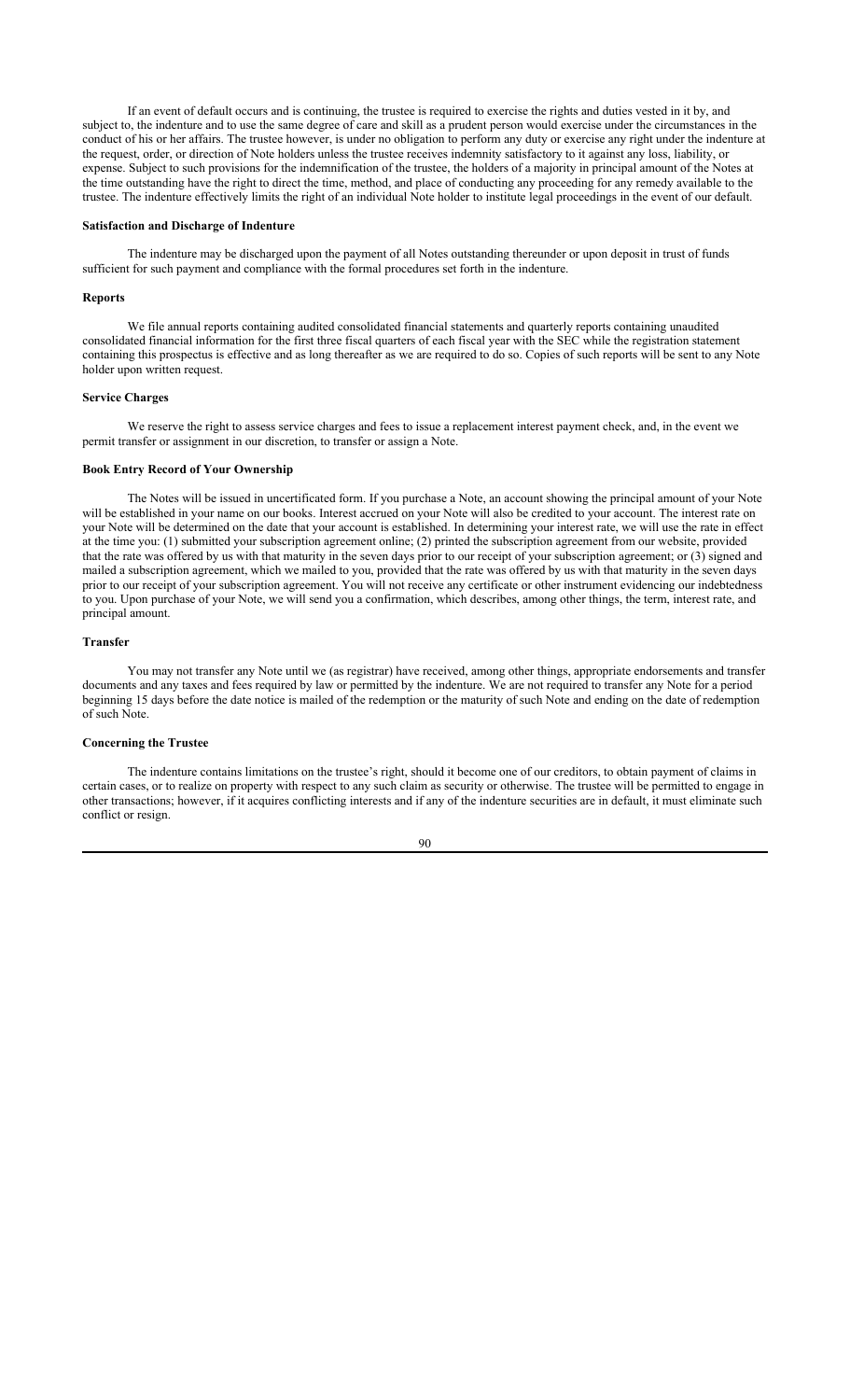### **PLAN OF DISTRIBUTION**

We are offering up to \$70,000,000 in aggregate principal amount of the Notes. We offer the Notes directly to the public, without an underwriter or placement agent, and on a continuous basis.

We may market our Notes in many ways, including but not limited to, publishing the established features in a newspaper or through direct mail in states in which we have properly registered the offering or qualified for an exemption from registration. Viewers of print advertising are referred to our website at www.shepherdsfinance.com. The established features are available to investors on our website at www.shepherdsfinance.com or by calling (302) 752-2688 (30-ASK-ABOUT). If, upon review of our website, a potential investor becomes interested in purchasing the Notes, a prospectus will be sent upon request. We may also make oral solicitations in limited circumstances and use other methods of marketing the offering, all in compliance with applicable laws and regulations, including securities laws. Our employees and independent managers have been instructed not to solicit offers to purchase Notes or provide advice regarding the purchase of the Notes.

Our Chief Executive Officer, Daniel M. Wallach, markets the Notes in reliance on Rule 3a4-1 under the Exchange Act, which permits officers, directors, and employees to participate in the sale of the Notes without registering as a broker-dealer under certain circumstances. Mr. Wallach is not subject to a statutory disqualification as such term is defined in Section 3(a)(39) of the Exchange Act. Mr. Wallach serves as an executive officer and primarily performs substantial duties for or on our behalf otherwise than in connection with transactions in securities and will continue to do so at the end of the offering. He is familiar with the selling practices permitted to officers relying on Rule 3a4-1. Mr. Wallach has not been a broker or dealer, or an associated person of a broker or dealer, within the preceding 12 months, and has not nor will not participate in the sale of securities for any issuer more than once every 12 months, other than on behalf of us in reliance on Rule 3a4-1. Mr. Wallach is not compensated in connection with any participation in the offering by the payment of commissions or other remuneration based either directly or indirectly on the transactions in the Notes. Mr. Wallach has been instructed in the limitations of the selling practices allowed under Rule 3a4-1.

The information contained on our website is not part of this prospectus. If you have questions about the suitability of an investment in the Notes for you, you should consult with your own investment, tax, or other professional financial advisor. Prospective investors will be required to complete an application prior to investing in the Notes. We reserve the right to reject any investment.

You will not know at the time of investment whether we will be successful in completing the sale of all of the Notes. We reserve the right to withdraw or cancel the offering at any time. In the event of a withdrawal or cancellation, investments received prior to such withdrawal or cancellation will be irrevocable and will be repaid in accordance with the terms of the Notes.

The Notes are not listed on any securities exchange, and there is no established trading market for the Notes. We do not expect any trading market to develop for the Notes.

# **CHARITABLE MATCH PROGRAM**

We offer a charitable match program for interest payments that you elect to give to a qualifying charity. If you choose to participate in the program and donate all or a portion of your interest payments to charity, when we calculate your interest we will deduct the percentage of interest you selected and keep track of that amount separate from your information. After interest is calculated for all Note holders at the beginning of December of each year, all of the money for each charity will be totaled up and sent in one check to each charity. Each check will have the name and address of each contributor, and the amount each contributed. Our matching portion will be included in the total check. We will match your interest payment donation up to 10% of your interest.

The charity must be an Internal Revenue Code Section  $501(c)(3)$  qualifying organization. We reserve the right to either not match your contribution, or not make payments on your behalf to certain charities with missions contrary to our corporate philosophy. Upon your initial subscription, if you select one of these charities, and we notify you that we will not match your donation to such an organization or will not make a contribution on your behalf, you have the option of refund of your investment, donating without our matching contribution (assuming we are just not willing to match your donation to that charity), or investing and not donating to the organization.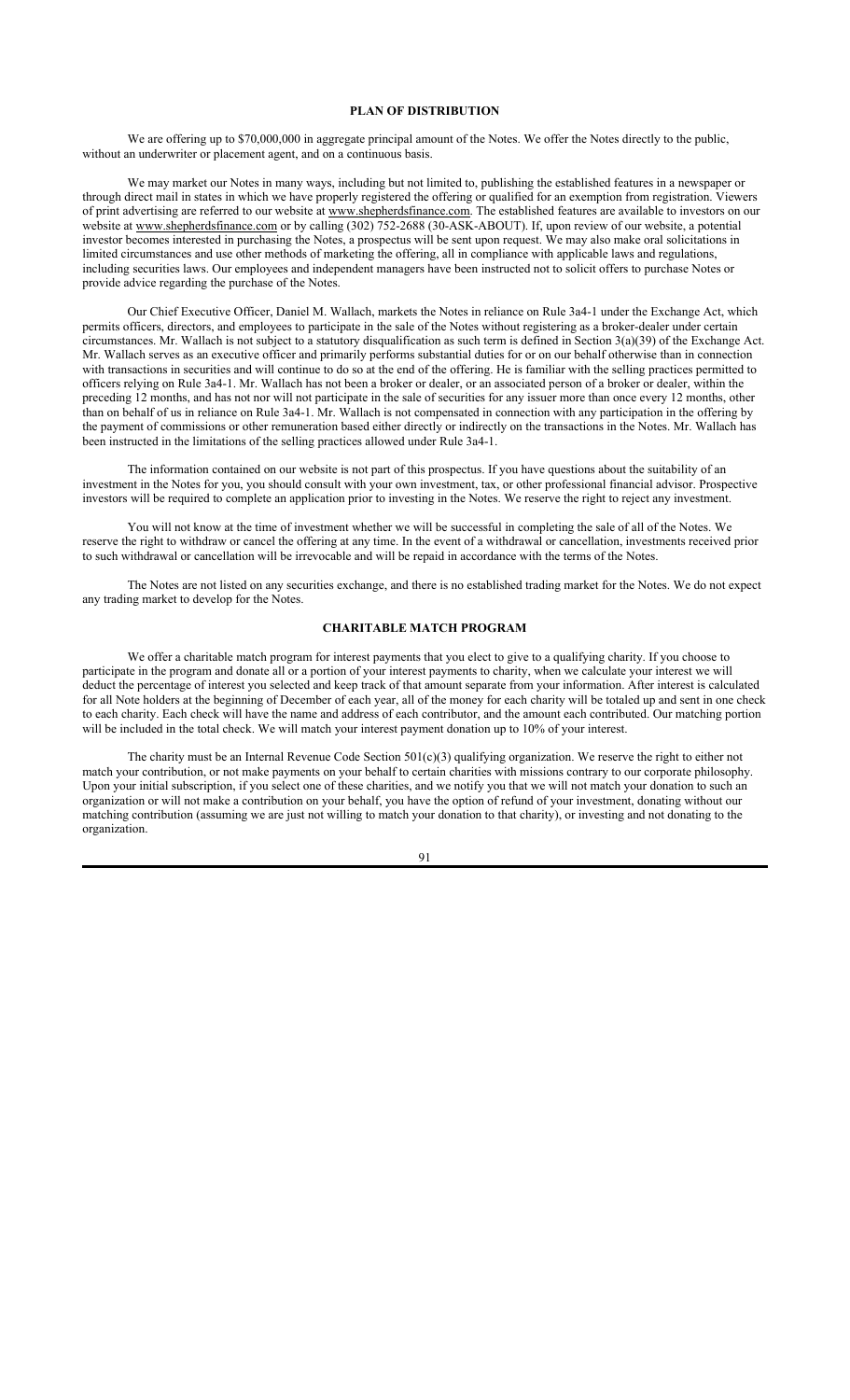### **LEGAL MATTERS**

The validity of the Notes being offered by this prospectus has been passed upon for us by Nelson Mullins Riley & Scarborough LLP, Atlanta, Georgia.

# **EXPERTS**

The consolidated financial statements as of and for the years ended December 31, 2021 and 2020 appearing in this prospectus and registration statement have been audited by Warren Averett, LLC ("Warren Averett"), an independent registered public accounting firm, and are included herein in reliance upon such report, given on the authority of such firm as experts in accounting and auditing.

# **WHERE YOU CAN FIND MORE INFORMATION**

We have filed a registration statement on Form S-1 with the SEC with respect to the Notes offered by this prospectus. This prospectus is a part of that registration statement, as amended, and does not contain all of the information set forth in the registration statement and the exhibits and schedules thereto. Certain items are omitted in accordance with the rules and regulations of the SEC. For further information about us and the Notes sold in this offering, refer to the registration statement and the exhibits and schedules filed therewith. Statements contained in this prospectus about the contents of any contract or other document referred to are not necessarily complete and, in each instance, if such contract or document is filed as an exhibit, reference is made to the copy of such contract or other documents filed as an exhibit to the registration statement.

We file annual, quarterly and special reports and other information with the SEC. The registration statement is, and all of these filings with the SEC are, available to the public over the Internet at the SEC's website at www.sec.gov. You can also access documents that will be incorporated by reference into this prospectus at the website we maintain at www.shepherdsfinance.com. There is additional information about us at our website, but unless specifically incorporated by reference herein, the contents of that site are not incorporated by reference in or otherwise a part of this prospectus.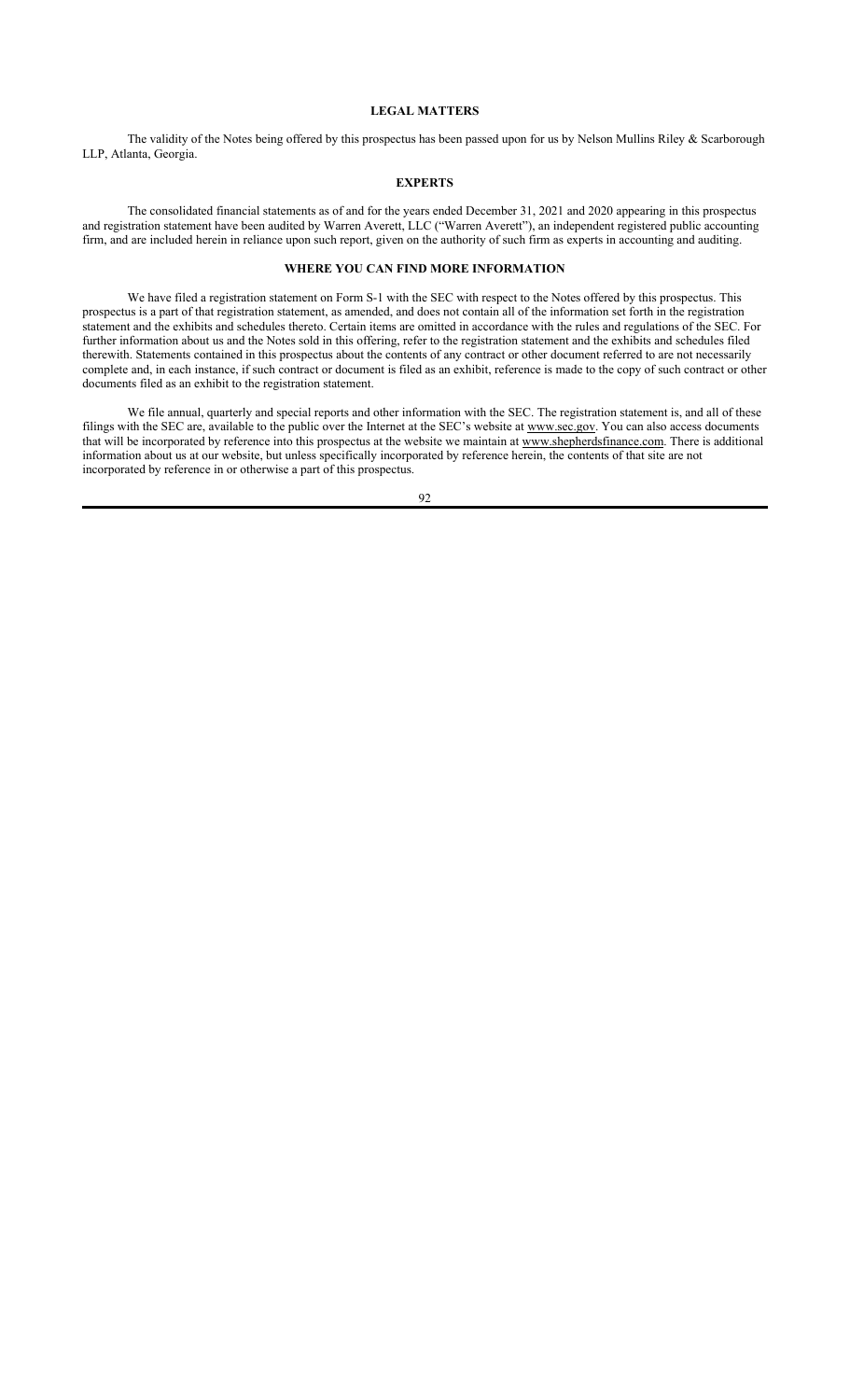# **INDEX TO FINANCIAL STATEMENTS**

| Audited Consolidated Financial Statements as of and for the years ended December 31, 2021 and 2020:   |       |
|-------------------------------------------------------------------------------------------------------|-------|
|                                                                                                       |       |
| Report of Independent Registered Public Accounting Firm on Financial Statements (PCAOB ID: 2226)      | $F-2$ |
|                                                                                                       |       |
| Consolidated Balance Sheets as of December 31, 2021 and 2020                                          | $F-3$ |
|                                                                                                       | $F-4$ |
| Consolidated Statements of Operations for the Years Ended December 31, 2021 and 2020                  |       |
| Consolidated Statements of Changes in Members' Capital for the Years Ended December 31, 2021 and 2020 | $F-5$ |
|                                                                                                       |       |
| Consolidated Statements of Cash Flows for the Years Ended December 31, 2021 and 2020                  | $F-6$ |
|                                                                                                       |       |
| Notes to Consolidated Financial Statements                                                            | $F-7$ |
|                                                                                                       |       |
| $F-1$                                                                                                 |       |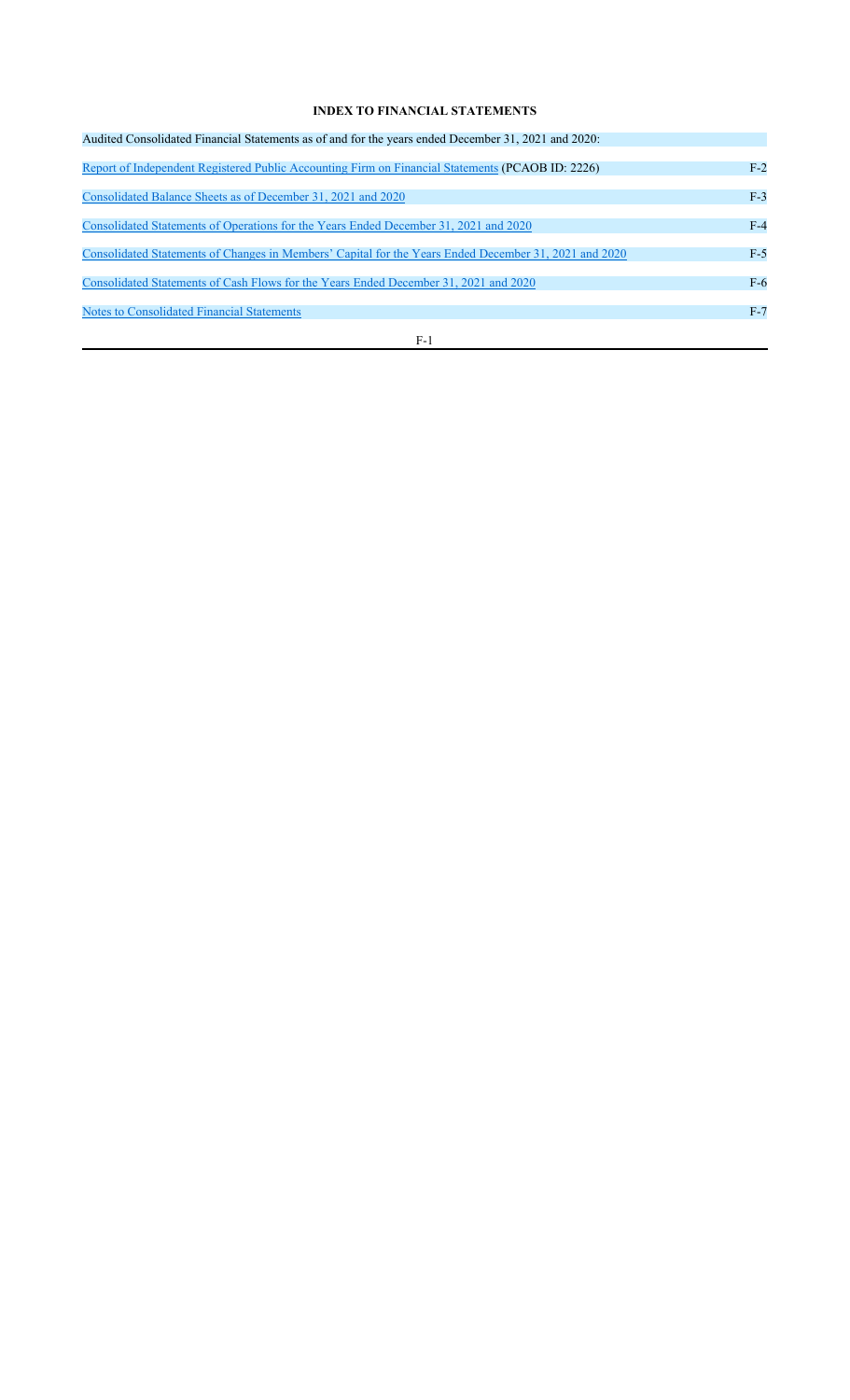### **REPORT OF INDEPENDENT REGISTERED PUBLIC ACCOUNTING FIRM**

To the Board of Managers and Members of Shepherd's Finance, LLC Jacksonville, Florida

### **Opinion on the Financial Statements**

We have audited the accompanying consolidated balance sheets of Shepherd's Finance, LLC as of December 31, 2021 and 2020 and the related consolidated statements of operations, changes in members' capital, and cash flows for the years then ended, and the related notes (collectively referred to as the consolidated financial statements). In our opinion, the consolidated financial statements present fairly, in all material respects, the financial position of Shepherd's Finance, LLC as of December 31, 2021 and 2020, and the results of its operations and its cash flows for the years then ended in conformity with accounting principles generally accepted in the United States of America.

#### **Basis for Opinion**

These consolidated financial statements are the responsibility of Shepherd's Finance, LLC's management. Our responsibility is to express an opinion on Shepherd's Finance, LLC's consolidated financial statements based on our audits. We are a public accounting firm registered with the Public Company Accounting Oversight Board (United States) (PCAOB) and are required to be independent with respect to Shepherd's Finance, LLC in accordance with the U.S. federal securities laws and the applicable rules and regulations of the Securities and Exchange Commission and the PCAOB.

We conducted our audits in accordance with the standards of the PCAOB. Those standards require that we plan and perform the audit to obtain reasonable assurance about whether the consolidated financial statements are free of material misstatement, whether due to error or fraud. The Company is not required to have, nor were we engaged to perform, an audit of its internal control over financial reporting. As part of our audits, we are required to obtain an understanding of internal control over financial reporting, but not for the purpose of expressing an opinion on the effectiveness of the Company's internal control over financial reporting. Accordingly, we express no such opinion.

Our audits included performing procedures to assess the risks of material misstatement of the consolidated financial statements, whether due to error or fraud, and performing procedures that respond to those risks. Such procedures included examining, on a test basis, evidence regarding the amounts and disclosures in the consolidated financial statements. Our audits also included evaluating the accounting principles used and significant estimates made by management, as well as evaluating the overall presentation of the consolidated financial statements. We believe that our audits provide a reasonable basis for our opinion.

*/s/ Warren Averett, LLC*

We have served as Shepherd's Finance, LLC's auditor since 2018. PCAOB #2226 Birmingham, Alabama March 10, 2022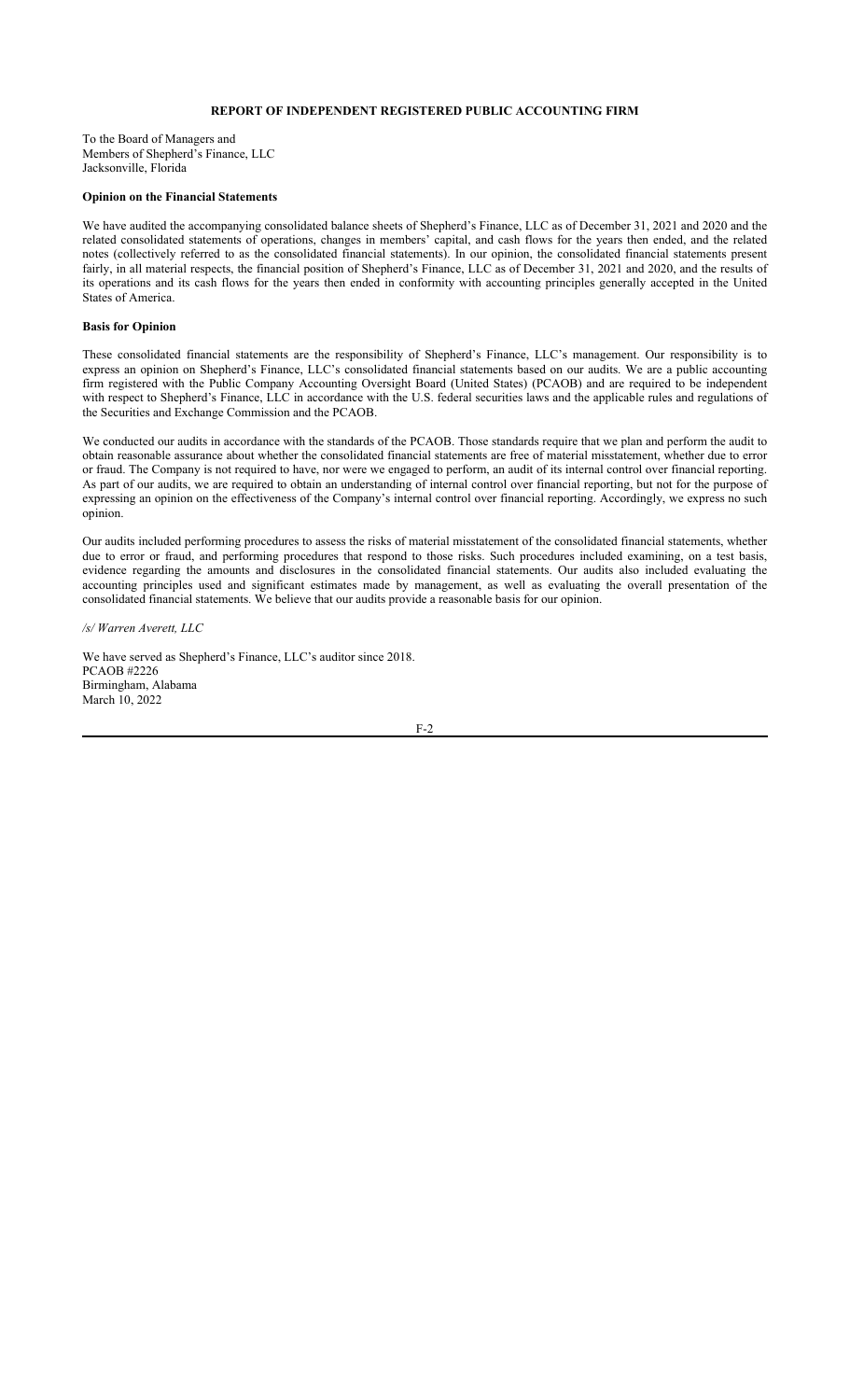### **Shepherd's Finance, LLC Consolidated Balance Sheets As of December 31, 2021, and 2020**

| (in thousands of dollars)                                           | 2021          |        | 2020          |        |
|---------------------------------------------------------------------|---------------|--------|---------------|--------|
|                                                                     |               |        |               |        |
| <b>Assets</b>                                                       |               |        |               |        |
| Cash and cash equivalents                                           | \$            | 3,735  | \$            | 4,749  |
| Accrued interest receivable                                         |               | 598    |               | 601    |
| Loans receivable, net                                               |               | 46,943 |               | 46,405 |
| Real estate investments                                             |               | 1.651  |               | 1,181  |
| Foreclosed assets                                                   |               | 2,724  |               | 4,449  |
| Premises and equipment                                              |               | 875    |               | 903    |
| Other assets                                                        |               | 1,089  |               | 981    |
| <b>Total assets</b>                                                 | \$            | 57,615 | \$            | 59,269 |
| <b>Liabilities and Members' Capital</b>                             |               |        |               |        |
| Customer interest escrow                                            | $\mathbf{s}$  | 479    | $\mathcal{S}$ | 510    |
| Accounts payable and accrued expenses                               |               | 296    |               | 289    |
| Accrued interest payable                                            |               | 2,464  |               | 3,158  |
| Notes payable secured, net of deferred financing costs              |               | 20,016 |               | 22,959 |
| Notes payable unsecured, net of deferred financing costs            |               | 27,713 |               | 26,978 |
| PPP loan and EIDL advance                                           |               |        |               | 10     |
| Due to preferred equity members                                     |               | 43     |               | 106    |
| <b>Total liabilities</b>                                            | \$            | 51,011 | S.            | 54,010 |
|                                                                     |               |        |               |        |
| Commitments and Contingencies (Note 11)                             |               |        |               |        |
| <b>Redeemable Preferred Equity</b>                                  |               |        |               |        |
| Series C preferred equity                                           | $\mathbf{\$}$ | 5,014  | $\mathcal{S}$ | 3,582  |
|                                                                     |               |        |               |        |
| <b>Members' Capital</b>                                             |               |        |               |        |
| Series B preferred equity                                           |               | 1,720  |               | 1,630  |
| Class A common (deficit) equity                                     |               | (130)  |               | 47     |
| Members' capital                                                    |               | 1,590  | \$            | 1,677  |
|                                                                     |               |        |               |        |
| Total liabilities, redeemable preferred equity and members' capital | S             | 57,615 |               | 59,269 |
|                                                                     |               |        |               |        |

The accompanying notes are an integral part of these consolidated financial statements.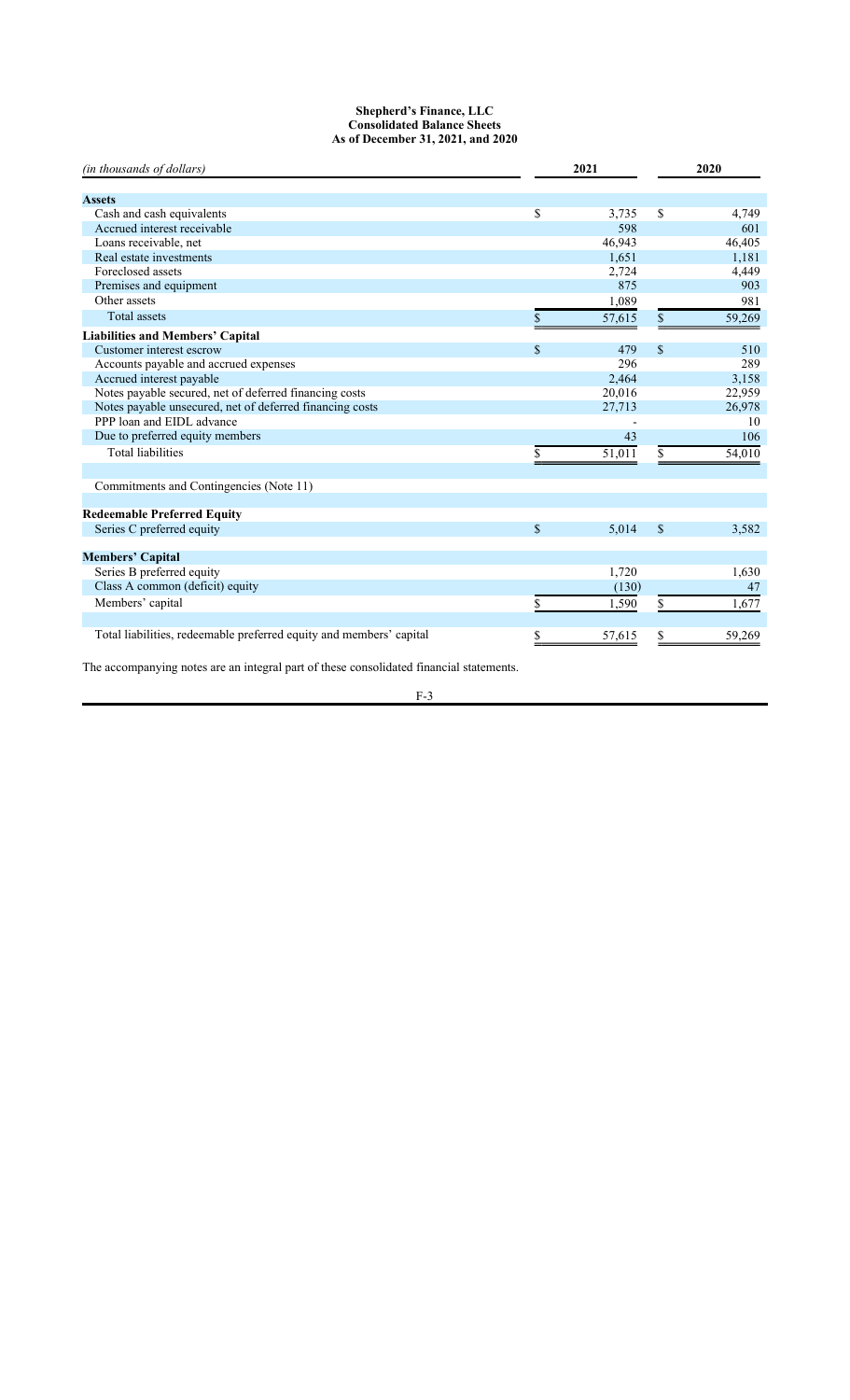## **Shepherd's Finance, LLC Consolidated Statements of Operations For the years ended December 31, 2021 and 2020**

| (in thousands of dollars)                               |             | 2021  |    | 2020     |
|---------------------------------------------------------|-------------|-------|----|----------|
|                                                         |             |       |    |          |
| <b>Net Interest Income</b>                              |             |       |    |          |
| Interest and fee income on loans                        | \$          | 7,944 | \$ | 8,209    |
| Interest expense:                                       |             |       |    |          |
| Interest related to secured borrowings                  |             | 1,973 |    | 2,973    |
| Interest related to unsecured borrowings                |             | 3,147 |    | 3,153    |
| Interest expense                                        | \$          | 5,120 | \$ | 6,126    |
| Net interest income                                     |             | 2,824 |    | 2,083    |
|                                                         |             |       |    |          |
| Less: Loan loss provision                               |             | 588   |    | 1,805    |
| Net interest income after loan loss provision           |             | 2,236 |    | 278      |
| <b>Non-Interest Income</b>                              |             |       |    |          |
| Gain on sale of foreclosed assets                       | \$          | 166   | \$ | 160      |
| Gain on foreclosure of assets                           |             | 67    |    | 52       |
| Gain on the extinguishment of debt                      |             | 371   |    | 361      |
| Impairment gains on foreclosed assets                   |             |       |    | 91       |
| Total non-interest income                               | \$          | 604   | \$ | 664      |
|                                                         |             |       |    |          |
| Income                                                  |             | 2,840 |    | 942      |
|                                                         |             |       |    |          |
| <b>Non-Interest Expense</b>                             |             |       |    |          |
| Selling, general and administrative                     | $\mathbf S$ | 1,873 | \$ | 2,185    |
| Depreciation and amortization                           |             | 53    |    | 85       |
| Loss on the sale of foreclosed assets                   |             | 92    |    | 102      |
| Loss on foreclosure                                     |             | 47    |    | 54       |
| Impairment loss on foreclosed assets                    |             | 10    |    | 445      |
| Total non-interest expense                              |             | 2,075 |    | 2,871    |
| Net income (loss)                                       | S           | 765   | S  | (1,929)  |
|                                                         |             |       |    |          |
| Earned distribution to preferred equity holders         |             | 701   |    | 525      |
| Net income (loss) attributable to common equity holders | \$          | 64    | \$ | (2, 454) |

The accompanying notes are an integral part of these consolidated financial statements.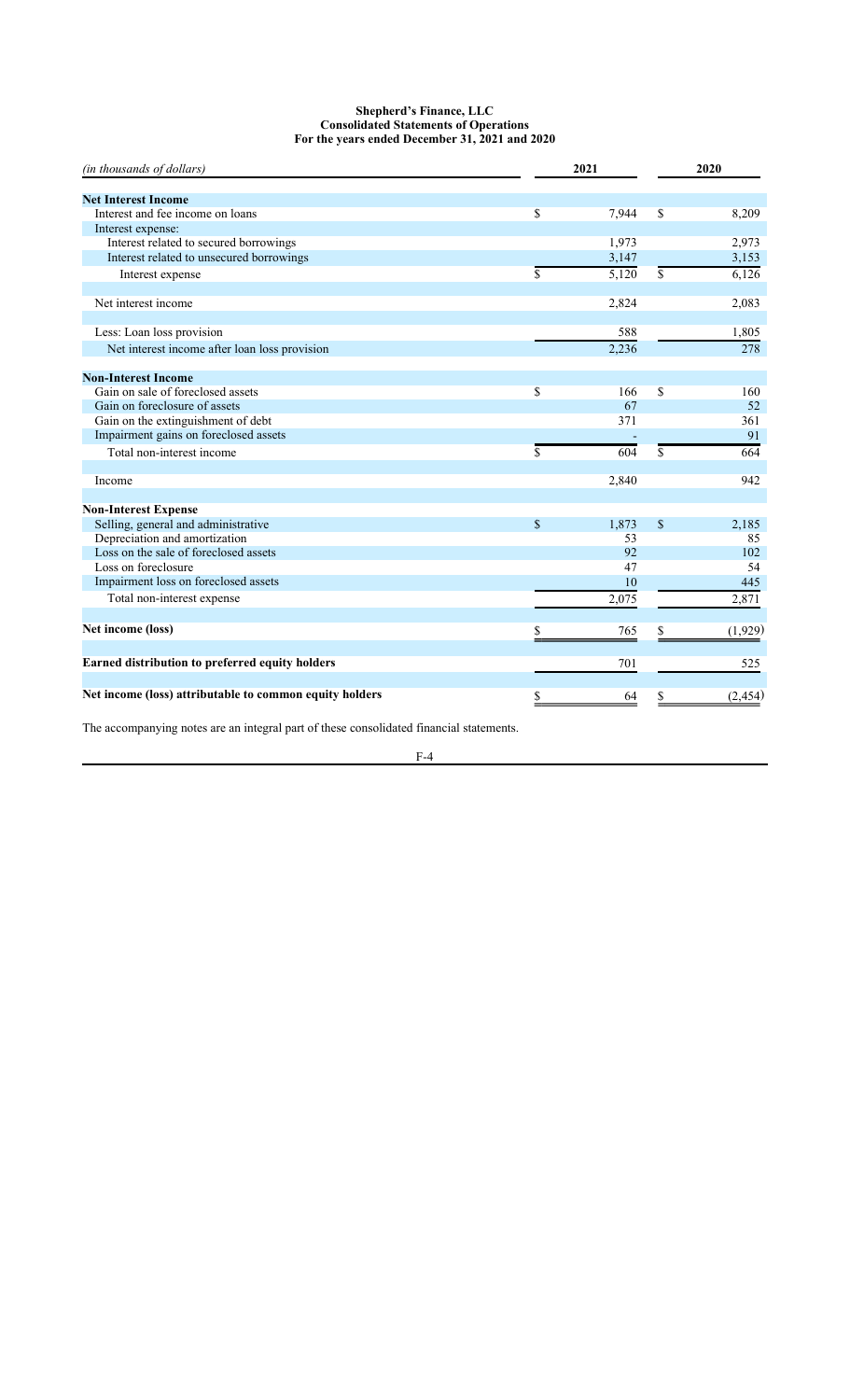## **Shepherd's Finance, LLC Consolidated Statements of Changes in Members' Capital For the years ended December 31, 2021 and 2020**

| <i>(in thousands of dollars)</i>                                                       | 2021  | 2020    |
|----------------------------------------------------------------------------------------|-------|---------|
| Members' capital, beginning balance                                                    | 1.67  | 4,188   |
| Net income (loss) less distributions to Series C preferred equity holders of \$533 and |       |         |
| \$372                                                                                  | 232   | (2,301) |
| Contributions from Series B preferred equity holders                                   | 90    | 160     |
| Earned distributions to Series B preferred equity holders                              | (168) | (153)   |
| Distributions to common equity holders                                                 | (241) | (217)   |
|                                                                                        |       |         |
| Members' capital, ending balance                                                       | 1.590 | 1.677   |

The accompanying notes are an integral part of these consolidated financial statements.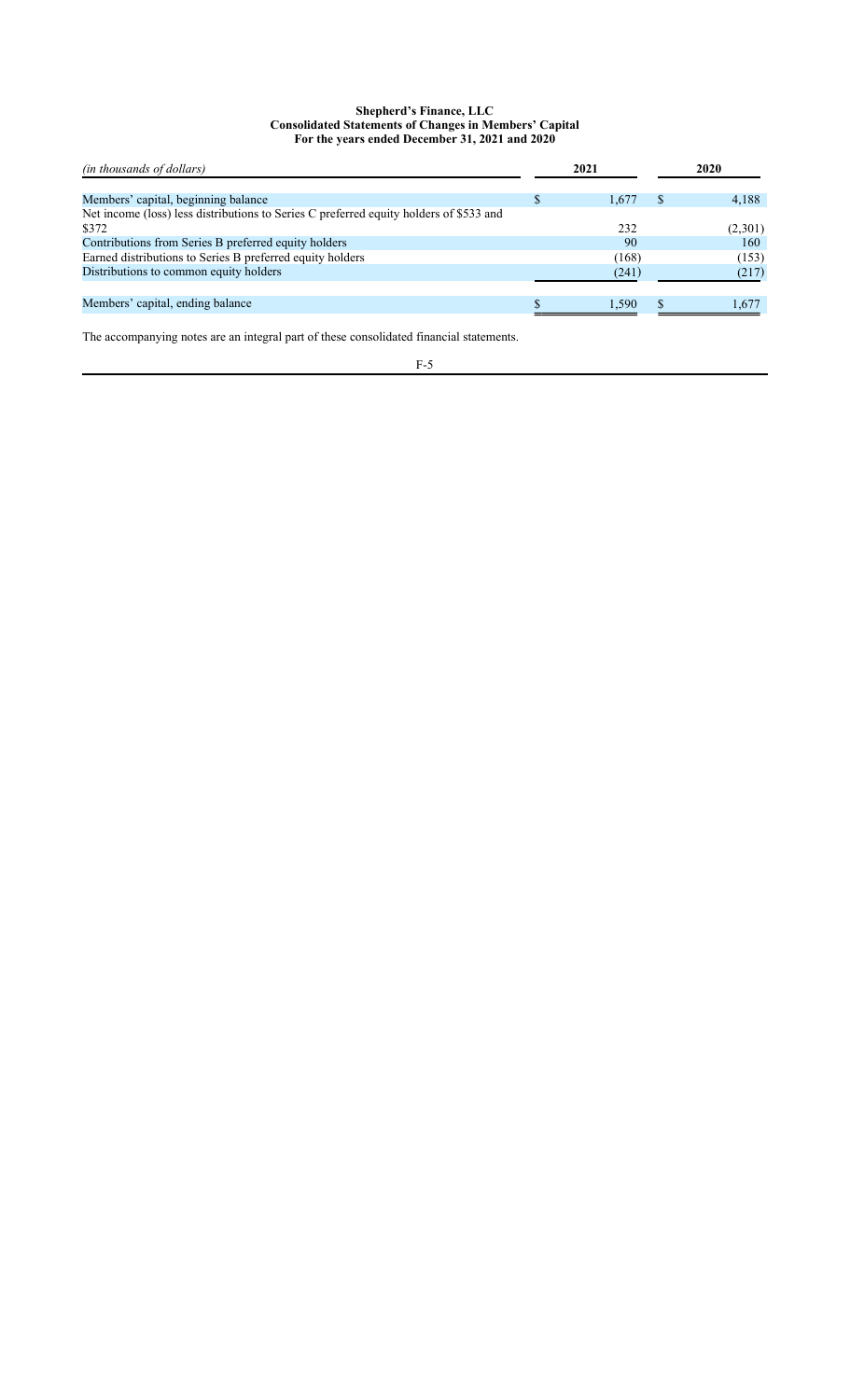## **Shepherd's Finance, LLC Consolidated Statements of Cash Flows For the years ended December 31, 2021 and 2020**

| (in thousands of dollars)                                                                  |              | 2021           | 2020          |
|--------------------------------------------------------------------------------------------|--------------|----------------|---------------|
| <b>Cash flows from operations</b>                                                          |              |                |               |
| Net income (loss)                                                                          | \$           | 765            | \$<br>(1,929) |
| Adjustments to reconcile net income (loss) to net cash provided by operating<br>activities |              |                |               |
| Amortization of deferred financing costs                                                   |              | 168            | 158           |
| Provision for loan losses                                                                  |              | 588            | 1,805         |
| Change in loan origination fees, net                                                       |              | 99             | 87            |
| Depreciation and amortization                                                              |              | 53             | 85            |
| Impairment of foreclosed assets, net                                                       |              | 10             | 354           |
| Gain on foreclosed assets                                                                  |              | (67)           | (52)          |
| Gain on sale of foreclosed assets, net                                                     |              | (166)          | (160)         |
| Loss on foreclosed assets                                                                  |              | 47             | 54            |
| Loss on sale of foreclosed assets                                                          |              | 92             | 102           |
| Gain on extinguishment of debt                                                             |              | (371)          | (361)         |
| Net change in operating assets and liabilities:                                            |              |                |               |
| Other assets                                                                               |              | (133)          | (831)         |
| Accrued interest receivable                                                                |              | 3              | 430           |
| Customer interest escrow                                                                   |              | (262)          | (217)         |
| Accrued interest payable                                                                   |              | 716            | 1,422         |
| Accounts payable and accrued expenses                                                      |              | $\overline{7}$ | (177)         |
| Net cash provided by operating activities                                                  |              | 1,549          | 770           |
| <b>Cash flows from investing activities</b>                                                |              |                |               |
| Loan originations and principal collections, net                                           |              | (2,016)        | 3,814         |
| Investment in foreclosed assets                                                            |              | (818)          | (1, 410)      |
| Additions for construction in real estate investments                                      |              | (670)          | (41)          |
| Deposits for construction in real estate investments                                       |              | 200            |               |
| Proceeds from sale of foreclosed assets                                                    |              | 3,418          | 3,697         |
| Net cash provided by investing activities                                                  |              | 114            | 6,060         |
| Cash flows from financing activities                                                       |              |                |               |
| Contributions from preferred B equity holders                                              |              | 90             | 160           |
| Contributions from preferred C equity holders                                              |              | 1,000          | 300           |
| Distributions to redeemable preferred equity holders                                       |              | (101)          | (49)          |
| Distributions to common equity holders                                                     |              | (241)          | (217)         |
| Proceeds from secured note payable                                                         |              | 9,319          | 12,927        |
| Repayments of secured note payable                                                         |              | (12, 420)      | (18, 379)     |
| Proceeds from unsecured notes payable                                                      |              | 9,088          | 10,103        |
| Redemptions/repayments of unsecured notes payable                                          |              | (9,655)        | (9,018)       |
| Proceeds from PPP loan and EIDL advance                                                    |              | 361            | 371           |
| Deferred financing costs paid                                                              |              | (118)          | (162)         |
| Net cash used in financing activities                                                      |              | (2,677)        | (3,964)       |
|                                                                                            |              |                |               |
| Net change in cash and cash equivalents                                                    |              | (1,014)        | 2,866         |
| Cash and cash equivalents                                                                  |              |                |               |
| Beginning of period                                                                        |              | 4,749          | 1,883         |
| End of period                                                                              | \$           | 3,735          | \$<br>4,749   |
| Supplemental disclosure of cash flow information                                           |              |                |               |
| Cash paid for interest                                                                     | $\mathbb{S}$ | 5,814          | \$<br>5,501   |
| Non-cash investing and financing activities                                                |              |                |               |
| Earned by Series B preferred equity holders but not distributed to customer interest       |              |                |               |
| escrow                                                                                     | \$           | 43             | \$<br>106     |
| Earned by Series B preferred equity holders and distributed to customer interest<br>escrow | \$           | 231            | \$<br>83      |
| Foreclosure of assets transferred from loans receivable, net                               | \$           | 791            | \$<br>2,118   |
| Earned but not paid distributions of Series C preferred equity holders                     | $\$$         | 503            | \$<br>372     |
| Secured and unsecured notes payable transfers                                              | \$           | 158            | \$<br>1,424   |
| Accrued interest payable transferred to unsecured notes payable                            | \$           | 1,410          | \$<br>797     |
| Construction loans funded through the reduction of Secured LOC from affiliates             | \$           | 141            | \$            |
| Transfer of loan receivables to real estate investments                                    | \$           |                | \$<br>1,140   |
| PPP forgiveness in reduction of debt                                                       | \$           | 371            | \$<br>361     |

The accompanying notes are an integral part of these interim condensed consolidated financial statements.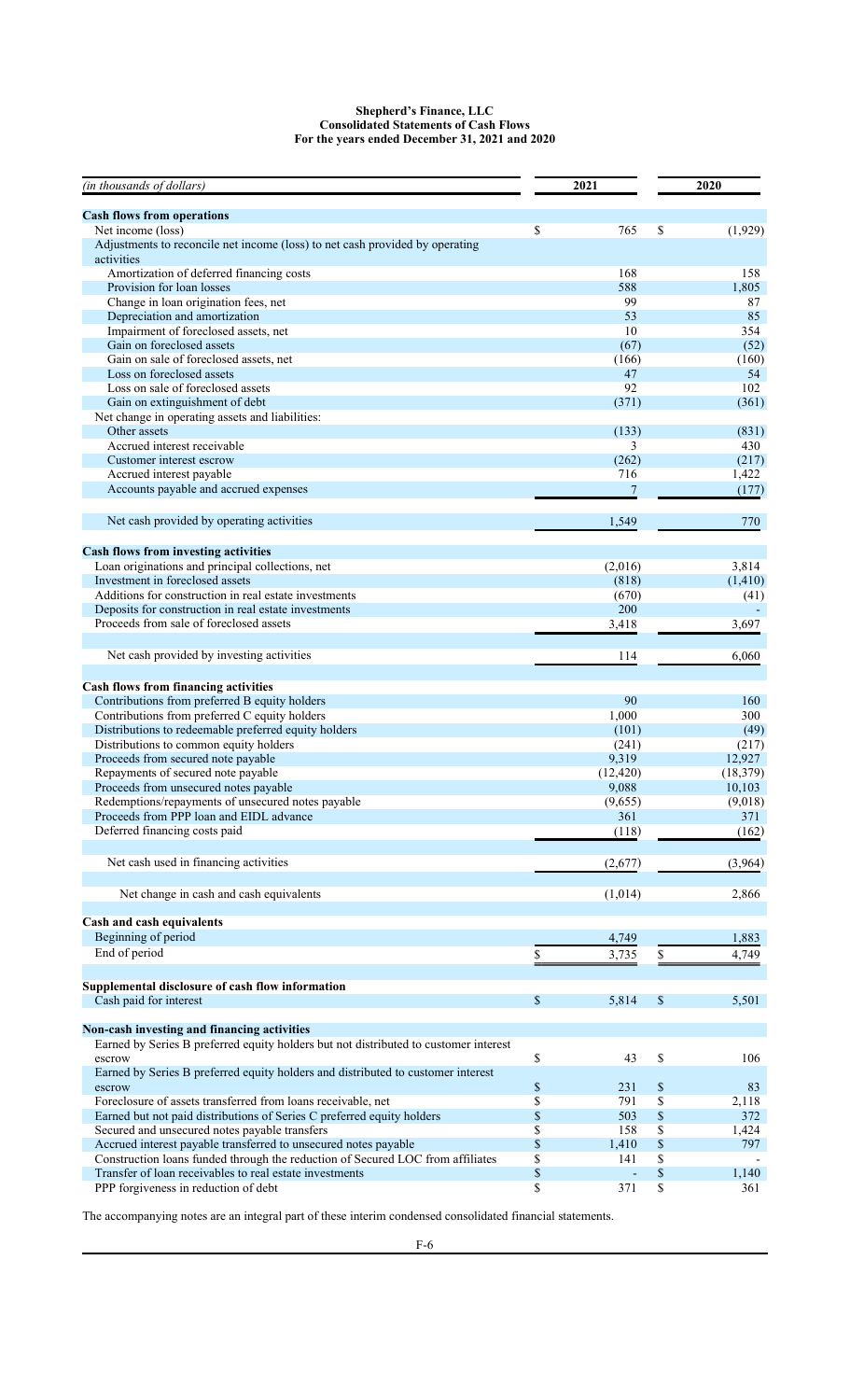# **Shepherd's Finance, LLC Notes to Consolidated Financial Statements**

Information presented throughout these notes to the consolidated financial statements is in thousands of dollars.

### **1. Description of Business**

Shepherd's Finance, LLC and subsidiary (the "Company", "we", or "our") was originally formed as a Pennsylvania limited liability company on May 10, 2007. We are the sole member of one consolidating subsidiary, Shepherd's Stable Investments, LLC. The Company operates pursuant to its Second Amended and Restated Limited Liability Company Agreement by and among Daniel M. Wallach and the other members of the Company effective as of March 16, 2017, and as subsequently amended.

The Company extends commercial loans to residential homebuilders (in 20 states as of December 31, 2021) to:

- construct single family homes,
- develop undeveloped land into residential building lots, and
- purchase and improve for sale older homes.

#### **2. Summary of Significant Accounting Policies**

#### **Principles of Consolidation**

These consolidated financial statements include the consolidated accounts of the Company's subsidiary and reflect all adjustments (all of which are normal recurring accruals) which are, in the opinion of management, necessary for a fair presentation of the consolidated financial position, operating results, and cash flows for the periods. All intercompany balances and transactions have been eliminated.

### **Use of Estimates**

The preparation of consolidated financial statements in conformity with accounting principles generally accepted in the United States of America ("U.S. GAAP") requires management to make estimates and assumptions that affect the reported amounts of assets and liabilities and disclosure of contingent assets and liabilities at the date of the consolidated financial statements and the reported amounts of revenues and expenses during the reporting period. Actual results could differ from those estimates. It is reasonably possible that market conditions could deteriorate, which could materially affect our consolidated financial position, results of operations and cash flows. Among other effects, such changes could result in the need to increase the amount of our allowance for loan losses and impair our foreclosed assets.

## **Operating Segments**

Financial Accounting Standards Board ("FASB") Accounting Standards Codification Topic ("ASC") 280, *Segment Reporting*, requires that the Company report financial and descriptive information about reportable segments and how these segments were determined. We determine the allocation of resources and performance of business units based on operating income, net income and operating cash flows. Segments are identified and aggregated based on products sold or services provided. Based on these factors, we have determined that the Company's operations are in one segment, commercial lending.

## **Revenue Recognition**

Interest income generally is recognized on an accrual basis. The accrual of interest is generally discontinued on all loans past due 90 days or more. All interest accrued but not collected for loans that are placed on nonaccrual or charged off is reversed against interest income, unless management believes that the accrued interest is recoverable through liquidation of collateral. Interest received on nonaccrual loans is applied against principal. Interest on accruing impaired loans is recognized as long as such loans do not meet the criteria for nonaccrual status. Our construction loans charge a fee on the amount that we commit to lend, which is amortized over the expected life of each of those loans.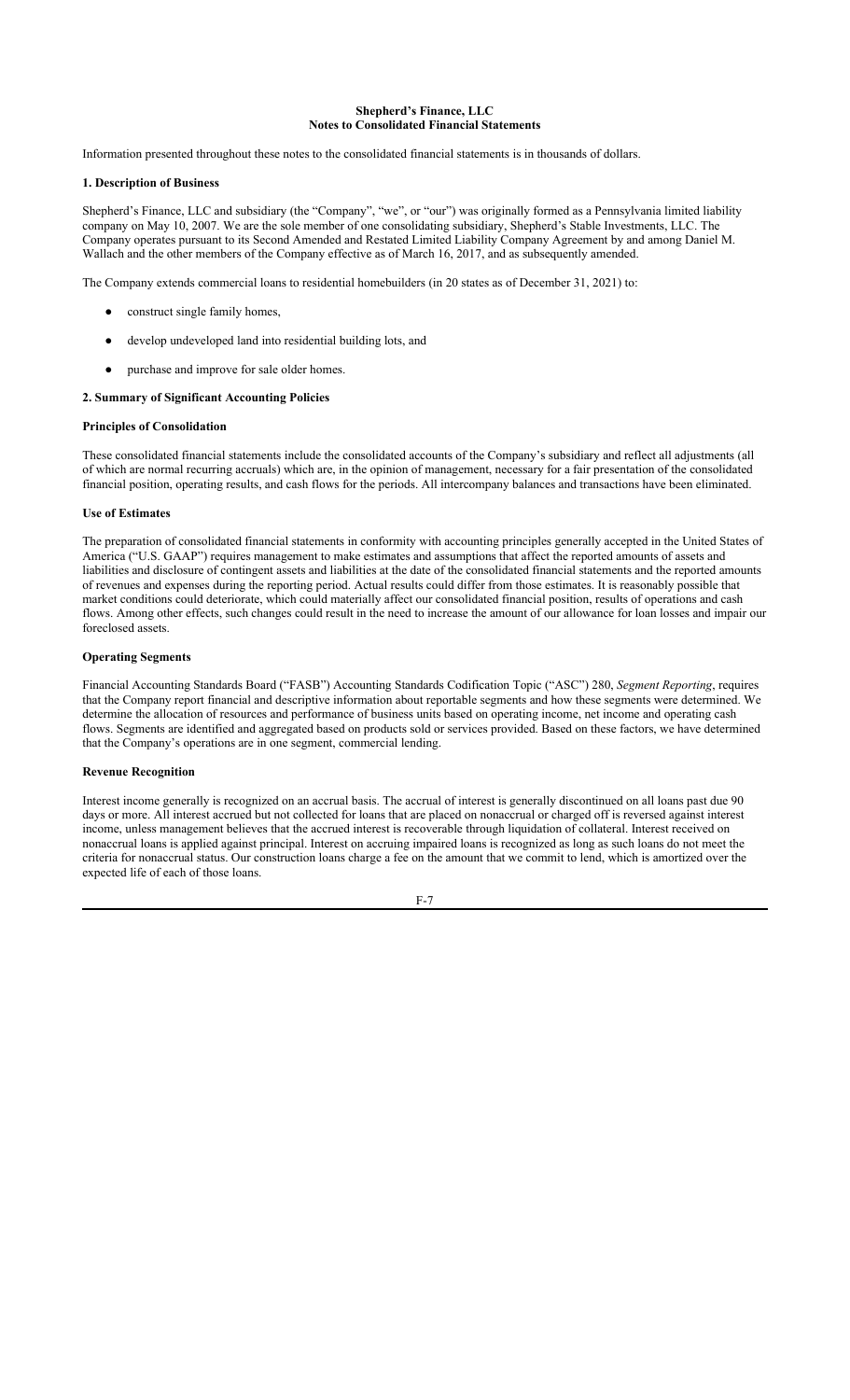The Company records revenue when control of the promised services is transferred to the customer, in an amount that reflects the consideration we expect to be entitled to receive in exchange for those products or services. Our performance obligations to customers are primarily satisfied over time as the services are performed and provided to the customer.

### **Advertising**

Advertising costs are expensed as incurred and are included in selling, general and administrative. Advertising expenses were \$65 and \$85 for the years ended December 31, 2021 and 2020, respectively.

### **Cash and Cash Equivalents**

Management considers highly-liquid investments with original maturities of three months or less to be cash equivalents. The Company maintains its cash account in a deposit account which, at times, may exceed federally insured limits. The Company monitors this bank account and does not expect to incur any losses from such account.

#### **Fair Value Measurements**

The Company follows the guidance of FASB ASC 825, *Financial Instruments* (ASC 825), and FASB ASC 820, *Fair Value Measurements* (ASC 820). ASC 825 permits entities to measure many financial instruments and certain other items at fair value. The objective is to improve financial reporting by providing entities with the opportunity to mitigate volatility in reported earnings caused by measuring related assets and liabilities differently without having to apply complex hedge accounting provisions. ASC 820 clarifies that fair value is an exit price, representing the amount that would be received to sell an asset or paid to transfer a liability in an orderly transaction between market participants. Under this guidance, fair value measurements are not adjusted for transaction costs. This guidance establishes a fair value hierarchy that prioritizes the inputs to valuation techniques used to measure fair value. The hierarchy gives the highest priority to unadjusted quoted prices in active markets for identical assets or liabilities (Level 1 measurements) and the lowest priority to unobservable inputs (Level 3 measurements).

#### **Loans Receivable**

Loans are stated at the amount of unpaid principal, net of any allowances for loan losses, and adjusted for (1) the net unrecognized portion of direct costs and nonrefundable loan fees associated with lending, and (2) deposits made by the borrowers used as collateral for a loan and due back to the builder at or prior to loan payoff. The net amount of nonrefundable loan origination fees and direct costs associated with the lending process, including commitment fees, is deferred and accreted to interest income over the lives of the loans using a method that approximates the interest method.

A loan is classified as nonaccrual, and the accrual of interest on such loan is discontinued, when the contractual payment of principal or interest becomes 90 days past due. In addition, a loan may be placed on nonaccrual at any other time management has serious doubts about further collectability of principal or interest according to the contractual terms, even though the loan is currently performing. A loan may remain on accrual status if it is in the process of collection or well-secured (i.e., the loan has sufficient collateral value). Loans are restored to accrual status when the obligation is brought current or has performed in accordance with the contractual terms for a reasonable period of time and the ultimate collectability of the total contractual principal and interest is no longer in doubt.

A loan is considered impaired when, based on current information and events, it is probable that the Company will be unable to collect the scheduled payments of principal or interest when due according to the contractual terms of the loan agreement. Impaired loans, or portions thereof, are charged off when deemed uncollectible. Once a loan is 90 days past due, management begins a workout plan with the borrower or commences its foreclosure process on the collateral.

#### **Allowance for Loan Losses**

The allowance for loan losses is maintained at a level believed adequate by management to absorb probable losses inherent in the loan portfolio.

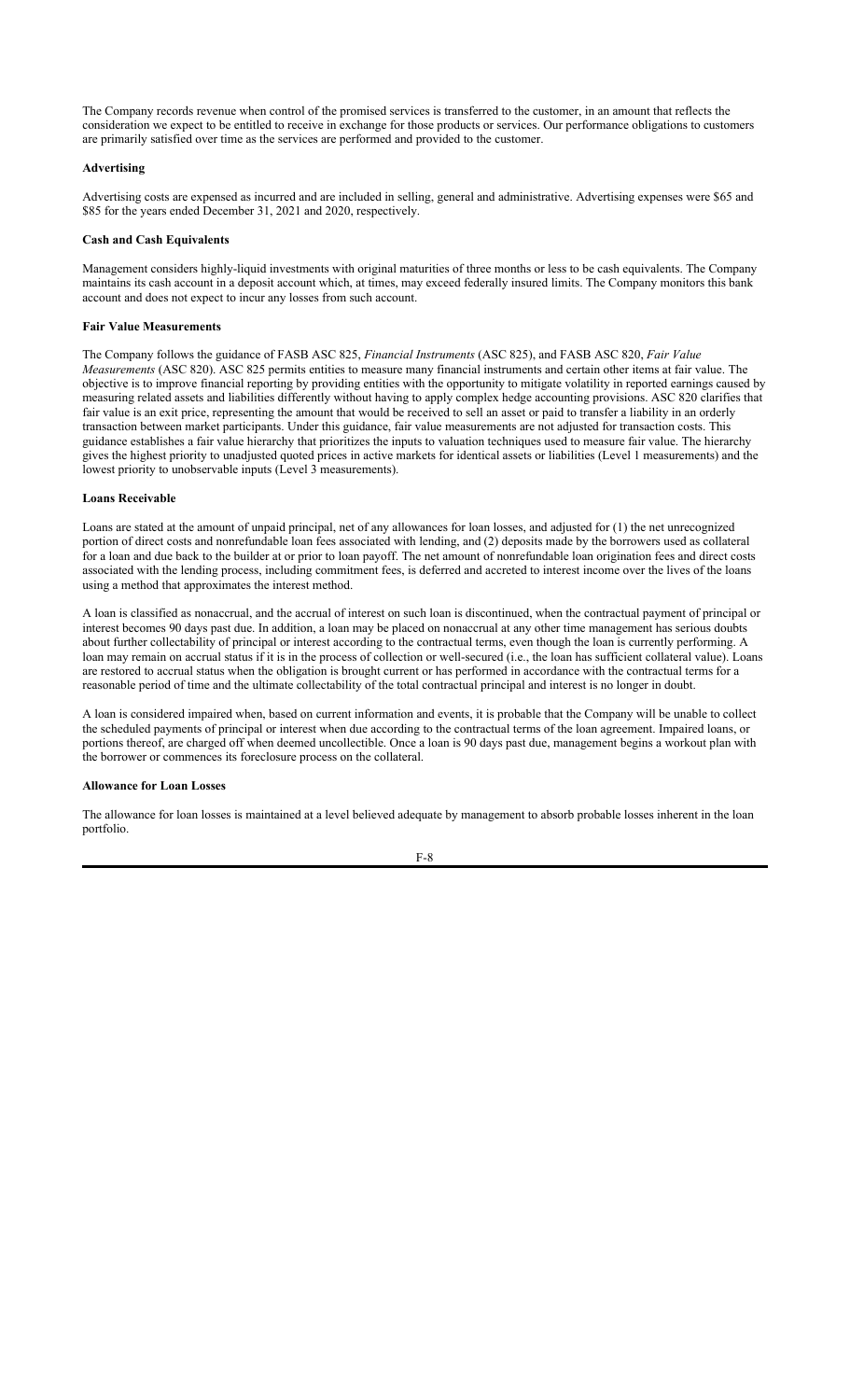The Company establishes a collective reserve for all loans which are not more than 60 days past due at the end of each quarter. This collective reserve includes both a quantitative and qualitative analysis. In addition to historical loss information, the analysis incorporates collateral value, decisions made by management and staff, percentage of aging spec loans, policies, procedures, and economic conditions.

The Company individually analyzes for impairment all loans which are more than 60 days past are due at the end of each quarter. We also review for impairment all loans to one borrower with greater than or equal to 10% of our total committed balances. If required, the analysis includes a comparison of estimated collateral value to the principal amount of the loan.

Impaired loans, if the value determined is less than the principal amount due (less any builder deposit), then the difference is included in the allowance for loan loss. As values change, estimated loan losses may be provided for more or less than the previous period, and some loans may not need a loss provision based on payment history. As for homes which are partially complete, the Company will appraise on an as-is and completed basis, and use the appraised value that more closely aligns with our planned method of disposal for the property.

## **Impaired Loans**

A loan is considered to be impaired when it is probable the Company will be unable to collect all principal and interest payments due in accordance with the contractual terms of the loan agreement.

### **Foreclosed Assets**

When a foreclosed asset is acquired in the settlement of a loan, the asset is recorded at the as-is fair value minus expected selling costs establishing a new cost basis. The gain or loss is recorded on our consolidated statement of operations as non-interest income or expense. If the fair value of the asset declines, a write-down is recorded through non-interest expense. While the initial valuation is done on an as-is basis, subsequent values are based on our plan for the asset. Assets which are not going to be improved are still evaluated on an as-is basis. Assets we intend to improve, are improving, or have improved are appraised based on the to-be-completed value, minus reasonable selling costs, and we adjust the portion of the appraised value related to construction improvements for the percentage of the improvements which have not yet been made. Subsequently, if a foreclosed asset has an increase in fair value the increase may be recognized up to the cost basis which was determined at the foreclosure date.

#### **Deferred Financing Costs, Net**

Deferred financing costs consist of certain costs associated with financing activities related to the issuance of debt securities (deferred financing costs). These costs consist primarily of professional fees incurred related to the transactions. Deferred financing costs are amortized into interest expense over the life of the related debt. The deferred financing costs are reflected as a reduction in the unsecured notes offering liability.

### **Income Taxes**

The entities included in the consolidated financial statements are organized as pass-through entities under the Internal Revenue Code. As such, taxes are the responsibility of the members. Other significant taxes for which the Company is liable are recorded on an accrual basis.

The Company applies FASB ASC 740, *Income Taxes* (ASC 740). ASC 740 provides guidance for how uncertain tax positions should be recognized, measured, presented and disclosed in the consolidated financial statements and requires the evaluation of tax positions taken or expected to be taken in the course of preparing the Company's consolidated financial statements to determine whether the tax positions are "more-likely-than-not" to be sustained by the applicable tax authority. Tax positions with respect to income tax at the LLC level not deemed to meet the "more-likely-than-not" threshold would be recorded as a tax benefit or expense in the appropriate period. Management concluded that there are no uncertain tax positions that should be recognized in the consolidated financial statements. With few exceptions, the Company is no longer subject to income tax examinations for years prior to 2014.

The Company's policy is to record interest and penalties related to taxes in interest expense on the consolidated statements of operations. There have been no significant interest or penalties assessed or paid.

#### **Reclassifications**

Certain reclassifications have been made to the prior period's financial statements and disclosures to conform to the current period's presentation.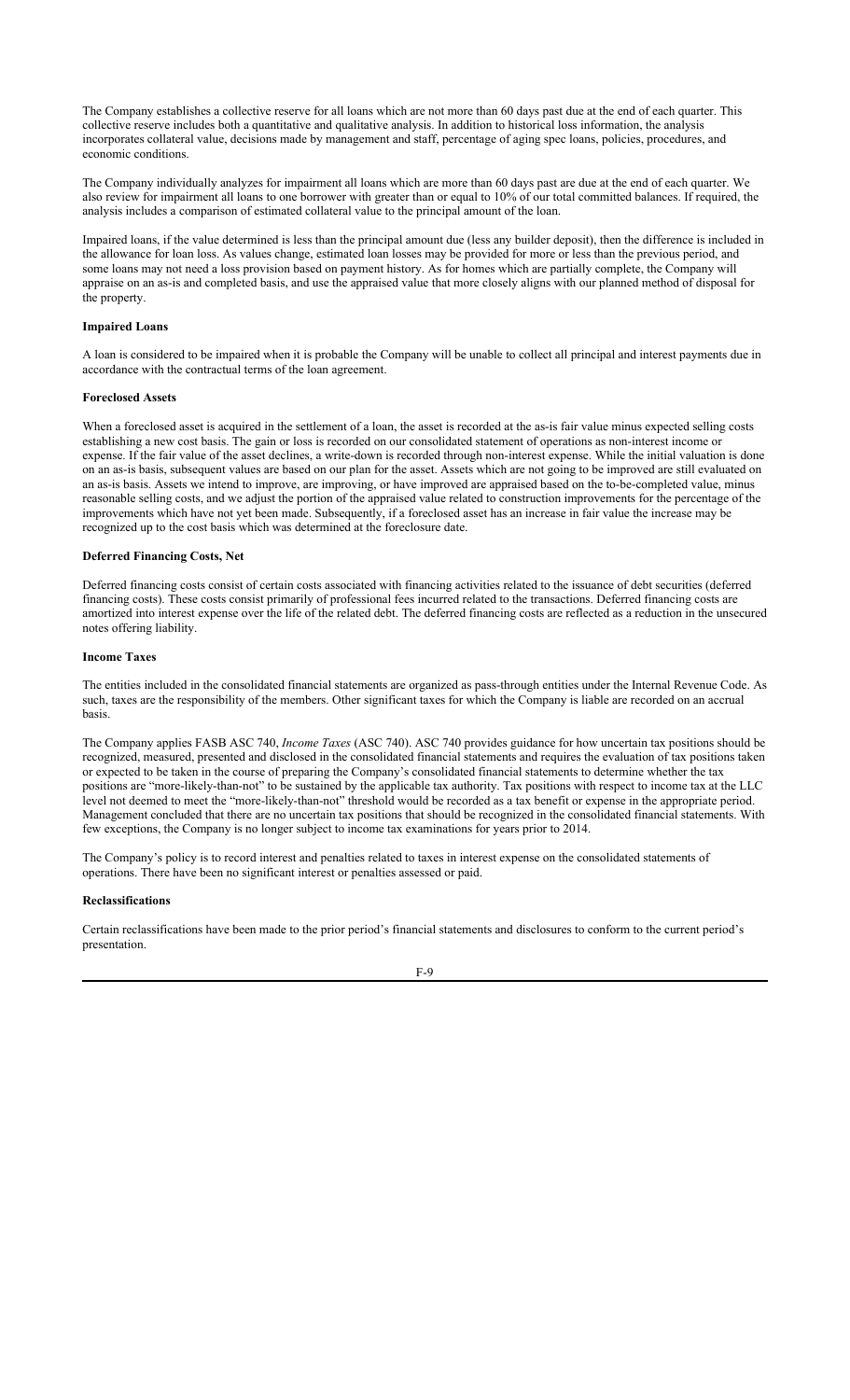### **Risks and Uncertainties**

The Company is subject to many of the risks common to the commercial lending and real estate industries, such as general economic conditions, decreases in home values, decreases in housing starts, increases in interest rates, and competition from other lenders. At December 31, 2021, our loans were significantly concentrated in a suburb of Pittsburgh, Pennsylvania, so the housing starts and prices in that area are more significant to our business than other areas until and if more loans are created in other markets.

## **Concentrations**

Financial instruments that potentially subject the Company to concentrations of credit risk consist principally of loans receivable. Our concentration risks for our top three customers listed by geographic real estate market are summarized in the table below:

|                                   |                         | December 31, 2021                 | <b>December 31, 2020</b>       |                                          |  |  |
|-----------------------------------|-------------------------|-----------------------------------|--------------------------------|------------------------------------------|--|--|
|                                   | <b>Borrower</b><br>City | Percent of<br>Loan<br>Commitments | <b>Borrower</b><br><b>City</b> | Percent of<br>Loan<br><b>Commitments</b> |  |  |
| Highest concentration risk        | Pittsburgh, PA          |                                   | 26% Pittsburgh, PA             | 29%                                      |  |  |
| Second highest concentration risk | Orlando, FL             | $7\%$                             | Orlando, FL                    | 12%                                      |  |  |
| Third highest concentration risk  | Spokane, WA             |                                   | 4% Cape Coral, FL              | 6%                                       |  |  |

#### **Recent Accounting Pronouncements**

The FASB issued ASU 2018-13, "*Fair Value Measurement (Topic 820): Disclosure Framework – Changes to the Disclosure Requirements for Fair Value Measurement*." This ASU amends the disclosure requirements of Topic 820, Fair Value Measurement, to remove disclosure of transfers between Level 1 and Level 2 of the fair value hierarchy and to include disclosure of the range and weighted average used in Level 3 fair value measurements, among other amendments. The ASU applies to all entities that are required to provide disclosures about recurring or non-recurring fair value measurements. Amendments should be applied retrospectively to all periods presented, except for certain amendments, which should be applied prospectively for only the most recent interim or annual period presented in the initial fiscal year of adoption. ASU 2018-13 became effective for the Company on January 1, 2020. The adoption of ASU 2018-13 did not have a material impact on the Company's consolidated financial statements.

ASU 2016-13, "*Financial Instruments-Credit Losses: Measurement of Credit Losses on Financial Instruments*". The amendments in ASU 2016-13 introduce a new current expected credit loss ("CECL") model for certain financial assets, including mortgage loans and reinsurance receivables. The new model will not apply to debt securities classified as available-for-sale. For assets within the scope of the new model, an entity will recognize as an allowance against earnings its estimate of the contractual cash flows not expected to be collected on day one of the asset's acquisition. The allowance may be reversed through earnings if a security recovers in value. This differs from the current impairment model, which requires recognition of credit losses when they have been incurred and recognizes a security's subsequent recovery in value in other comprehensive income. ASU 2016-13 also makes targeted changes to the current impairment model for available-for-sale debt securities, which comprise the majority of the Company's invested assets. Similar to the CECL model, credit loss impairments will be recorded in an allowance against earnings that may be reversed for subsequent recoveries in value. The amendments in ASU 2016-13, along with related amendments in ASU No. 2018-19 - Codification Improvements to Topic 326, Financial Instruments-Credit Losses, are effective for annual and interim periods beginning after December 15, 2019 on a modified retrospective basis. For smaller reporting companies, the effective date for annual and interim periods is January 1, 2023. The Company is reviewing its policies and processes to ensure compliance with the requirements in ASU 2016-13.

F-10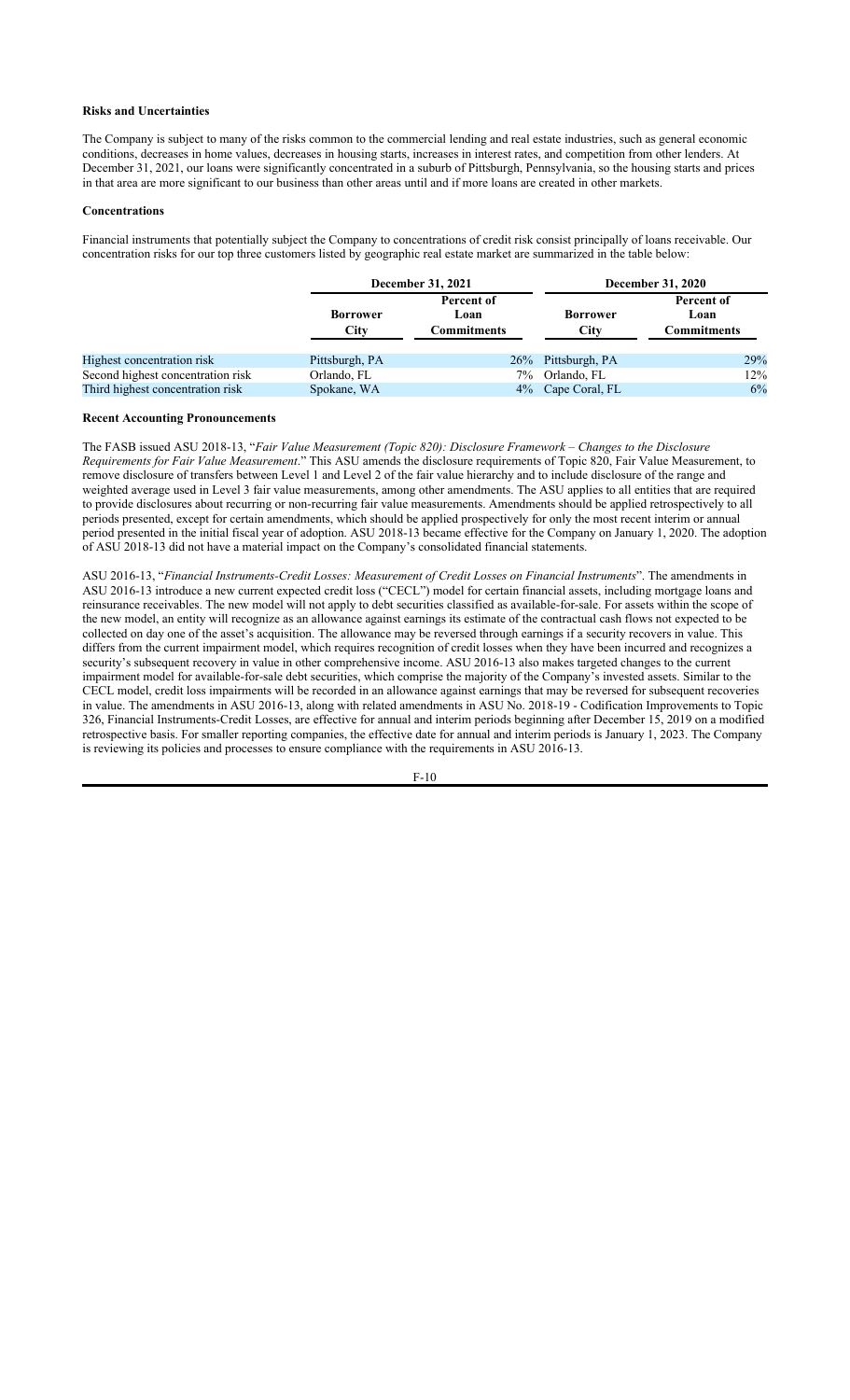### **3. Fair Value**

Utilizing ASC 820, the Company has established a framework for measuring fair value under U.S. GAAP using a hierarchy, which requires the Company to maximize the use of observable inputs and minimize the use of unobservable inputs. Fair value measurements are an exit price, representing the amount that would be received to sell an asset or paid to transfer a liability in an orderly transaction between market participants. Three levels of inputs are used to measure fair value, as follows:

- Level 1 quoted prices in active markets for identical assets or liabilities;
- Level  $2 -$  quoted prices in active markets for similar assets and liabilities and inputs that are observable for the asset or liability; or
- Level 3 unobservable inputs, such as discounted cash flow models or valuations.

A financial instrument's level within the fair value hierarchy is based on the lowest level of input that is significant to the fair value measurement.

#### *Fair Value Measurements of Non-Financial Instruments on a Recurring Basis*

The Company has no non-financial instruments measured at fair value on a recurring basis.

# *Fair Value Measurements of Non-Financial Instruments on a Non-recurring Basis*

Certain assets are measured at fair value on a non-recurring basis when there is evidence of impairment. The fair values of impaired loans with specific allocations of the allowance for loan losses are generally based on recent real estate appraisals of the collateral less estimated cost to sell. Declines in the fair values of other real estate owned subsequent to their initial acquisitions are also based on recent real estate appraisals less selling costs.

#### **Impaired Loans**

The appraisals used to establish the value of impaired loans are based on similar properties at similar times; however due to the differences in time and properties, the impaired loans are classified as Level 3. There were 23 and 29 impaired loan assets as of December 31, 2021 and December 31, 2020, respectively.

#### **Foreclosed Assets**

Foreclosed assets (upon initial recognition or subsequent impairment) are measured at fair value on a non-recurring basis.

Foreclosed assets, upon initial recognition, are measured and reported at fair value less cost to sell. Each reporting period, the Company remeasures the fair value of its significant foreclosed assets. Fair value is based upon independent market prices, appraised values of the foreclosed assets or management's estimates of value, which the Company classifies as a Level 3 evaluation.

The following tables present the balances of non-financial instruments measured at fair value on a non-recurring basis as of December 31, 2021 and 2020:

|                                     | December 31, 2021  |        |                                       |                                 | <b>Ouoted Prices</b><br>in Active<br><b>Markets</b> for<br><b>Identical</b> | Significant<br>Other<br><b>Observable</b> |                 | <b>Significant</b><br>Unobservable |        |
|-------------------------------------|--------------------|--------|---------------------------------------|---------------------------------|-----------------------------------------------------------------------------|-------------------------------------------|-----------------|------------------------------------|--------|
|                                     | Carrying<br>Amount |        | <b>Estimated</b><br><b>Fair Value</b> | <b>Assets</b><br><b>Level 1</b> |                                                                             | Inputs<br><b>Level 2</b>                  |                 | Inputs<br>Level 3                  |        |
| Foreclosed assets                   | \$<br>2,724        | -S     | 2,724                                 | <sup>\$</sup>                   | $\equiv$                                                                    | - \$                                      | $\equiv$ .      | <sup>\$</sup>                      | 2,724  |
| Impaired loans due to COVID-19, net | 5,129              |        | 5,129                                 |                                 |                                                                             |                                           |                 |                                    | 5,129  |
| Other impaired loans, net           | 2,572              |        | 2,572                                 |                                 |                                                                             |                                           |                 |                                    | 2,572  |
| Total                               | 10,425             |        | 10,425                                | S                               | $\overline{\phantom{m}}$                                                    |                                           | $\qquad \qquad$ |                                    | 10,425 |
|                                     |                    | $F-11$ |                                       |                                 |                                                                             |                                           |                 |                                    |        |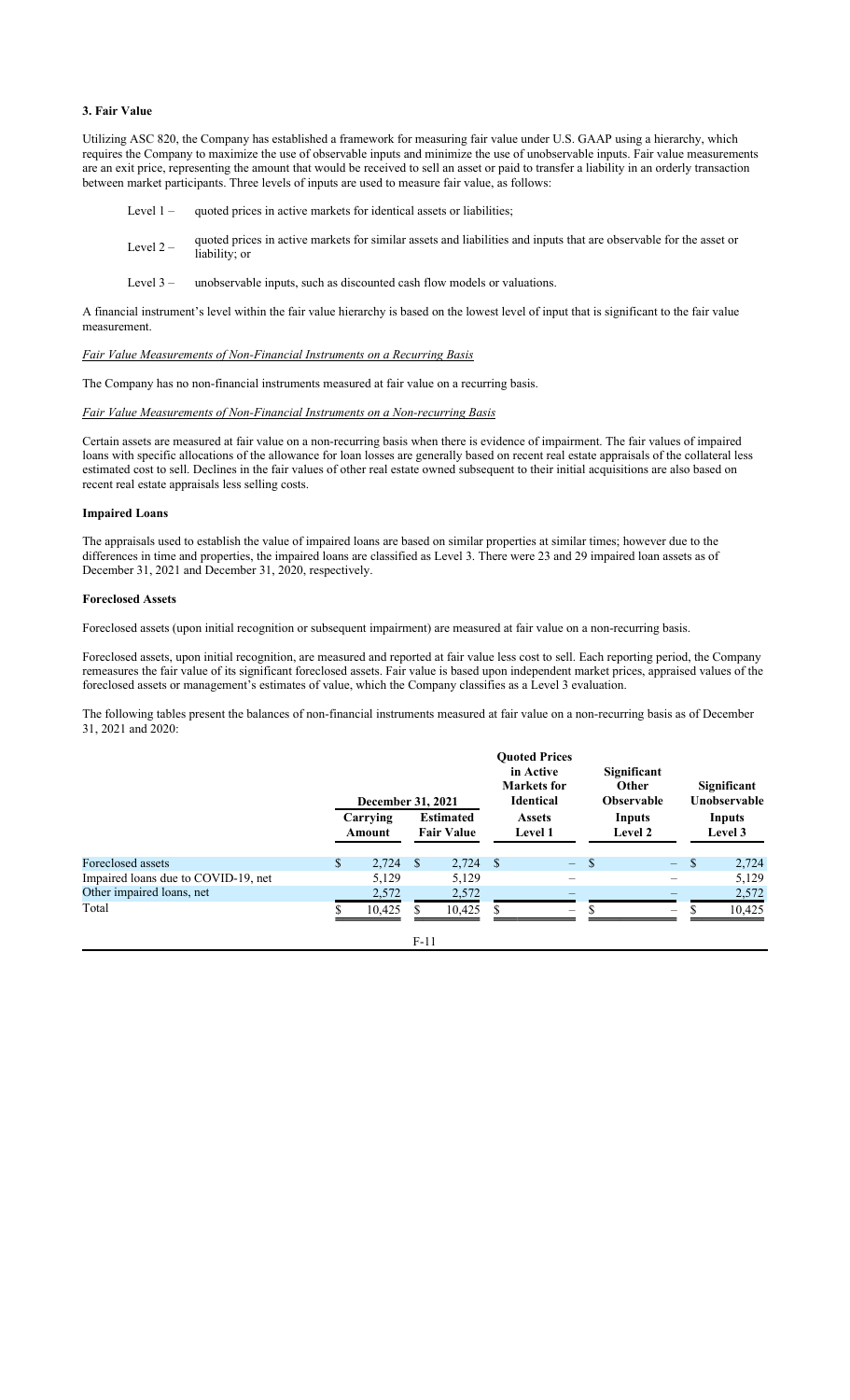|                                     | <b>December 31, 2020</b> |   |                                       |                                 | <b>Ouoted Prices</b><br>in Active<br><b>Markets</b> for<br><b>Identical</b> |                   | Significant<br><b>Other</b><br><b>Observable</b> |                   | Significant<br>Unobservable |
|-------------------------------------|--------------------------|---|---------------------------------------|---------------------------------|-----------------------------------------------------------------------------|-------------------|--------------------------------------------------|-------------------|-----------------------------|
|                                     | Carrying<br>Amount       |   | <b>Estimated</b><br><b>Fair Value</b> | <b>Assets</b><br><b>Level 1</b> |                                                                             | Inputs<br>Level 2 |                                                  | Inputs<br>Level 3 |                             |
| Foreclosed assets                   | \$<br>4.449              | S | 4.449                                 | - \$                            | -                                                                           | <sup>\$</sup>     | $\equiv$                                         | S                 | 4,449                       |
| Impaired loans due to COVID-19, net | 9,054                    |   | 9,054                                 |                                 | $\overline{\phantom{0}}$                                                    |                   |                                                  |                   | 9,054                       |
| Other impaired loans, net           | 1,064                    |   | 1,064                                 |                                 |                                                                             |                   |                                                  |                   | 1,064                       |
| Total                               | 14,567                   |   | 14,567                                |                                 | $\overline{\phantom{0}}$                                                    |                   | $\overline{\phantom{m}}$                         |                   | 14.567                      |

#### *Fair Value of Financial Instruments*

ASC 825 requires disclosure of fair value information about financial instruments, whether or not recognized on the face of the balance sheet, for which it is practicable to estimate that value. The following methods and assumptions were used by the Company in estimating the fair value of its financial instruments:

# **Cash and Cash Equivalents**

The carrying amount approximates fair value because of the short maturity of these instruments.

#### **Loans Receivable and Commitments to Extend Credit**

For variable rate loans that reprice frequently with no significant change in credit risk, estimated fair values of collateral are based on carrying values at both December 31, 2021 and 2020. Because the loans are demand loan and therefore have no known time horizon, there is no significant impact from fluctuating interest rates. For unfunded commitments to extend credit, because there would be no adjustment between fair value and carrying amount for the amount if actually loaned, there is no adjustment to the amount before it is loaned. The amount for commitments to extend credit is not listed in the tables below because there is no difference between carrying value and fair value, and the amount is not recorded on the consolidated balance sheets as a liability.

## **Interest Receivable**

Interest receivable from our customers is due approximately 15 days after it is billed; therefore, the carrying amount approximates fair value for the years ended December 31, 2021 and 2020.

#### **Customer Interest Escrow**

The customer interest escrow does not yield interest to the customer, but the fair value approximates the carrying value at both December 31, 2021 and 2020 because: 1) the customer loans are demand loans, 2) it is not possible to estimate how long the escrow will be in place, and 3) the interest rate which could be used to discount this amount is negligible.

# **Borrowings under Credit Facilities**

The fair value of the Company's borrowings under credit facilities is estimated based on the expected cash flows discounted using the current rates offered to the Company for debt of the same remaining maturities. As all of the borrowings under credit facilities or the Notes are either payable on demand or at similar rates to what the Company can borrow funds for today, the fair value of the borrowings is determined to approximate carrying value at both December 31, 2021 and 2020. The interest on our Notes offering is paid to our Note holders either monthly or at the end of their investment, compounded on a monthly basis. For the same reasons as the determination for the principal balances on the Notes, the fair value approximates the carrying value for the interest as well.

$$
F-12
$$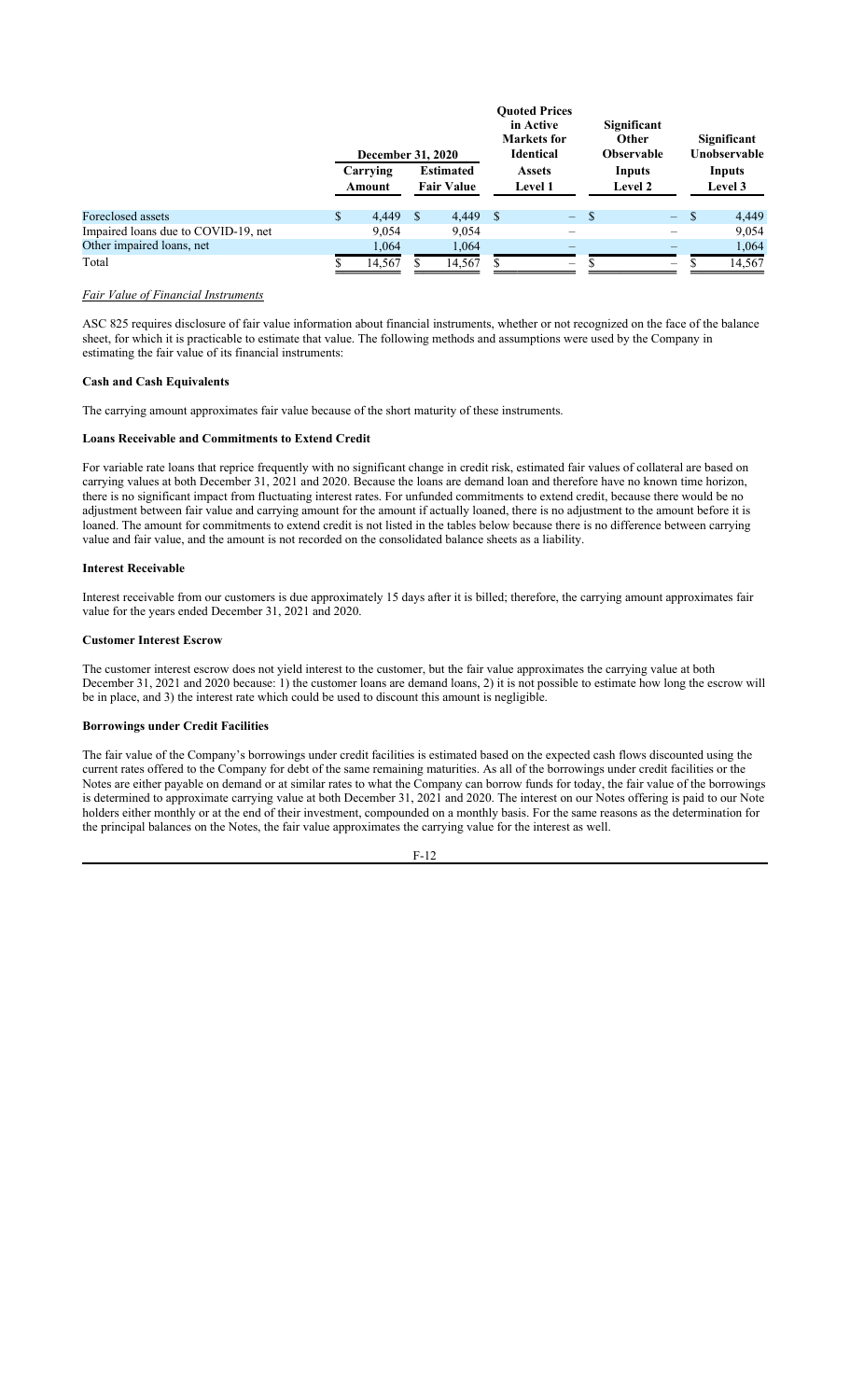The table below is a summary of fair value estimates for financial instruments:

|                              | December 31, 2021  |    |                                       |    | <b>December 31, 2020</b> |   |                                       |  |
|------------------------------|--------------------|----|---------------------------------------|----|--------------------------|---|---------------------------------------|--|
|                              | Carrying<br>Amount |    | <b>Estimated</b><br><b>Fair Value</b> |    | Carrying<br>Amount       |   | <b>Estimated</b><br><b>Fair Value</b> |  |
| <b>Financial Assets</b>      |                    |    |                                       |    |                          |   |                                       |  |
| Cash and cash equivalents    | \$<br>3,735        | -S | 3,735                                 | -S | 4.749                    | S | 4,749                                 |  |
| Loans receivable, net        | 46,943             |    | 46,943                                |    | 46,405                   |   | 46,405                                |  |
| Accrued interest on loans    | 598                |    | 598                                   |    | 601                      |   | 601                                   |  |
| <b>Financial Liabilities</b> |                    |    |                                       |    |                          |   |                                       |  |
| Customer interest escrow     | 479                |    | 479                                   |    | 510                      |   | 510                                   |  |
| Notes payable secured, net   | 20,016             |    | 20,016                                |    | 22,959                   |   | 22,959                                |  |
| Notes payable unsecured, net | 27,713             |    | 27,713                                |    | 26,978                   |   | 26,978                                |  |
| Accrued interest payable     | 2.464              |    | 2,464                                 |    | 3,158                    |   | 3,158                                 |  |

## **4. Real Estate Investment Assets**

During June 2020, the Company acquired two lots from a borrower in exchange for the transfer of loans secured by those lots. The Company extinguished the principal balance for the loans on the lots in the amount of \$640 and in addition, paid a \$500 management fee for the development of homes on certain of the Company's lots that were previously carried as loan receivables. The management fee was paid through reducing the principal balance on a current loan receivable with the borrower.

The following table is a roll forward of real estate investment assets:

|                                        | December 31, 2021 |  |       |  |  |
|----------------------------------------|-------------------|--|-------|--|--|
| Beginning balance                      | 1,181             |  |       |  |  |
| Transfers from loans                   |                   |  | 1,140 |  |  |
| Deposits from real estate investments  | (200)             |  |       |  |  |
| Additions for construction/development | 670               |  | 41    |  |  |
| Ending balance                         | 1,651             |  | .181  |  |  |

# **5. Financing Receivables**

Financing receivables are comprised of the following as of December 31, 2021 and 2020:

|                                  | December 31, 2021 |  | December 31, 2020 |
|----------------------------------|-------------------|--|-------------------|
| Loans receivable, gross          | 50,763            |  | 50,449            |
| Less: Deferred loan fees         | (1,143)           |  | (1,092)           |
| Less: Deposits                   | (934)             |  | (1, 337)          |
| Plus: Deferred origination costs | 305               |  | 353               |
| Less: Allowance for loan losses  | (2,048)           |  | (1,968)           |
|                                  |                   |  |                   |
| Loans receivable, net            | 46,943            |  | 46,405            |

The allowance for loan losses at December 31, 2021 was \$2,048 which primarily consisted of \$163 for loans without specific reserves, \$342 for loans with specific reserves, \$60 for special mention loans and \$1,483 for specific reserves due to the impact of COVID-19. During the year ended December 31, 2021, we incurred \$509 in direct charge offs.

The allowance for loan losses at December 31, 2020 was \$1,968, of which \$151 is related to loans without specific reserves. The Company recorded specific reserves for loans impaired due to impacts from COVID-19 of \$1,532, special mention loans of \$120 and impaired loans not due to impacts from COVID-19 of \$165. During the year ended December 31, 2020, we incurred \$72 in direct charge offs.

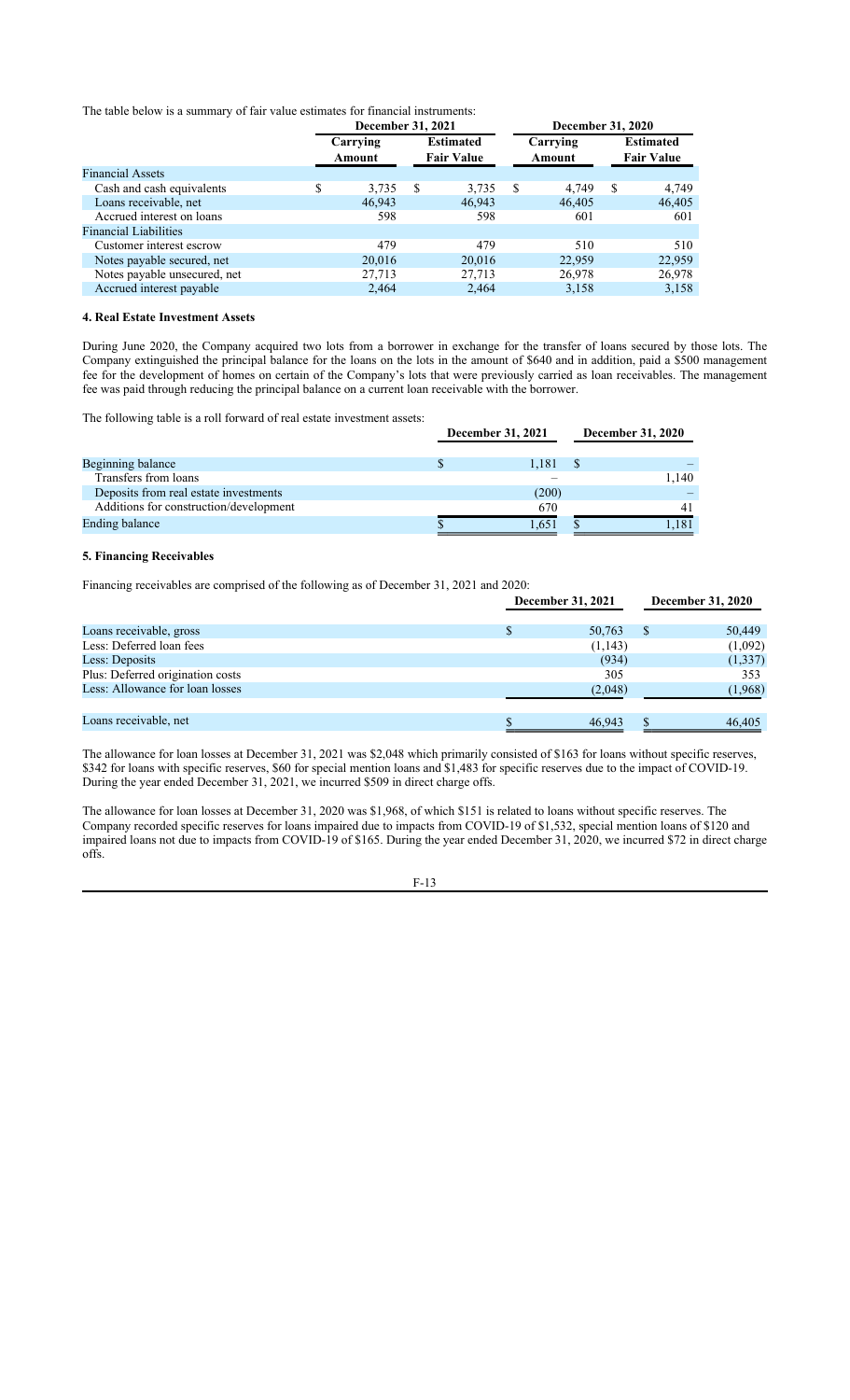# **Commercial Construction and Development Loans**

# *Construction Loan Portfolio Summary*

As of December 31, 2021, we have 66 borrowers, all of whom borrow money for the purpose of building new homes. The loans typically involve funding of the lot and a portion of construction costs, for a total of between 50% and 70% of the completed value of the new home. As the home is built during the course of the loan, the loan balance increases. The loans carry an interest rate of 3% above our cost of funds. In addition, we charge a 5% loan fee. The cost of funds was 10.91% as of December 31, 2021 and the interest rate charged to most customers was 13.91%. The loans are demand loans. Most have a deposit from the builder during construction to help offset the risk of partially built homes, and some have an interest escrow to offset payment of monthly interest risk.

The following is a summary of the loan portfolio to builders for home construction loans as of December 31, 2021 and 2020:

| Year | Number<br>-of<br><b>States</b> | Number<br>0t<br>Borrowers | <b>Number</b><br>of<br>∟oans | Value of<br>Collateral <sup>(1)</sup> | C <b>ommitment</b><br>Amount | Gross<br>Amount<br>Outstanding | Loan to<br>Value<br>Ratio <sup>(2)</sup> | Loan Fee |
|------|--------------------------------|---------------------------|------------------------------|---------------------------------------|------------------------------|--------------------------------|------------------------------------------|----------|
| 2021 | 20                             | 66                        | 224                          | 98.935                                | 66,008                       | 43,106                         | $\overline{67\%}^{(3)}$                  | 5%       |
| 2020 | 21<br>ـ ـ                      | 67                        | 213                          | 86.268                                | 61.714                       | 42.219                         | 72%                                      | $5\%$    |

(1) The value is determined by the appraised value.

(2) The loan to value ratio is calculated by taking the commitment amount and dividing by the appraised value.

(3) Represents the weighted average loan to value ratio of the loans.

#### *Real Estate Development Loan Portfolio Summary*

The following is a summary of our loan portfolio to builders for land development as of December 31, 2021 and 2020:

| Year | Number of<br><b>States</b> | Number<br>01<br>Borrowers | <b>Number</b><br>of<br>Loans | Gross Value<br>ot<br>C <b>ollateral<sup>(1)</sup></b> |  | Gross<br><b>Commitment</b><br>Amount<br>Amount <sup>(3)</sup><br>Outstanding |             | Loan to<br>Value<br>Ratio <sup>(2)</sup> | Interest<br>Spread |        |
|------|----------------------------|---------------------------|------------------------------|-------------------------------------------------------|--|------------------------------------------------------------------------------|-------------|------------------------------------------|--------------------|--------|
| 2021 |                            | $\overline{1}$            |                              | 12.464                                                |  | 9.095                                                                        | $\triangle$ | 7.657                                    | $61\%^{(4)}$       | varies |
| 2020 |                            |                           |                              | 1.628                                                 |  | 10.815                                                                       |             | 8.230                                    | 71%                | $7\%$  |

 $^{(1)}$  The value is determined by the appraised value adjusted for remaining costs to be paid. A portion of this collateral is \$1,720 and \$1,630 as of December 31, 2021 and 2020, respectively, of preferred equity in our Company. In the event of a foreclosure on the property securing these loans, the portion of our collateral that is preferred equity might be difficult to sell, which may impact our ability to recover the loan balance. In addition, a portion of the collateral value is estimated based on the selling prices anticipated for the homes.

(2) The loan to value ratio is calculated by taking the outstanding amount and dividing by the appraised value calculated as described above.

(3) The commitment amount does not include letters of credit and cash bonds.

(4) Represents the weighted average loan to value ratio of the loans.

#### **Credit Quality Information**

The following table presents credit-related information at the "class" level in accordance with FASB ASC 310-10-50, *Disclosures about the Credit Quality of Finance Receivables and the Allowance for Credit Losses*. A class is generally a disaggregation of a portfolio segment. In determining the classes, the Company considered the finance receivable characteristics and methods it applies in monitoring and assessing credit risk and performance.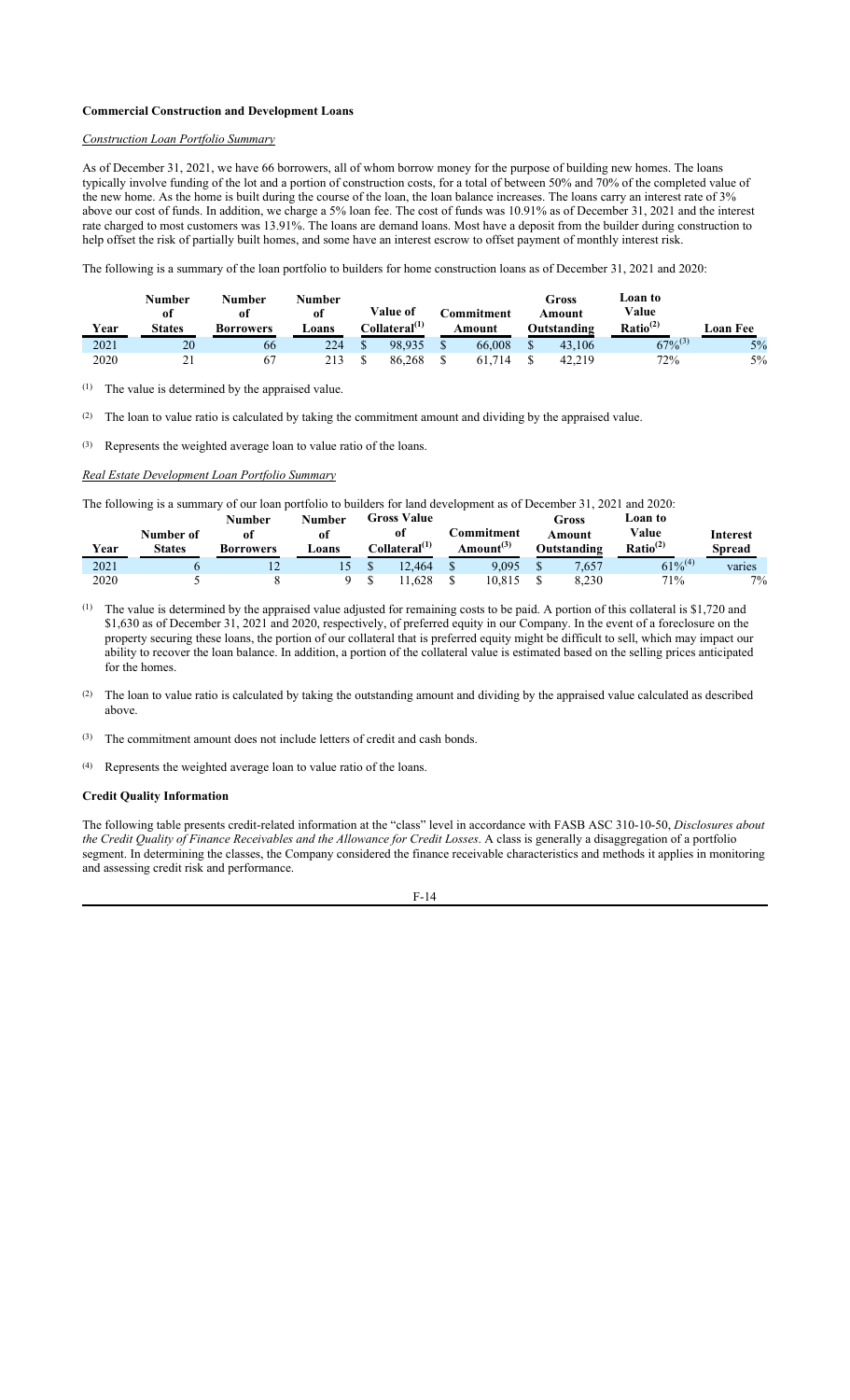The following table summarizes finance receivables by the risk ratings that regulatory agencies utilize to classify credit exposure and which are consistent with indicators the Company monitors. Risk ratings are reviewed on a regular basis and are adjusted as necessary for updated information affecting the borrowers' ability to fulfill their obligations.

The definitions of these ratings are as follows:

- Pass finance receivables in this category do not meet the criteria for classification in one of the categories below.
- Special mention a special mention asset exhibits potential weaknesses that deserve management's close attention. If left uncorrected, these potential weaknesses may, at some future date, result in the deterioration of the repayment prospects.
- Classified a classified asset ranges from: 1) assets that are inadequately protected by the current sound worth and paying capacity of the borrower, and are characterized by the distinct possibility that some loss will be sustained if the deficiencies are not corrected to 2) assets with weaknesses that make collection or liquidation in full unlikely on the basis of current facts, conditions, and values. Assets in this classification can be accruing or on non-accrual depending on the evaluation of these factors.

Finance Receivables – By risk rating:

|                           | December 31, 2021 |        |   | <b>December 31, 2020</b> |  |  |
|---------------------------|-------------------|--------|---|--------------------------|--|--|
| Pass                      | ۰D                | 38,893 | S | 35,544                   |  |  |
| Special mention           |                   | 2,344  |   | 3,089                    |  |  |
| $Classified - accruing$   |                   |        |   |                          |  |  |
| $Classified - nonacerval$ |                   | 9,526  |   | 11,816                   |  |  |
| Total                     |                   | 50,763 |   | 50.449                   |  |  |

Finance Receivables – Method of impairment calculation:

|                                                 | December 31, 2021 |                | December 31, 2020 |        |
|-------------------------------------------------|-------------------|----------------|-------------------|--------|
|                                                 |                   |                |                   |        |
| Performing loans evaluated individually         |                   | 16.495         |                   | 16,412 |
| Performing loans evaluated collectively         |                   | 24,742         |                   | 22,221 |
| Non-performing loans without a specific reserve |                   | <sup>596</sup> |                   | 1,518  |
| Non-performing loans with a specific reserve    |                   | 8,930          |                   | 10,298 |
|                                                 |                   |                |                   |        |
| Total evaluated collectively for loan losses    |                   | 50,763         |                   | 50,449 |

At December 31, 2021 and 2020, there were no loans acquired with deteriorated credit quality.

The following is a summary of our impaired non-accrual commercial construction loans as of December 31, 2021 and 2020:

|                                                                 | December 31, 2021 |  | December 31, 2020 |
|-----------------------------------------------------------------|-------------------|--|-------------------|
| Unpaid principal balance (contractual obligation from customer) | 10.035            |  | 11,888            |
| Charge-offs and payments applied                                | (509)             |  | (72)              |
| Gross value before related allowance                            | 9.526             |  | 11,816            |
| Related allowance                                               | (1,825)           |  | (1,698)           |
| Value after allowance                                           | 7.701             |  | 10.118            |
|                                                                 |                   |  |                   |

F-15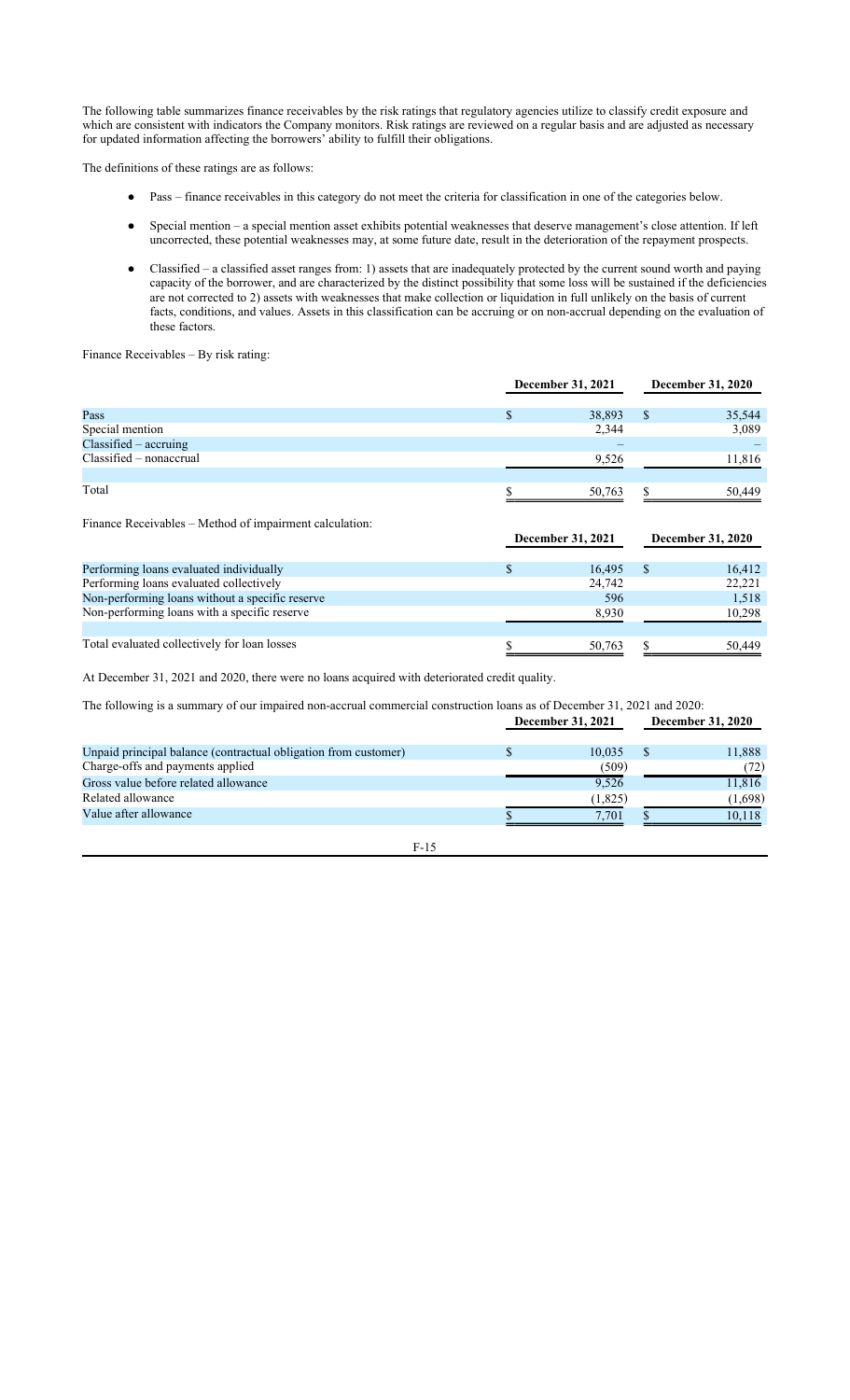# **6. Foreclosed Assets**

Roll forward of foreclosed assets for the years ended December 31, 2021 and 2020:

|                                                      | December 31, 2021 |          | <b>December 31, 2020</b> |
|------------------------------------------------------|-------------------|----------|--------------------------|
| Beginning balance                                    |                   | 4,449    | 4,916                    |
| Additions from loans                                 |                   | 791      | 2,118                    |
| Additions for construction/development               |                   | 818      | 1,410                    |
| Sale proceeds                                        |                   | (3, 418) | (3,697)                  |
| Loss on foreclosure                                  |                   | (47)     | (54)                     |
| Loss on sale of foreclosed assets                    |                   | (92)     | (102)                    |
| Gain on foreclosure                                  |                   | 67       | 52                       |
| Gain on sale of foreclosed assets                    |                   | 166      | 160                      |
| Impairment loss on foreclosed assets                 |                   | (10)     | (290)                    |
| Impairment loss on foreclosed assets due to COVID-19 |                   |          | (64)                     |
| Ending balance                                       |                   | 2,724    | 4,449                    |

# **7. Borrowings**

The following table displays our borrowings and a ranking of priority:

|                                                    | Priority<br>Rank |   |                   |                          |        |  |
|----------------------------------------------------|------------------|---|-------------------|--------------------------|--------|--|
|                                                    |                  |   | December 31, 2021 | <b>December 31, 2020</b> |        |  |
| <b>Borrowing Source</b>                            |                  |   |                   |                          |        |  |
| Purchase and sale agreements and other secured     |                  |   |                   |                          |        |  |
| borrowings                                         |                  | S | 19,165            | -S                       | 22,968 |  |
| Secured line of credit from affiliates             |                  |   | 859               |                          |        |  |
| Unsecured line of credit (senior)                  |                  |   | 1,250             |                          | 500    |  |
| EIDL advance                                       |                  |   |                   |                          | 10     |  |
| Other unsecured debt (senior subordinated)         |                  |   | 1.053             |                          | 1,800  |  |
| Unsecured Notes through our public offering, gross |                  |   | 20,636            |                          | 21,482 |  |
| Other unsecured debt (subordinated)                |                  |   | 4.693             |                          | 2,747  |  |
| Other unsecured debt (junior subordinated)         | <sub>(</sub>     |   | 447               |                          | 864    |  |
|                                                    |                  |   |                   |                          |        |  |
| Total                                              |                  |   | 48,103            |                          | 50,371 |  |

The following table shows the maturity of outstanding debt as of December 31, 2021:

|                      | <b>Total Amount</b> |  |                          |                        | <b>Secured</b>    |
|----------------------|---------------------|--|--------------------------|------------------------|-------------------|
| <b>Year Maturing</b> | <b>Maturing</b>     |  | <b>Public Offering</b>   | <b>Other Unsecured</b> | <b>Borrowings</b> |
| 2022                 | 28,238              |  | 7,074                    | 1,945                  | 19,219            |
| 2023                 | 5,060               |  | 3,475                    | 1,514                  |                   |
| 2024                 | 8,716               |  | 5,002                    | 3,587                  | 127               |
| 2025                 | 5,565               |  | 5,085                    | 398                    | 82                |
| 2026 and thereafter  | 524                 |  | $\overline{\phantom{0}}$ |                        | 524               |
| Total                | 48.103              |  | 20,636                   | 7,444                  | 20,023            |

#### **Secured Borrowings**

# *Loan Purchase and Sale Agreements*

We have two loan purchase and sale agreements where we are the seller of portions of loans we create. The two purchasers are Builder Finance, Inc. ("Builder Finance") and S.K. Funding, LLC ("S.K. Funding"). Generally, the purchasers buy between 50% and 75% of each loan sold. They receive interest rates ranging from our cost of funds to the interest rate charged to the borrower (interest rates were between 6% and 11% for both 2021 and 2020). The purchasers generally do not receive any of the loan fees we charge. We have the right to call some of the loans sold, with some restrictions. Once sold, the purchaser must fund their portion of the loans purchased. We service the loans. Also, there are limited put options in some cases, whereby the purchaser can cause us to repurchase a loan. The loan purchase and sale agreements are recorded as secured borrowings.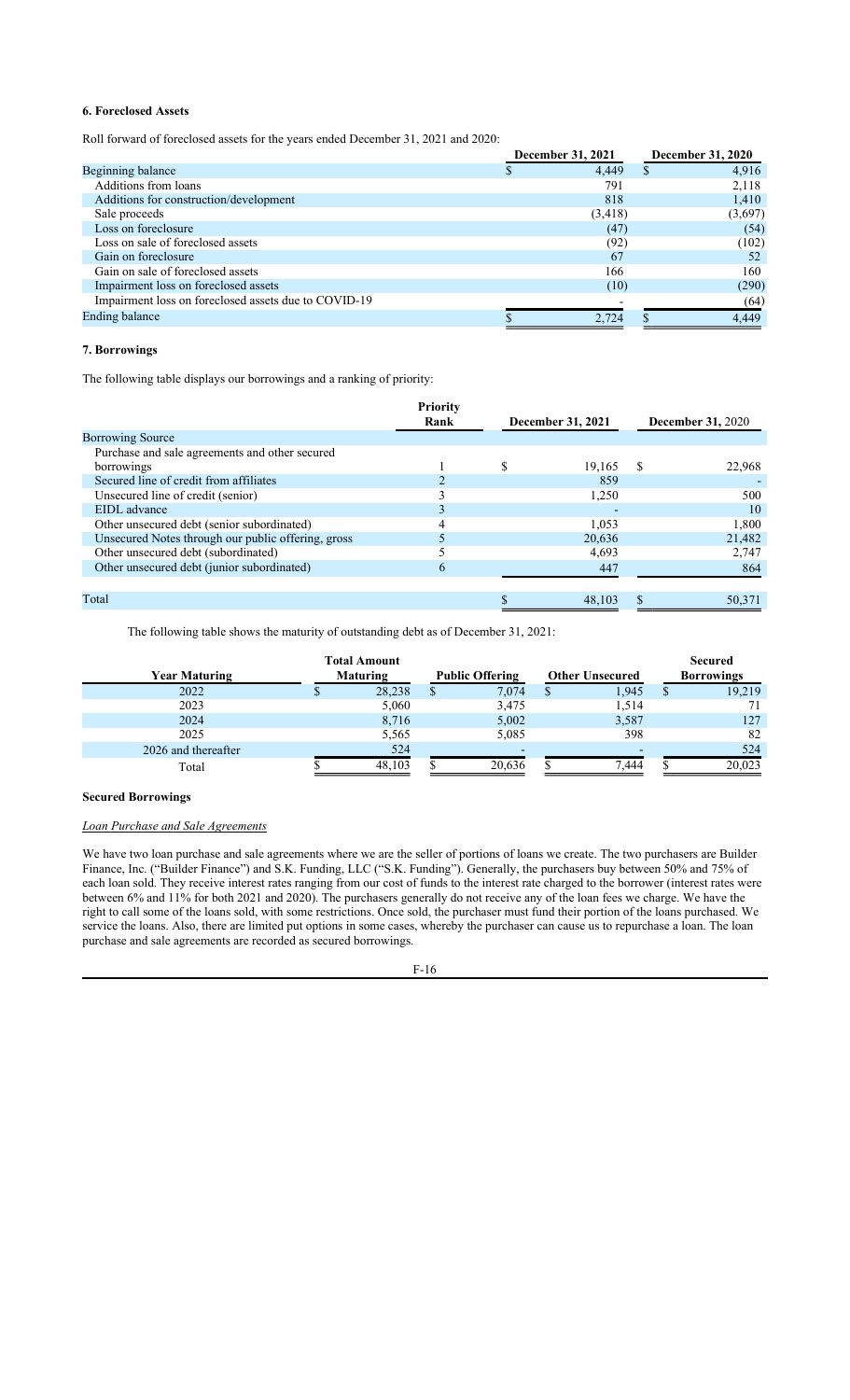In March 2018, we entered into the Seventh Amendment (the "Seventh Amendment") to our Loan Purchase and Sale Agreement with S.K. Funding. The purpose of the Seventh Amendment was to allow S.K. Funding to purchase a portion of the Pennsylvania Loans.

The timing of the Company's principal and interest payments to S.K. Funding under the Seventh Amendment, and S.K. Funding's obligation to fund the Pennsylvania Loans, vary depending on the total principal amount of the Pennsylvania Loans outstanding at any time, as follows:

- If the total principal amount exceeds \$1,000, S.K. Funding must fund the amount between \$1,000 and less than or equal to \$4,500.
- If the total principal amount is less than \$4,500, then the Company will also repay S.K. Funding's principal as principal payments are received on the Pennsylvania Loans from the underlying borrowers in the amount by which the total principal amount is less than \$4,500 until S.K. Funding's principal has been repaid in full.
- The interest rate accruing to S.K. Funding under the Seventh Amendment is 10.5% calculated on a 365/366-day basis.

The Seventh Amendment had a term of 24 months and automatically renews for additional six-month terms unless either party gives written notice of its intent not to renew at least six months prior to the end of a term. S.K. Funding will have a priority position as compared to the Company in the case of a default by any of the borrowers.

In April 2021, we entered into the Eleventh Amendment (the "Eleventh Amendment") to our Loan Purchase and Sale Agreement with S.K. Funding. The purpose of the Eleventh Amendment was to allow a principal increase to \$2,000 from the original \$1,000 in the Tenth Amendment dated January 2019. In addition, if the collateral value drops then an unsecured portion or \$400 may be used until the collateral is increased back to \$2,000.

The Eleventh Amendment has a term of 12 months and will automatically renew for an additional six-month term unless either party gives written notice of its intent not to renew at least five months prior to the end of a term. S.K. Funding will have a priority position as compared to the Company in the case of a default by any of the borrowers.

# *Lines of Credit*

# *Lines of Credit with Mr. Wallach and His Affiliates*

During June 2018, we entered into the First Amendment to the line of credit with our Chief Executive Officer and his wife (the "Wallach LOC") which modified the interest rate on the Wallach LOC to generally equal the prime rate plus 3%. The interest rate for the Wallach LOC was 6.25% as of December 31, 2021 and 2020. As of December 31, 2021, and 2020, the amount outstanding pursuant to the Wallach LOC was \$0. The maximum amount outstanding on the Wallach LOC is \$1,250 and the loan is a demand loan.

During June 2018, we also entered into the First Amendment to the line of credit with the 2007 Daniel M. Wallach Legacy Trust, which is our CEO's trust (the "Wallach Trust LOC") which modified the interest rate on the Wallach Trust LOC to generally equal the prime rate plus 3%. The interest rate for this borrowing was 6.25% as of December 31, 2021 and 2020. There were no amounts borrowed against the Wallach Trust LOC as of December 31, 2021 and 2020. The maximum amount outstanding on the Wallach Trust LOC is \$250 and the loan is a demand loan.

## *Line of Credit with William Myrick*

During June 2018, we entered into a line of credit agreement (the "Myrick LOC Agreement") with our Executive Vice President ("EVP"), William Myrick. Pursuant to the Myrick LOC Agreement, Mr. Myrick provides us with a line of credit (the "Myrick LOC") with the following terms:

- Principal not to exceed \$1,000;
- Secured by a lien against all of our assets;
- Cost of funds to us of prime rate plus 3%; and
- Due upon demand.

As of December 31, 2021 and 2020, the amount outstanding pursuant to the Myrick LOC was \$859 and \$0, respectively. For the years ended December 31, 2021 and 2020, interest expense was \$6 and \$19, respectively.

## *Line of Credit with Shuman*

During July 2017, we entered into a line of credit agreement (the "Shuman LOC Agreement") with Steven K. Shuman, which is now held by Cindy K. Shuman. Pursuant to the Shuman LOC Agreement, Shuman provides us with a revolving line of credit (the "Shuman LOC") with the following terms:

- Principal not to exceed \$1,325;
- Secured with assignments of certain notes and mortgages;
- Cost of funds to us of 10%; and
- Due in July 2022, but will automatically renew for additional 12-month periods, unless either party gives notice to not renew.

As of December 31, 2021 and 2020, the amount outstanding pursuant to the Shuman LOC was \$125 and \$1,325, respectively. Interest expense was \$77 and \$135 for the years ended December 31, 2021 and 2020, respectively.

During December 2021, the full Swanson LOC was assigned to Judith Swanson, a trustee of the 2021 Income Trust.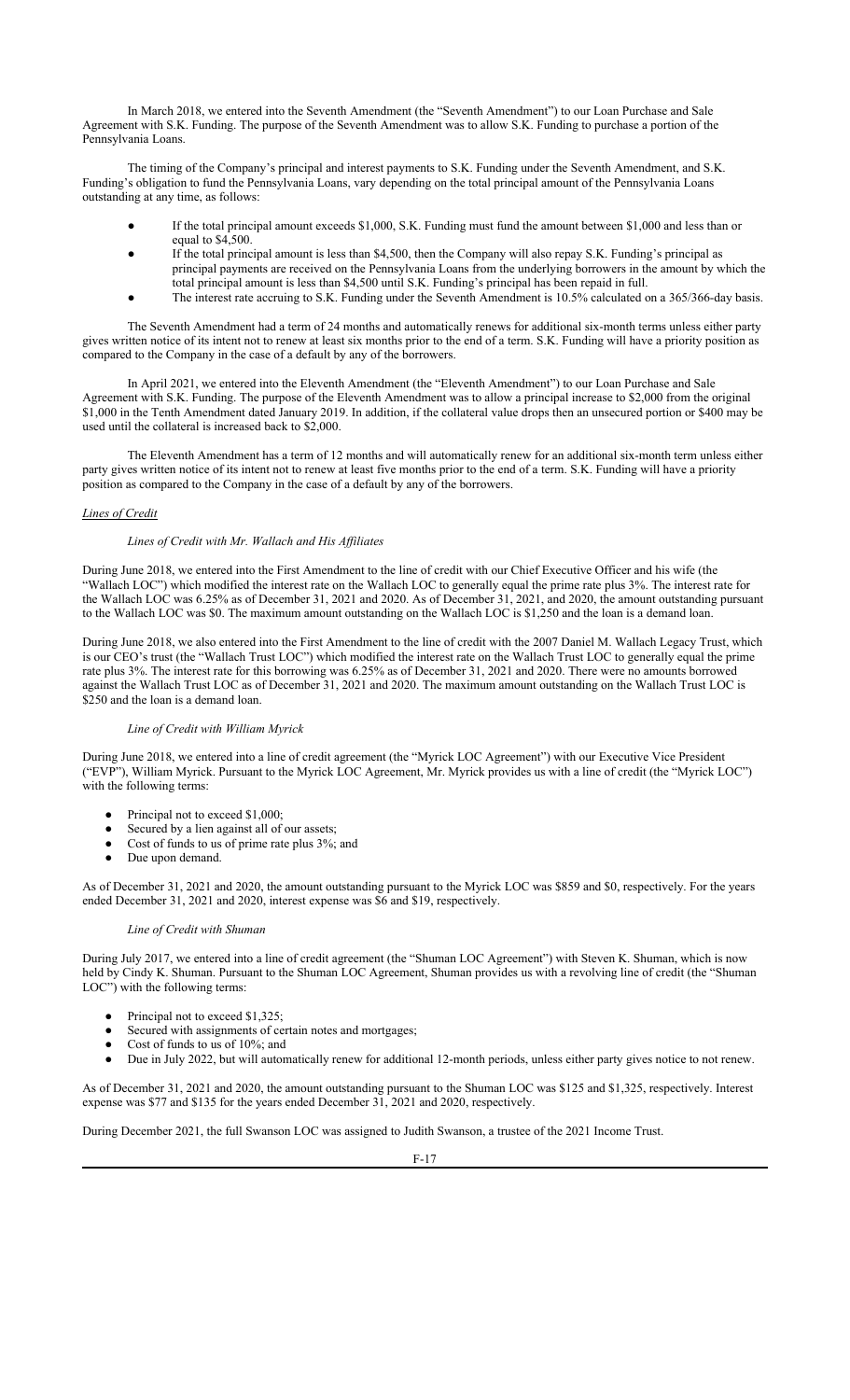# *Line of Credit with Swanson*

During December 2018, we entered into a Master Loan Modification Agreement (the "Swanson Modification Agreement") with Paul Swanson which modified the line of credit agreement between us and Mr. Swanson dated October 23, 2017. Pursuant to the Swanson Modification Agreement, Mr. Swanson provides us with a revolving line of credit (the "Swanson LOC") with the following terms:

- Principal not to exceed \$7,000;
- Secured with assignments of certain notes and mortgages;
- Cost of funds to us of 6%; and
- Due in July 2022, but will automatically renew for additional 12-month periods, unless either party gives notice to not renew.

The Swanson LOC was fully borrowed as of December 31, 2021 and 2020. Interest expense was \$619 and \$709 for the years ended December 31, 2021 and 2020, respectively.

During December 2021, the full Swanson LOC was assigned to Judith Swanson, as trustee of a trust.

## *New Lines of Credit*

During 2020 and 2019, we entered into five line of credit agreements (the "New LOC Agreements"). Pursuant to the New LOC Agreements, the lenders provide us with revolving lines of credit with the following terms:

- Principal not to exceed \$6,063;
- Secured with assignments of certain notes and mortgages; and
- Terms generally allow the lenders to give one month notice after which the principal balance of a New LOC Agreement will reduce to a zero over the next six months.

The total balance of the New LOC Agreements was \$2,909 and \$4,159 as of December 31, 2021 and 2020, respectively. Interest expense was \$262 and \$341 for the year ended December 31, 2021 and 2020, respectively.

# *Mortgage Payable*

During January 2018, we entered into a commercial mortgage on our office building with the following terms:

- Principal not to exceed \$660;
- Interest rate at 5.07% per annum based on a year of 360 days; and
- Due in January 2033.

The principal amount of the Company's commercial mortgage was \$604 and \$619 as of December 31, 2021 and 2020, respectively. For the years ended December 31, 2021 and 2020, interest expense was \$32 and \$33, respectively.

# *Community Loan*

During June 2020, we entered into a business loan agreement with Community Bank ("Community Loan") with the following terms:

- Principal not to exceed \$362;
- First principal payment due July 2023;
- Secured by certain of our foreclosed assets;
- Interest rate at 3.8% per annum based on a year of 360 days; and
- Due in July 2025.

The principal amount for the Community Loan was \$217 and \$362 as of December 31, 2021 and 2020, respectively. Interest expense for the years ended December 31, 2021 and 2020 was \$11 and \$8, respectively.

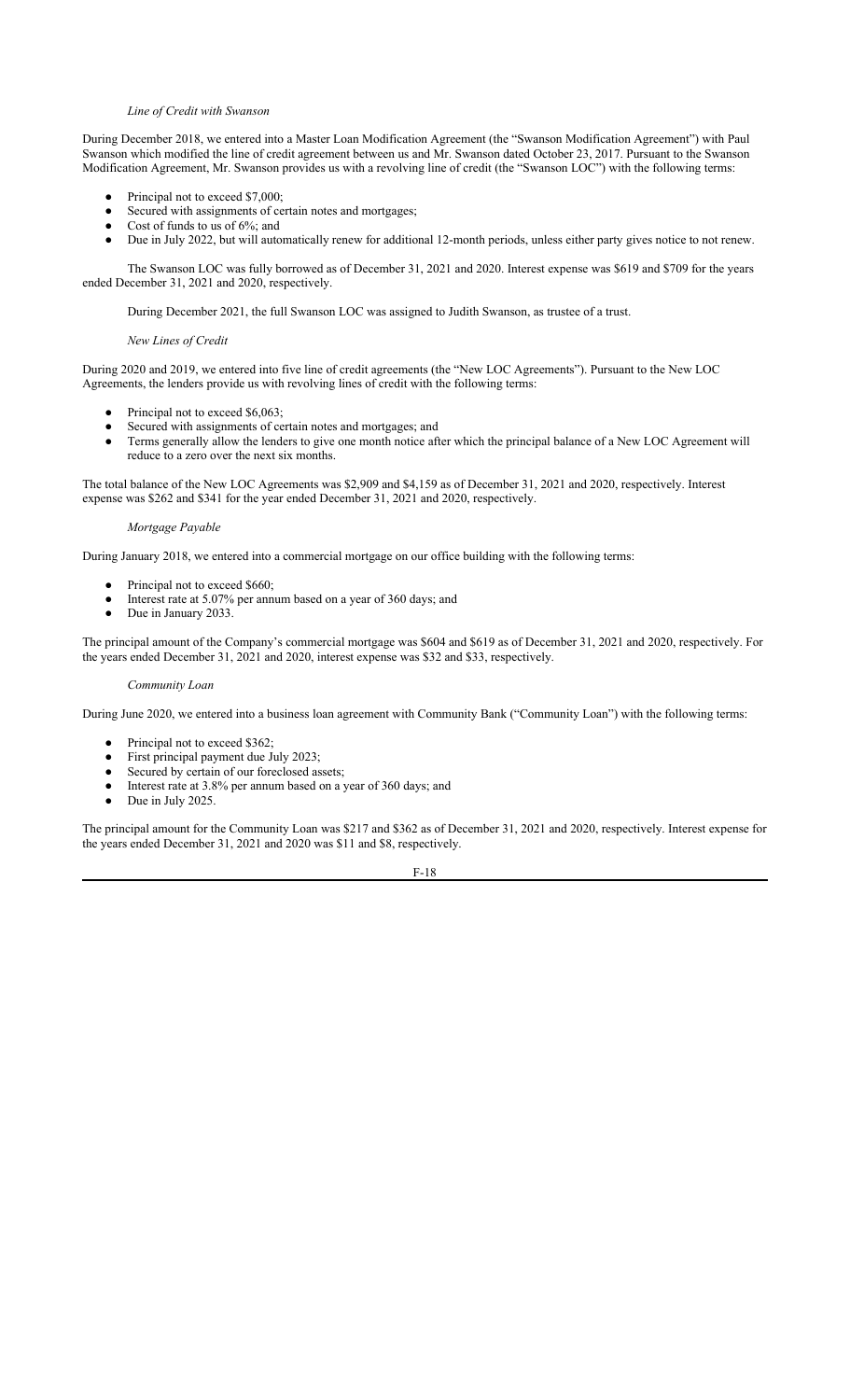# *Secured Deferred Financing Costs*

The Company had secured deferred financing costs of \$7 and \$8 as of December 31, 2021 and 2020, respectively.

# *Secured Borrowings Secured by Loan Assets*

Borrowings secured by loan assets are summarized below:

|                         | December 31, 2021                                                     |                                                                                      | <b>December 31, 2020</b> |                                                                       |        |                                                                                      |        |
|-------------------------|-----------------------------------------------------------------------|--------------------------------------------------------------------------------------|--------------------------|-----------------------------------------------------------------------|--------|--------------------------------------------------------------------------------------|--------|
|                         | <b>Book Value of</b><br>Loans which<br><b>Served as</b><br>Collateral | Due from<br>Shepherd's<br><b>Finance to</b><br>Loan<br><b>Purchaser or</b><br>Lender |                          | <b>Book Value of</b><br>Loans which<br><b>Served as</b><br>Collateral |        | Due from<br>Shepherd's<br><b>Finance to</b><br>Loan<br><b>Purchaser or</b><br>Lender |        |
| <b>Loan Purchaser</b>   |                                                                       |                                                                                      |                          |                                                                       |        |                                                                                      |        |
| <b>Builder Finance</b>  | \$<br>4,847                                                           | \$                                                                                   | 2,969                    | \$                                                                    | 7,981  | \$                                                                                   | 5,919  |
| S.K. Funding            | 8,084                                                                 |                                                                                      | 5,500                    |                                                                       | 4,551  |                                                                                      | 3,898  |
|                         |                                                                       |                                                                                      |                          |                                                                       |        |                                                                                      |        |
| Lender                  |                                                                       |                                                                                      |                          |                                                                       |        |                                                                                      |        |
| Shuman                  | 566                                                                   |                                                                                      | 125                      |                                                                       | 1,916  |                                                                                      | 1,325  |
| Jeff Eppinger           | 3,328                                                                 |                                                                                      | 1,500                    |                                                                       | 2,206  |                                                                                      | 1,500  |
| Hardy Enterprises, Inc. |                                                                       |                                                                                      | ٠                        |                                                                       | 1,590  |                                                                                      | 1,000  |
| Gary Zentner            | $\overline{\phantom{a}}$                                              |                                                                                      |                          |                                                                       | 424    |                                                                                      | 250    |
| R. Scott Summers        | 1,475                                                                 |                                                                                      | 847                      |                                                                       | 1,259  |                                                                                      | 847    |
| John C. Solomon         | 1,139                                                                 |                                                                                      | 563                      |                                                                       | 743    |                                                                                      | 563    |
| Swanson                 | 9,803                                                                 |                                                                                      | 6,841                    |                                                                       | 9,381  |                                                                                      | 6,685  |
|                         |                                                                       |                                                                                      |                          |                                                                       |        |                                                                                      |        |
| Total                   | 29,242                                                                |                                                                                      | 18,345                   | \$                                                                    | 30,051 |                                                                                      | 21,987 |

# **Unsecured Borrowings**

# *Unsecured Notes through the Public Offering ("Notes Program")*

The effective interest rate on borrowings through our Notes Program at December 31, 2021 and 2020 was 9.28% and 10.38%, respectively, not including the amortization of deferred financing costs. There are limited rights of early redemption. We generally offer four durations at any given time, ranging from 12 to 48 months. The following table shows the roll forward of our Notes Program:

|                                              | December 31, 2021 | <b>December 31, 2020</b> |    |         |
|----------------------------------------------|-------------------|--------------------------|----|---------|
| Gross notes outstanding, beginning of period | \$                | 21,482                   | S  | 20,308  |
| Notes issued                                 |                   | 7,876                    |    | 7,691   |
| Note repayments / redemptions                |                   | (8, 722)                 |    | (6,517) |
|                                              |                   |                          |    |         |
| Gross Notes outstanding, end of period       |                   | 20,636                   |    | 21,482  |
|                                              |                   |                          |    |         |
| Less deferred financing costs, net           |                   | (367)                    |    | (416)   |
|                                              |                   |                          |    |         |
| Notes outstanding, net                       |                   | 20,269                   | \$ | 21,066  |
|                                              |                   |                          |    |         |

The following is a roll forward of deferred financing costs:

|                                             | December 31, 2021 | <b>December 31, 2020</b> |  |       |
|---------------------------------------------|-------------------|--------------------------|--|-------|
| Deferred financing costs, beginning balance |                   | 942                      |  | 786   |
| <b>Additions</b>                            |                   | 119                      |  | 156   |
| Deferred financing costs, ending balance    |                   | .061                     |  | 942   |
| Less accumulated amortization               |                   | (694)                    |  | (526) |
| Deferred financing costs, net               |                   | 367                      |  | 416   |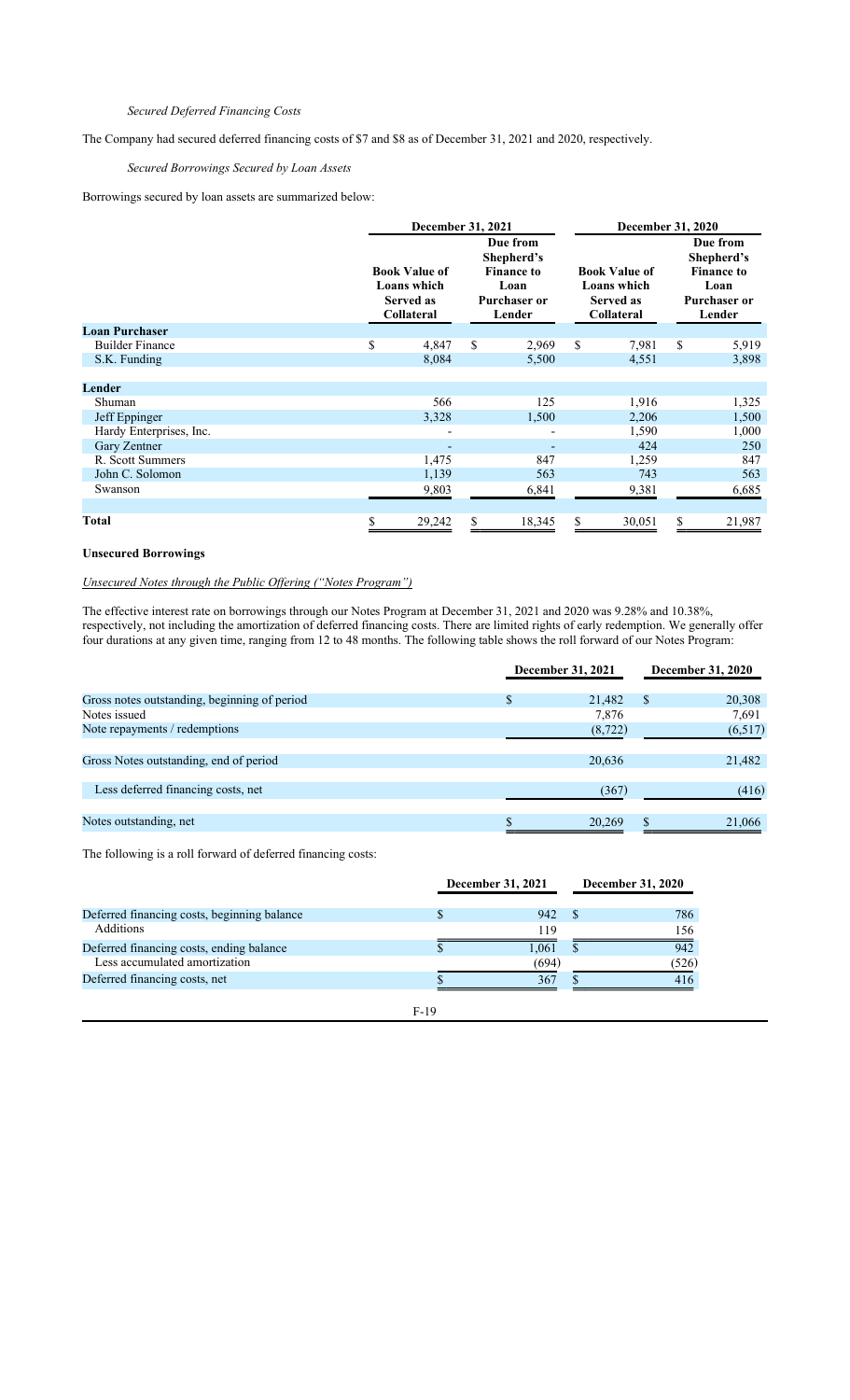The following is a roll forward of the accumulated amortization of deferred financing costs:

|                                             | <b>December 31, 2021</b> |  |      |
|---------------------------------------------|--------------------------|--|------|
|                                             |                          |  |      |
| Accumulated amortization, beginning balance | 526                      |  | 370  |
| <b>Additions</b>                            | 168                      |  | 165. |
| <b>Disposals</b>                            | -                        |  | (9)  |
| Accumulated amortization, ending balance    | 694                      |  | 526  |

# *Other Unsecured Debts*

Our other unsecured debts are detailed below:

|                                        |                           |                                        | <b>Principal Amount Outstanding as of</b> |    |                      |  |  |  |  |
|----------------------------------------|---------------------------|----------------------------------------|-------------------------------------------|----|----------------------|--|--|--|--|
| Loan                                   | <b>Maturity</b><br>Date   | <b>Interest</b><br>Rate <sup>(1)</sup> | December 31,<br>2021                      |    | December 31,<br>2020 |  |  |  |  |
| <b>Unsecured Note with Seven Kings</b> |                           |                                        |                                           |    |                      |  |  |  |  |
| Holdings, Inc.                         | $Demand^{(2)}$            | 9.5%                                   | $\mathcal{S}$<br>500                      | \$ | 500                  |  |  |  |  |
| Unsecured Line of Credit from Swanson  | <b>July 2022</b>          | 6.0%                                   | 159                                       |    | 315                  |  |  |  |  |
| Unsecured Line of Credit from Builder  |                           |                                        |                                           |    |                      |  |  |  |  |
| Finance, Inc.                          | January 2023              | 10.0%                                  | 750                                       |    |                      |  |  |  |  |
| <b>Subordinated Promissory Note</b>    | December 2021             | 10.5%                                  |                                           |    | 146                  |  |  |  |  |
| <b>Subordinated Promissory Note</b>    | April 2024                | 10.0%                                  | 100                                       |    | 100                  |  |  |  |  |
| Subordinated Promissory Note           | April 2021                | 10.0%                                  |                                           |    | 174                  |  |  |  |  |
| <b>Subordinated Promissory Note</b>    | August 2022               | 11.0%                                  | 200                                       |    | 200                  |  |  |  |  |
| Subordinated Promissory Note           | March 2023                | 11.0%                                  |                                           |    | 169                  |  |  |  |  |
| <b>Subordinated Promissory Note</b>    | February 2023             | 10.0%                                  | 600                                       |    |                      |  |  |  |  |
| Subordinated Promissory Note           | June 2023                 | 10.0%                                  | 400                                       |    |                      |  |  |  |  |
| <b>Subordinated Promissory Note</b>    | February 2021             | 11.0%                                  |                                           |    | 600                  |  |  |  |  |
| Subordinated Promissory Note           | Demand                    | 5.0%                                   |                                           |    |                      |  |  |  |  |
| <b>Subordinated Promissory Note</b>    | December 2022             | 5.0%                                   | 3                                         |    | $\overline{3}$       |  |  |  |  |
| Subordinated Promissory Note           | December 2023             | 11.0%                                  | 20                                        |    | 20                   |  |  |  |  |
| <b>Subordinated Promissory Note</b>    | February 2024             | 11.0%                                  | 20                                        |    | 20                   |  |  |  |  |
| Subordinated Promissory Note           | January 2025              | 10.0%                                  | 15                                        |    |                      |  |  |  |  |
| <b>Subordinated Promissory Note</b>    | November 2021             | 9.5%                                   |                                           |    | 200                  |  |  |  |  |
| Subordinated Promissory Note           | November 2023             | 9.5%                                   | 200                                       |    |                      |  |  |  |  |
| <b>Subordinated Promissory Note</b>    | October 2024              | 10.0%                                  | 700                                       |    | 700                  |  |  |  |  |
| Subordinated Promissory Note           | December 2024             | 10%                                    | 100                                       |    | 100                  |  |  |  |  |
| <b>Subordinated Promissory Note</b>    | April 2025                | 10.0%                                  | 202                                       |    |                      |  |  |  |  |
| Subordinated Promissory Note           | <b>July 2023</b>          | 8.0%                                   | 100                                       |    |                      |  |  |  |  |
| <b>Subordinated Promissory Note</b>    | <b>July 2024</b>          | 5.0%                                   | 1,500                                     |    |                      |  |  |  |  |
|                                        | September                 |                                        |                                           |    |                      |  |  |  |  |
| Subordinated Promissory Note           | 2023                      | 7.0%                                   | 94                                        |    |                      |  |  |  |  |
| <b>Subordinated Promissory Note</b>    | October 2023              | 7.0%                                   | 100                                       |    |                      |  |  |  |  |
| Subordinated Promissory Note           | December 2025             | 8.0%                                   | 180                                       |    |                      |  |  |  |  |
| Senior Subordinated Promissory Note    | March 2022 <sup>(3)</sup> | 10.0%                                  | 334                                       |    | 352                  |  |  |  |  |
| Senior Subordinated Promissory Note    | March $2022^{(4)}$        | 1.0%                                   |                                           |    | 728                  |  |  |  |  |
| Junior Subordinated Promissory Note    | March $2022^{(4)}$        | 22.5%                                  |                                           |    | 417                  |  |  |  |  |
| Senior Subordinated Promissory Note    | October $2024^{(5)}$      | $1.0\%$                                | 720                                       |    | 720                  |  |  |  |  |
| Junior Subordinated Promissory Note    | October $2024^{(5)}$      | 20.0%                                  | 447                                       |    | 447                  |  |  |  |  |
|                                        |                           |                                        | 7,444<br>\$                               | \$ | 5,911                |  |  |  |  |

(1) Interest rate per annum, based upon actual days outstanding and a 365/366-day year.

(2) Due six months after lender gives notice.

(3) Lender may require us to repay \$20 of principal and all unpaid interest with 10 days' notice.

(4) These notes were issued to the same holder and, when calculated together, yield a blended rate of 11% per annum.

(5) These notes were issued to the same holder and, when calculated together, yield a blended rate of 10% per annum.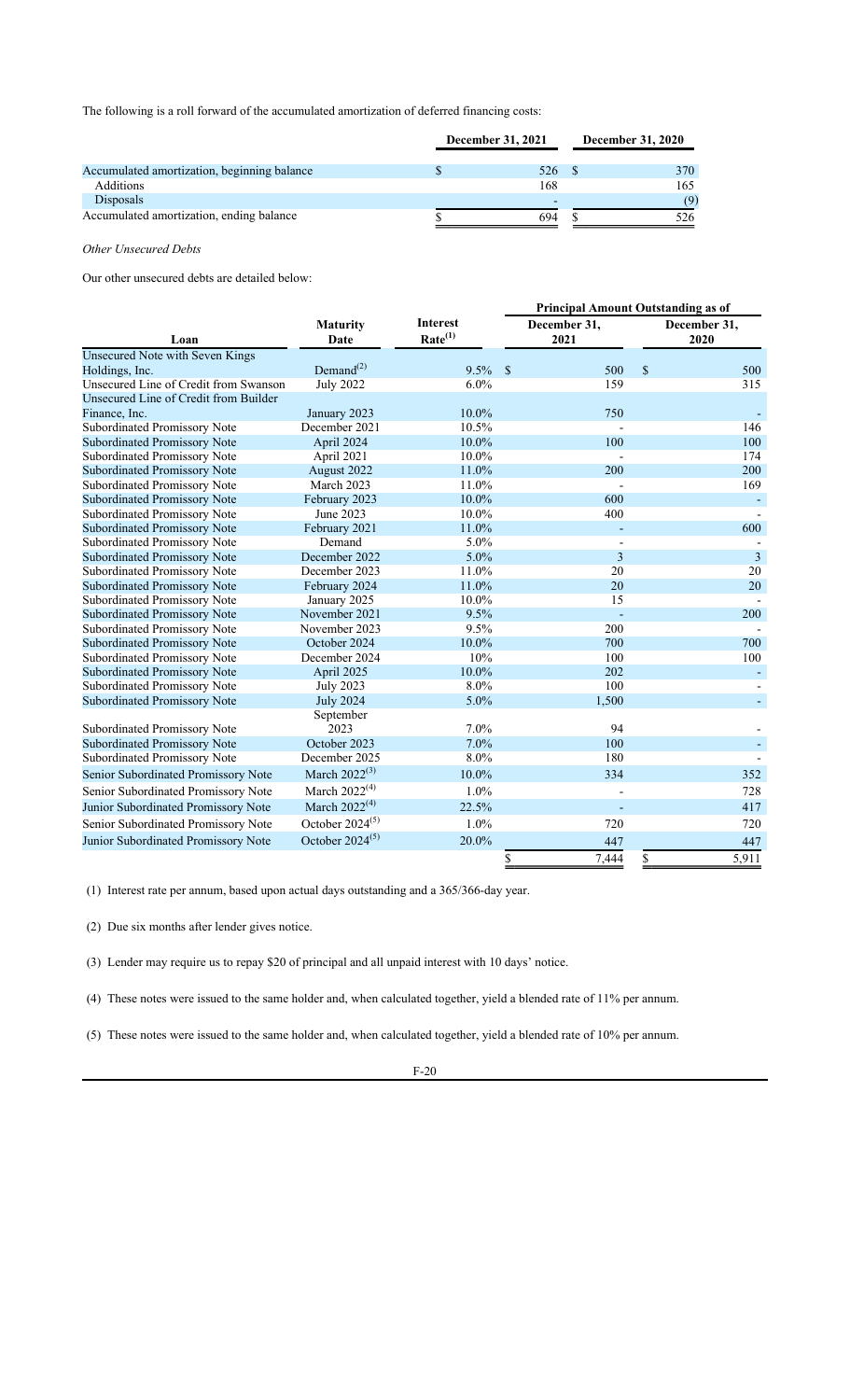During February 2021, we borrowed approximately \$361 pursuant to the Paycheck Protection Program ("PPP"), created under the Coronavirus Aid, Relief, and Economic Security Act, or CARES Act. The PPP is intended to provide loans to qualified businesses to cover payroll and certain other identified costs. Funds from the loan may only be used for certain purposes, including payroll, benefits, rent, and utilities. All or a portion of the loan may be forgivable, as provided by the terms of the PPP.

In August 2021, the full principal amount of the PPP loan or \$361 and the accrued interest were forgiven by the U.S. Small Business Administration.

During April 2020, the Company received a grant under the Economic Injury Disaster Loan Emergency Advance (the "EIDL Advance") of \$10 which was used for payroll and other certain operating expenses.

In February 2021, the full EIDL Advance of \$10 and accrued interest were forgiven by the U.S. Small Business Administration.

In May 2020, we borrowed approximately \$361 pursuant to the PPP which was used for payroll and other certain operating expenses.

In November 2020, the full principal amount of the PPP loan or \$361 and the accrued interest were forgiven by the U.S. Small Business Administration.

## **8. Redeemable Preferred Equity**

Series C cumulative preferred units ("Series C Preferred Units") are redeemable by the Company at any time, upon a change of control or liquidation, or by the investor any time after 6 years from the initial date of purchase. The Series C Preferred Units have a fixed value which is their purchase price and preferred liquidation and distribution rights. Yearly distributions of 12% of the Series C Preferred Units' value (provided profits are available) will be made on a quarterly basis. This rate may increase if any interest rate on our public Notes offering rises above 12%. Dividends may be reinvested monthly into additional Series C Preferred Units. The Series C Preferred Units have the same preferential rights as the Series B Preferred Units as more fully described in the following note.

Roll forward of redeemable preferred equity:

|                               | December 31, 2021 | December 31, 2020 |       |  |
|-------------------------------|-------------------|-------------------|-------|--|
| Beginning balance             | 3,582             | - \$              | 2,959 |  |
| Additions from new investment | 1,000             |                   | 300   |  |
| <b>Distributions</b>          | (101)             |                   | (49)  |  |
| Additions from reinvestment   | 533               |                   | 372   |  |
| Ending balance                | 5.014             |                   | 3,582 |  |

The following table shows the earliest redemption options for investors in Series C Preferred Units as of December 31, 2021:

| <b>Year Maturing</b> |        |          | <b>Total</b><br>Amount<br>Redeemable |
|----------------------|--------|----------|--------------------------------------|
| 2024                 |        | \$       |                                      |
| 2025                 |        |          | $3,244$<br>$402$                     |
| 2026                 |        |          | 309                                  |
| 2027                 |        |          | 1,059                                |
|                      |        |          |                                      |
| Total                |        | <b>Φ</b> | 5,014                                |
|                      |        |          |                                      |
|                      | $F-21$ |          |                                      |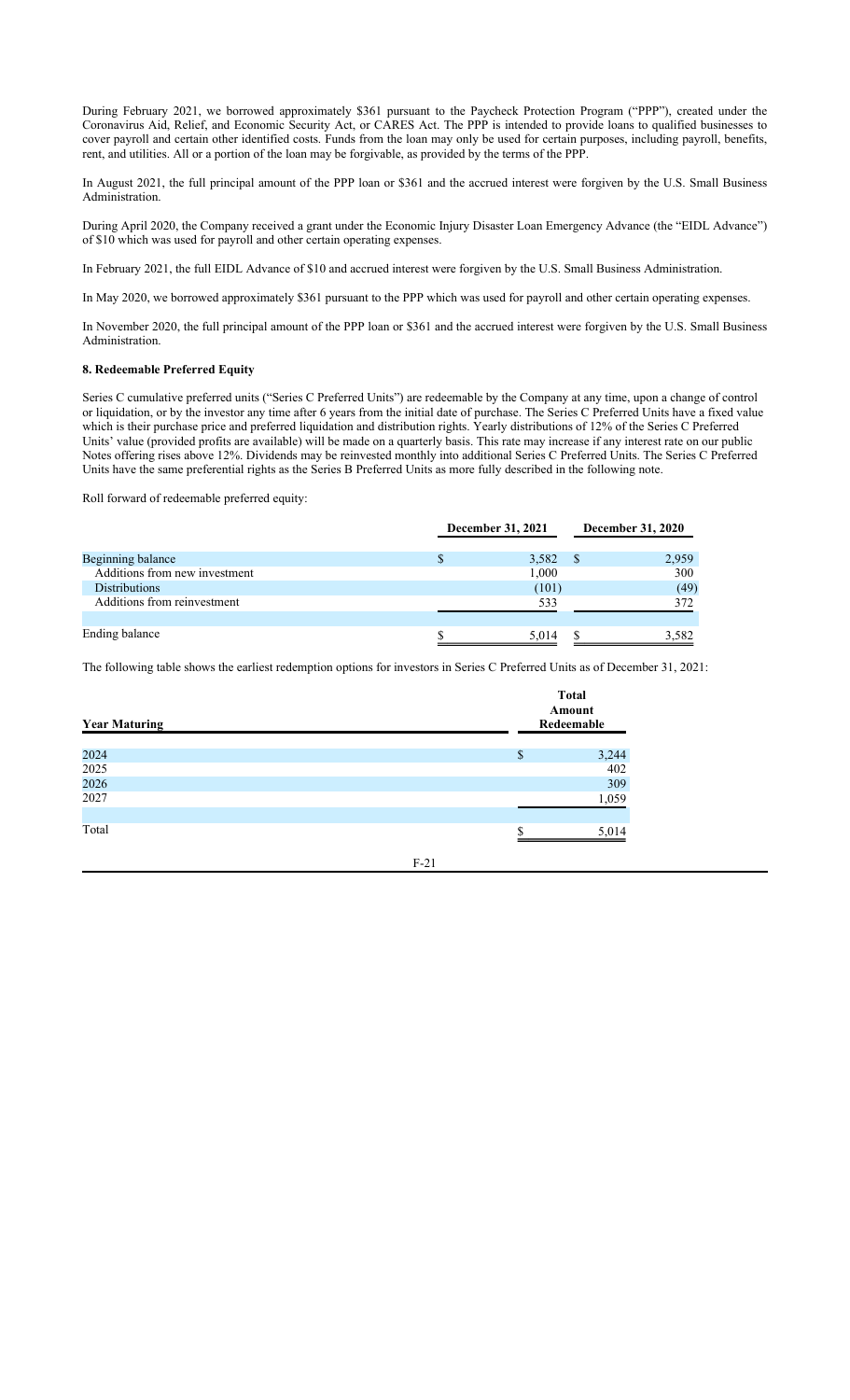# **9. Members' Capital**

There are currently two classes of equity units outstanding that the Company classifies as Members' Capital: Class A common units ("Class A Common Units") and Series B cumulative preferred units ("Series B Preferred Units").

As of December 31, 2021, the Class A Common Units are held by eight members, all of whom have no personal liability. All Class A common members have voting rights in proportion to their capital account. There were 2,629 Class A Common Units outstanding at both December 31, 2021 and 2020.

The Series B Preferred Units were issued to the Hoskins Group through a reduction in a loan issued by the Hoskins Group to the Company. In December 2015, the Hoskins Group agreed to purchase 0.1 Series B Preferred Units for \$10 at each closing of a lot to a third party in the Hamlets and Tuscany subdivision. As of December 31, 2021, and 2020, the Hoskins Group owns a total of 17.2 and 16.3 Series B Preferred Units, respectively, which were issued for a total of \$1,720 and \$1,630, respectively.

Both the Series B Preferred Units and the Series C Preferred Units have the same basic preferential status as compared to the Class A Common Units, and are pari passu with each other. Both Preferred Unit types include a liquidation preference and a dividend preference, as well as a 12-month recovery period for a shortfall in earnings.

There are two additional authorized unit classes: Class A preferred units and Class B profit units. Once Class B profit units are issued, the existing Class A common units will become Class A preferred units. Class A Preferred units will receive preferred treatment in terms of distributions and liquidation proceeds.

# **10. Related Party Transactions**

The Company has two loan agreements with Daniel M. Wallach, our CEO, and his wife, pursuant to which they provide the Company with the Wallach LOC and the Wallach Trust LOC. The agreements lay out the terms under which those members can lend money to us, providing that we desire the funds and the members wish to lend. The interest rate on both the Wallach LOC and the Wallach Trust LOC generally equals prime plus 3%, as more fully described in Note 7.

The Company has a loan agreement with William Myrick, our EVP (the "Myrick LOC Agreement"), pursuant to which Mr. Myrick provides us with the Myrick LOC. The Myrick LOC Agreement lays out the terms under which Mr. Myrick can lend money to us, providing that we desire the funds and Mr. Myrick wish to lend. The rate on the Myrick LOC generally equals prime plus 3%, as more fully described in Note 7.

Two of our managers each own 1% of our Class A common units. Barbara L. Harshman, our EVP of Operations, owns 2% of our Class A common units. Mr. Myrick owns 15.3% of our Class A common units.

Mr. Wallach and his wife's parents own 18.05 and 1.45 of our Series C Preferred Units, respectively. One of our managers, Gregory L. Sheldon, owns 6.31 of our Series C Preferred Units.

The Company has a Senior Subordinated Promissory Note with the parents of Mr. Wallach for \$333. The interest rate on the promissory note is 10% and the lender may require us to repay \$20 of principal and all unpaid interest with 10 days' notice, as more fully described in Note 7.

A son of one of our Managers is a minor participant in the Shuman LOC, which is more fully described in Note 7. In addition, Mr. Summers' son is a lender to the Company pursuant to a New LOC Agreement, with principal not to exceed \$2,000.

In September 2018, the Company sold three loans to Mr. Wallach at their gross loans receivable balance of \$281, and as such, no gain or loss was recognized on the sale. Cash received was \$104 and the remaining purchase price was funded through a \$177 reduction in the principal balance of the line of credit extended by Mr. Wallach to the Company. The Company continued to service these loans.

F-22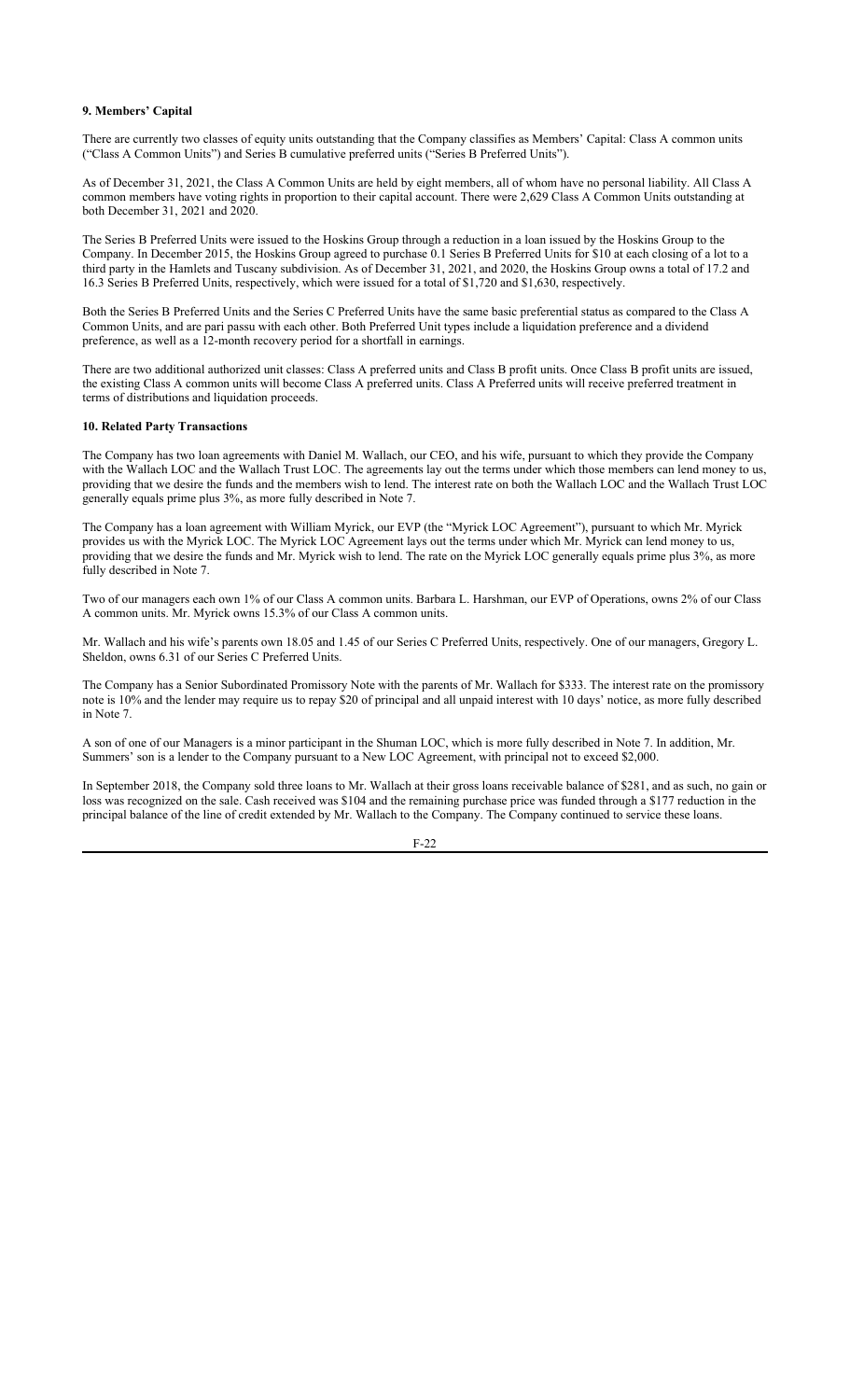In June 2019, two of the loans owned by Mr. Wallach paid off for approximately \$375. Additionally, during June 2019, Mr. Wallach purchased two additional loans for approximately \$286. During December 2019, Mr. Wallach sold one of his loans to Mr. Myrick for approximately \$254.

In July 2020, the Company purchased two loans at cost from Mr. Wallach for approximately \$198. As of December 31, 2021, no loans serviced by the Company were owned by Mr. Wallach.

In September 2018, we sold two loans to Mr. Myrick at their gross loan's receivable balance of \$394 and as such, no gain or loss was recognized on the sale. Cash received was \$94 and the remaining purchase price was funded through a \$300 reduction in the principal balance of the line of credit extended by Mr. Myrick to the Company.

In addition, during 2019 Mr. Myrick purchased two loans from the Company for approximately \$456. In December 2019, Mr. Myrick purchased one loan from Mr. Wallach for approximately \$254. During 2020 and 2019, one and four of Mr. Myrick's loans paid off for approximately \$245 and \$765, respectively.

During 2021, Mr. Myrick purchased two loans for approximately \$141 and both loans were serviced by the company as of December 31, 2021.

During 2021, one of our managers purchased one loan from the Company for \$405 and the loan was serviced by the company as of December 31, 2021.

The Hoskins Group has a preferred equity interest in the Company. In addition, the Company has issued Series B Preferred Units to the Hoskins Group, as more fully described in Note 9 *–* Members' Capital.

The Company has accepted investments under the Notes Program from employees, managers, members, and relatives of managers and members, with \$3,989 outstanding at December 31, 2021. For the years ended December 31, 2021 and 2020 our investments from affiliates which exceed \$120 through our Notes Program and other unsecured debt are detailed below:

|                                                       | average<br>interest rate<br>as of<br><b>Relationship to</b><br>Amount invested as of<br>Shepherd's<br>December 31,<br>December 31, |                                  | Weighted            |          | <b>Interest</b><br>earned during<br>the year ended<br>December 31, |                    |
|-------------------------------------------------------|------------------------------------------------------------------------------------------------------------------------------------|----------------------------------|---------------------|----------|--------------------------------------------------------------------|--------------------|
| Investor                                              | <b>Finance</b>                                                                                                                     | 2021                             | 2020                | 2021     | 2021                                                               | 2020               |
| Eric A. Rauscher                                      | <b>Independent Manager</b>                                                                                                         | $\overline{475}$<br>$\mathbb{S}$ | 475<br>$\mathbb{S}$ | 10.00%   | 36<br><sup>\$</sup>                                                | $\mathbb{S}$<br>47 |
| Capture HD Inc.,<br>Defined Benefit Plan<br>$&$ Trust | Sponsor is Brother of<br>Employee                                                                                                  | 1,000                            | 1,000               | 11.00%   | 149                                                                | 142                |
| David Wallach<br>Living Trust                         | Father of Member                                                                                                                   | 571                              | 577                 | 10.23%   | 58                                                                 | 60                 |
| Gregory L. Sheldon                                    | Independent Manager                                                                                                                | 577                              | 1,053               | 10.22%   | 59                                                                 | 112                |
| Joseph Rauscher                                       | Parent of<br><b>Independent Manager</b>                                                                                            | 195                              | 195                 | 11.00%   | 21                                                                 | 14                 |
| <b>Kenneth Summers</b>                                | Independent Manager                                                                                                                | 100                              | 189                 | $4.00\%$ | 1                                                                  | 20                 |
| Schultz Family<br>Revocable Living<br>Trust           | Trustee is Mother-in-<br>Law of Member                                                                                             | 148                              | 132                 | 9.88%    | 15                                                                 | 14                 |
| Kimberly Bedford                                      | Employee                                                                                                                           | 148                              | 160                 | 10.88%   | 16                                                                 | 16                 |
| Lamar Sheldon                                         | Parent of<br><b>Independent Manager</b>                                                                                            | 253                              | 217                 | 9.03%    | 23                                                                 | 21                 |
|                                                       |                                                                                                                                    |                                  | $F-23$              |          |                                                                    |                    |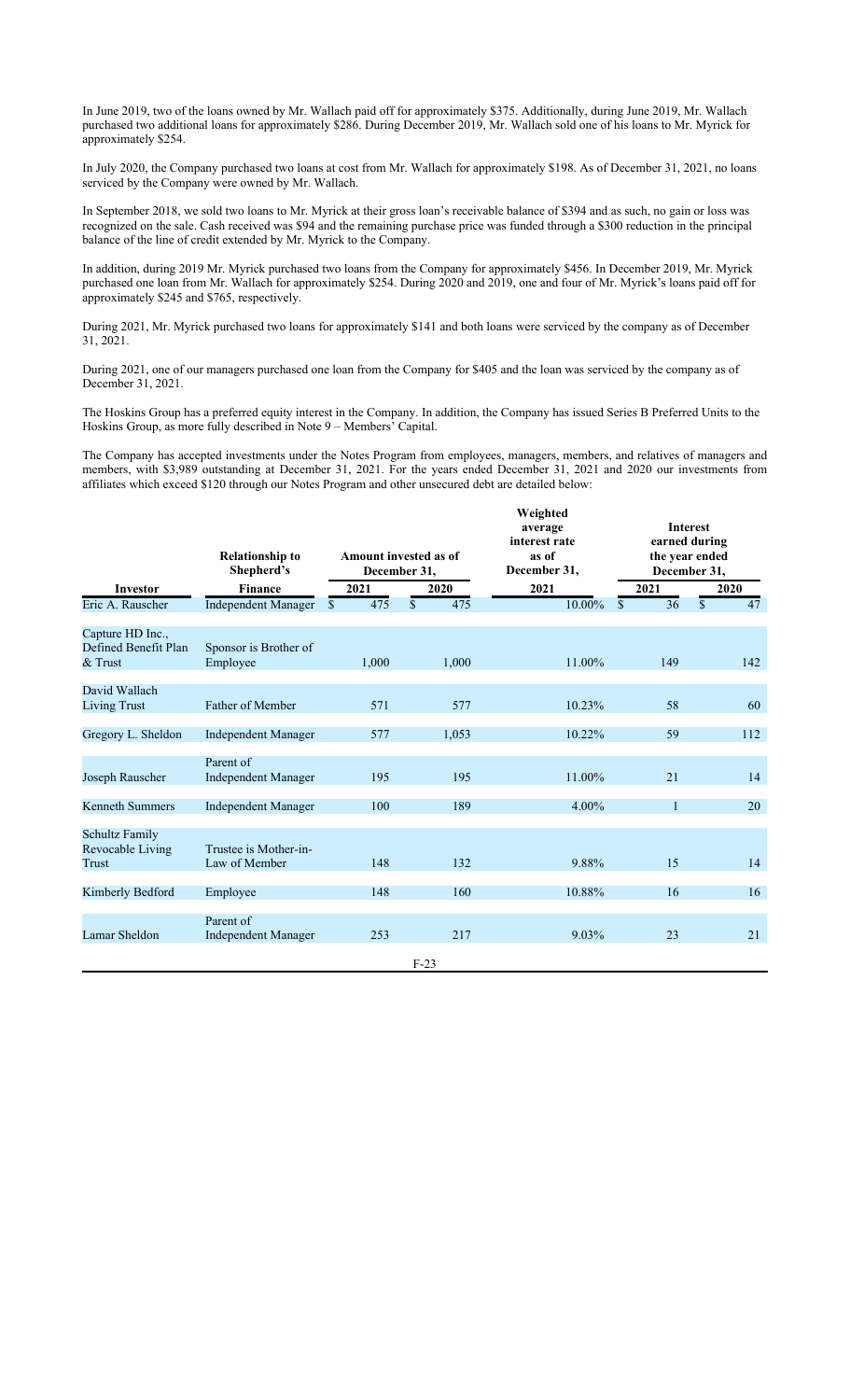# **11. Commitments and Contingencies**

In the normal course of business there may be outstanding commitments to extend credit that are not included in the consolidated financial statements. Commitments to extend credit are agreements to lend to a customer as long as there is no violation of any condition established in the contract. Commitments generally have fixed expiration dates or other termination clauses and may require payment of a fee. Since many of the commitments are expected to expire without being drawn upon and some of the funding may come from the earlier repayment of the same loan (in the case of revolving lines), the total commitment amounts do not necessarily represent future cash requirements. The financial instruments involve, to varying degrees, elements of credit and interest rate risk in excess of amounts recognized in the consolidated financial statements. The Company evaluates each customer's creditworthiness on a case-by-case basis. Unfunded commitments to extend credit, which have similar collateral, credit risk and market risk to our outstanding loans, were \$22,902 and \$19,495 at December 31, 2021 and 2020, respectively.

# **12. Selected Quarterly Condensed Consolidated Financial Data (Unaudited)**

Summarized unaudited quarterly condensed consolidated financial data for the quarters of 2021 and 2020 are as follows:

|                                       |     | <b>Ouarter</b><br>4<br>2021 |   | <b>Ouarter</b><br>3<br>2021 | <b>Ouarter</b><br>2021 |               | <b>Ouarter</b><br>2021 | Quarter<br>4<br>2020 |     | <b>Ouarter</b><br>3<br>2020 |         |           |    |     |  |  |  |  |  |  |  |  |  |  |  |  |  |  |  |  |  |  |  |  |  |  |  |  |  |  |  |  |  |  |  |  |  | <b>Ouarter</b><br>$2^{(1)}$<br>2020 |  | Quarter<br>2020 |
|---------------------------------------|-----|-----------------------------|---|-----------------------------|------------------------|---------------|------------------------|----------------------|-----|-----------------------------|---------|-----------|----|-----|--|--|--|--|--|--|--|--|--|--|--|--|--|--|--|--|--|--|--|--|--|--|--|--|--|--|--|--|--|--|--|--|--|-------------------------------------|--|-----------------|
| Net interest income (loss)            | \$. | 958                         | S | 830                         | \$<br>625              | <sup>\$</sup> | 411                    | \$<br>932            | \$. | 389                         | S       | (228)     | S. | 990 |  |  |  |  |  |  |  |  |  |  |  |  |  |  |  |  |  |  |  |  |  |  |  |  |  |  |  |  |  |  |  |  |  |                                     |  |                 |
| Loan loss provision                   |     | 246                         |   | 83                          | 45                     |               | 214                    | 140                  |     | 70                          |         | 1,560     |    | 35  |  |  |  |  |  |  |  |  |  |  |  |  |  |  |  |  |  |  |  |  |  |  |  |  |  |  |  |  |  |  |  |  |  |                                     |  |                 |
| Net interest income (loss) after loan |     |                             |   |                             |                        |               |                        |                      |     |                             |         |           |    |     |  |  |  |  |  |  |  |  |  |  |  |  |  |  |  |  |  |  |  |  |  |  |  |  |  |  |  |  |  |  |  |  |  |                                     |  |                 |
| loss provision                        |     | 712                         |   | 747                         | 580                    |               | 197                    | 792                  |     | 319                         | (1,788) |           |    | 955 |  |  |  |  |  |  |  |  |  |  |  |  |  |  |  |  |  |  |  |  |  |  |  |  |  |  |  |  |  |  |  |  |  |                                     |  |                 |
| Gain on sale of foreclosed assets     |     |                             |   | 64                          | 13                     |               | 88                     | 22                   |     | 135                         | ∍       |           |    |     |  |  |  |  |  |  |  |  |  |  |  |  |  |  |  |  |  |  |  |  |  |  |  |  |  |  |  |  |  |  |  |  |  |                                     |  |                 |
| Gain on foreclosure of assets         |     | 67                          |   |                             |                        |               |                        | 52                   |     |                             |         |           |    |     |  |  |  |  |  |  |  |  |  |  |  |  |  |  |  |  |  |  |  |  |  |  |  |  |  |  |  |  |  |  |  |  |  |                                     |  |                 |
| Impairment gains on foreclosed        |     |                             |   |                             |                        |               |                        |                      |     |                             |         |           |    |     |  |  |  |  |  |  |  |  |  |  |  |  |  |  |  |  |  |  |  |  |  |  |  |  |  |  |  |  |  |  |  |  |  |                                     |  |                 |
| assets                                |     |                             |   |                             |                        |               |                        | (4)                  |     | 95                          |         |           |    |     |  |  |  |  |  |  |  |  |  |  |  |  |  |  |  |  |  |  |  |  |  |  |  |  |  |  |  |  |  |  |  |  |  |                                     |  |                 |
| Gain on extinguishment of debt        |     |                             |   | 361                         |                        |               | 10                     | 361                  |     |                             |         |           |    |     |  |  |  |  |  |  |  |  |  |  |  |  |  |  |  |  |  |  |  |  |  |  |  |  |  |  |  |  |  |  |  |  |  |                                     |  |                 |
| SG&A expense                          |     | 415                         |   | 483                         | 438                    |               | 537                    | 648                  |     | 367                         |         | 462       |    | 708 |  |  |  |  |  |  |  |  |  |  |  |  |  |  |  |  |  |  |  |  |  |  |  |  |  |  |  |  |  |  |  |  |  |                                     |  |                 |
| Depreciation and amortization         |     | 12                          |   | 12                          | 13                     |               | 16                     | 22                   |     | 21                          |         | 21        |    | 21  |  |  |  |  |  |  |  |  |  |  |  |  |  |  |  |  |  |  |  |  |  |  |  |  |  |  |  |  |  |  |  |  |  |                                     |  |                 |
| Loss on sale of foreclosed assets     |     | 23                          |   |                             | 51                     |               | 18                     | 16                   |     | 51                          |         |           |    | 35  |  |  |  |  |  |  |  |  |  |  |  |  |  |  |  |  |  |  |  |  |  |  |  |  |  |  |  |  |  |  |  |  |  |                                     |  |                 |
| Loss on foreclosure of assets         |     | 47                          |   |                             |                        |               |                        | 52                   |     | $\overline{2}$              |         |           |    |     |  |  |  |  |  |  |  |  |  |  |  |  |  |  |  |  |  |  |  |  |  |  |  |  |  |  |  |  |  |  |  |  |  |                                     |  |                 |
| Impairment loss on foreclosed assets  |     | $\overline{\phantom{0}}$    |   |                             |                        |               | 10                     | 241                  |     | 4                           |         | 91        |    | 109 |  |  |  |  |  |  |  |  |  |  |  |  |  |  |  |  |  |  |  |  |  |  |  |  |  |  |  |  |  |  |  |  |  |                                     |  |                 |
| Net income (loss)                     |     | 283                         |   | 677                         | 91                     |               | (286)                  | 244                  |     | 104                         |         | \$(2,359) |    | 82  |  |  |  |  |  |  |  |  |  |  |  |  |  |  |  |  |  |  |  |  |  |  |  |  |  |  |  |  |  |  |  |  |  |                                     |  |                 |

(1) During the quarter ended June 30, 2020, net interest income after loan loss provision was reduced due to COVID-19 by \$1,492. In addition, the Company wrote off \$469 of interest income directly related to COVID-19. During the quarter ended June 30, 2020, impairment loss on foreclosed assets of \$91 was due to the impact of COVID-19.

## **13. Non-Interest Expense Detail**

The following table displays our selling, general and administrative expenses for the years ended December 31, 2021 and 2020:

|                                              | 2021  | 2020  |
|----------------------------------------------|-------|-------|
| Selling, general and administrative expenses |       |       |
| Legal and accounting                         | 166   | 224   |
| Salaries and related expenses                | 819   | 975   |
| Board related expenses                       | 99    | 99    |
| Advertising                                  | 65    | 85    |
| Rent and utilities                           | 53    | 52    |
| Loan and foreclosed asset expenses           | 348   | 498   |
| Travel                                       | 154   | 140   |
| Other                                        | 169   | 112   |
| Total SG&A                                   | 1.873 | 2,185 |

## **14. Subsequent Events**

Management of the Company has evaluated subsequent events through March 10, 2022, the date these consolidated financial statements were issued.